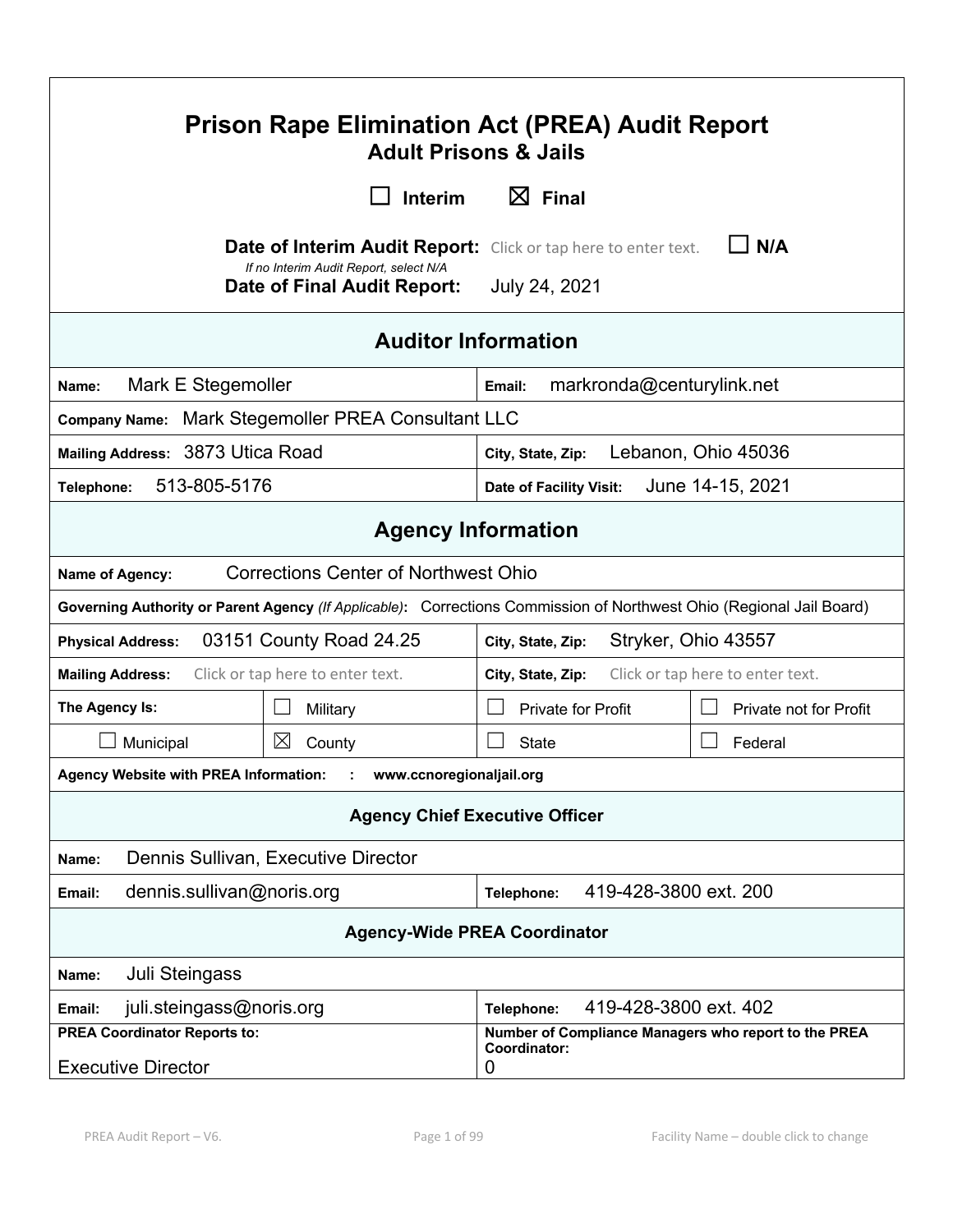| <b>Facility Information</b>                                                                                                                                                                                                                                                                                                                                                                                                                                                                                      |                                                                  |              |                                                       |                        |  |
|------------------------------------------------------------------------------------------------------------------------------------------------------------------------------------------------------------------------------------------------------------------------------------------------------------------------------------------------------------------------------------------------------------------------------------------------------------------------------------------------------------------|------------------------------------------------------------------|--------------|-------------------------------------------------------|------------------------|--|
| <b>Name of Facility:</b>                                                                                                                                                                                                                                                                                                                                                                                                                                                                                         | Corrections Center of Northwest Ohio (CCNO)                      |              |                                                       |                        |  |
| Physical Address: 03151 County Road 24.25                                                                                                                                                                                                                                                                                                                                                                                                                                                                        | City, State, Zip:                                                |              | Stryker, Ohio 43557                                   |                        |  |
| Mailing Address (if different from above):<br>Click or tap here to enter text.                                                                                                                                                                                                                                                                                                                                                                                                                                   |                                                                  |              | Click or tap here to enter text.<br>City, State, Zip: |                        |  |
| The Facility Is:                                                                                                                                                                                                                                                                                                                                                                                                                                                                                                 | Military                                                         |              | <b>Private for Profit</b>                             | Private not for Profit |  |
| Municipal                                                                                                                                                                                                                                                                                                                                                                                                                                                                                                        | $\boxtimes$<br>County                                            | <b>State</b> |                                                       | Federal                |  |
| <b>Facility Type:</b>                                                                                                                                                                                                                                                                                                                                                                                                                                                                                            | Prison                                                           |              | $\boxtimes$                                           | Jail                   |  |
| <b>Facility Website with PREA Information:</b>                                                                                                                                                                                                                                                                                                                                                                                                                                                                   | www.ccnoregionaljail.org                                         |              |                                                       |                        |  |
| Has the facility been accredited within the past 3 years?                                                                                                                                                                                                                                                                                                                                                                                                                                                        | $\boxtimes$ Yes                                                  | <b>No</b>    |                                                       |                        |  |
| If the facility has been accredited within the past 3 years, select the accrediting organization(s) – select all that apply (N/A if<br>the facility has not been accredited within the past 3 years):<br>$\boxtimes$ ACA<br><b>NCCHC</b><br><b>CALEA</b><br>Other (please name or describe: Jail Standards for Ohio<br>$\boxtimes$<br>N/A<br>If the facility has completed any internal or external audits other than those that resulted in accreditation, please describe:<br>Click or tap here to enter text. |                                                                  |              |                                                       |                        |  |
| Warden/Jail Administrator/Sheriff/Director                                                                                                                                                                                                                                                                                                                                                                                                                                                                       |                                                                  |              |                                                       |                        |  |
| Dennis Sullivan, Executive Director<br>Name:                                                                                                                                                                                                                                                                                                                                                                                                                                                                     |                                                                  |              |                                                       |                        |  |
| Email:                                                                                                                                                                                                                                                                                                                                                                                                                                                                                                           | 419-428-3800 ext. 200<br>dennis.sullivan@noris.org<br>Telephone: |              |                                                       |                        |  |
| <b>Facility PREA Compliance Manager</b>                                                                                                                                                                                                                                                                                                                                                                                                                                                                          |                                                                  |              |                                                       |                        |  |
| Juli Steingass<br>Name:                                                                                                                                                                                                                                                                                                                                                                                                                                                                                          |                                                                  |              |                                                       |                        |  |
| juli.steingass@noris.org<br>Email:                                                                                                                                                                                                                                                                                                                                                                                                                                                                               |                                                                  | Telephone:   | 419-428-3800 ext. 402                                 |                        |  |
| Facility Health Service Administrator L N/A                                                                                                                                                                                                                                                                                                                                                                                                                                                                      |                                                                  |              |                                                       |                        |  |
| <b>Sharon Myers</b><br>Name:                                                                                                                                                                                                                                                                                                                                                                                                                                                                                     |                                                                  |              |                                                       |                        |  |
| sharon.myers@shpjails.com<br>Email:                                                                                                                                                                                                                                                                                                                                                                                                                                                                              |                                                                  | Telephone:   | 419-428-3800 ext. 525                                 |                        |  |
| <b>Facility Characteristics</b>                                                                                                                                                                                                                                                                                                                                                                                                                                                                                  |                                                                  |              |                                                       |                        |  |
| <b>Designated Facility Capacity:</b>                                                                                                                                                                                                                                                                                                                                                                                                                                                                             |                                                                  | 668          |                                                       |                        |  |
| <b>Current Population of Facility:</b>                                                                                                                                                                                                                                                                                                                                                                                                                                                                           |                                                                  | 535          |                                                       |                        |  |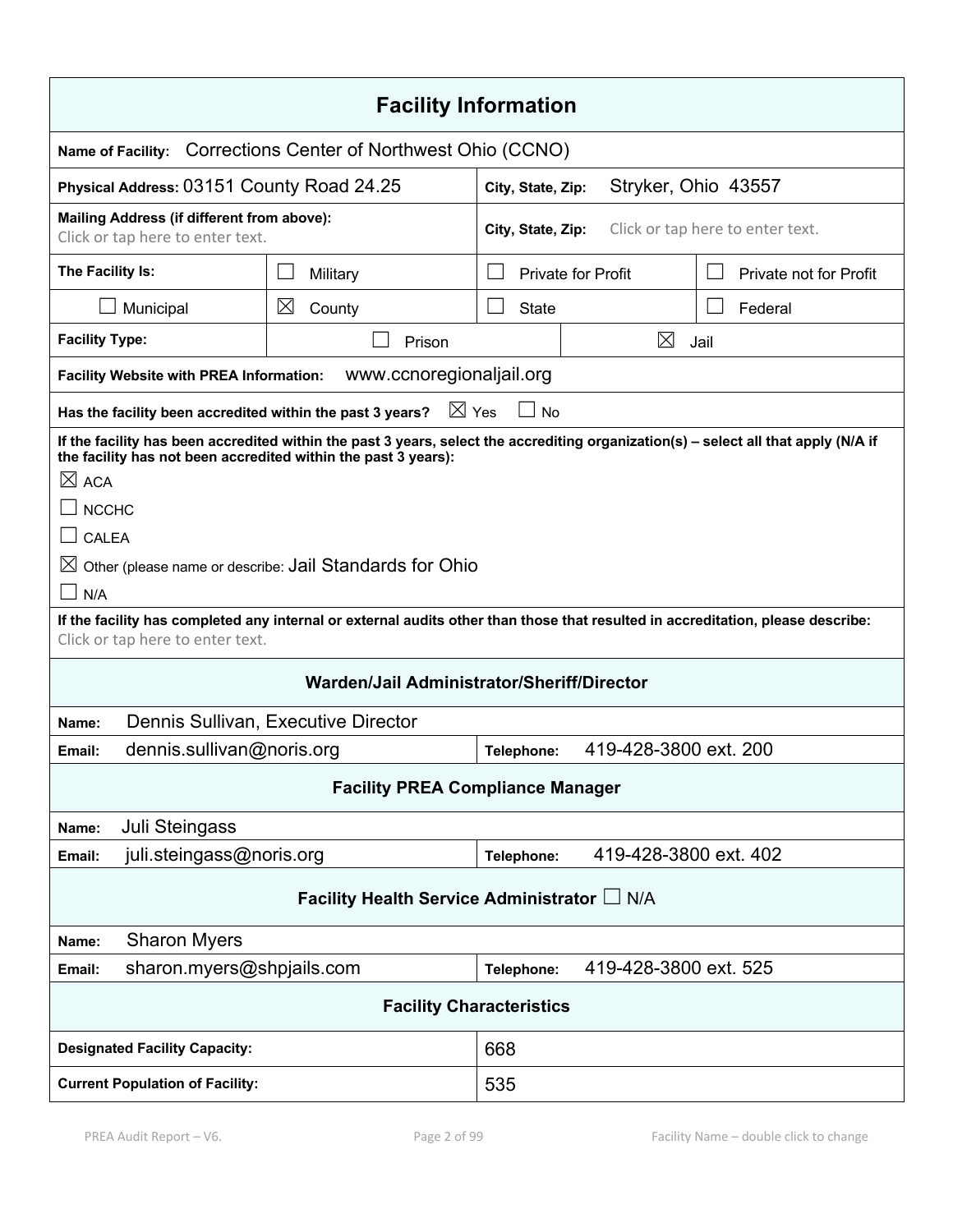| Average daily population for the past 12 months:                                                                                                                                                                                                                                                                                                                                                                                                                                                                                                                                                                                                                                                                                                  |  | 557                                                    |                                                  |  |
|---------------------------------------------------------------------------------------------------------------------------------------------------------------------------------------------------------------------------------------------------------------------------------------------------------------------------------------------------------------------------------------------------------------------------------------------------------------------------------------------------------------------------------------------------------------------------------------------------------------------------------------------------------------------------------------------------------------------------------------------------|--|--------------------------------------------------------|--------------------------------------------------|--|
| Has the facility been over capacity at any point in the past 12<br>months?                                                                                                                                                                                                                                                                                                                                                                                                                                                                                                                                                                                                                                                                        |  | $\boxtimes$ No<br>$\Box$ Yes                           |                                                  |  |
| Which population(s) does the facility hold?                                                                                                                                                                                                                                                                                                                                                                                                                                                                                                                                                                                                                                                                                                       |  | $\boxtimes$ Both Females and Males<br>Females<br>Males |                                                  |  |
| Age range of population:                                                                                                                                                                                                                                                                                                                                                                                                                                                                                                                                                                                                                                                                                                                          |  | 19-80                                                  |                                                  |  |
| Average length of stay or time under supervision:                                                                                                                                                                                                                                                                                                                                                                                                                                                                                                                                                                                                                                                                                                 |  | $25.6$ days                                            |                                                  |  |
| Facility security levels/inmate custody levels:                                                                                                                                                                                                                                                                                                                                                                                                                                                                                                                                                                                                                                                                                                   |  | Minimum, Medium, and Maximum                           |                                                  |  |
| Number of inmates admitted to facility during the past 12 months:                                                                                                                                                                                                                                                                                                                                                                                                                                                                                                                                                                                                                                                                                 |  |                                                        | 3964                                             |  |
| Number of inmates admitted to facility during the past 12 months whose length of stay<br>in the facility was for 72 hours or more:                                                                                                                                                                                                                                                                                                                                                                                                                                                                                                                                                                                                                |  |                                                        | 2694                                             |  |
| Number of inmates admitted to facility during the past 12 months whose length of stay<br>in the facility was for 30 days or more:                                                                                                                                                                                                                                                                                                                                                                                                                                                                                                                                                                                                                 |  |                                                        | 1089                                             |  |
| Does the facility hold youthful inmates?                                                                                                                                                                                                                                                                                                                                                                                                                                                                                                                                                                                                                                                                                                          |  | $\boxtimes$ No<br>$\sqcup$ Yes                         |                                                  |  |
| Number of youthful inmates held in the facility during the past 12 months: (N/A if the<br>facility never holds youthful inmates)                                                                                                                                                                                                                                                                                                                                                                                                                                                                                                                                                                                                                  |  |                                                        | Click or tap here to enter text.<br>$\times$ N/A |  |
| Does the audited facility hold inmates for one or more other agencies (e.g. a State<br>correctional agency, U.S. Marshals Service, Bureau of Prisons, U.S. Immigration and<br><b>Customs Enforcement)?</b>                                                                                                                                                                                                                                                                                                                                                                                                                                                                                                                                        |  | $\boxtimes$ Yes<br><b>No</b>                           |                                                  |  |
| <b>Federal Bureau of Prisons</b><br>$\boxtimes$ U.S. Marshals Service<br>U.S. Immigration and Customs Enforcement<br><b>Bureau of Indian Affairs</b><br>U.S. Military branch<br>Select all other agencies for which the audited<br>State or Territorial correctional agency<br>facility holds inmates: Select all that apply (N/A if the<br>audited facility does not hold inmates for any other<br>County correctional or detention agency<br>agency or agencies):<br>Judicial district correctional or detention facility<br>City or municipal correctional or detention facility (e.g. police lockup or<br>city jail)<br>Private corrections or detention provider<br>Other - please name or describe: Click or tap here to enter text.<br>N/A |  |                                                        |                                                  |  |
| Number of staff currently employed by the facility who may have contact with inmates:                                                                                                                                                                                                                                                                                                                                                                                                                                                                                                                                                                                                                                                             |  | 161                                                    |                                                  |  |
| Number of staff hired by the facility during the past 12 months who may have contact<br>with inmates:                                                                                                                                                                                                                                                                                                                                                                                                                                                                                                                                                                                                                                             |  | 44                                                     |                                                  |  |
| Number of contracts in the past 12 months for services with contractors who may<br>have contact with inmates:                                                                                                                                                                                                                                                                                                                                                                                                                                                                                                                                                                                                                                     |  | 15                                                     |                                                  |  |
| Number of individual contractors who have contact with inmates, currently authorized<br>to enter the facility:                                                                                                                                                                                                                                                                                                                                                                                                                                                                                                                                                                                                                                    |  | 243                                                    |                                                  |  |
| Number of volunteers who have contact with inmates, currently authorized to enter the<br>facility:                                                                                                                                                                                                                                                                                                                                                                                                                                                                                                                                                                                                                                                |  | 1                                                      |                                                  |  |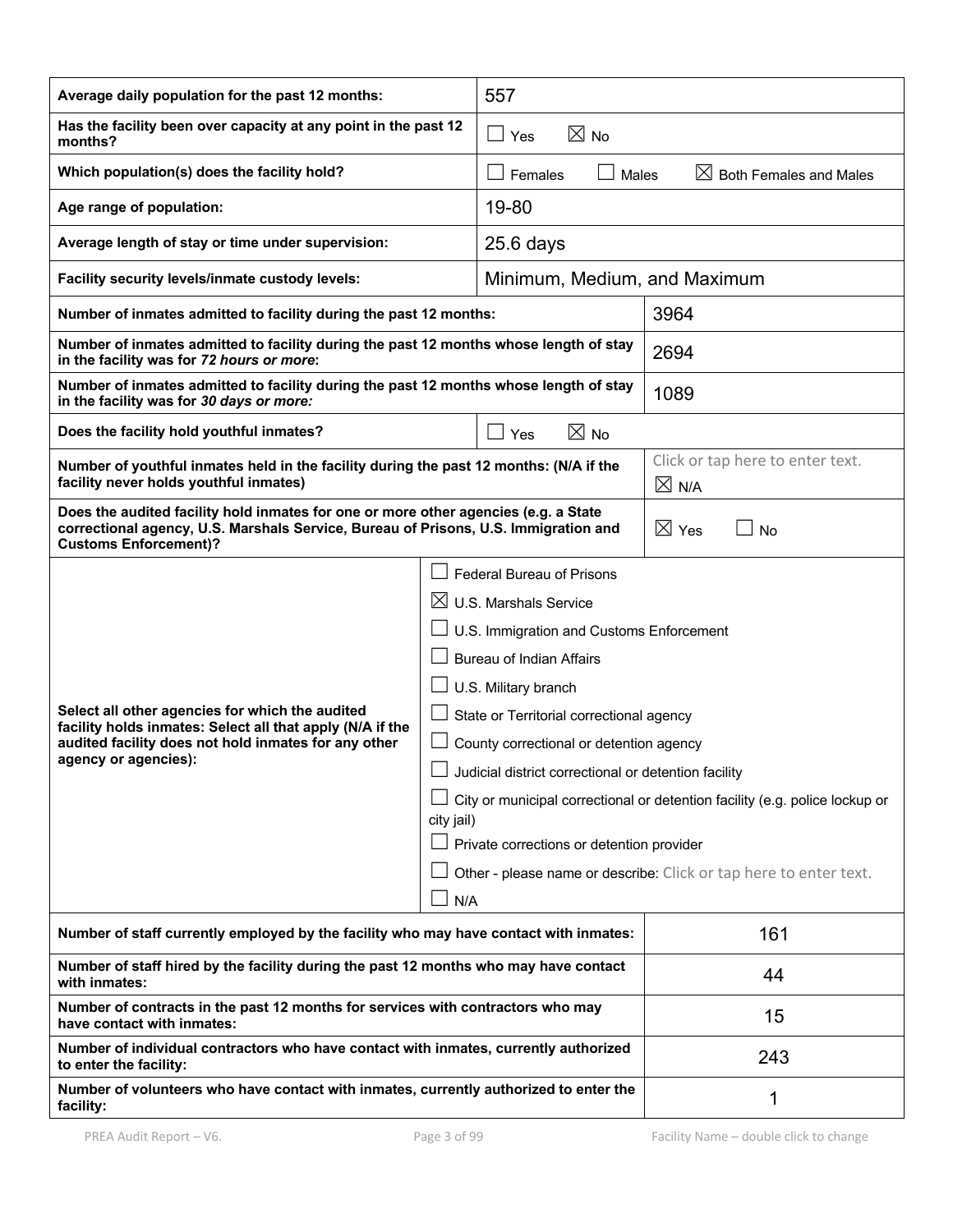| <b>Physical Plant</b>                                                                                                                                                                                                                                                                                                                                                                                                                                                                                                                                                                                                                                                                                                                                                                                                                                                                                                                                                                                                                                                                                                                                                                                                                                                                                                                                                                                                                                                                                                                                                                                                                                                                                                                                                                         |                 |                          |                |                 |  |
|-----------------------------------------------------------------------------------------------------------------------------------------------------------------------------------------------------------------------------------------------------------------------------------------------------------------------------------------------------------------------------------------------------------------------------------------------------------------------------------------------------------------------------------------------------------------------------------------------------------------------------------------------------------------------------------------------------------------------------------------------------------------------------------------------------------------------------------------------------------------------------------------------------------------------------------------------------------------------------------------------------------------------------------------------------------------------------------------------------------------------------------------------------------------------------------------------------------------------------------------------------------------------------------------------------------------------------------------------------------------------------------------------------------------------------------------------------------------------------------------------------------------------------------------------------------------------------------------------------------------------------------------------------------------------------------------------------------------------------------------------------------------------------------------------|-----------------|--------------------------|----------------|-----------------|--|
| <b>Number of buildings:</b>                                                                                                                                                                                                                                                                                                                                                                                                                                                                                                                                                                                                                                                                                                                                                                                                                                                                                                                                                                                                                                                                                                                                                                                                                                                                                                                                                                                                                                                                                                                                                                                                                                                                                                                                                                   |                 |                          |                |                 |  |
| Auditors should count all buildings that are part of the facility, whether inmates are<br>formally allowed to enter them or not. In situations where temporary structures have<br>been erected (e.g., tents) the auditor should use their discretion to determine whether<br>to include the structure in the overall count of buildings. As a general rule, if a<br>temporary structure is regularly or routinely used to hold or house inmates, or if the<br>temporary structure is used to house or support operational functions for more than a<br>short period of time (e.g., an emergency situation), it should be included in the overall<br>count of buildings.                                                                                                                                                                                                                                                                                                                                                                                                                                                                                                                                                                                                                                                                                                                                                                                                                                                                                                                                                                                                                                                                                                                       |                 |                          | $\overline{2}$ |                 |  |
| Number of inmate housing units:                                                                                                                                                                                                                                                                                                                                                                                                                                                                                                                                                                                                                                                                                                                                                                                                                                                                                                                                                                                                                                                                                                                                                                                                                                                                                                                                                                                                                                                                                                                                                                                                                                                                                                                                                               |                 |                          |                |                 |  |
| Enter 0 if the facility does not have discrete housing units. DOJ PREA Working Group<br>FAQ on the definition of a housing unit: How is a "housing unit" defined for the<br>purposes of the PREA Standards? The question has been raised in particular as it<br>relates to facilities that have adjacent or interconnected units. The most common<br>concept of a housing unit is architectural. The generally agreed-upon definition is a<br>space that is enclosed by physical barriers accessed through one or more doors of<br>various types, including commercial-grade swing doors, steel sliding doors,<br>interlocking sally port doors, etc. In addition to the primary entrance and exit,<br>additional doors are often included to meet life safety codes. The unit contains<br>sleeping space, sanitary facilities (including toilets, lavatories, and showers), and a<br>dayroom or leisure space in differing configurations. Many facilities are designed with<br>modules or pods clustered around a control room. This multiple-pod design provides<br>the facility with certain staff efficiencies and economies of scale. At the same time, the<br>design affords the flexibility to separately house inmates of differing security levels, or<br>who are grouped by some other operational or service scheme. Generally, the control<br>room is enclosed by security glass, and in some cases, this allows inmates to see into<br>neighboring pods. However, observation from one unit to another is usually limited by<br>angled site lines. In some cases, the facility has prevented this entirely by installing<br>one-way glass. Both the architectural design and functional use of these multiple pods<br>indicate that they are managed as distinct housing units. |                 | 20                       |                |                 |  |
| Number of single cell housing units:                                                                                                                                                                                                                                                                                                                                                                                                                                                                                                                                                                                                                                                                                                                                                                                                                                                                                                                                                                                                                                                                                                                                                                                                                                                                                                                                                                                                                                                                                                                                                                                                                                                                                                                                                          |                 | 8                        |                |                 |  |
| Number of multiple occupancy cell housing units:                                                                                                                                                                                                                                                                                                                                                                                                                                                                                                                                                                                                                                                                                                                                                                                                                                                                                                                                                                                                                                                                                                                                                                                                                                                                                                                                                                                                                                                                                                                                                                                                                                                                                                                                              |                 | 1                        |                |                 |  |
| Number of open bay/dorm housing units:                                                                                                                                                                                                                                                                                                                                                                                                                                                                                                                                                                                                                                                                                                                                                                                                                                                                                                                                                                                                                                                                                                                                                                                                                                                                                                                                                                                                                                                                                                                                                                                                                                                                                                                                                        |                 |                          | 11             |                 |  |
| Number of segregation cells (for example, administrative, disciplinary, protective<br>custody, etc.):                                                                                                                                                                                                                                                                                                                                                                                                                                                                                                                                                                                                                                                                                                                                                                                                                                                                                                                                                                                                                                                                                                                                                                                                                                                                                                                                                                                                                                                                                                                                                                                                                                                                                         |                 | 18                       |                |                 |  |
| In housing units, does the facility maintain sight and sound separation between<br>youthful inmates and adult inmates? (N/A if the facility never holds youthful inmates)                                                                                                                                                                                                                                                                                                                                                                                                                                                                                                                                                                                                                                                                                                                                                                                                                                                                                                                                                                                                                                                                                                                                                                                                                                                                                                                                                                                                                                                                                                                                                                                                                     |                 | $\vert \ \ \vert$<br>Yes | $\Box$ No      | $\boxtimes$ N/A |  |
| Does the facility have a video monitoring system, electronic surveillance system, or<br>other monitoring technology (e.g. cameras, etc.)?                                                                                                                                                                                                                                                                                                                                                                                                                                                                                                                                                                                                                                                                                                                                                                                                                                                                                                                                                                                                                                                                                                                                                                                                                                                                                                                                                                                                                                                                                                                                                                                                                                                     |                 | $\boxtimes$ Yes          | $\Box$ No      |                 |  |
| Has the facility installed or updated a video monitoring system, electronic surveillance<br>system, or other monitoring technology in the past 12 months?                                                                                                                                                                                                                                                                                                                                                                                                                                                                                                                                                                                                                                                                                                                                                                                                                                                                                                                                                                                                                                                                                                                                                                                                                                                                                                                                                                                                                                                                                                                                                                                                                                     |                 | $\boxtimes$<br>Yes       | $\Box$ No      |                 |  |
| <b>Medical and Mental Health Services and Forensic Medical Exams</b>                                                                                                                                                                                                                                                                                                                                                                                                                                                                                                                                                                                                                                                                                                                                                                                                                                                                                                                                                                                                                                                                                                                                                                                                                                                                                                                                                                                                                                                                                                                                                                                                                                                                                                                          |                 |                          |                |                 |  |
| Are medical services provided on-site?                                                                                                                                                                                                                                                                                                                                                                                                                                                                                                                                                                                                                                                                                                                                                                                                                                                                                                                                                                                                                                                                                                                                                                                                                                                                                                                                                                                                                                                                                                                                                                                                                                                                                                                                                        | $\boxtimes$ Yes | <b>No</b>                |                |                 |  |
| $\boxtimes$ Yes<br>Are mental health services provided on-site?<br>No                                                                                                                                                                                                                                                                                                                                                                                                                                                                                                                                                                                                                                                                                                                                                                                                                                                                                                                                                                                                                                                                                                                                                                                                                                                                                                                                                                                                                                                                                                                                                                                                                                                                                                                         |                 |                          |                |                 |  |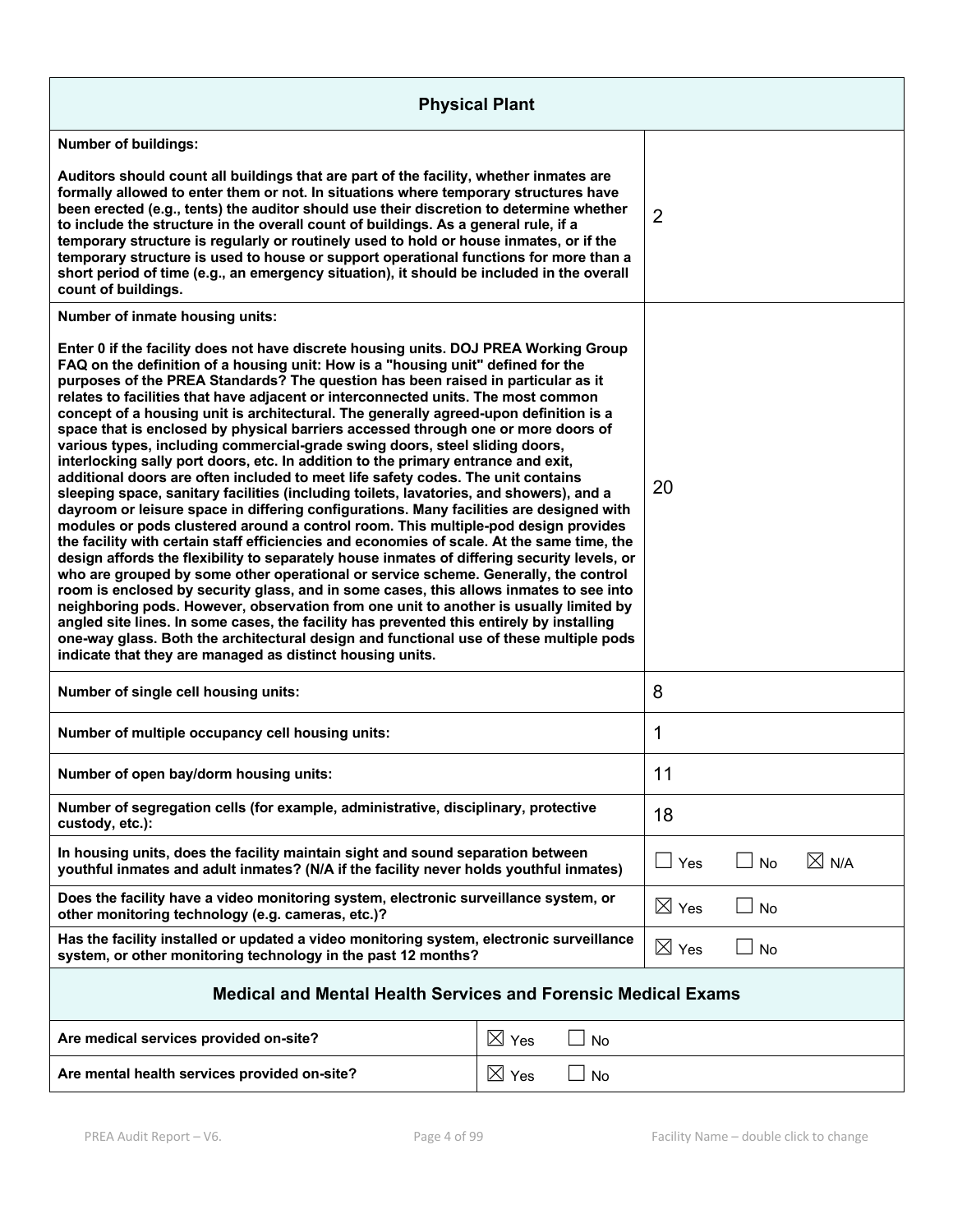| Where are sexual assault forensic medical exams provided?<br>Select all that apply.                                                                                                                                                                                                                                  |  | On-site<br>$\boxtimes$ Local hospital/clinic<br>Rape Crisis Center                                    |  |  |
|----------------------------------------------------------------------------------------------------------------------------------------------------------------------------------------------------------------------------------------------------------------------------------------------------------------------|--|-------------------------------------------------------------------------------------------------------|--|--|
|                                                                                                                                                                                                                                                                                                                      |  | Other (please name or describe: Click or tap here to enter<br>text.                                   |  |  |
| Investigations                                                                                                                                                                                                                                                                                                       |  |                                                                                                       |  |  |
|                                                                                                                                                                                                                                                                                                                      |  | <b>Criminal Investigations</b>                                                                        |  |  |
| Number of investigators employed by the agency and/or facility who are responsible<br>for conducting CRIMINAL investigations into allegations of sexual abuse or sexual<br>harassment:                                                                                                                               |  | $\overline{2}$                                                                                        |  |  |
| When the facility received allegations of sexual abuse or sexual harassment (whether<br>staff-on-inmate or inmate-on-inmate), CRIMINAL INVESTIGATIONS are conducted by:<br>Select all that apply.                                                                                                                    |  | <b>Facility investigators</b><br>Agency investigators<br>$\boxtimes$ An external investigative entity |  |  |
| Local police department<br>$\boxtimes$ Local sheriff's department<br>Select all external entities responsible for CRIMINAL<br>State police<br>INVESTIGATIONS: Select all that apply (N/A if no<br>external entities are responsible for criminal<br>A U.S. Department of Justice component<br>investigations)<br>N/A |  | Other (please name or describe: Click or tap here to enter text.)                                     |  |  |
|                                                                                                                                                                                                                                                                                                                      |  | <b>Administrative Investigations</b>                                                                  |  |  |
| Number of investigators employed by the agency and/or facility who are responsible<br>for conducting ADMINISTRATIVE investigations into allegations of sexual abuse or<br>sexual harassment?                                                                                                                         |  | $\overline{2}$                                                                                        |  |  |
| When the facility receives allegations of sexual abuse or sexual harassment (whether<br>staff-on-inmate or inmate-on-inmate), ADMINISTRATIVE INVESTIGATIONS are<br>conducted by: Select all that apply                                                                                                               |  | $\boxtimes$ Facility investigators<br>Agency investigators<br>An external investigative entity        |  |  |
| Local police department<br>Select all external entities responsible for<br><b>ADMINISTRATIVE INVESTIGATIONS: Select all that</b><br>Local sheriff's department<br>apply (N/A if no external entities are responsible for<br>State police<br>administrative investigations)<br>A U.S. Department of Justice component |  | Other (please name or describe: Click or tap here to enter text.)                                     |  |  |
| $\boxtimes$ N/A                                                                                                                                                                                                                                                                                                      |  |                                                                                                       |  |  |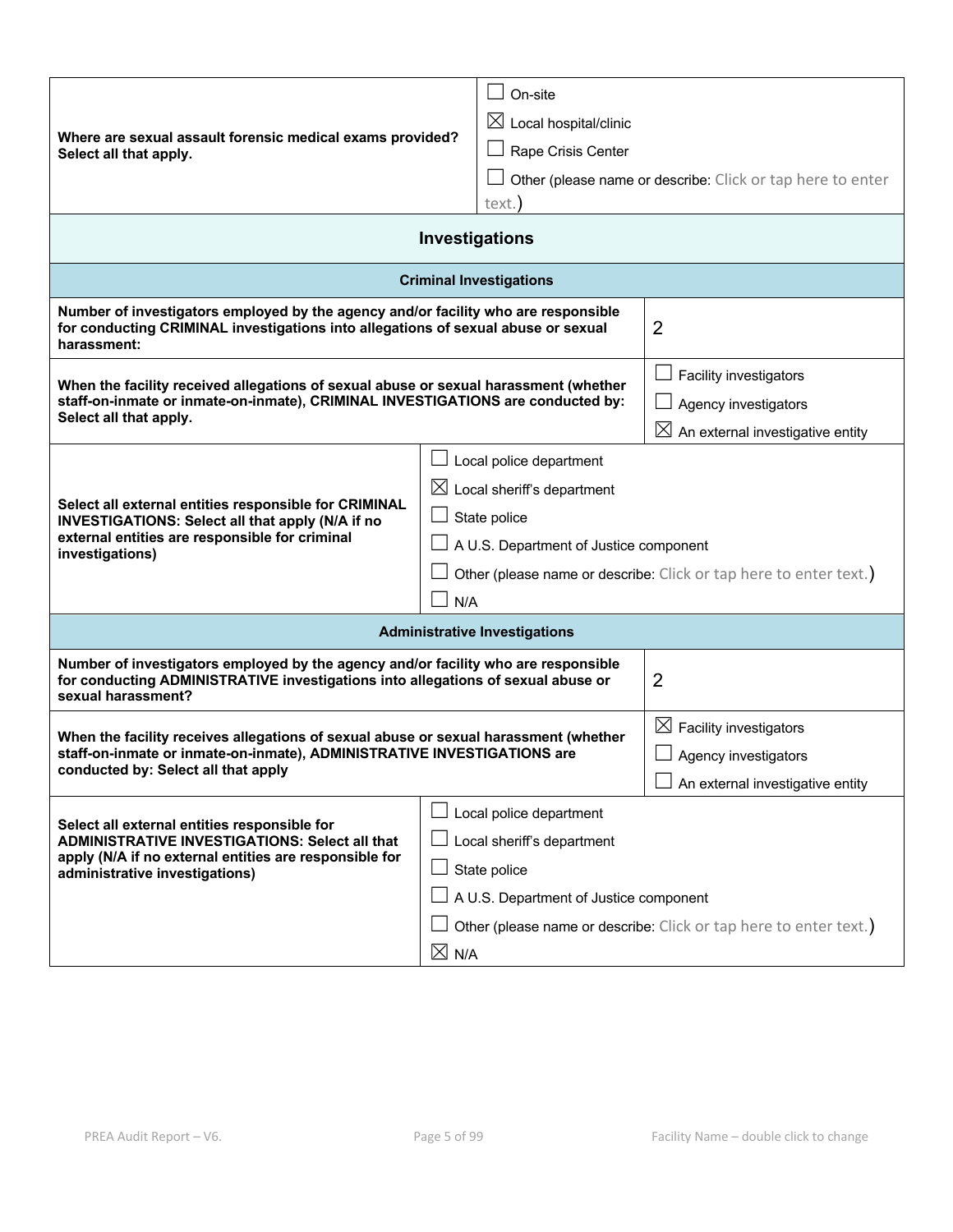# **Audit Findings**

# **Audit Narrative (including Audit Methodology)**

*The auditor's description of the audit methodology should include a detailed description of the following processes during the pre-onsite audit, onsite audit, and post-audit phases: documents and files reviewed, discussions and types of interviews conducted, number of days spent on-site, observations made during the site-review, and a detailed description of any follow-up work conducted during the post-audit phase. The narrative should describe the techniques the auditor used to sample documentation and select interviewees, and the auditor's process for the site review.*

The Prison Rape Elimination Act (PREA) onsite audit of the Corrections Center of Northwest Ohio located on 03151 County Road 24.25, Stryker, Ohio, was conducted on June 14-15, 2021, by Mark Stegemoller, a U.S. Department of Justice Certified PREA Auditor and was assisted by, David Kollar. Audit notices were emailed to the facility, April 21, 2021, and posted on May 3, 2021, throughout the facility six weeks before the onsite review and date stamped. Photographic evidence was submitted, demonstrating the timely posting of the notices. The auditor received correspondence from two different inmates wishing to speak to the auditor. While onsite the Auditor interviewed both inmates and presented their concerns to the facility PREA Compliance Manager for follow-up action. The PREA Compliance Manager provided the Pre-Audit Questionnaire (PAQ) to the auditor and supporting documents on a flash drive several weeks before the onsite review portion of the audit. The auditor conducted a thorough review of all submitted documentation and materials along with the information included in the completed PAQ. The documentation reviewed included agency policies, protocols, facility-related documents and forms, education materials, training curriculum, organizational charts, posters, pamphlets, and other PREA related materials provided to demonstrate compliance with the PREA standards.

This was the second PREA audit for the Corrections Center of Northwest Ohio. The entrance briefing for the audit was held on June 14, 2021, with Executive Director Dennis Sullivan, Director of Operations, Director of Security, and Accreditation Supervisor. After introductions and welcoming remarks by the Executive Director, and the auditor, the discussion turned to the audit schedule and an overview of the PREA audit process. The auditor described the onsite phase of the audit and explained the triangulation methodology the auditor would utilize to obtain evidence of compliance. The auditor would observe the Jails day-to-day practices, review written policies and procedures, complete a facility site inspection. Conduct staff and inmate interviews; and review additional documentation to confirm implementation. The auditor explained that the PREA audit process is much more invasive than most correctional audits. The auditor will work collaboratively with staff to ensure the jail achieves full compliance with PREA Standards. The auditor advised staff that the Department of Justice (DOJ) expects that corrective action will be necessary in most cases. This is a normal part of the audit and should not be considered adversely. The auditor further specified that the document review and information gathering would conceivably be more extensive than experienced during the jails first PREA audit due to additional guidance published by the (DOJ).

PREA Audit Report – V6. Page 6 of 99 Facility Name – double click to change After the entrance briefing, the auditor conducted a facility sight inspection of the entire jail accompanied by executive staff. Areas inspected included the facility administrative office areas, video court, jail control center, inmate housing units, recreation, intake, inmate dining area, commissary, maintenance, warehouse, inmate property, mental health, dental and the medical department. At each site visited throughout the inspection, the auditor was given a comprehensive description of the area's responsibility by personnel in charge of the area. The auditor spoke informally with staff and inmates during the inspection and gave specific attention to security camera placements, video monitoring capabilities, site lines, and potential blind spots. The auditor observed, among other things, the jail's configuration, location and number of security cameras and mirrors, staff direct supervision of inmates throughout the jail, housing unit layouts, including showering and toileting areas. The auditor was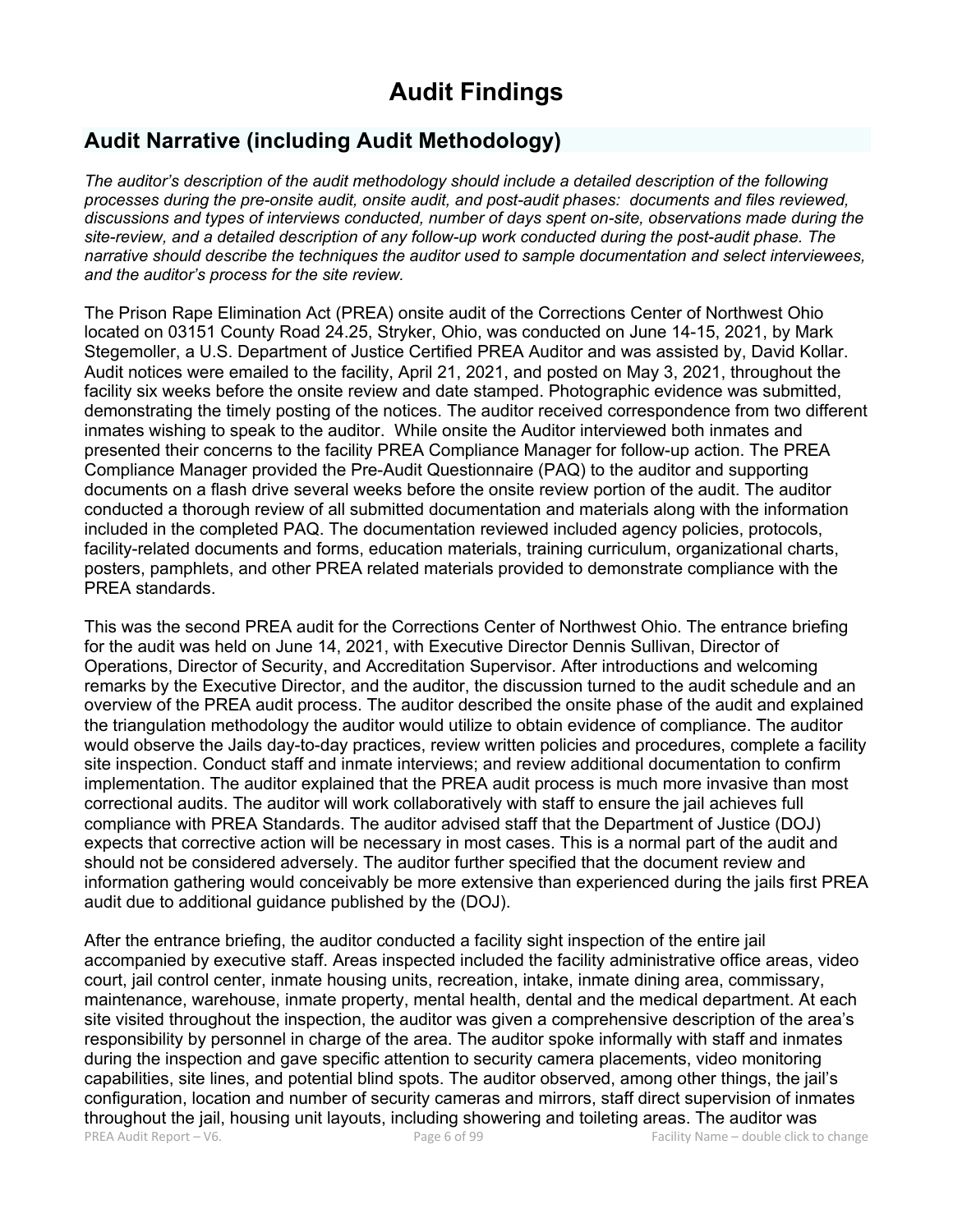mindful to pay specific attention to the placement of PREA related directives, posters, and PREA informational resources. Individual shower stalls allow inmates to shower separately, allowing for adequate security and privacy. Toilet stalls are also separated by partitions to allow for privacy. The auditor did not notice any concerns for potential of cross-gender viewing. Notices of the PREA audit were posted throughout the jail, to include in all inmate living areas.

After the Jail inspection was completed, formal interviews began with random inmates. Inmate interviews were conducted in one of the Jails inmate programming rooms. On the first day of the site visit, the Jail housed 454 male inmates and 81 female inmates. There was a total of thirty-nine (39) inmates interviewed over the two days (June 14-15, 2021). Of the thirty-nine (39) inmates interviewed, twenty-five (25) were randomly selected and fourteen (14) were identified for target interviews. Of the random inmates interviewed, seventeen (17) were male and eight (8) were female. Of the targeted inmates interviewed, nine (9) were male and five (5) were female. The targeted group consisted of four (4) acknowledging prior victimization, three (3) who reported sexual abuse, two (2) from the LGBTI community, one (1) with a physical disability, one (1) with a cognitive disability, one (1) that was deaf and two (2) who were limited English proficient (LEP). Inmates were interviewed using the recommended Department of Justice (DOJ) protocols that question their knowledge of PREA protection and their knowledge on reporting mechanisms that are in place to report sexual abuse or sexual harassment.

On day one of the onsite inspection formal interviews began with random and specialized staff (from all three shifts) along with Jail executive staff and agency administrators. The Auditor and his assistant were provided with private offices in the operations area of the Jail to conduct confidential staff interviews. A total of thirty-four (34) Jail staff were interviewed over the two days (June 14-15, 2021). Included in the interviews were thirteen (13) random front-line staff representing all three shifts. Specialty staff including medical/mental health, first responders, investigator, intake/risk screening, human resources, SAFE/SANE, incident review team member, intermediate or higher-level staff, victim assistance, staff charged with monitoring retaliation, and training officer. Also interviewed was the Executive Director, Jail PREA Compliance Manager and two (2) contractors. All staff were interviewed using the DOJ prescribed protocols.

While onsite, the auditor reviewed randomly selected personnel files for five (5) staff members to determine compliance with PREA training mandates and background check procedures. The auditor reviewed five (5) randomly selected inmate files to assess proper screening and intake procedures for the risk of sexual victimization and/or abusiveness, inmate PREA information received upon intake, and comprehensive PREA education. The auditor reviewed (5) randomly selected investigation files to determine compliance with PREA investigation mandates. While onsite, the auditor spoke via telephone with Williams County Victim Assistance. Along with the MOU, the interview confirmed the agreement in place with the CCNO to provide rape crisis intervention services to victims of sexual abuse that occurs at the jail. The facility utilizes Bryan Hospital for forensic exams. The auditor verified SANE/SAFE services are provided through Bryan Hospital. The auditor conducted a phone call interview with a representative from the Bryan Hospital who explained the SANE/SAFE services that would be provided if ever needed.

Jail personnel provided the auditor unimpeded access to all parts of the facility during the onsite inspection. The auditor conducted an exit briefing with the Executive Director, Director of Security and Jail PREA Compliance Manager in the evening, Tuesday, June 15, 2021. The auditor explained he could not give an outcome of the audit but did provide insight into some preliminary findings and discussed the post-site visit audit activity the auditor will need to accomplish to verify compliance with all the PREA standards. The auditor thanked the staff and commended them on their hard work and commitment to the Prison Rape Elimination Act. During the report writing period the auditor communicated on numerous occasions with the PREA Compliance Manager via phone calls and email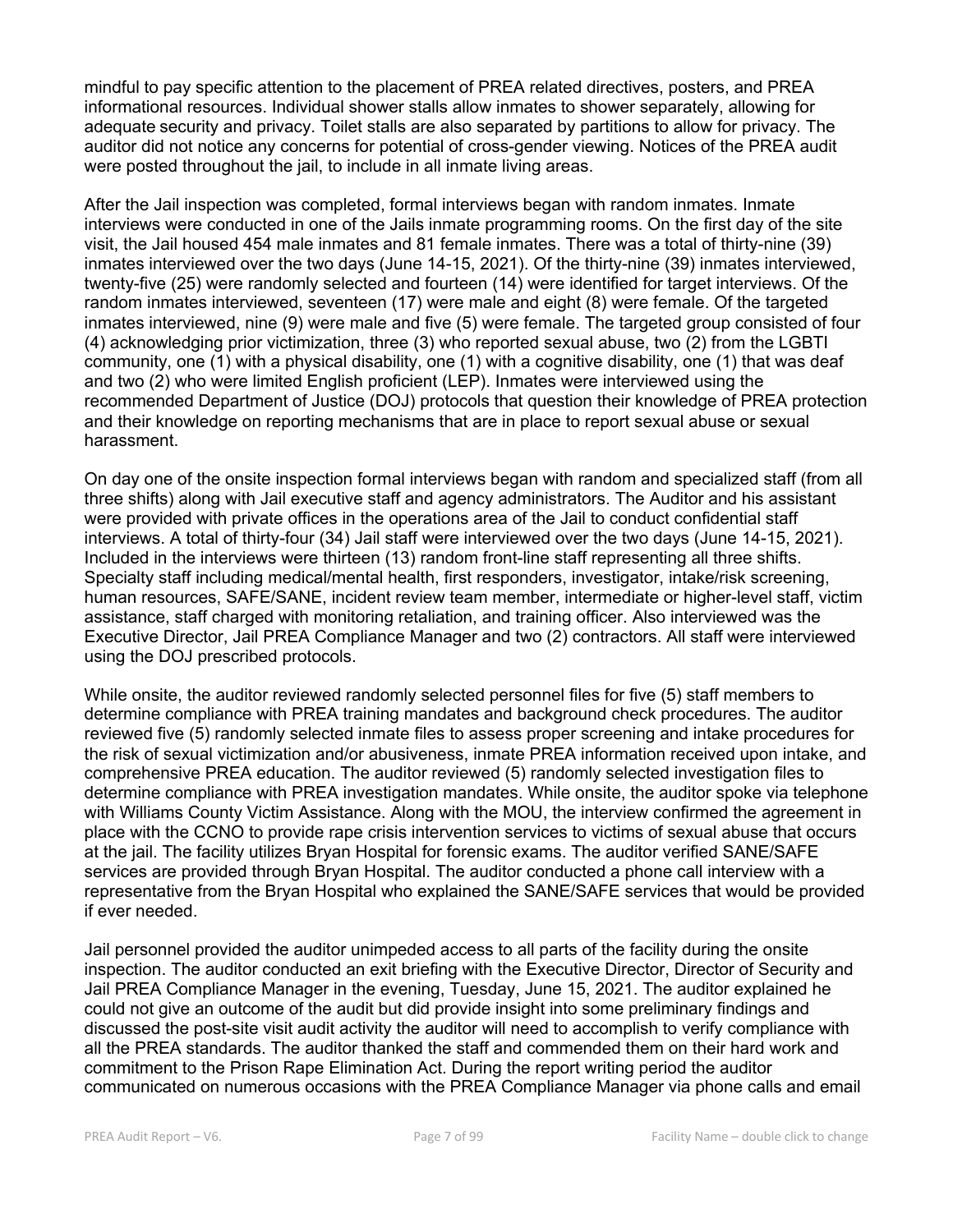correspondence, requesting additional documentation, clarification on policies, procedures, and agency practices.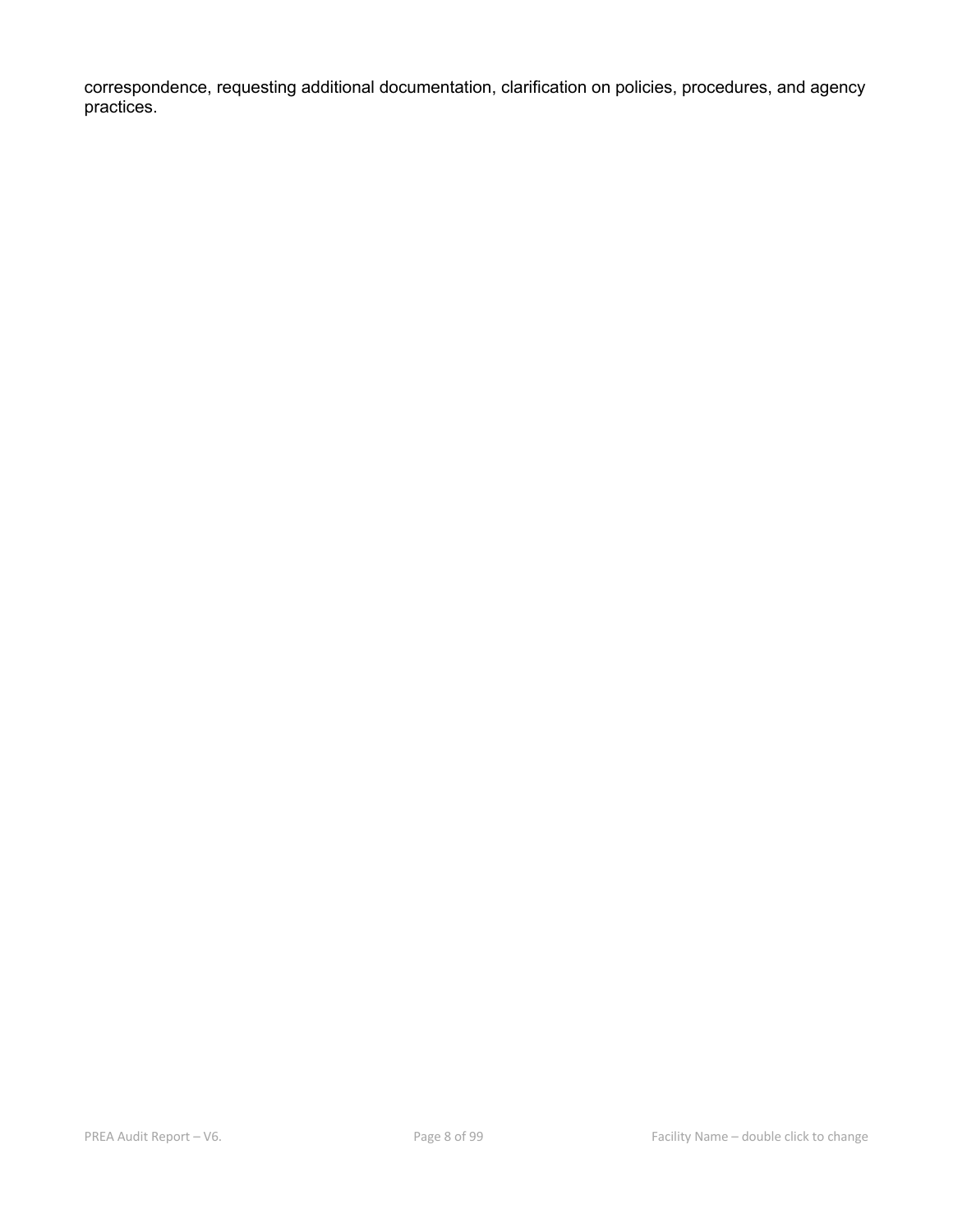# **Facility Characteristics**

*The auditor's description of the audited facility should include details about the facility type, demographics and size of the inmate, resident or detainee population, numbers and type of staff positions, configuration and layout of the facility, numbers of housing units, description of housing units including any special housing units, a description of programs and services, including food service and recreation. The auditor should describe how these details are relevant to PREA implementation and compliance.*

The Corrections Center of Northwest Ohio (CCNO) is located at 03151 County Rd. 24.25 in Stryker, Ohio. It is overseen by a commission comprised of two members from each of five counties (Defiance, Fulton, Williams, Henry, and Lucas), being one commissioner and the sheriff from each county. These ten representatives make up the CCNO Board.

The members, along with a contract with the US Marshals Service, proportionately share in the cost of operating CCNO based on the number of beds each is allocated. In the past, CCNO has also worked with the state of Ohio to house offenders under grant programs. Bed selections for the members are reviewed annually, and selections are based on needs for each member. Currently beds are reserved as the following:

| Jurisdiction           | Number of Beds |
|------------------------|----------------|
| Defiance County        | 60             |
| <b>Fulton County</b>   | 55             |
| <b>Henry County</b>    | 37             |
| <b>Lucas County</b>    | 210            |
| <b>Williams County</b> | 58             |
| <b>US Marshals</b>     | 220            |

The facility was built in 1990 and has a current rated capacity of 668 to include dormitory, single cell, and double cell housing. There is one main building and a second, stand-alone, two-story housing unit with 146 minimum status beds in two dormitory settings (one unit of 73 beds is designated for community workers). The remaining 12 housing units in the main building provide single cell (158 beds), double-celled (32 beds), and dormitory (332 beds) housing. Both males and females are housed at CCNO; juveniles and youthful offenders are prohibited by policy and state statute.

Electronic monitoring is provided via GPS to each of the five counties and their local municipalities. In 2019 there were 182 inmates on electronic monitoring. CCNO also operates a centralized transportation system for inmate transport. Inmates are released to their county of arrest.

The mission statement is to "protect the public, employees, and inmates while operating a cost-effective detention center for Defiance, Fulton, Henry, Lucas, and Williams Counties."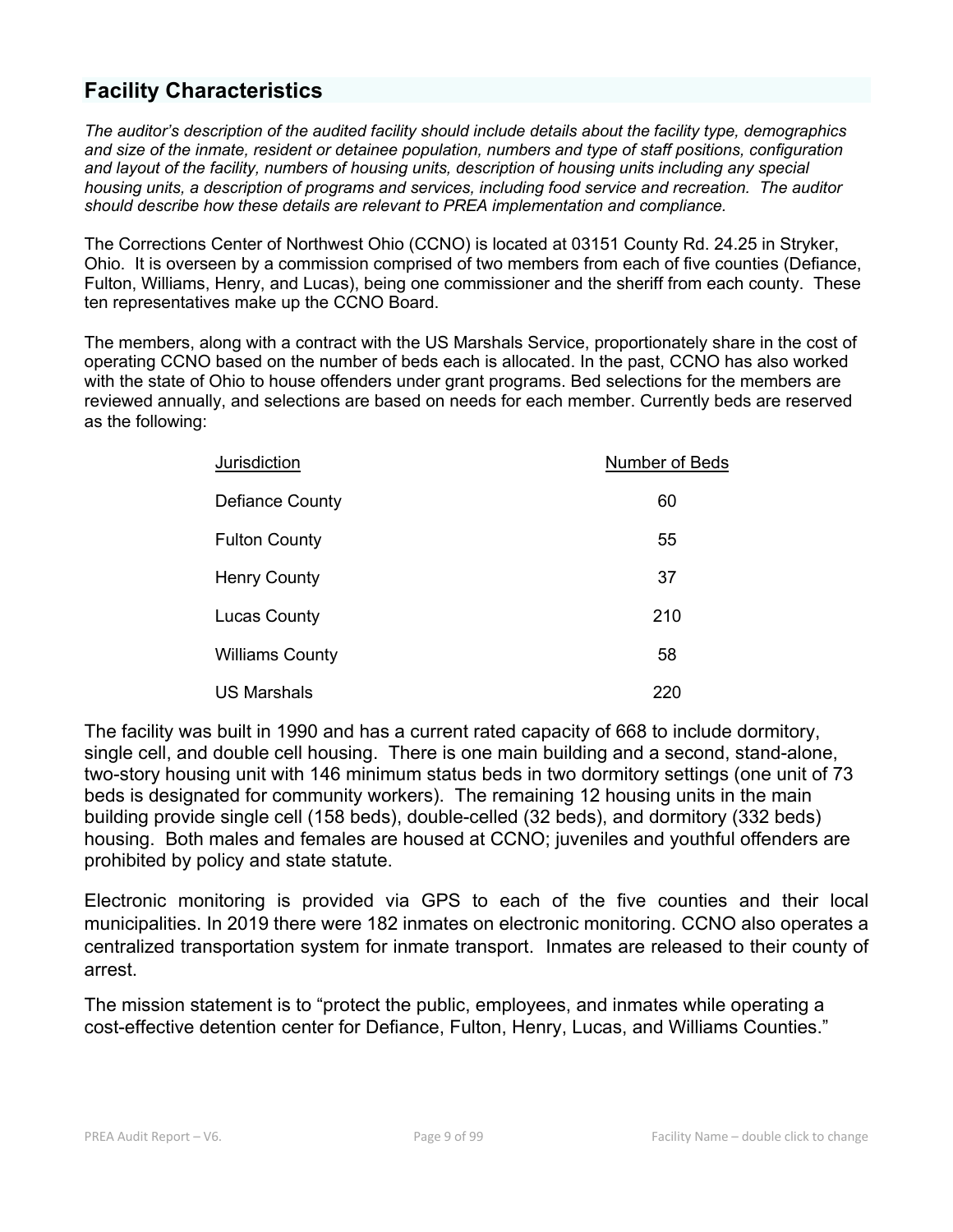### **Facility Demographics**

Rated Capacity: **668** Actual Population: **535** Average Daily Population for the last 12 months: **557** Average Length of Stay: **25 days** Security/Custody Level: **Max, Med, Min** Age Range of Offenders: **19-80 years** Gender: **Male/Female**

Full-Time Staff: **191- 3** Administrative, **18** Support, **6** Program (contracted), **137** Security, **27** Other (contracted staff in food service and medical)

Part-Time Staff: **9** Security, **6** Medical (contracted)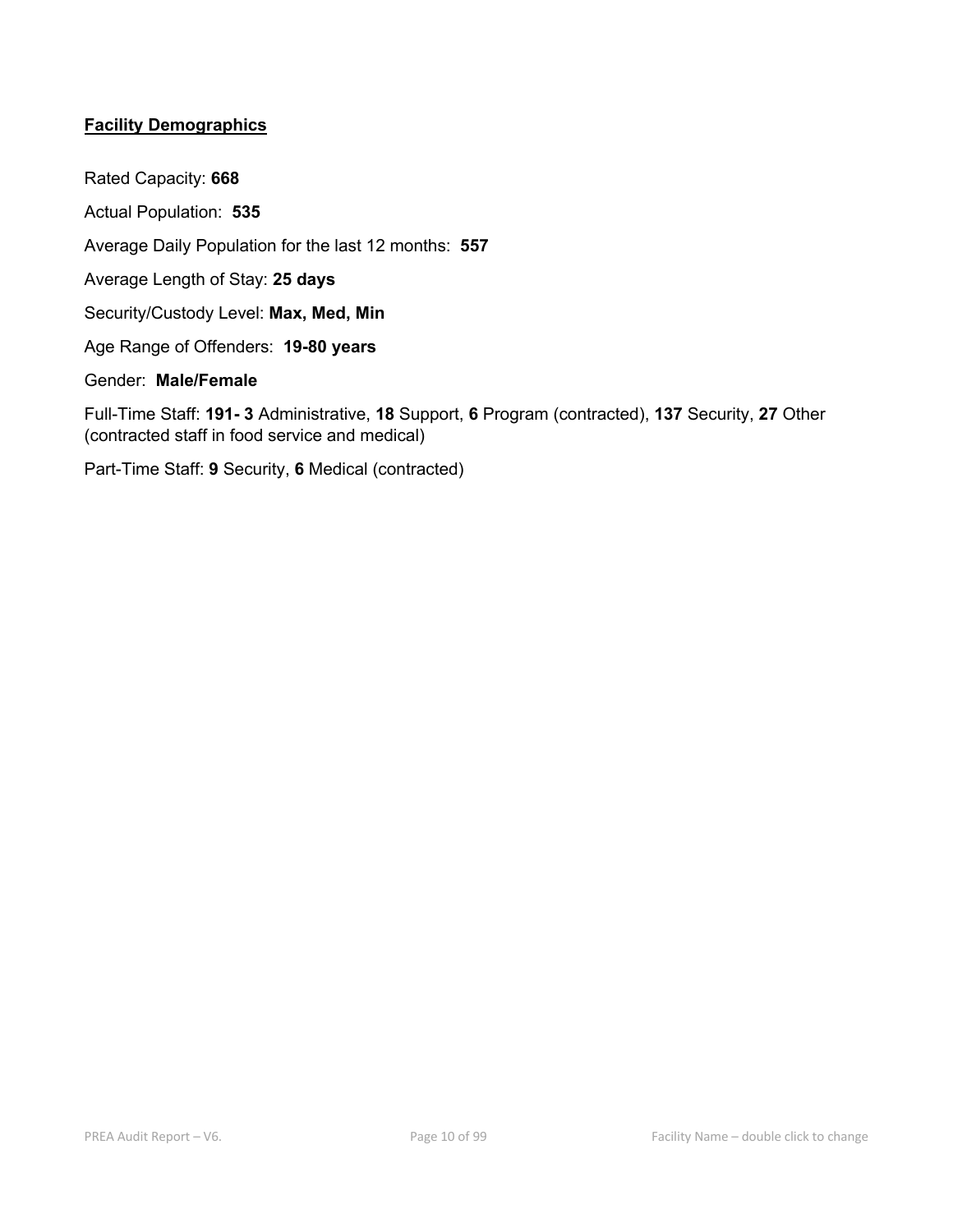# **Summary of Audit Findings**

*The summary should include the number and list of standards exceeded, number of standards met, and number and list of standards not met.*

*Auditor Note: No standard should be found to be "Not Applicable" or "NA". A compliance determination must be made for each standard.*

| <b>Standards Exceeded</b>                                           |                                              |
|---------------------------------------------------------------------|----------------------------------------------|
| Number of Standards Exceeded:<br><b>List of Standards Exceeded:</b> | -5<br>115.31, 115.32, 115.34, 115.41, 115.71 |
| <b>Standards Met</b>                                                |                                              |
| Number of Standards Met: 40                                         |                                              |
| <b>Standards Not Met</b>                                            |                                              |
| <b>Number of Standards Not Met:</b>                                 | 0                                            |
| <b>List of Standards Not Met:</b>                                   | Click or tap here to enter text.             |

#### **Summary of Corrective Action (if any)**

#### **Standard 115.15(d)**

The CCNO uses a security scanning system at the facility for all inmate intakes. During the site visit, the auditor observed the operation of the scanner while inmates were being screened. During this observation, it was noticed that this technology provided descriptive outlining of breasts, buttocks, and genitalia. Cross-gender use of this scanner does not comply with the PREA Standards. The auditor communicated the issue with executive staff and the Accreditation & Inspections Supervisor, and they immediately issued a security directive to all staff. The directive stated that effective immediately, cross-gender viewing and scanning with use of the Sotor RS is NOT permitted. Only same gender scanning will take place and CCNO policy is being updated to reflect this. CCNO policy 2302 (Body Scanner) was revised and provided to the auditor. The auditor reviewed the policy which is in compliance with this provision of the standard.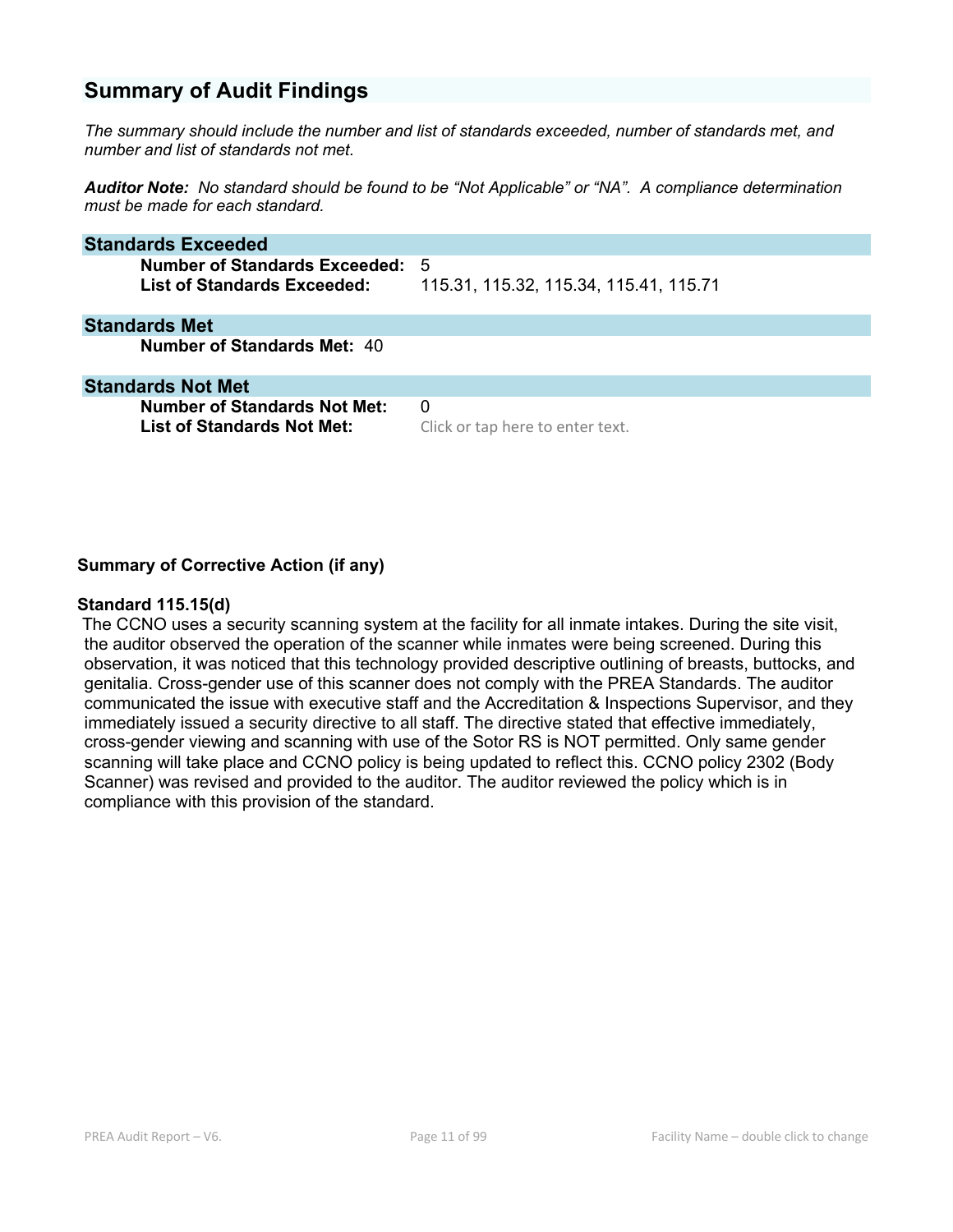# **PREVENTION PLANNING**

# **Standard 115.11: Zero tolerance of sexual abuse and sexual harassment; PREA coordinator**

### **All Yes/No Questions Must Be Answered by The Auditor to Complete the Report**

### **115.11 (a)**

- Does the agency have a written policy mandating zero tolerance toward all forms of sexual abuse and sexual harassment?  $\boxtimes$  Yes  $\Box$  No
- Does the written policy outline the agency's approach to preventing, detecting, and responding to sexual abuse and sexual harassment?  $\boxtimes$  Yes  $\Box$  No

### **115.11 (b)**

- **•** Has the agency employed or designated an agency-wide PREA Coordinator?  $\boxtimes$  Yes  $\Box$  No
- **•** Is the PREA Coordinator position in the upper-level of the agency hierarchy?  $\boxtimes$  Yes  $\Box$  No
- § Does the PREA Coordinator have sufficient time and authority to develop, implement, and oversee agency efforts to comply with the PREA standards in all of its facilities?  $\boxtimes$  Yes  $\Box$  No

### **115.11 (c)**

- If this agency operates more than one facility, has each facility designated a PREA compliance manager? (N/A if agency operates only one facility.)  $\Box$  Yes  $\Box$  No  $\boxtimes$  NA
- Does the PREA compliance manager have sufficient time and authority to coordinate the facility's efforts to comply with the PREA standards? (N/A if agency operates only one facility.)  $\square$  Yes  $\square$  No  $\square$  NA

#### **Auditor Overall Compliance Determination**

- ☐ **Exceeds Standard** (*Substantially exceeds requirement of standards*)
- ☒ **Meets Standard** (*Substantial compliance; complies in all material ways with the standard for the relevant review period*)
- ☐ **Does Not Meet Standard** (*Requires Corrective Action*)

#### **Instructions for Overall Compliance Determination Narrative**

*The narrative below must include a comprehensive discussion of all the evidence relied upon in making the compliance or non-compliance determination, the auditor's analysis and reasoning, and the auditor's*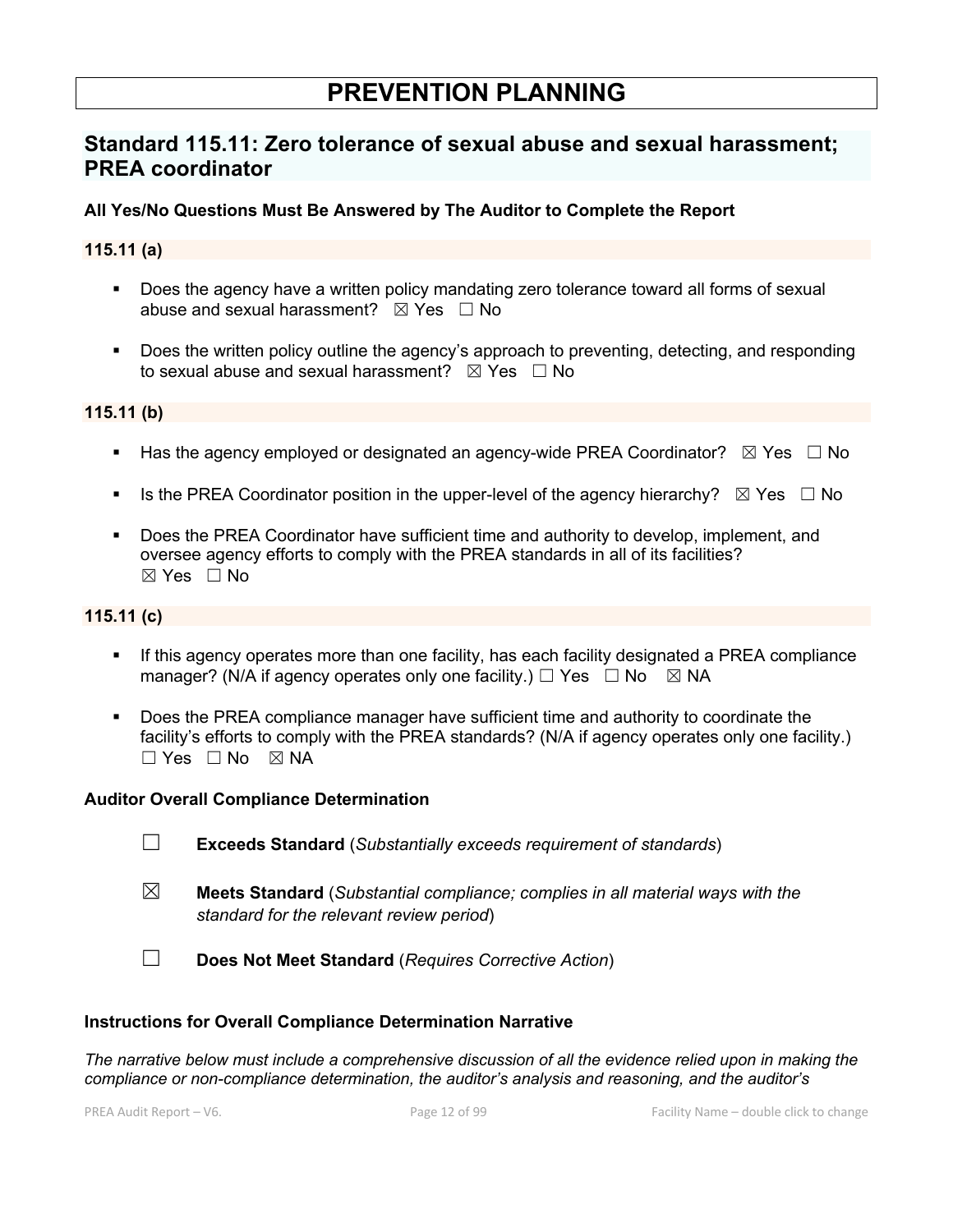*conclusions. This discussion must also include corrective action recommendations where the facility does not meet the standard. These recommendations must be included in the Final Report, accompanied by information on specific corrective actions taken by the facility.*

### **Evidence Reviewed (documents, interviews, site review)**

- CCNO Completed Pre-Audit Questionnaire (PAQ)
- Policy 5002 (Sexual Assault and Sexual Misconduct with inmates)
- Policy 1009 (Organizational Table)
- Policy 1003 (Code of Ethics and Conduct of Employees)
- Interviews:
	- o Accreditation & Inspections Supervisor (Agency PREA Coordinator)

**Subsection (a)** The auditor reviewed the Jail's written PREA policy mandating zero tolerance toward all forms of sexual abuse and sexual harassment, which outlines the Jail's approach to preventing, detecting, and responding to such conduct, covering all the elements of this subsection. The auditor found the policy to be complete and thorough, defining how the Jail will implement the approach to preventing, detecting, and responding to sexual abuse and sexual harassment.

**Subsection (b)** The agency employs an upper-level Accreditation & Inspections Supervisor who acts as the agency-wide PREA coordinator, Juli Steingass, who reports to the Executive Director. Interview conducted with the Accreditation & Inspections Supervisor indicated she has sufficient time and authority to develop, implement, and oversee the Jail's efforts to comply with the PREA standards.

**Subsection (c)** N/A- agency operates only one facility.

# **Standard 115.12: Contracting with other entities for the confinement of inmates**

### **All Yes/No Questions Must Be Answered by the Auditor to Complete the Report**

### **115.12 (a)**

If this agency is public and it contracts for the confinement of its inmates with private agencies or other entities including other government agencies, has the agency included the entity's obligation to comply with the PREA standards in any new contract or contract renewal signed on or after August 20, 2012? (N/A if the agency does not contract with private agencies or other entities for the confinement of inmates.)  $\Box$  Yes  $\Box$  No  $\boxtimes$  NA

### **115.12 (b)**

■ Does any new contract or contract renewal signed on or after August 20, 2012 provide for agency contract monitoring to ensure that the contractor is complying with the PREA standards? (N/A if the agency does not contract with private agencies or other entities for the confinement of inmates.)  $□$  Yes  $□$  No  $□$  NA

### **Auditor Overall Compliance Determination**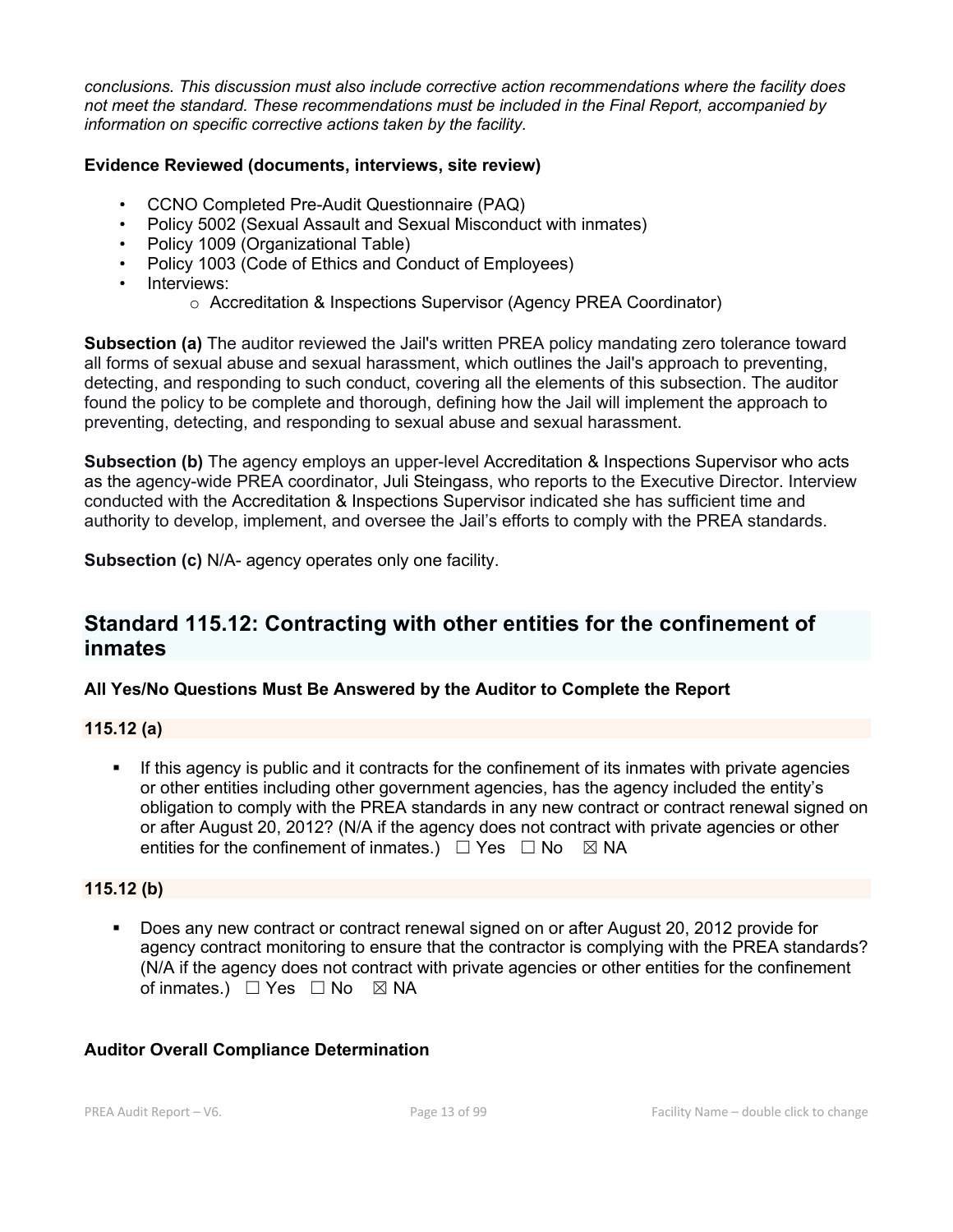- ☐ **Exceeds Standard** (*Substantially exceeds requirement of standards*)
- ☒ **Meets Standard** (*Substantial compliance; complies in all material ways with the standard for the relevant review period*)
- ☐ **Does Not Meet Standard** (*Requires Corrective Action*)

### **Instructions for Overall Compliance Determination Narrative**

*The narrative below must include a comprehensive discussion of all the evidence relied upon in making the compliance or non-compliance determination, the auditor's analysis and reasoning, and the auditor's conclusions. This discussion must also include corrective action recommendations where the facility does not meet the standard. These recommendations must be included in the Final Report, accompanied by information on specific corrective actions taken by the facility.*

CCNO does not contract with other entities for the confinement of inmates. Therefore, 115.12 is N/A

## **Standard 115.13: Supervision and monitoring**

### **All Yes/No Questions Must Be Answered by the Auditor to Complete the Report**

#### **115.13 (a)**

- Does the facility have a documented staffing plan that provides for adequate levels of staffing and, where applicable, video monitoring, to protect inmates against sexual abuse?
- In calculating adequate staffing levels and determining the need for video monitoring, does the staffing plan take into consideration: Generally accepted detention and correctional practices? ☒ Yes ☐ No
- In calculating adequate staffing levels and determining the need for video monitoring, does the staffing plan take into consideration: Any judicial findings of inadequacy?  $\boxtimes$  Yes  $\Box$  No
- In calculating adequate staffing levels and determining the need for video monitoring, does the staffing plan take into consideration: Any findings of inadequacy from Federal investigative agencies? ⊠ Yes □ No
- In calculating adequate staffing levels and determining the need for video monitoring, does the staffing plan take into consideration: Any findings of inadequacy from internal or external oversight bodies? ⊠ Yes □ No
- In calculating adequate staffing levels and determining the need for video monitoring, does the staffing plan take into consideration: All components of the facility's physical plant (including "blind-spots" or areas where staff or inmates may be isolated)?  $\boxtimes$  Yes  $\Box$  No
- In calculating adequate staffing levels and determining the need for video monitoring, does the staffing plan take into consideration: The composition of the inmate population?  $\boxtimes$  Yes  $\Box$  No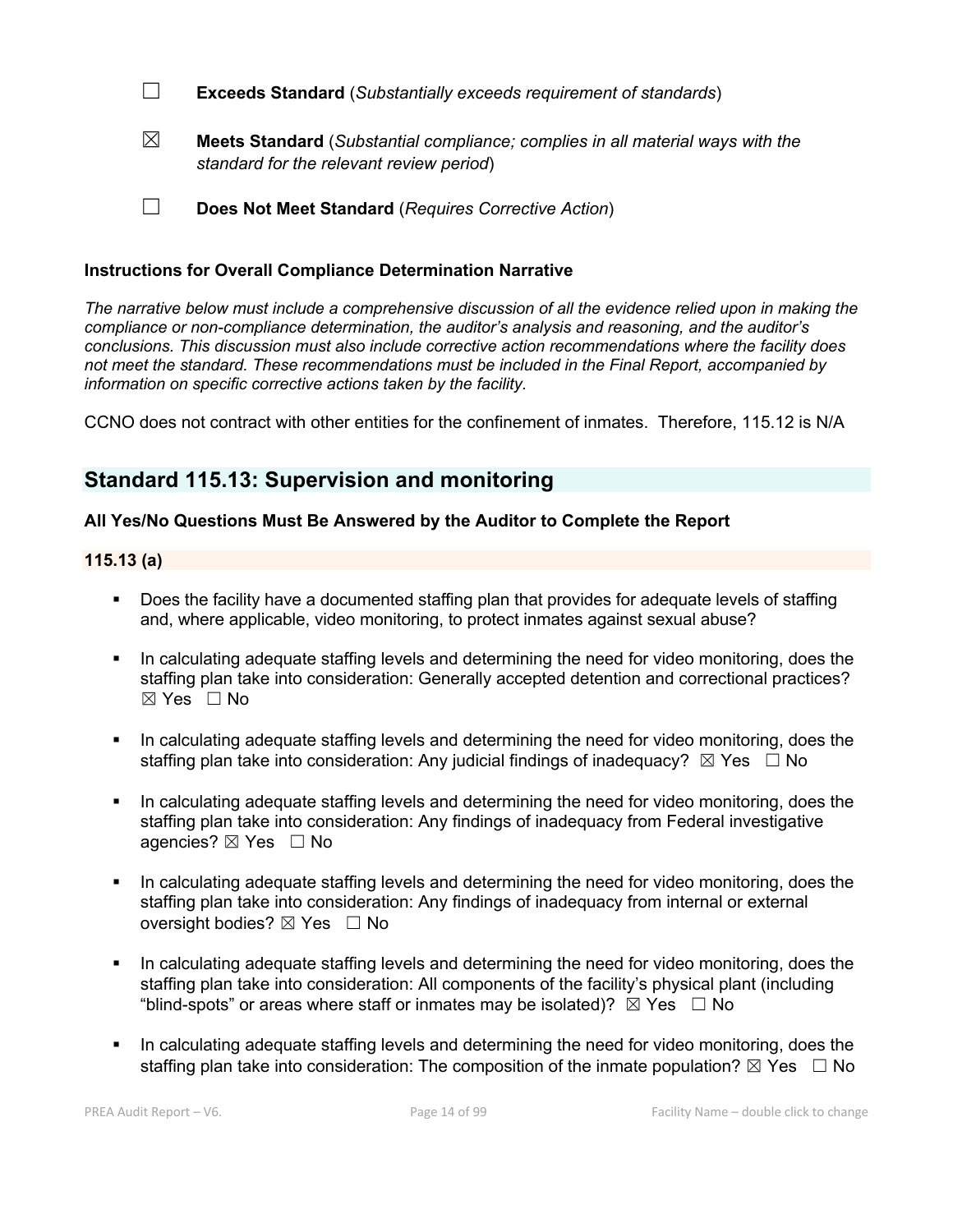- In calculating adequate staffing levels and determining the need for video monitoring, does the staffing plan take into consideration: The number and placement of supervisory staff?  $\boxtimes$  Yes ☐ No
- In calculating adequate staffing levels and determining the need for video monitoring, does the staffing plan take into consideration: The institution programs occurring on a particular shift?  $\Box$ Yes  $\boxtimes$  No  $\Box$  NA
- In calculating adequate staffing levels and determining the need for video monitoring, does the staffing plan take into consideration: Any applicable State or local laws, regulations, or standards? ⊠ Yes □ No
- In calculating adequate staffing levels and determining the need for video monitoring, does the staffing plan take into consideration: The prevalence of substantiated and unsubstantiated incidents of sexual abuse?  $\boxtimes$  Yes  $\Box$  No
- In calculating adequate staffing levels and determining the need for video monitoring, does the staffing plan take into consideration: Any other relevant factors?  $\boxtimes$  Yes  $\Box$  No

### **115.13 (b)**

• In circumstances where the staffing plan is not complied with, does the facility document and justify all deviations from the plan? (N/A if no deviations from staffing plan.)  $\Box$  Yes  $\Box$  No  $\boxtimes$  NA

### **115.13 (c)**

- In the past 12 months, has the facility, in consultation with the agency PREA Coordinator, assessed, determined, and documented whether adjustments are needed to: The staffing plan established pursuant to paragraph (a) of this section?  $\boxtimes$  Yes  $\Box$  No
- In the past 12 months, has the facility, in consultation with the agency PREA Coordinator, assessed, determined, and documented whether adjustments are needed to: The facility's deployment of video monitoring systems and other monitoring technologies?  $\boxtimes$  Yes  $\Box$  No
- In the past 12 months, has the facility, in consultation with the agency PREA Coordinator, assessed, determined, and documented whether adjustments are needed to: The resources the facility has available to commit to ensure adherence to the staffing plan?  $\boxtimes$  Yes  $\Box$  No

### **115.13 (d)**

- Has the facility/agency implemented a policy and practice of having intermediate-level or higherlevel supervisors conduct and document unannounced rounds to identify and deter staff sexual abuse and sexual harassment?  $\boxtimes$  Yes  $\Box$  No
- **•** Is this policy and practice implemented for night shifts as well as day shifts?  $\boxtimes$  Yes  $\Box$  No
- Does the facility/agency have a policy prohibiting staff from alerting other staff members that these supervisory rounds are occurring, unless such announcement is related to the legitimate operational functions of the facility?  $\boxtimes$  Yes  $\Box$  No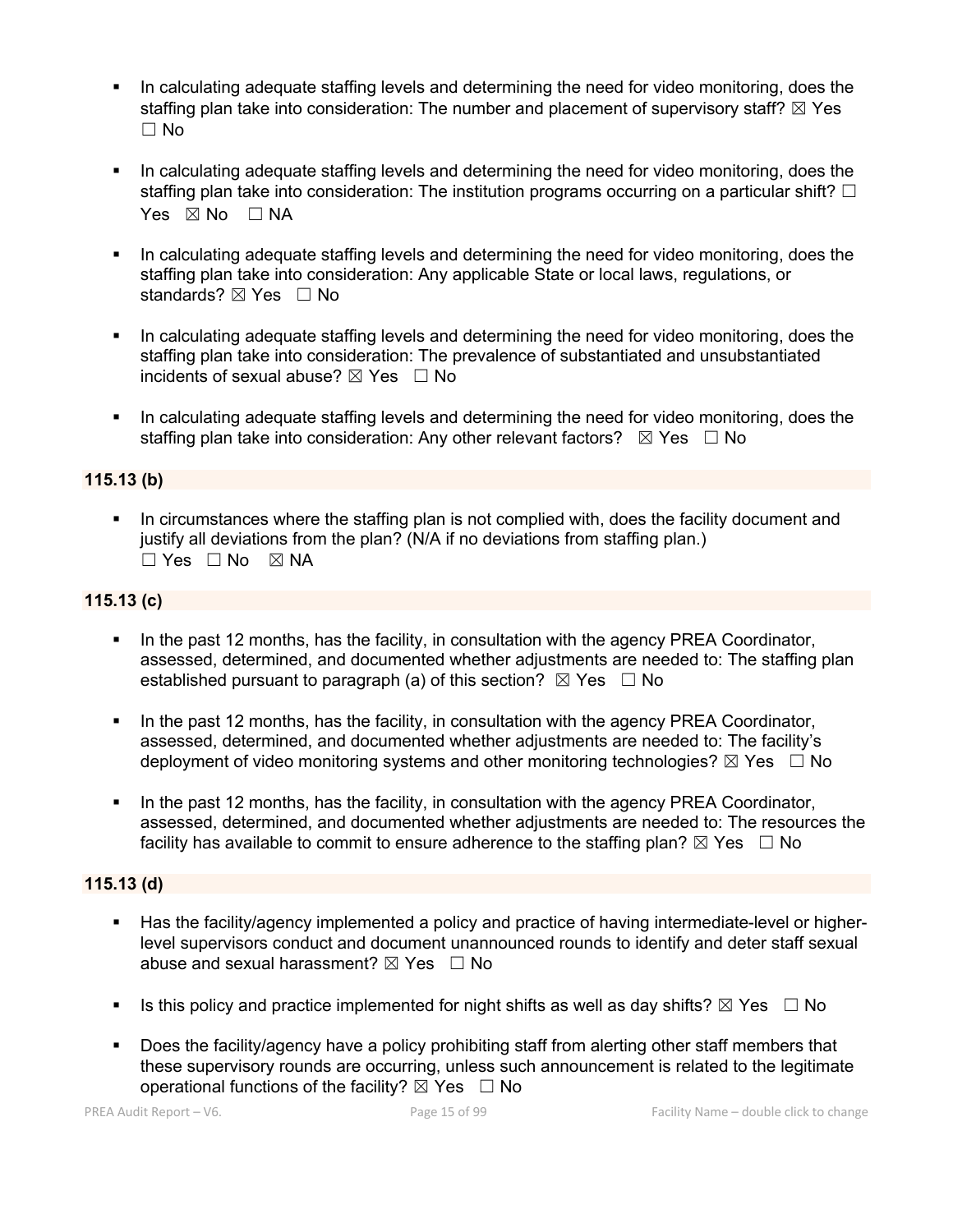### **Auditor Overall Compliance Determination**

- ☐ **Exceeds Standard** (*Substantially exceeds requirement of standards*)
- ☒ **Meets Standard** (*Substantial compliance; complies in all material ways with the standard for the relevant review period*)
- ☐ **Does Not Meet Standard** (*Requires Corrective Action*)

#### **Instructions for Overall Compliance Determination Narrative**

*The narrative below must include a comprehensive discussion of all the evidence relied upon in making the compliance or non-compliance determination, the auditor's analysis and reasoning, and the auditor's conclusions. This discussion must also include corrective action recommendations where the facility does not meet the standard. These recommendations must be included in the Final Report, accompanied by information on specific corrective actions taken by the facility.*

#### **Evidence Reviewed (documents, interviews, site review)**

- CCNO Completed Pre-Audit Questionnaire (PAQ)
- Policy 3003 (Hours of Work Day/Overtime/Flex Time)
- Policy 5105 (Inspections)
- Policy 2018 (Supervision, Cross Gender Supervision and Movement of Inmates)
- Review of Staffing Plan for CY-2018, CY-2019 and CY-2020
- CCNO Staffing Analysis CY-2020
- Interviews:
	- o Accreditation & Inspections Supervisor (Agency PREA Coordinator)
	- o Intermediate- or Higher-Level Facility Staff
	- o Executive Director
	- o Director of Security

**Subsection (a)** A review of the agency policy, supporting documentation, and interviews conducted with the Executive Director and Accreditation & Inspections Supervisor indicates the CCNO develops, documents, and does their best to regularly comply with a staffing plan that provides for adequate levels of staffing, and where applicable, video monitoring, to protect inmates against sexual abuse. The written staffing is required to be developed sufficiently in advance for internal review and approval. The auditor has determined the facility takes into account all (11) elements required of this subsection.

**Subsection (b**) In a review of the Jail's 2020 PREA annual report and staffing plan reviews for CY-2018, CY-2019, and CY-2020, the facility has not had to deviate from its originally staffing plan. This was further confirmed through interviews with the Executive Director and Accreditation & Inspections Supervisor.

**Subsection (c)** At least once every year, and according to agency policy, submitted documentation and auditor interviews with the Executive Director and Accreditation & Inspections Supervisor, the facility, in collaboration with the Accreditation & Inspections Supervisor, reviews the staffing plan. This process is completed to see whether adjustments are needed to the staffing plan, the deployment of monitoring technology, or the possible allocation of facility resources to commit to the staffing plan to ensure compliance with the staffing plan. The written staffing plan is required to be developed sufficiently in advance for internal review and approval.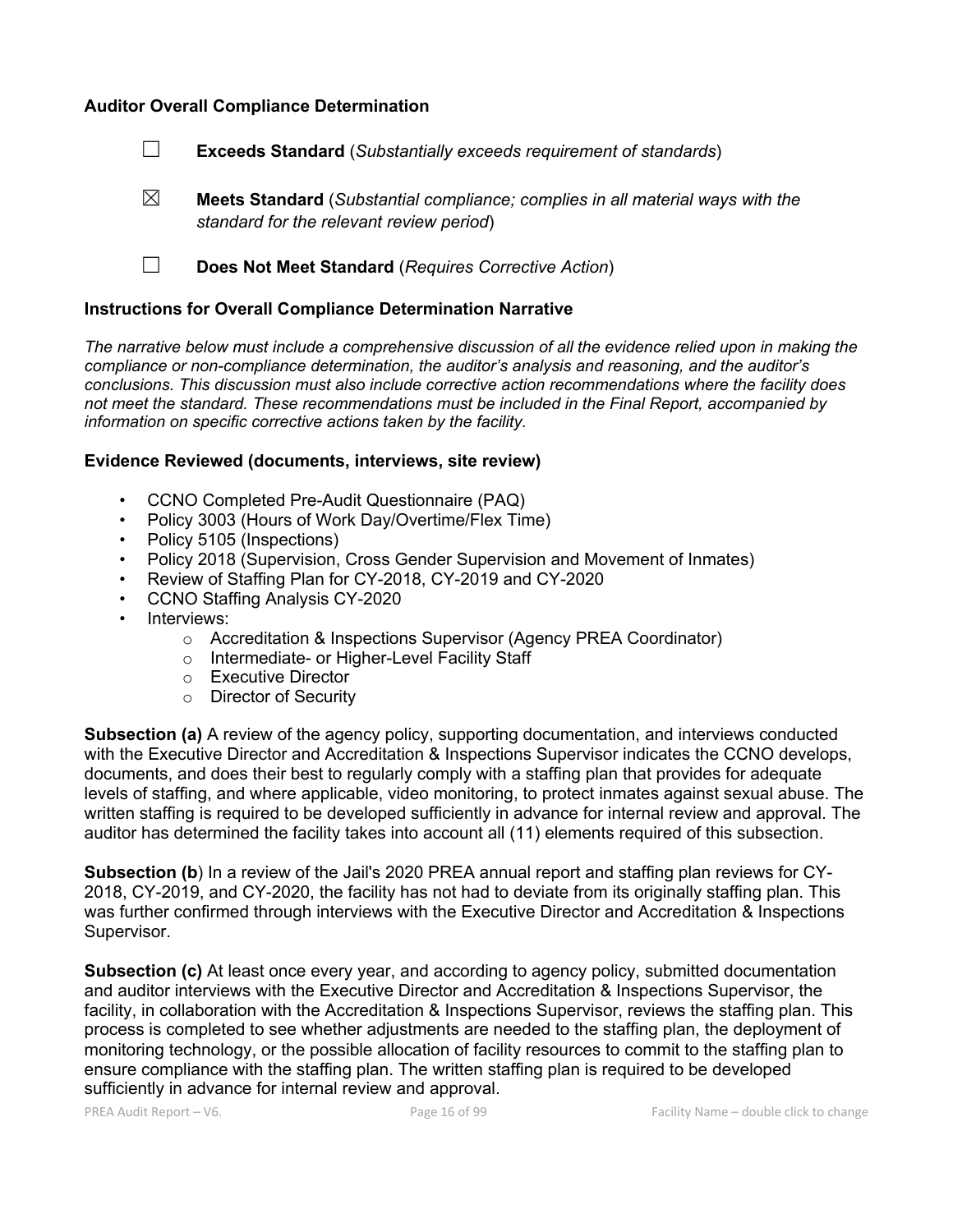**Subsection (d)** A review of the agency policy, supporting documentation, and auditor interviews conducted with the Executive Director, Accreditation & Inspections Supervisor and Supervisory staff indicates the facility requires that intermediate-level or higher-level staff conduct unannounced rounds to identify and deter staff sexual abuse and sexual harassment. During the facility onsite inspection, the auditor reviewed logbook entries documenting such rounds are occurring on both day and night shifts. Supervisory staff are assigned specific days of the week that they are required to conduct unannounced rounds, ensuring these types of rounds are conducted on a daily basis for all three shifts.

# **Standard 115.14: Youthful inmates**

### **All Yes/No Questions Must Be Answered by the Auditor to Complete the Report**

### **115.14 (a)**

• Does the facility place all youthful inmates in housing units that separate them from sight, sound, and physical contact with any adult inmates through use of a shared dayroom or other common space, shower area, or sleeping quarters? (N/A if facility does not have youthful inmates [inmates <18 years old].)  $\Box$  Yes  $\Box$  No  $\boxtimes$  NA

#### **115.14 (b)**

- In areas outside of housing units does the agency maintain sight and sound separation between youthful inmates and adult inmates? (N/A if facility does not have youthful inmates [inmates <18 years old].)  $\Box$  Yes  $\Box$  No  $\boxtimes$  NA
- In areas outside of housing units does the agency provide direct staff supervision when youthful inmates and adult inmates have sight, sound, or physical contact? (N/A if facility does not have youthful inmates [inmates <18 years old].)  $\Box$  Yes  $\Box$  No  $\boxtimes$  NA

### **115.14 (c)**

- Does the agency make its best efforts to avoid placing youthful inmates in isolation to comply with this provision? (N/A if facility does not have youthful inmates [inmates <18 years old].)  $\Box$  Yes  $\Box$  No  $\boxtimes$  NA
- § Does the agency, while complying with this provision, allow youthful inmates daily large-muscle exercise and legally required special education services, except in exigent circumstances? (N/A if facility does not have youthful inmates [inmates <18 years old].)  $\Box$  Yes  $\Box$  No  $\Box$  NA
- Do youthful inmates have access to other programs and work opportunities to the extent possible? (N/A if facility does not have youthful inmates [inmates <18 years old].)  $\square$  Yes  $\square$  No  $\square$  NA

#### **Auditor Overall Compliance Determination**



☐ **Exceeds Standard** (*Substantially exceeds requirement of standards*)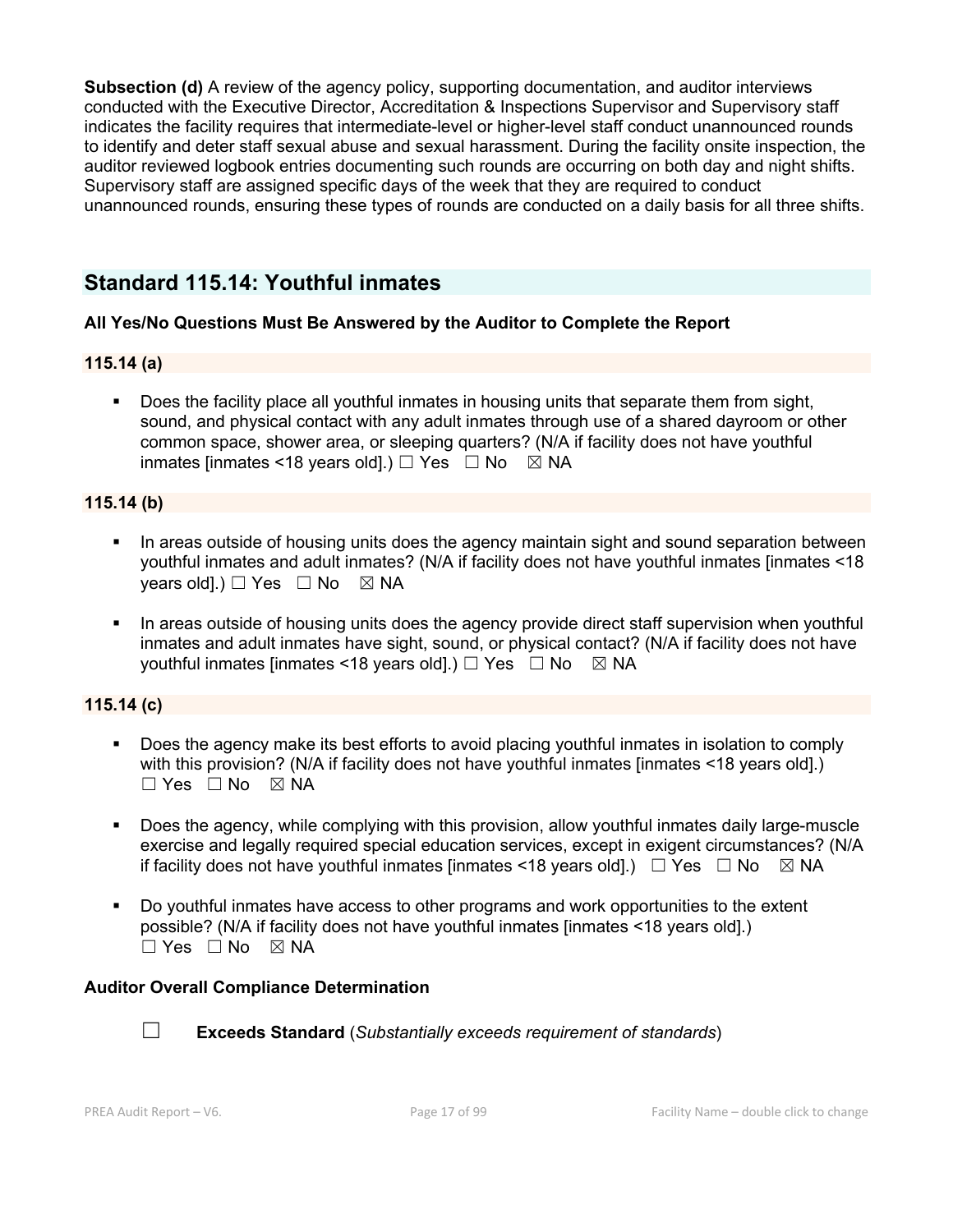- ☒ **Meets Standard** (*Substantial compliance; complies in all material ways with the standard for the relevant review period*)
- ☐ **Does Not Meet Standard** (*Requires Corrective Action*)

### **Instructions for Overall Compliance Determination Narrative**

*The narrative below must include a comprehensive discussion of all the evidence relied upon in making the compliance or non-compliance determination, the auditor's analysis and reasoning, and the auditor's conclusions. This discussion must also include corrective action recommendations where the facility does not meet the standard. These recommendations must be included in the Final Report, accompanied by information on specific corrective actions taken by the facility.*

CCNO complies with the standard to the extent that there are no youthful inmates ever housed at the facility. CCNO is an adult male/female facility.

## **Standard 115.15: Limits to cross-gender viewing and searches**

### **All Yes/No Questions Must Be Answered by the Auditor to Complete the Report**

### **115.15 (a)**

§ Does the facility always refrain from conducting any cross-gender strip or cross-gender visual body cavity searches, except in exigent circumstances or by medical practitioners?  $\boxtimes$  Yes  $\Box$  No

### **115.15 (b)**

- § Does the facility always refrain from conducting cross-gender pat-down searches of female inmates, except in exigent circumstances? (N/A if the facility does not have female inmates.)  $\boxtimes$  Yes  $\Box$  No  $\Box$  NA
- § Does the facility always refrain from restricting female inmates' access to regularly available programming or other out-of-cell opportunities in order to comply with this provision? (N/A if the facility does not have female inmates.)  $\boxtimes$  Yes  $\Box$  No  $\Box$  NA

### **115.15 (c)**

- § Does the facility document all cross-gender strip searches and cross-gender visual body cavity searches?  $\boxtimes$  Yes  $\Box$  No
- Does the facility document all cross-gender pat-down searches of female inmates? (N/A if the facility does not have female inmates.)  $\boxtimes$  Yes  $\Box$  No  $\Box$  NA

### **115.15 (d)**

Does the facility have policies that enables inmates to shower, perform bodily functions, and change clothing without nonmedical staff of the opposite gender viewing their breasts, buttocks,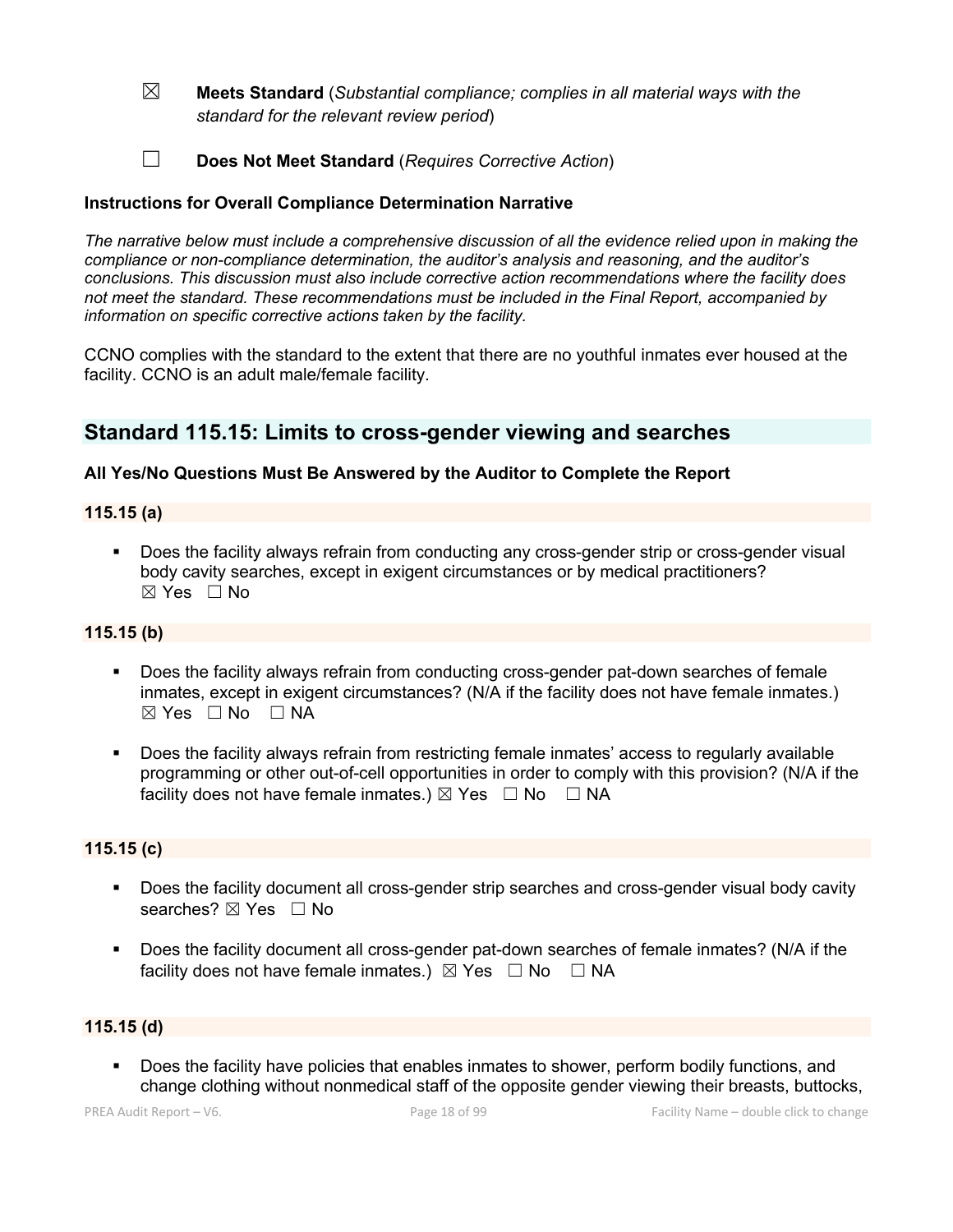or genitalia, except in exigent circumstances or when such viewing is incidental to routine cell checks?  $\boxtimes$  Yes  $\Box$  No

- § Does the facility have procedures that enables inmates to shower, perform bodily functions, and change clothing without nonmedical staff of the opposite gender viewing their breasts, buttocks, or genitalia, except in exigent circumstances or when such viewing is incidental to routine cell checks?  $\boxtimes$  Yes  $\Box$  No
- § Does the facility require staff of the opposite gender to announce their presence when entering an inmate housing unit?  $\boxtimes$  Yes  $\Box$  No

### **115.15 (e)**

- Does the facility always refrain from searching or physically examining transgender or intersex inmates for the sole purpose of determining the inmate's genital status?  $\boxtimes$  Yes  $\Box$  No
- § If an inmate's genital status is unknown, does the facility determine genital status during conversations with the inmate, by reviewing medical records, or, if necessary, by learning that information as part of a broader medical examination conducted in private by a medical practitioner? ⊠ Yes □ No

### **115.15 (f)**

- Does the facility/agency train security staff in how to conduct cross-gender pat down searches in a professional and respectful manner, and in the least intrusive manner possible, consistent with security needs?  $\boxtimes$  Yes  $\Box$  No
- § Does the facility/agency train security staff in how to conduct searches of transgender and intersex inmates in a professional and respectful manner, and in the least intrusive manner possible, consistent with security needs?  $\boxtimes$  Yes  $\Box$  No

### **Auditor Overall Compliance Determination**

- ☐ **Exceeds Standard** (*Substantially exceeds requirement of standards*)
- ☒ **Meets Standard** (*Substantial compliance; complies in all material ways with the standard for the relevant review period*)
- ☐ **Does Not Meet Standard** (*Requires Corrective Action*)

### **Instructions for Overall Compliance Determination Narrative**

*The narrative below must include a comprehensive discussion of all the evidence relied upon in making the compliance or non-compliance determination, the auditor's analysis and reasoning, and the auditor's conclusions. This discussion must also include corrective action recommendations where the facility does not meet the standard. These recommendations must be included in the Final Report, accompanied by information on specific corrective actions taken by the facility.*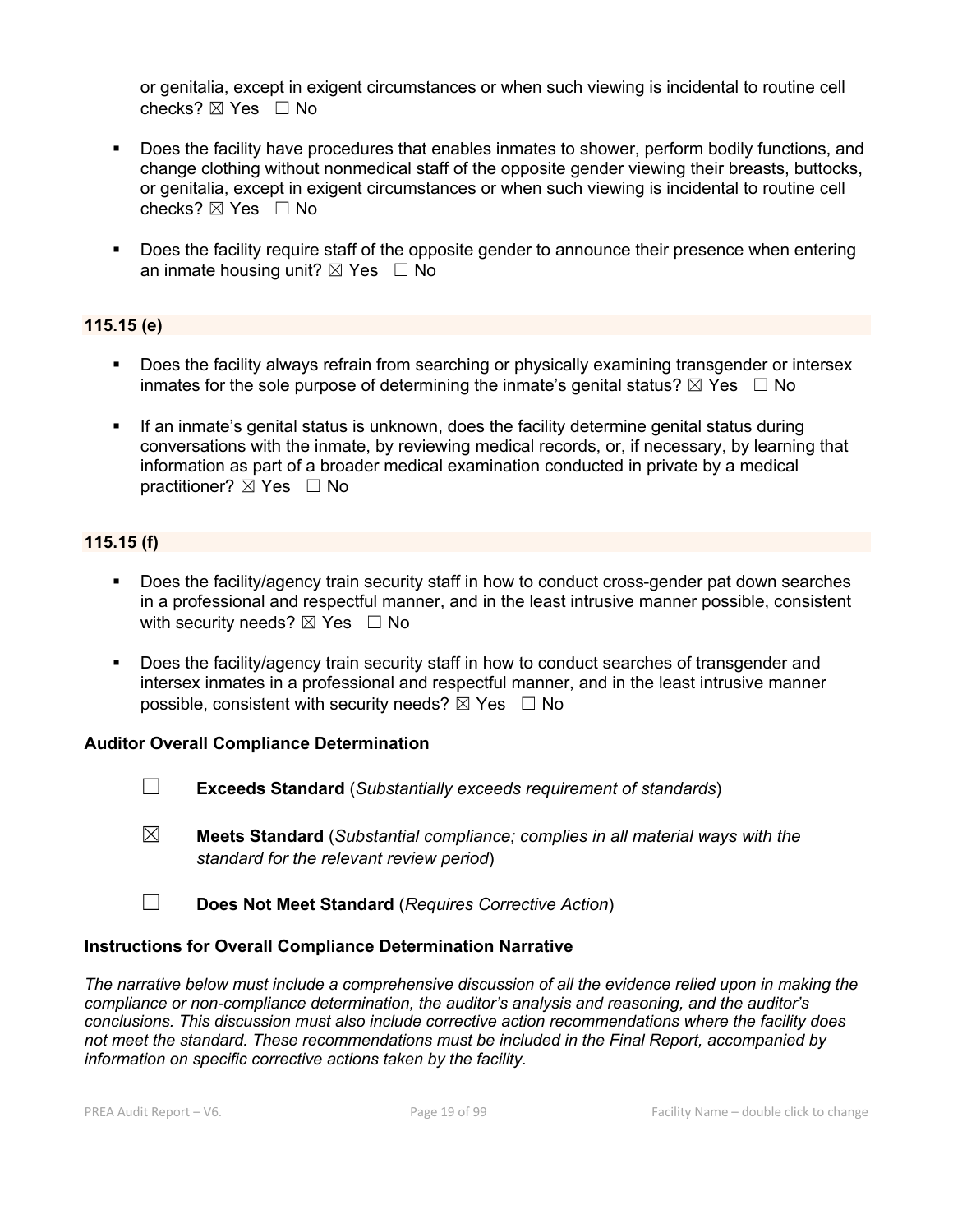#### **Evidence Reviewed (documents, interviews, site review)**

- CCNO Completed Pre-Audit Questionnaire (PAQ)
- Policy 2300 (Searches)
- Policy 4110 (Transgender Inmates)
- Policy 3003 (Hours of Work Day/Overtime/Flex Time)
- Policy 5105 (Inspections)
- Interviews:
	- o Accreditation & Inspections Supervisor (Agency PREA Coordinator)
	- o Random Staff
	- o Random Inmates

**Subsections (a)(c)** CCNO policy states facility staff shall not conduct cross-gender strip searches or cross-gender visual body searches (meaning a search of the anal/genital opening) except in exigent circumstances or when performed by medical practitioners. Policy further states that the jail will document all cross-gender strip searches and cross-gender visual body cavity searches and will document all cross-gender pat-down searches of female inmates. According to the PAQ and the Auditor's interview with the Accreditation & Inspections Supervisor, the facility has not conducted any cross-gender pat-down searches or cross-gender strip searches during the audit period.

**Subsection (b)** CCNO policy states the facility does not permit cross-gender pat-down searches of female inmates absent exigent circumstances and does not restrict female inmates' access to regularly available programming or other out-of-cell opportunities in order to comply with the provision of this standard.

**Subsection (d)** CCNO policy states and was further confirmed through the Auditor's interviews conducted with the Accreditation & Inspections Supervisor and random staff that the facility enables inmates to shower, perform bodily functions, and change clothing without nonmedical staff of the opposite gender viewing their breasts, buttocks, or genitalia, except in exigent circumstances or when such viewing is incidental to routine cell checks to include viewing via video cameras. Facility staff of the opposite gender will announce their presence when entering an inmate housing unit (e.g., "MALE IN THE UNIT" when entering a Female housing unit, or "FEMALE IN THE UNIT" when entering a Male housing unit. The Auditor confirmed this practice during interviews conducted with inmates and observed staff announcing their presence when entering housing areas of the opposite gender. The CCNO uses a security scanning system at the facility. During the site visit, the auditor observed the operation of the scanner while inmates were being screened. During this observation, it was noticed that this technology provided descriptive outlining of breasts, buttocks, and genitalia. Cross-gender use of this scanner does not comply with the PREA Standards. The auditor communicated the issue with executive staff and the Accreditation & Inspections Supervisor, and they immediately issued a security directive to all staff. The directive stated that effective immediately, cross-gender viewing and scanning with use of the Sotor RS is NOT permitted. Only same gender scanning will take place and CCNO policy is being updated to reflect this. CCNO policy 2302 (Body Scanner) was revised and provided to the auditor. The auditor reviewed the policy which is in compliance with this provision of the standard.

**Subsection (e)** CCNO policy indicates facility staff shall not search or physically examine a transgender or intersex inmate for the sole purpose of determining the inmate's genital status. If the inmate's genital status is unknown, it may be determined during conversations with the inmate, by reviewing medical records, or, if necessary, by learning that information as part of a broader medical examination conducted in private by a medical practitioner. According to the PAQ and the Auditor's interviews with the Accreditation & Inspections Supervisor and random staff, the facility has not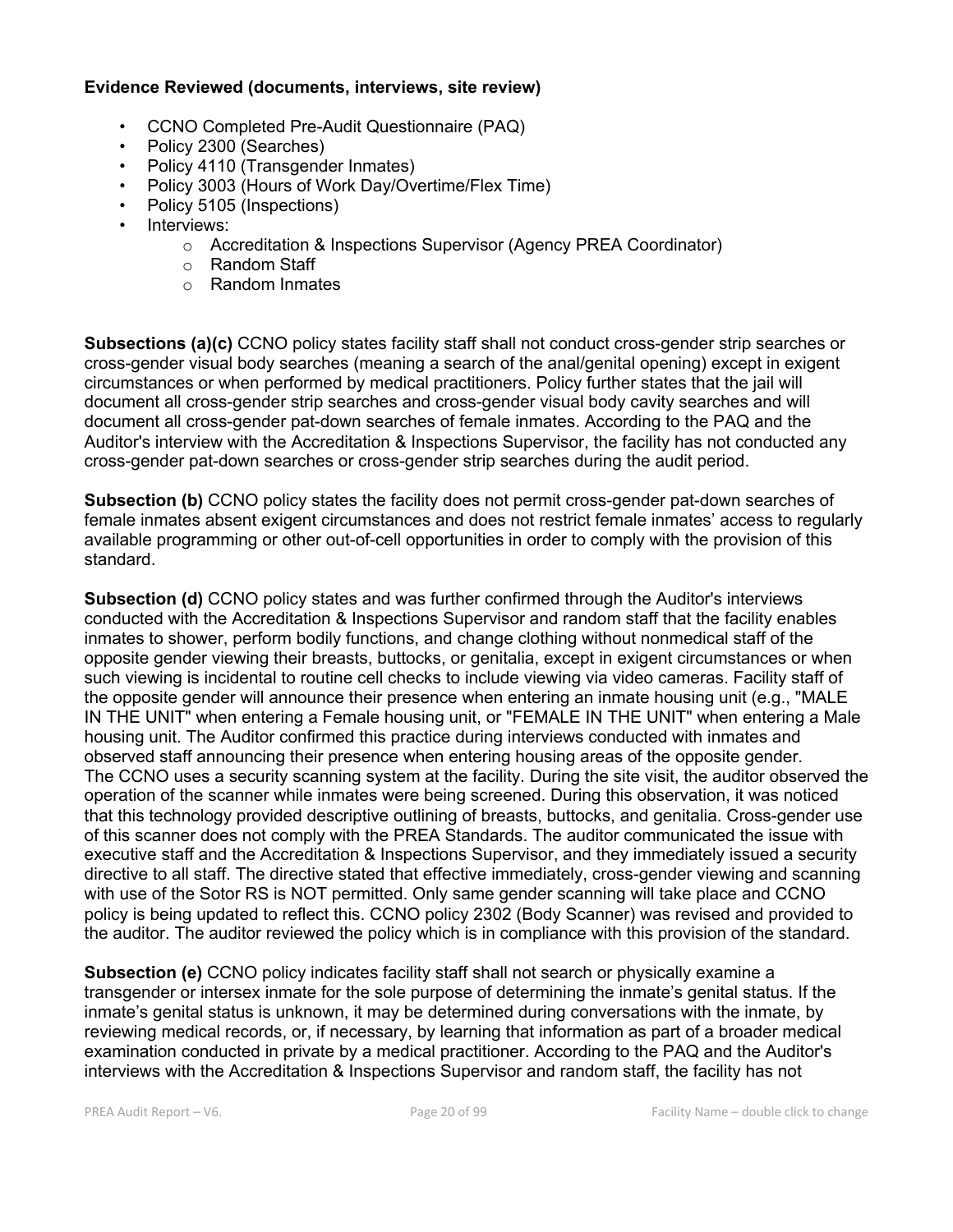searched or physically examined a transgender or intersex inmate for the sole purpose of determining the inmate's genital status.

**Subsection (f)** The agency policy states and was further corroborated through the auditor interviews with the Accreditation & Inspections Supervisor, a random sample of staff, and provided training documentation that the CCNO shall train staff in how to conduct cross-gender pat-down searches, and searches of transgender and intersex inmates, in a professional and respectful manner, and in the least intrusive manner possible, consistent with security needs.

## **Standard 115.16: Inmates with disabilities and inmates who are limited English proficient**

### **All Yes/No Questions Must Be Answered by the Auditor to Complete the Report**

### **115.16 (a)**

- Does the agency take appropriate steps to ensure that inmates with disabilities have an equal opportunity to participate in or benefit from all aspects of the agency's efforts to prevent, detect, and respond to sexual abuse and sexual harassment, including: inmates who are deaf or hard of hearing? ⊠ Yes □ No
- Does the agency take appropriate steps to ensure that inmates with disabilities have an equal opportunity to participate in or benefit from all aspects of the agency's efforts to prevent, detect, and respond to sexual abuse and sexual harassment, including: inmates who are blind or have low vision? ⊠ Yes □ No
- Does the agency take appropriate steps to ensure that inmates with disabilities have an equal opportunity to participate in or benefit from all aspects of the agency's efforts to prevent, detect, and respond to sexual abuse and sexual harassment, including: inmates who have intellectual disabilities?  $\boxtimes$  Yes  $\Box$  No
- Does the agency take appropriate steps to ensure that inmates with disabilities have an equal opportunity to participate in or benefit from all aspects of the agency's efforts to prevent, detect, and respond to sexual abuse and sexual harassment, including: inmates who have psychiatric disabilities?  $\boxtimes$  Yes  $\Box$  No
- Does the agency take appropriate steps to ensure that inmates with disabilities have an equal opportunity to participate in or benefit from all aspects of the agency's efforts to prevent, detect, and respond to sexual abuse and sexual harassment, including: inmates who have speech disabilities?  $\boxtimes$  Yes  $\Box$  No
- Does the agency take appropriate steps to ensure that inmates with disabilities have an equal opportunity to participate in or benefit from all aspects of the agency's efforts to prevent, detect, and respond to sexual abuse and sexual harassment, including: Other (if "other," please explain in overall determination notes)?  $\boxtimes$  Yes  $\Box$  No
- Do such steps include, when necessary, ensuring effective communication with inmates who are deaf or hard of hearing?  $\boxtimes$  Yes  $\Box$  No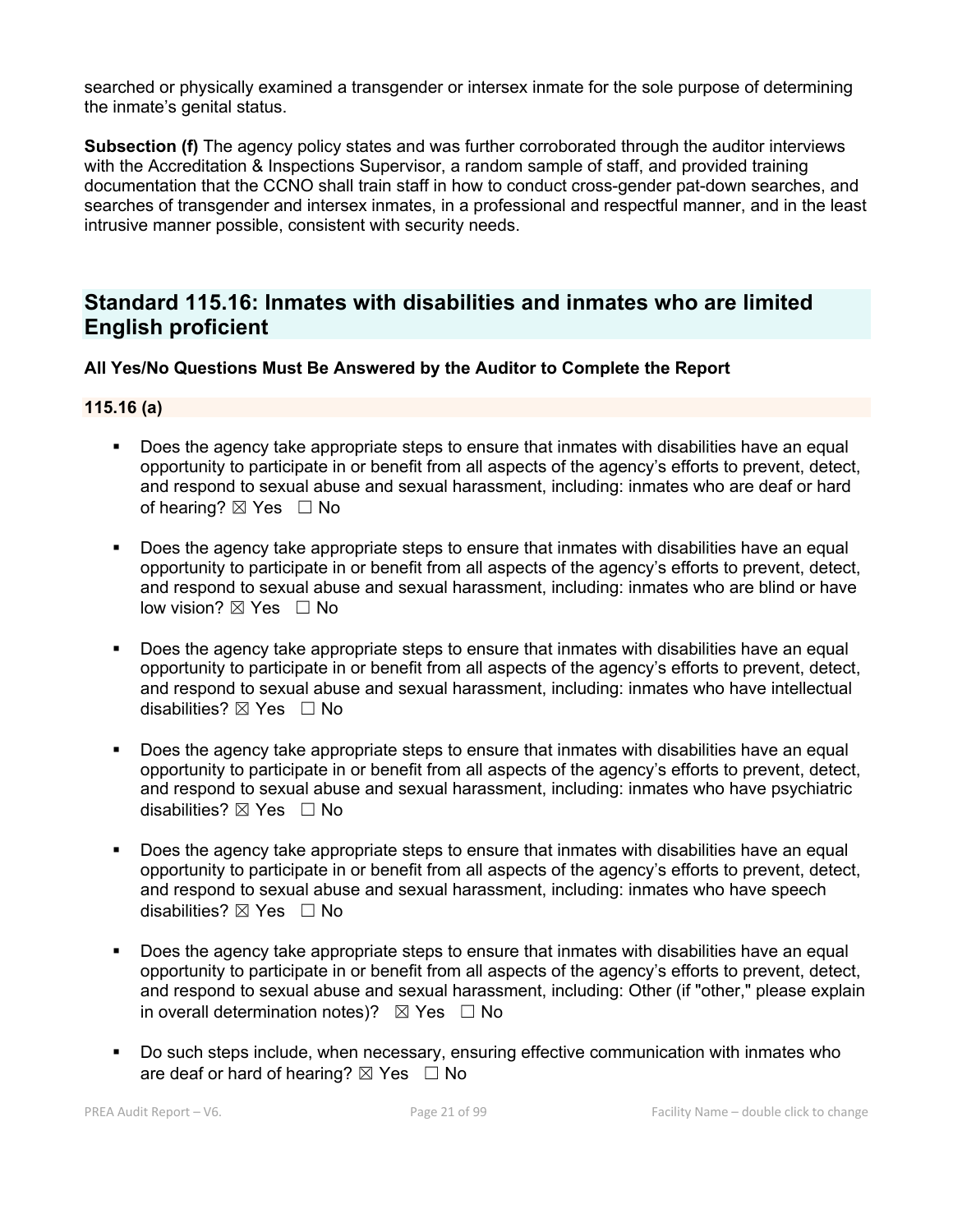- § Do such steps include, when necessary, providing access to interpreters who can interpret effectively, accurately, and impartially, both receptively and expressively, using any necessary specialized vocabulary?  $\boxtimes$  Yes  $\Box$  No
- § Does the agency ensure that written materials are provided in formats or through methods that ensure effective communication with inmates with disabilities including inmates who: Have intellectual disabilities?  $\boxtimes$  Yes  $\Box$  No
- Does the agency ensure that written materials are provided in formats or through methods that ensure effective communication with inmates with disabilities including inmates who: Have limited reading skills?  $\boxtimes$  Yes  $\Box$  No
- Does the agency ensure that written materials are provided in formats or through methods that ensure effective communication with inmates with disabilities including inmates who: Are blind or have low vision?  $\boxtimes$  Yes  $\Box$  No

### **115.16 (b)**

- § Does the agency take reasonable steps to ensure meaningful access to all aspects of the agency's efforts to prevent, detect, and respond to sexual abuse and sexual harassment to inmates who are limited English proficient?  $\boxtimes$  Yes  $\Box$  No
- Do these steps include providing interpreters who can interpret effectively, accurately, and impartially, both receptively and expressively, using any necessary specialized vocabulary? ☒ Yes ☐ No

### **115.16 (c)**

Does the agency always refrain from relying on inmate interpreters, inmate readers, or other types of inmate assistance except in limited circumstances where an extended delay in obtaining an effective interpreter could compromise the inmate's safety, the performance of firstresponse duties under §115.64, or the investigation of the inmate's allegations?  $\boxtimes$  Yes  $\Box$  No

### **Auditor Overall Compliance Determination**

- ☐ **Exceeds Standard** (*Substantially exceeds requirement of standards*)
- ☒ **Meets Standard** (*Substantial compliance; complies in all material ways with the standard for the relevant review period*)
- ☐ **Does Not Meet Standard** (*Requires Corrective Action*)

### **Instructions for Overall Compliance Determination Narrative**

*The narrative below must include a comprehensive discussion of all the evidence relied upon in making the compliance or non-compliance determination, the auditor's analysis and reasoning, and the auditor's conclusions. This discussion must also include corrective action recommendations where the facility does not meet the standard. These recommendations must be included in the Final Report, accompanied by information on specific corrective actions taken by the facility.*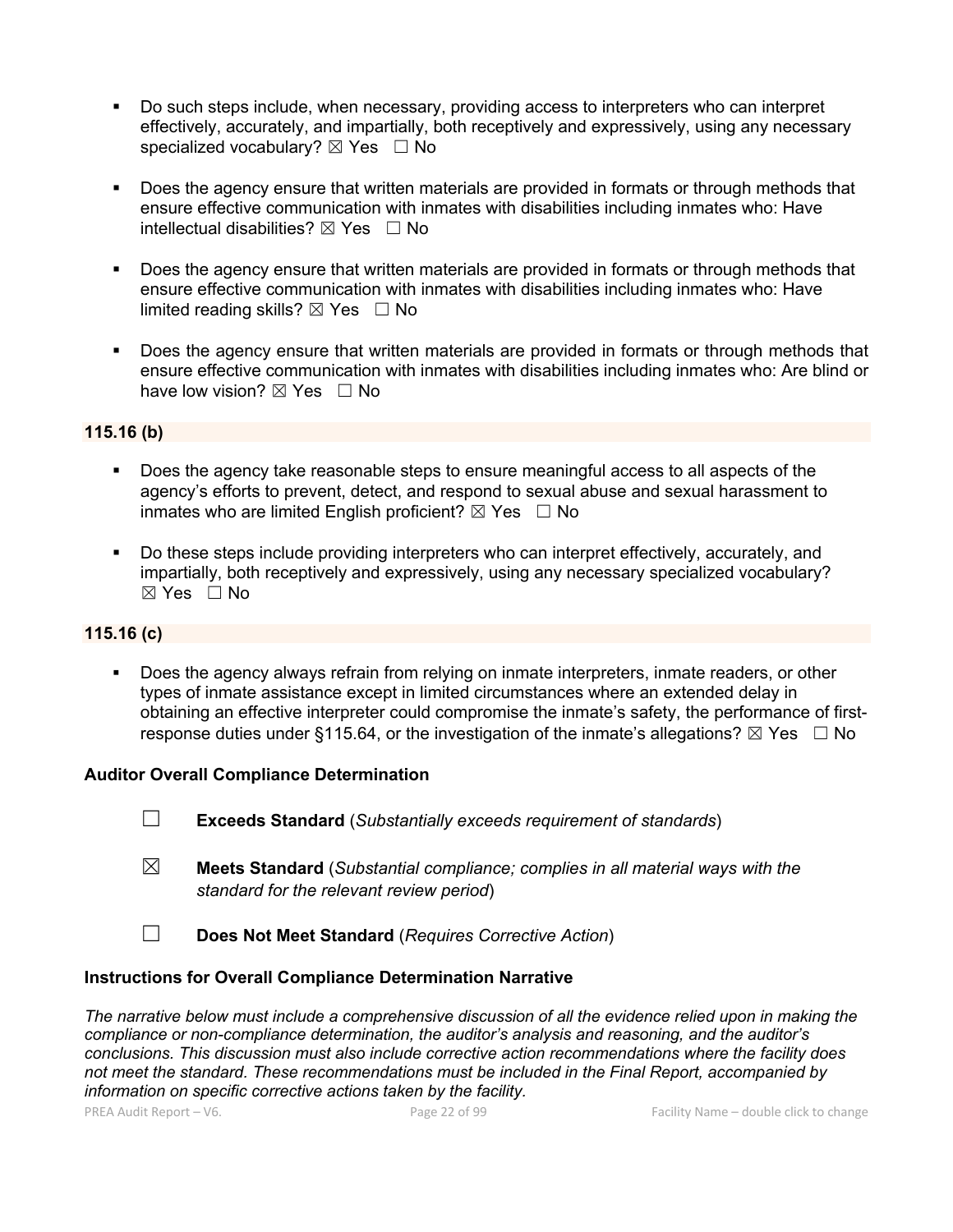### **Evidence Reviewed (documents, interviews, site review)**

- CCNO Completed Pre-Audit Questionnaire (PAQ)
- Policy 4108 (Americans with Disabilities Act)
- Pre-Service Training Lesson Plan
- Interviews:
	- o Executive Director
	- o Accreditation & Inspections Supervisor (Agency PREA Coordinator)
	- o Random Staff
	- $\circ$  Inmates (with disabilities or who are limited English proficient)

**Subsection (a)** CCNO policy indicates that the jail has established procedures to provide disabled inmates an equal opportunity to participate in or benefit from all aspects of the CCNO's efforts to prevent, detect, and respond to sexual abuse and sexual harassment in accordance with subsection (a) requirement. The Auditor interviewed the Executive Director and Accreditation & Inspections Supervisor, who elaborated on the procedures and mechanisms that are in place to provide disabled inmates an opportunity to participate in or benefit from all aspects of the jail's efforts to prevent, detect, and respond to sexual abuse and sexual harassment. The Auditor interviewed two LEP inmates. Both inmates required the use of interpretive services for the interview. They were able to explain the facility's processes for reporting allegations of sexual misconduct and indicated they had received sexual safety information upon intake and in a format that they were able to understand. Furthermore, both inmates recalled being asked questions upon intake for risk of sexual victimization and abusiveness.. The Auditor observed throughout the facility written materials, posters, pamphlets all in multiple languages advising inmates of their rights to be free from sexual abuse, sexual harassment & retaliation and how to report such.

**Subsection (b)** CCNO policy indicates, and it was further corroborated through auditor interviews with the Executive Director and Accreditation & Inspections Supervisor the agency has established procedures to provide inmates with limited English proficiency an equal opportunity to participate in or benefit from all aspects of the facility's efforts to prevent, detect, and respond to sexual abuse and sexual harassment. The facility provides the necessary steps to ensure meaningful access to all aspects of the facility's efforts to prevent, detect, and respond to sexual abuse and sexual harassment involving inmates who are limited English proficient, including steps to provide interpreters who can interpret effectively, accurately, and impartially, both receptively and expressively, using any necessary specialized vocabulary. Linguistic services are accessed via Interpreter.com.

**Subsection (c)** CCNO policy states and the auditor confirmed through interviews with the Accreditation & Inspections Supervisor and random staff that inmate interpreters, inmate readers, or other types of inmate assistants are prohibited except in limited circumstances where an extended delay in obtaining an effective interpreter could compromise the inmate's safety, the performance of first-response duties, or the investigation of the inmate's allegations. In the past 12 months, the facility has reported no instances where inmate interpreters, readers, or other types of inmate assistants have been used.

# **Standard 115.17: Hiring and promotion decisions**

### **All Yes/No Questions Must Be Answered by the Auditor to Complete the Report**

**115.17 (a)**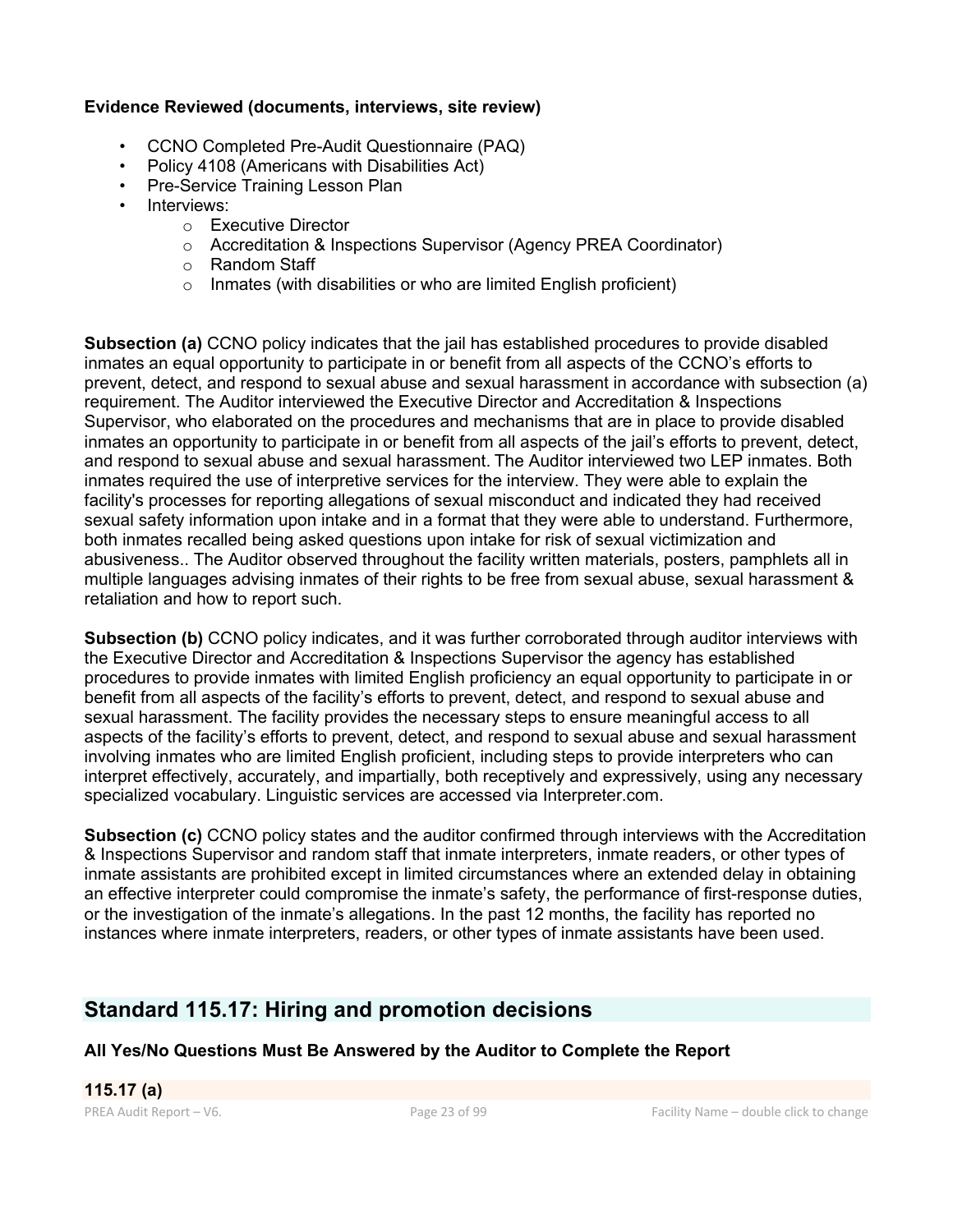- § Does the agency prohibit the hiring or promotion of anyone who may have contact with inmates who has engaged in sexual abuse in a prison, jail, lockup, community confinement facility, juvenile facility, or other institution (as defined in 42 U.S.C. 1997)?  $\boxtimes$  Yes  $\Box$  No
- Does the agency prohibit the hiring or promotion of anyone who may have contact with inmates who has been convicted of engaging or attempting to engage in sexual activity in the community facilitated by force, overt or implied threats of force, or coercion, or if the victim did not consent or was unable to consent or refuse?  $\boxtimes$  Yes  $\Box$  No
- Does the agency prohibit the hiring or promotion of anyone who may have contact with inmates who has been civilly or administratively adjudicated to have engaged in the activity described in the question immediately above?  $\boxtimes$  Yes  $\Box$  No
- Does the agency prohibit the enlistment of services of any contractor who may have contact with inmates who has engaged in sexual abuse in a prison, jail, lockup, community confinement facility, juvenile facility, or other institution (as defined in 42 U.S.C. 1997)?  $\boxtimes$  Yes  $\Box$  No
- Does the agency prohibit the enlistment of services of any contractor who may have contact with inmates who has been convicted of engaging or attempting to engage in sexual activity in the community facilitated by force, overt or implied threats of force, or coercion, or if the victim did not consent or was unable to consent or refuse?  $\boxtimes$  Yes  $\Box$  No
- Does the agency prohibit the enlistment of services of any contractor who may have contact with inmates who has been civilly or administratively adjudicated to have engaged in the activity described in the question immediately above?  $\boxtimes$  Yes  $\Box$  No

### **115.17 (b)**

- § Does the agency consider any incidents of sexual harassment in determining whether to hire or promote anyone who may have contact with inmates?  $\boxtimes$  Yes  $\Box$  No
- § Does the agency consider any incidents of sexual harassment in determining whether to enlist the services of any contractor who may have contact with inmates?  $\boxtimes$  Yes  $\Box$  No

### **115.17 (c)**

- Before hiring new employees, who may have contact with inmates, does the agency perform a criminal background records check?  $\boxtimes$  Yes  $\Box$  No
- Before hiring new employees who may have contact with inmates, does the agency, consistent with Federal, State, and local law, make its best efforts to contact all prior institutional employers for information on substantiated allegations of sexual abuse or any resignation during a pending investigation of an allegation of sexual abuse?  $\boxtimes$  Yes  $\Box$  No

### **115.17 (d)**

Does the agency perform a criminal background records check before enlisting the services of any contractor who may have contact with inmates?  $\boxtimes$  Yes  $\Box$  No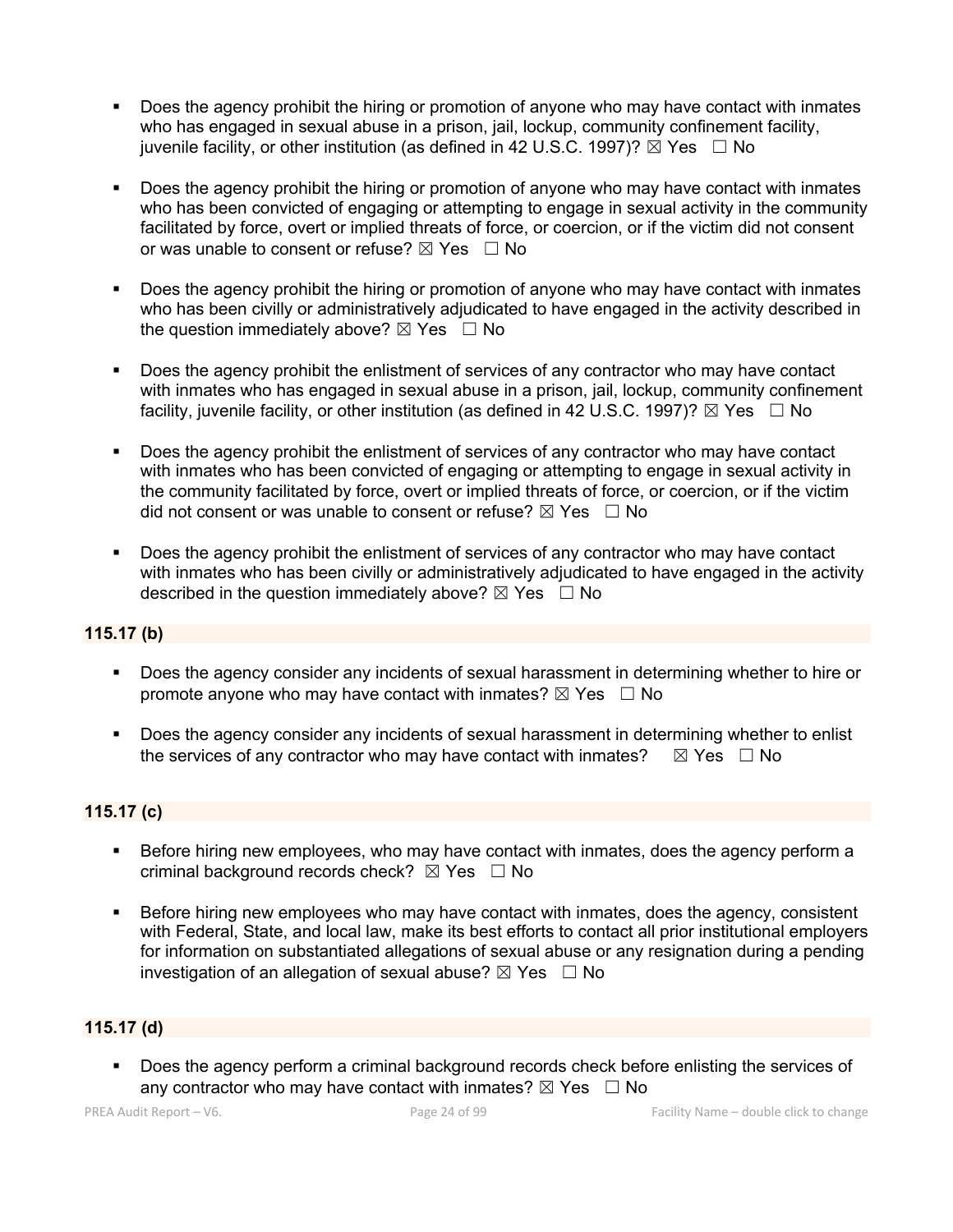#### **115.17 (e)**

Does the agency either conduct criminal background records checks at least every five years of current employees and contractors who may have contact with inmates or have in place a system for otherwise capturing such information for current employees?  $\boxtimes$  Yes  $\Box$  No

### **115.17 (f)**

- Does the agency ask all applicants and employees who may have contact with inmates directly about previous misconduct described in paragraph (a) of this section in written applications or interviews for hiring or promotions?  $\boxtimes$  Yes  $\Box$  No
- Does the agency ask all applicants and employees who may have contact with inmates directly about previous misconduct described in paragraph (a) of this section in any interviews or written self-evaluations conducted as part of reviews of current employees?  $\boxtimes$  Yes  $\Box$  No
- § Does the agency impose upon employees a continuing affirmative duty to disclose any such misconduct?  $\boxtimes$  Yes  $\Box$  No

### **115.17 (g)**

§ Does the agency consider material omissions regarding such misconduct, or the provision of materially false information, grounds for termination?  $\boxtimes$  Yes  $\Box$  No

#### **115.17 (h)**

§ Does the agency provide information on substantiated allegations of sexual abuse or sexual harassment involving a former employee upon receiving a request from an institutional employer for whom such employee has applied to work? (N/A if providing information on substantiated allegations of sexual abuse or sexual harassment involving a former employee is prohibited by law.)  $\boxtimes$  Yes  $\Box$  No  $\Box$  NA

#### **Auditor Overall Compliance Determination**

- ☐ **Exceeds Standard** (*Substantially exceeds requirement of standards*)
- ☒ **Meets Standard** (*Substantial compliance; complies in all material ways with the standard for the relevant review period*)
- ☐ **Does Not Meet Standard** (*Requires Corrective Action*)

#### **Instructions for Overall Compliance Determination Narrative**

*The narrative below must include a comprehensive discussion of all the evidence relied upon in making the compliance or non-compliance determination, the auditor's analysis and reasoning, and the auditor's conclusions. This discussion must also include corrective action recommendations where the facility does*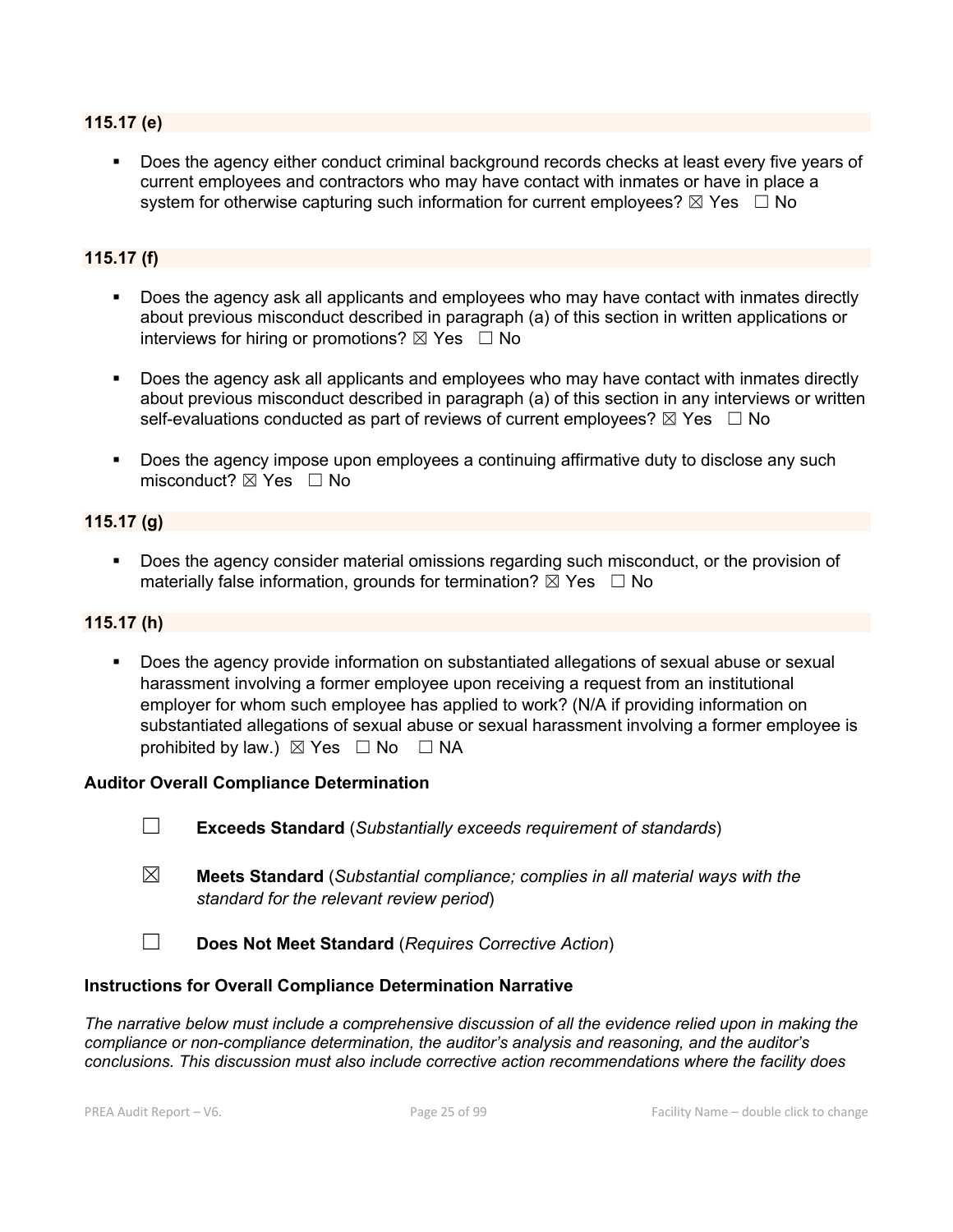*not meet the standard. These recommendations must be included in the Final Report, accompanied by information on specific corrective actions taken by the facility.*

### **Evidence Reviewed (documents, interviews, site review)**

- CCNO Completed Pre-Audit Questionnaire (PAQ)
- Policy 6004 (Filling of Positions)
- Policy 6006 (Pre-Employment Screening/Hiring Process)
- Policy 6010 (Performance Appraisal Reviews)
- Policy 6014 (Resignation and Post Employment Job Background Checks)
- Personnel files
- Interviews:
	- o Human Resource Staff

**Subsection (a)(b)(c)(d)(e)(f)(g)(h)** The auditor reviewed Policy 6004 (Filling of Positions) which prohibits hiring or promoting anyone who may have contact with inmates and prohibits enlisting the services of any contractor who may have contact with inmates who: (1). Has engaged in sexual abuse in a prison, jail, lockup, community confinement facility, juvenile facility, or other institution (as defined in 42 U.S.C. 1997); (2). Has been convicted of engaging or attempting to engage in sexual activity in the community facilitated by force, overt or implied threats of force, or coercion, or if the victim did not consent or was unable to consent or refuse; or (3). Has been civilly or administratively adjudicated to have engaged in the activity described in paragraph (H)(2) of this section. Policy 6006 (Pre-Employment Screening/Hiring Process) states the CCNO will; (1). Perform a criminal background check (NCIC) criminal background records check. (2); and Consistent with Federal, State, and local law, make best efforts to contact all prior institutional employers for information on substantiated allegations of sexual abuse or any resignation during a pending investigation of an allegation of sexual abuse. The CCNO will perform a criminal record check before enlisting the services of any contractor or volunteer who may have contact with inmates. Th CCNO will conduct criminal background record checks at least every five years of current employees. Contractors and volunteers who may have contact with inmates will have a criminal background check at least once a year. The CCNO will ask all applicants, employees, contractors, and volunteers who may have contact with inmates directly about previous misconduct described in Policy 6004 (Filling of Positions) in written applications or interviews for hiring or promotions and in any interviews or written self-evaluations conducted as part of reviews of current employees. The CCNO shall also impose upon employees, contractors, and volunteers a continuing affirmative duty to disclose any such misconduct. Material omissions regarding such misconduct, or provision of materially false information, shall be grounds for termination. Submitted with PAQ and while onsite the auditor reviewed employee personnel files and determined the facility is meeting the standards requirement in all material ways. The practice was further confirmed through an interview with the Human Resource Officer.

# **Standard 115.18: Upgrades to facilities and technologies**

### **All Yes/No Questions Must Be Answered by the Auditor to Complete the Report**

### **115.18 (a)**

If the agency designed or acquired any new facility or planned any substantial expansion or modification of existing facilities, did the agency consider the effect of the design, acquisition, expansion, or modification upon the agency's ability to protect inmates from sexual abuse? (N/A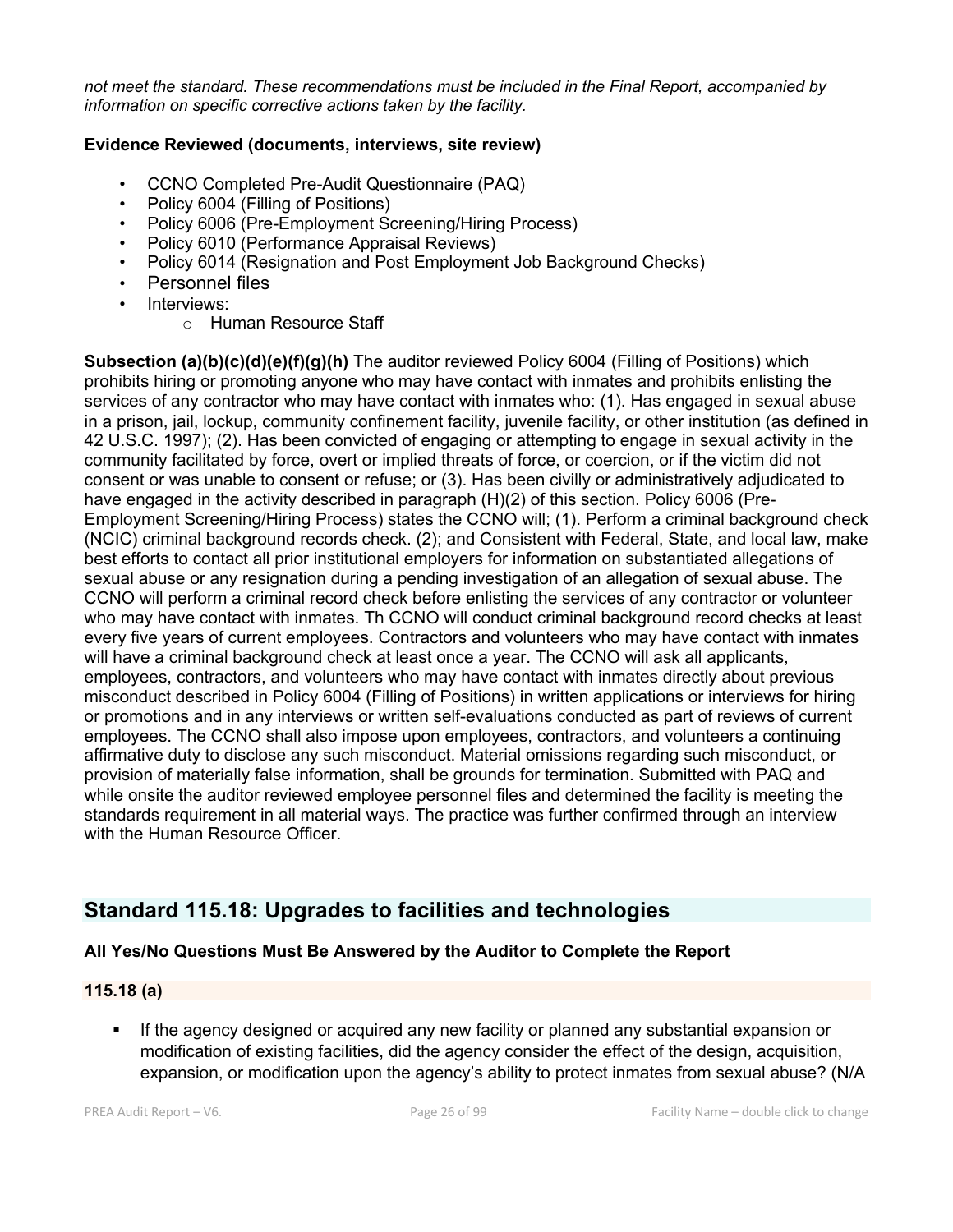if agency/facility has not acquired a new facility or made a substantial expansion to existing facilities since August 20, 2012, or since the last PREA audit, whichever is later.) ☐ Yes ☐ No ☒ NA

### **115.18 (b)**

§ If the agency installed or updated a video monitoring system, electronic surveillance system, or other monitoring technology, did the agency consider how such technology may enhance the agency's ability to protect inmates from sexual abuse? (N/A if agency/facility has not installed or updated a video monitoring system, electronic surveillance system, or other monitoring technology since August 20, 2012, or since the last PREA audit, whichever is later.)  $\boxtimes$  Yes  $\Box$  No  $\Box$  NA

### **Auditor Overall Compliance Determination**

| $\overline{\phantom{a}}$ | <b>Exceeds Standard</b> (Substantially exceeds requirement of standards) |
|--------------------------|--------------------------------------------------------------------------|
|                          |                                                                          |

- ☒ **Meets Standard** (*Substantial compliance; complies in all material ways with the standard for the relevant review period*)
- ☐ **Does Not Meet Standard** (*Requires Corrective Action*)

### **Instructions for Overall Compliance Determination Narrative**

*The narrative below must include a comprehensive discussion of all the evidence relied upon in making the compliance or non-compliance determination, the auditor's analysis and reasoning, and the auditor's conclusions. This discussion must also include corrective action recommendations where the facility does not meet the standard. These recommendations must be included in the Final Report, accompanied by information on specific corrective actions taken by the facility.*

### **Evidence Reviewed (documents, interviews, site review)**

- CCNO Completed Pre-Audit Questionnaire (PAQ)
- Policy 2016 (Cameras)
- Review of the 2018 Staffing Plan
- Interviews:
	- o Executive Director
	- o Accreditation & Inspections Supervisor (Agency PREA Coordinator)

**Subsections (a)(b)** Agency policy states when designing or acquiring any new facility and in planning any substantial expansion or modification of existing facilities, the CCNO shall consider the effect of the design, acquisition, expansion, or modification upon the CCNO's ability to protect inmates from sexual abuse. When installing or updating a video monitoring system, electronic surveillance system, or other monitoring technology, the CCNO will consider how such technology will enhance the CCNO's ability to protect inmates from sexual abuse. In 2018, the CCNO added twenty (20) cameras for monitoring purposes. The Auditor was provided with documentation that reflected what the facility considered for overall safety, including protecting inmates from sexual abuse in planning this technology upgrade.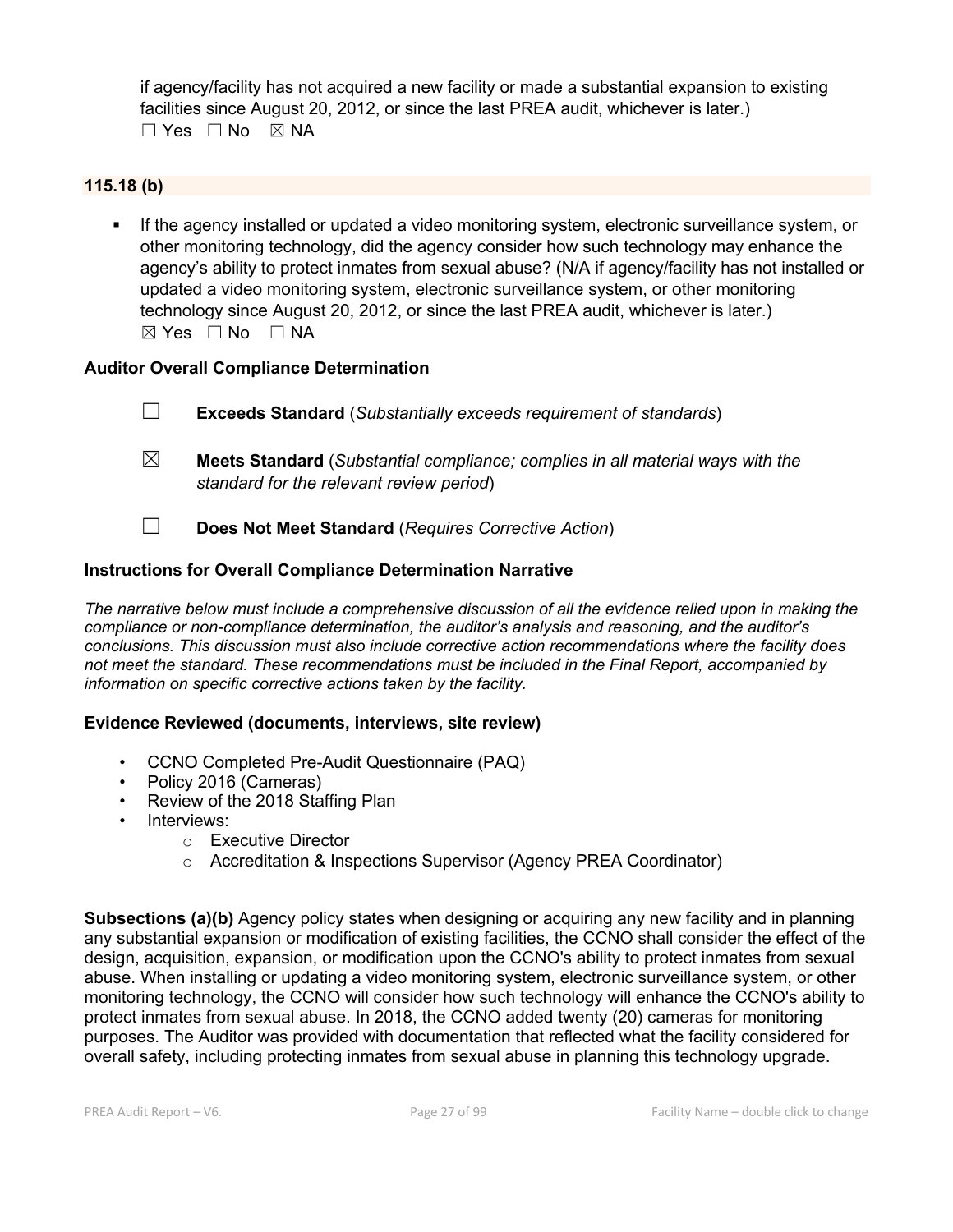# **RESPONSIVE PLANNING**

# **Standard 115.21: Evidence protocol and forensic medical examinations**

### **All Yes/No Questions Must Be Answered by the Auditor to Complete the Report**

### **115.21 (a)**

If the agency is responsible for investigating allegations of sexual abuse, does the agency follow a uniform evidence protocol that maximizes the potential for obtaining usable physical evidence for administrative proceedings and criminal prosecutions? (N/A if the agency/facility is not responsible for conducting any form of criminal OR administrative sexual abuse investigations.)  $\boxtimes$  Yes  $\Box$  No  $\Box$  NA

### **115.21 (b)**

- Is this protocol developmentally appropriate for youth where applicable? (N/A if the agency/facility is not responsible for conducting any form of criminal OR administrative sexual abuse investigations.)  $\boxtimes$  Yes  $\Box$  No  $\Box$  NA
- Is this protocol, as appropriate, adapted from or otherwise based on the most recent edition of the U.S. Department of Justice's Office on Violence Against Women publication, "A National Protocol for Sexual Assault Medical Forensic Examinations, Adults/Adolescents," or similarly comprehensive and authoritative protocols developed after 2011? (N/A if the agency/facility is not responsible for conducting any form of criminal OR administrative sexual abuse investigations.)  $\boxtimes$  Yes  $\Box$  No  $\Box$  NA

### **115.21 (c)**

- Does the agency offer all victims of sexual abuse access to forensic medical examinations, whether on-site or at an outside facility, without financial cost, where evidentiarily or medically appropriate?  $\boxtimes$  Yes  $\Box$  No
- § Are such examinations performed by Sexual Assault Forensic Examiners (SAFEs) or Sexual Assault Nurse Examiners (SANEs) where possible?  $\boxtimes$  Yes  $\Box$  No
- **■** If SAFEs or SANEs cannot be made available, is the examination performed by other qualified medical practitioners (they must have been specifically trained to conduct sexual assault forensic exams)?  $\boxtimes$  Yes  $\Box$  No
- Has the agency documented its efforts to provide SAFEs or SANEs?  $\Box$  Yes  $\Box$  No

#### **115.21 (d)**

■ Does the agency attempt to make available to the victim a victim advocate from a rape crisis center?  $\boxtimes$  Yes  $\Box$  No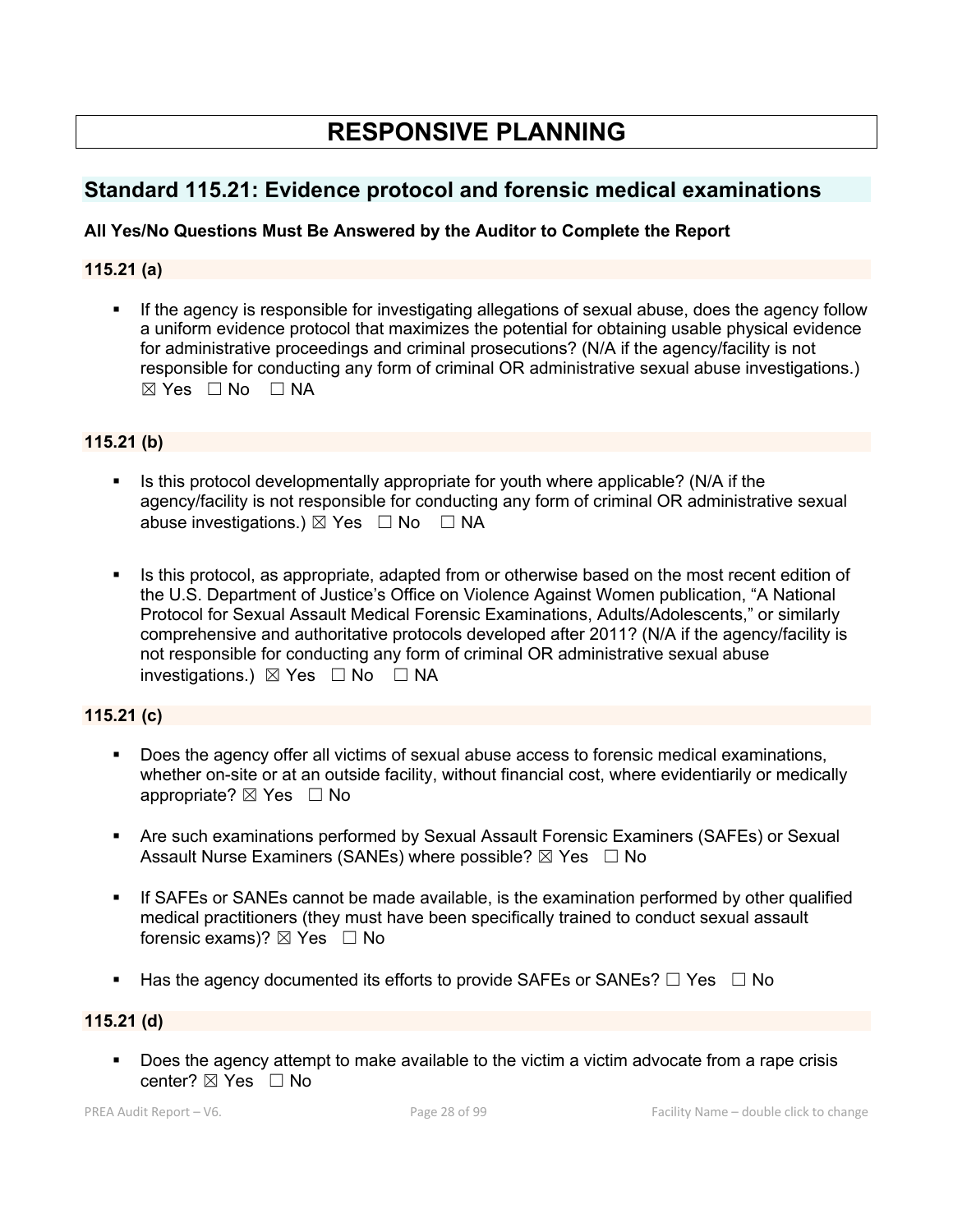- If a rape crisis center is not available to provide victim advocate services, does the agency make available to provide these services a qualified staff member from a community-based organization, or a qualified agency staff member? (N/A if the agency *always* makes a victim advocate from a rape crisis center available to victims.)  $\Box$  Yes  $\Box$  No  $\Box$  NA
- § Has the agency documented its efforts to secure services from rape crisis centers?  $\boxtimes$  Yes  $\Box$  No

### **115.21 (e)**

- As requested by the victim, does the victim advocate, qualified agency staff member, or qualified community-based organization staff member accompany and support the victim through the forensic medical examination process and investigatory interviews?  $\boxtimes$  Yes  $\Box$  No
- As requested by the victim, does this person provide emotional support, crisis intervention, information, and referrals?  $\boxtimes$  Yes  $\Box$  No

### **115.21 (f)**

If the agency itself is not responsible for investigating allegations of sexual abuse, has the agency requested that the investigating agency follow the requirements of paragraphs (a) through (e) of this section? (N/A if the agency/facility is responsible for conducting criminal AND administrative sexual abuse investigations.)  $\boxtimes$  Yes  $\Box$  No  $\Box$  NA

### **115.21 (g)**

**•** Auditor is not required to audit this provision.

### **115.21 (h)**

**•** If the agency uses a qualified agency staff member or a qualified community-based staff member for the purposes of this section, has the individual been screened for appropriateness to serve in this role and received education concerning sexual assault and forensic examination issues in general? (N/A if agency *always* makes a victim advocate from a rape crisis center available to victims.)  $\boxtimes$  Yes  $\Box$  No  $\Box$  NA

### **Auditor Overall Compliance Determination**

- ☐ **Exceeds Standard** (*Substantially exceeds requirement of standards*)
- ☒ **Meets Standard** (*Substantial compliance; complies in all material ways with the standard for the relevant review period*)
- 
- ☐ **Does Not Meet Standard** (*Requires Corrective Action*)

#### **Instructions for Overall Compliance Determination Narrative**

PREA Audit Report – V6. Page 29 of 99 Facility Name – double click to change *The narrative below must include a comprehensive discussion of all the evidence relied upon in making the compliance or non-compliance determination, the auditor's analysis and reasoning, and the auditor's*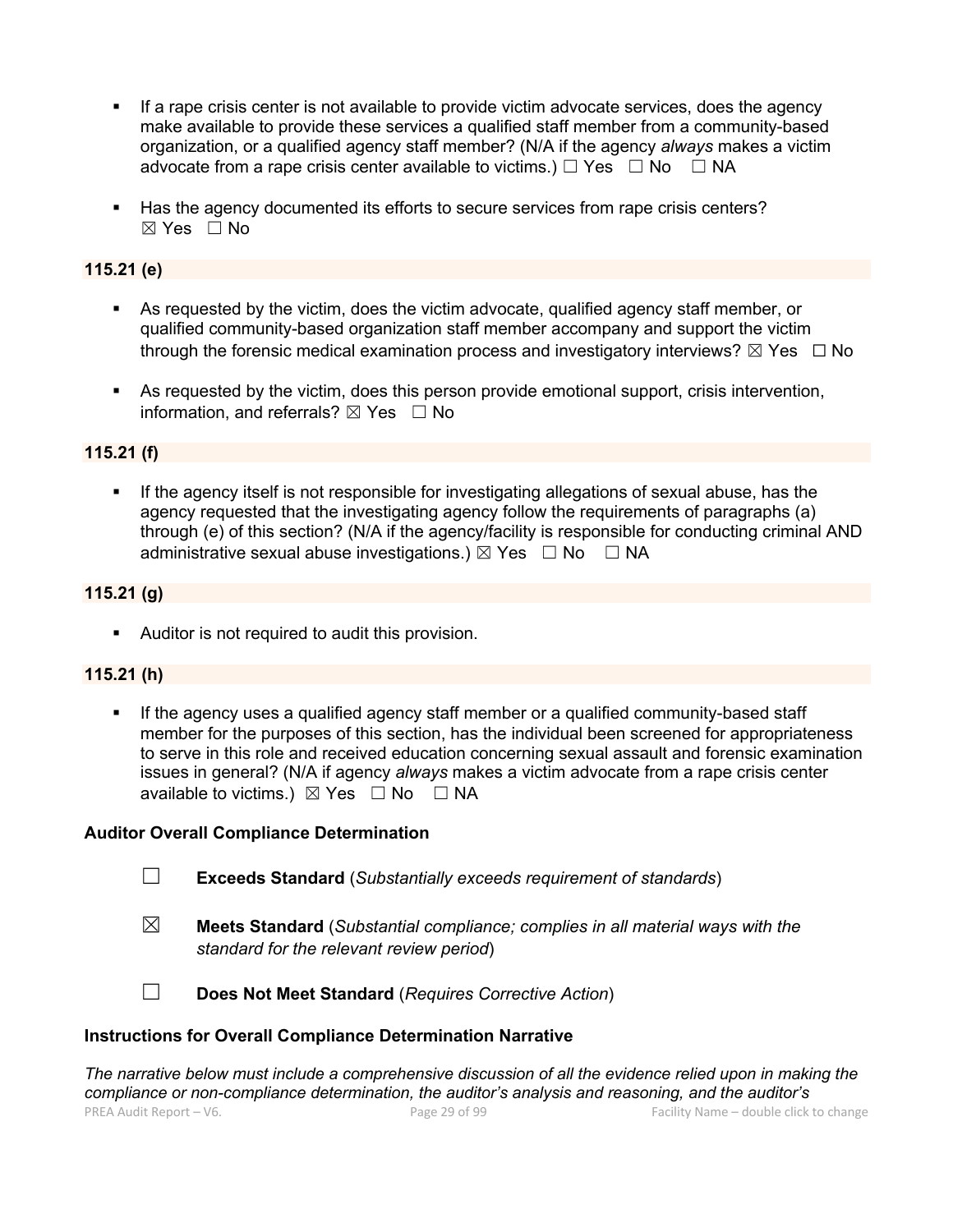*conclusions. This discussion must also include corrective action recommendations where the facility does not meet the standard. These recommendations must be included in the Final Report, accompanied by information on specific corrective actions taken by the facility.*

#### **Evidence Reviewed (documents, interviews, site review)**

- CCNO Completed Pre-Audit Questionnaire (PAQ)
- Policy 5001 (Internal Investigations)
- Policy 5002 (Sexual Assault and Sexual Misconduct with Inmates)
- Policy 5005 (Criminal Activity on CCNO Property)
- Memorandum of Understanding (Williams County Sheriff's Office)
- Memorandum of Understanding (Williams County Victim Assistance)
- Investigation Training Certificates
- On-site review of completed PREA Sexual Abuse Investigations
- Interviews:
	- o Accreditation & Inspections Supervisor (Agency PREA Coordinator)
	- o Random Staff
	- o SAFEs/SANEs Staff
	- o CCNO Investigator
	- o Williams County Sheriff's Office Investigator
	- o Williams County Victim Assistance Staff

### **Subsection (a)(b)(c)(d)(e)(f)(g)(h)**

CCNO policy states that sexual abuse investigations must adhere to the investigative and evidence protocols based on the most recent edition of the U.S. Department of Justice's Office on Violence Against Women publication, A National Protocol for Sexual Assault Medical Forensic Examinations, Adults/Adolescents, or similarly comprehensive and authoritative protocols developed after 2011. CCNO policy requires all victims of sexual abuse have access to forensic medical examinations, whether on-site or at an outside facility where evidentiary or medically appropriate. The CCNO shall offer victims of sexual abuse access to forensic medical examinations, whether on-site or at an outside facility, without financial cost. CCNO utilizes Williams County Hospital in Bryan Ohio for forensic exams and there were no inmates sent out for a forensic exam during the last 12 months. The auditor verified SANE/SAFE services are provided through Bryan Hospital. The auditor conducted a phone call interview with a representative from the Bryan Hospital who explained the SANE/SAFE services that would be provided if ever needed. Williams County Victim Services is the local community agency that provides support services to inmate victims of sexual assault incarcerated at CCNO. The auditor interviewed a Victim Assistant from Williams County Victim Assistance during the site visit. She confirmed emotional support services, crisis intervention services and victim services her agency provides to inmates based on the MOU Dated 4/19/21. The agency ensures that an administrative or criminal investigation is completed for all allegations of sexual abuse and sexual harassment. While onsite the auditor conducted a comprehensive review of five completed administrative investigations and determined all subparts of the standard were followed.

## **Standard 115.22: Policies to ensure referrals of allegations for investigations**

#### **All Yes/No Questions Must Be Answered by the Auditor to Complete the Report**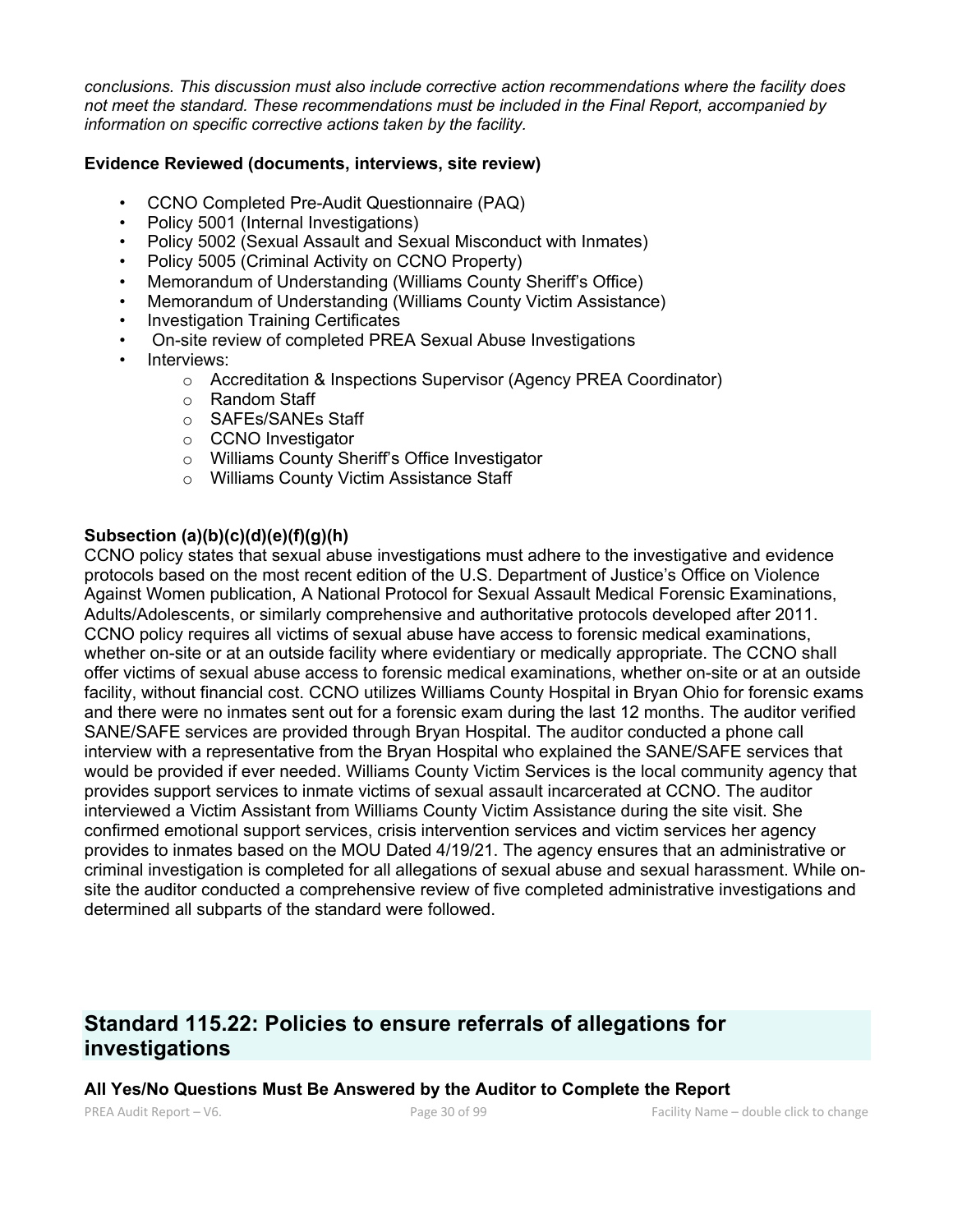### **115.22 (a)**

- § Does the agency ensure an administrative or criminal investigation is completed for all allegations of sexual abuse?  $\boxtimes$  Yes  $\Box$  No
- § Does the agency ensure an administrative or criminal investigation is completed for all allegations of sexual harassment?  $\boxtimes$  Yes  $\Box$  No

#### **115.22 (b)**

- Does the agency have a policy and practice in place to ensure that allegations of sexual abuse or sexual harassment are referred for investigation to an agency with the legal authority to conduct criminal investigations, unless the allegation does not involve potentially criminal behavior? **⊠** Yes □ No
- Has the agency published such policy on its website or, if it does not have one, made the policy available through other means?  $\boxtimes$  Yes  $\Box$  No
- **•** Does the agency document all such referrals?  $\boxtimes$  Yes  $\Box$  No

#### **115.22 (c)**

If a separate entity is responsible for conducting criminal investigations, does the policy describe the responsibilities of both the agency and the investigating entity? (N/A if the agency/facility is responsible for criminal investigations. See 115.21(a).)  $\boxtimes$  Yes  $\Box$  No  $\Box$  NA

#### **115.22 (d)**

**•** Auditor is not required to audit this provision.

#### **115.22 (e)**

**•** Auditor is not required to audit this provision.

#### **Auditor Overall Compliance Determination**

- ☐ **Exceeds Standard** (*Substantially exceeds requirement of standards*)
- ☒ **Meets Standard** (*Substantial compliance; complies in all material ways with the standard for the relevant review period*)
- ☐ **Does Not Meet Standard** (*Requires Corrective Action*)

#### **Instructions for Overall Compliance Determination Narrative**

*The narrative below must include a comprehensive discussion of all the evidence relied upon in making the compliance or non-compliance determination, the auditor's analysis and reasoning, and the auditor's conclusions. This discussion must also include corrective action recommendations where the facility does*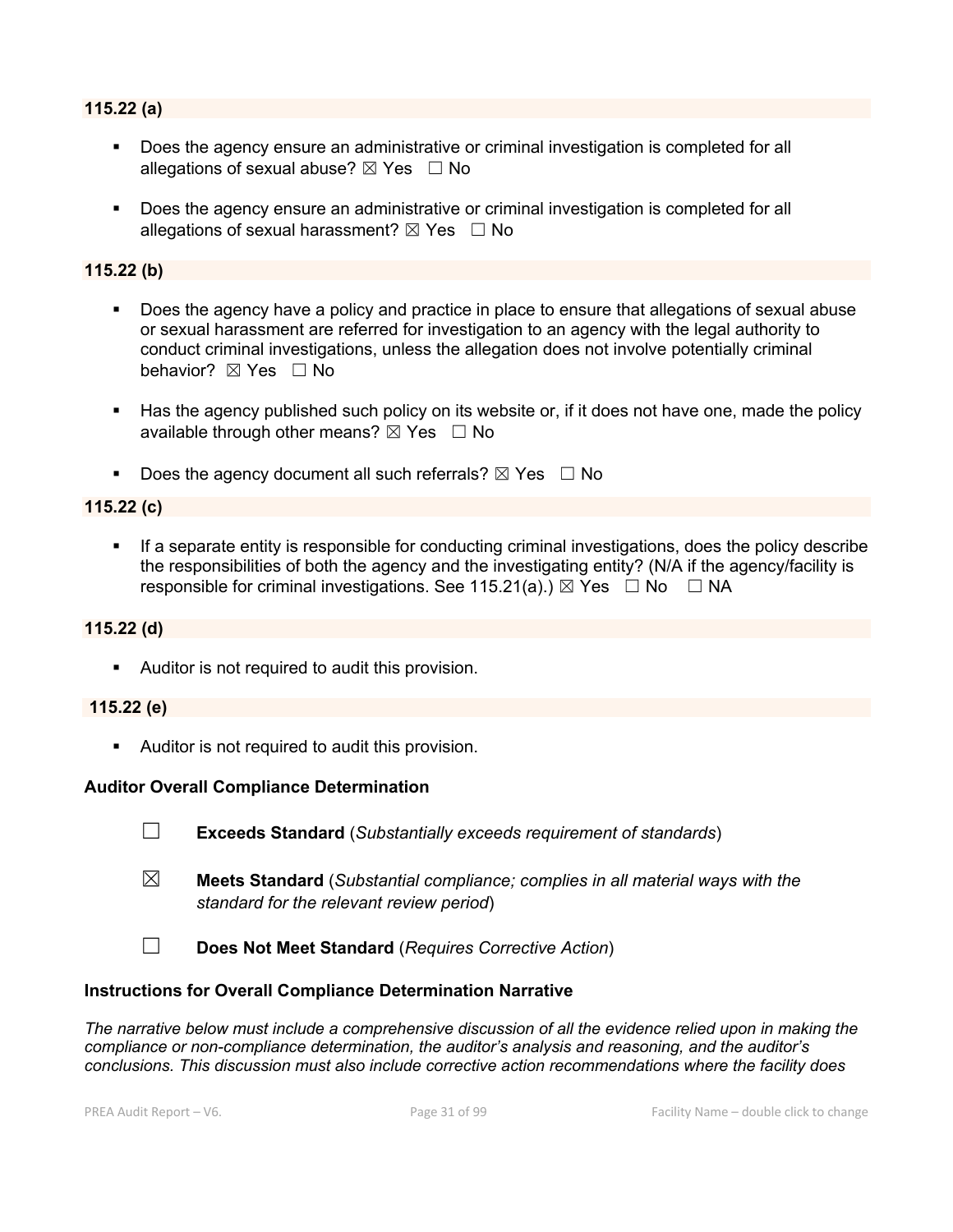*not meet the standard. These recommendations must be included in the Final Report, accompanied by information on specific corrective actions taken by the facility.*

### **Evidence Reviewed (documents, interviews, site review)**

- CCNO Completed Pre-Audit Questionnaire (PAQ)
- Policy 5001 (Internal Investigations)
- Memorandum of Understanding (Williams County Sheriff's Office)
- On-site review of completed PREA Sexual Abuse Investigations
- Interviews:
	- o Accreditation & Inspections Supervisor (Agency PREA Coordinator)
	- o Executive Director
	- o CCNO Investigator

**Subsection (a)(b)(c)** CCNO policy states, the CCNO shall ensure that an administrative or criminal investigation is completed for all allegations of sexual abuse and sexual harassment. The auditor confirmed this procedure and practice through interviews with the Accreditation & Inspections Supervisor, Executive Director, and facility Investigator. CCNO policy states it shall have in place a policy to ensure that allegations of sexual abuse or sexual harassment are referred for investigation to an agency with the legal authority to conduct criminal investigations unless the allegation does not involve potentially criminal behavior. The CCNO will document all such referrals. The CCNO shall publish such policy on its website or make the policy available through other means. The auditor reviewed the information posted on the agency website and found that it conforms to standards requirement. (https://www.ccnoregionaljail.org/Reporting\_sexual\_abuse.htm). The Williams County Sheriff's Office is responsible for conducting criminal investigations. Such referrals shall describe the responsibilities of both the CCNO and the Williams County Sheriff's Office. Williams County Sheriff's Office has in place a policy governing the investigation of sexual abuse or sexual harassment in the CCNO. In the past (12) months, the CCNO has received twenty-three (23) allegations of sexual misconduct. The auditor reviewed five (5) randomly selected investigations and determined that they were completed per the standards requirement.

# **TRAINING AND EDUCATION**

# **Standard 115.31: Employee training**

### **All Yes/No Questions Must Be Answered by the Auditor to Complete the Report**

### **115.31 (a)**

- § Does the agency train all employees who may have contact with inmates on its zero-tolerance policy for sexual abuse and sexual harassment?  $\boxtimes$  Yes  $\Box$  No
- Does the agency train all employees who may have contact with inmates on how to fulfill their responsibilities under agency sexual abuse and sexual harassment prevention, detection, reporting, and response policies and procedures?  $\boxtimes$  Yes  $\Box$  No
- Does the agency train all employees who may have contact with inmates on inmates' right to be free from sexual abuse and sexual harassment  $\boxtimes$  Yes  $\Box$  No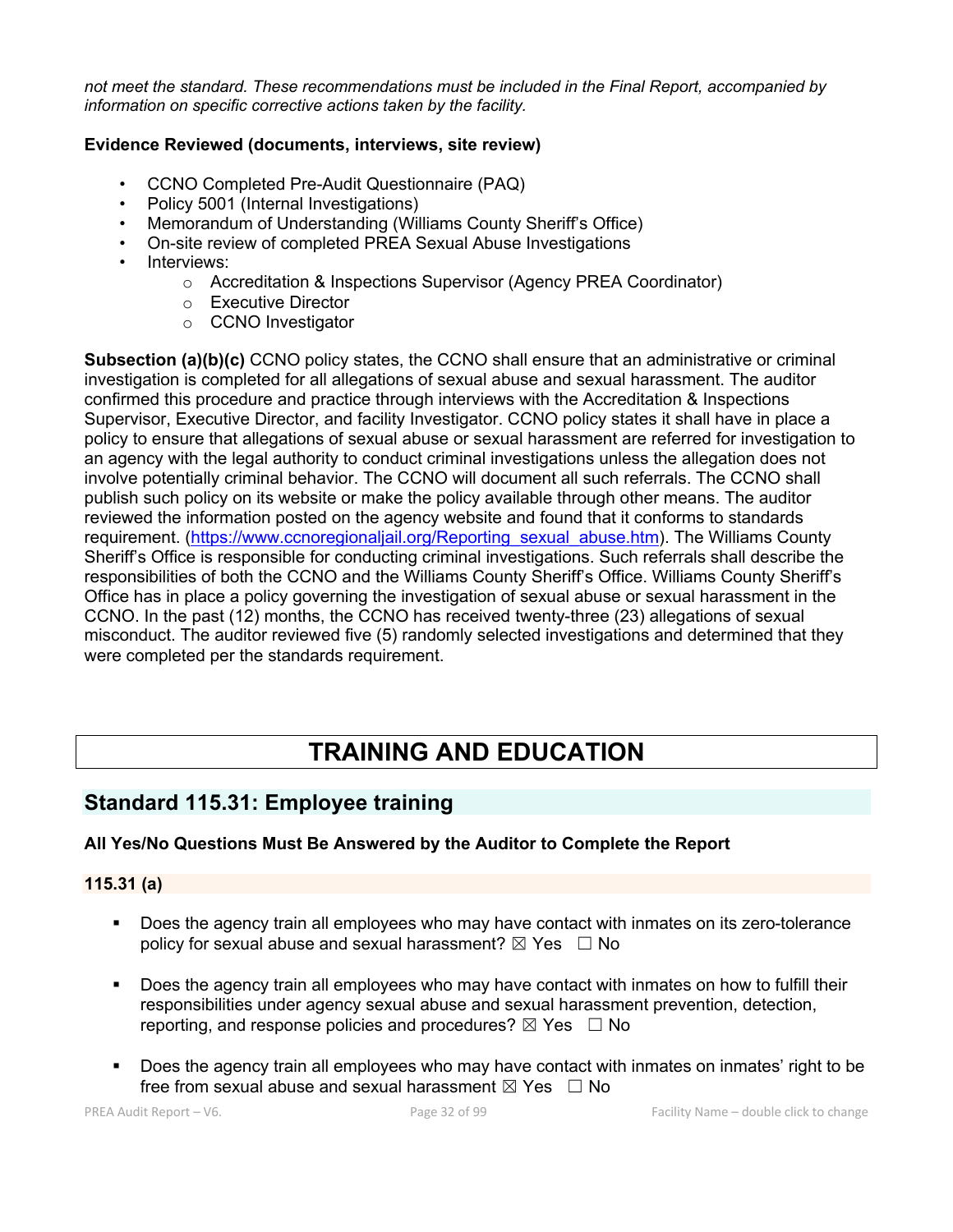- § Does the agency train all employees who may have contact with inmates on the right of inmates and employees to be free from retaliation for reporting sexual abuse and sexual harassment? ☒ Yes ☐ No
- Does the agency train all employees who may have contact with inmates on the dynamics of sexual abuse and sexual harassment in confinement?  $\boxtimes$  Yes  $\Box$  No
- Does the agency train all employees who may have contact with inmates on the common reactions of sexual abuse and sexual harassment victims?  $\boxtimes$  Yes  $\Box$  No
- § Does the agency train all employees who may have contact with inmates on how to detect and respond to signs of threatened and actual sexual abuse?  $\boxtimes$  Yes  $\Box$  No
- Does the agency train all employees who may have contact with inmates on how to avoid inappropriate relationships with inmates?  $\boxtimes$  Yes  $\Box$  No
- Does the agency train all employees who may have contact with inmates on how to communicate effectively and professionally with inmates, including lesbian, gay, bisexual, transgender, intersex, or gender nonconforming inmates?  $\boxtimes$  Yes  $\Box$  No
- § Does the agency train all employees who may have contact with inmates on how to comply with relevant laws related to mandatory reporting of sexual abuse to outside authorities?  $\boxtimes$  Yes  $\Box$  No

#### **115.31 (b)**

- **•** Is such training tailored to the gender of the inmates at the employee's facility?  $\boxtimes$  Yes  $\Box$  No
- **■** Have employees received additional training if reassigned from a facility that houses only male inmates to a facility that houses only female inmates, or vice versa?  $\boxtimes$  Yes  $\Box$  No

### **115.31 (c)**

- § Have all current employees who may have contact with inmates received such training? ☒ Yes ☐ No
- Does the agency provide each employee with refresher training every two years to ensure that all employees know the agency's current sexual abuse and sexual harassment policies and procedures?  $\boxtimes$  Yes  $\Box$  No
- In years in which an employee does not receive refresher training, does the agency provide refresher information on current sexual abuse and sexual harassment policies?  $\boxtimes$  Yes  $\Box$  No

### **115.31 (d)**

• Does the agency document, through employee signature or electronic verification, that employees understand the training they have received?  $\boxtimes$  Yes  $\Box$  No

#### **Auditor Overall Compliance Determination**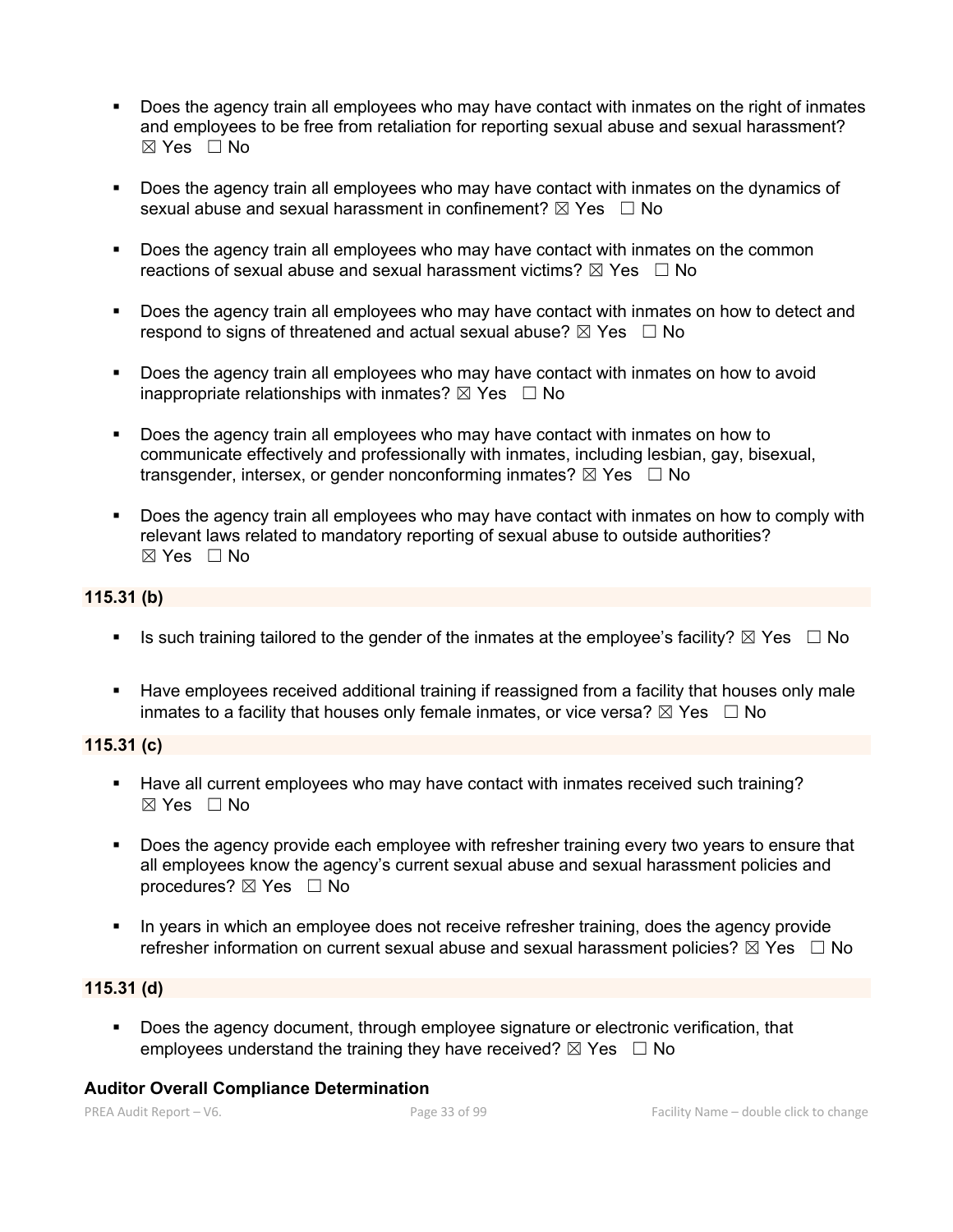☒ **Exceeds Standard** (*Substantially exceeds requirement of standards*)

☐ **Meets Standard** (*Substantial compliance; complies in all material ways with the standard for the relevant review period*)

☐ **Does Not Meet Standard** (*Requires Corrective Action*)

#### **Instructions for Overall Compliance Determination Narrative**

*The narrative below must include a comprehensive discussion of all the evidence relied upon in making the compliance or non-compliance determination, the auditor's analysis and reasoning, and the auditor's conclusions. This discussion must also include corrective action recommendations where the facility does not meet the standard. These recommendations must be included in the Final Report, accompanied by information on specific corrective actions taken by the facility.*

#### **Evidence Reviewed (documents, interviews, site review)**

- CCNO Completed Pre-Audit Questionnaire (PAQ)
- Policy 6101 (Staff Training- Full-Service Jail)
- PREA and Staff Sexual Misconduct Training Lesson Plan
- Training Records
- Interviews:
	- o Random Staff

**Subsections (a)(b)** CCNO policy states and the auditor confirmed through random staff interviews and a review of completed staff training documentation that all employees receive PREA educational training in accordance with the standards requirement. Training includes individual completion of the PREA and Staff Sexual Misconduct Training on (1) The facility zero tolerance policy for sexual abuse and sexual harassment; (2) How to fulfill their responsibilities under agency sexual abuse and sexual harassment prevention, detection, reporting, and response policies and procedures; (3) An inmate's right to be free from sexual abuse and sexual harassment; (4) Staff and inmate's right to be free from retaliation for reporting sexual abuse and sexual harassment; (5) recognizing the dynamics of sexual abuse and sexual harassment in confinement; (6) The common reactions of sexual abuse and sexual harassment victims; (7) How to detect and respond to signs of threatened and actual sexual abuse; (8) How to avoid inappropriate relationships with inmates; (9) How to communicate effectively and professionally with inmates, including lesbian gay, bisexual, transgender, intersex, or gender nonconforming inmates; (10) How to comply with relevant laws related to mandatory reporting of sexual abuse to outside authorities. Facility training is tailored to the gender of inmates at the facility. The facility population is made up of both male and female inmates. Staff training reflects a mixed-gender mission and staffing. Interviews with staff clearly demonstrated the staff have been adequately trained and are well aware of the significance of PREA.

**Subsections (c)(d**) All staff shall receive PREA training annually during pre-service training. The facility also provides each employee with refresher training every two years to ensure that all employees know the agency's current sexual abuse and sexual harassment policies and procedures. The CCNO documents through employee signature or electronic verification, that employees understand the training they have received. This is also documented on their post-test. The Training Officer maintains an electronic copy of the training in the individual training records for each staff member. The auditor verified the above mentioned by reviewing staff training documentation submitted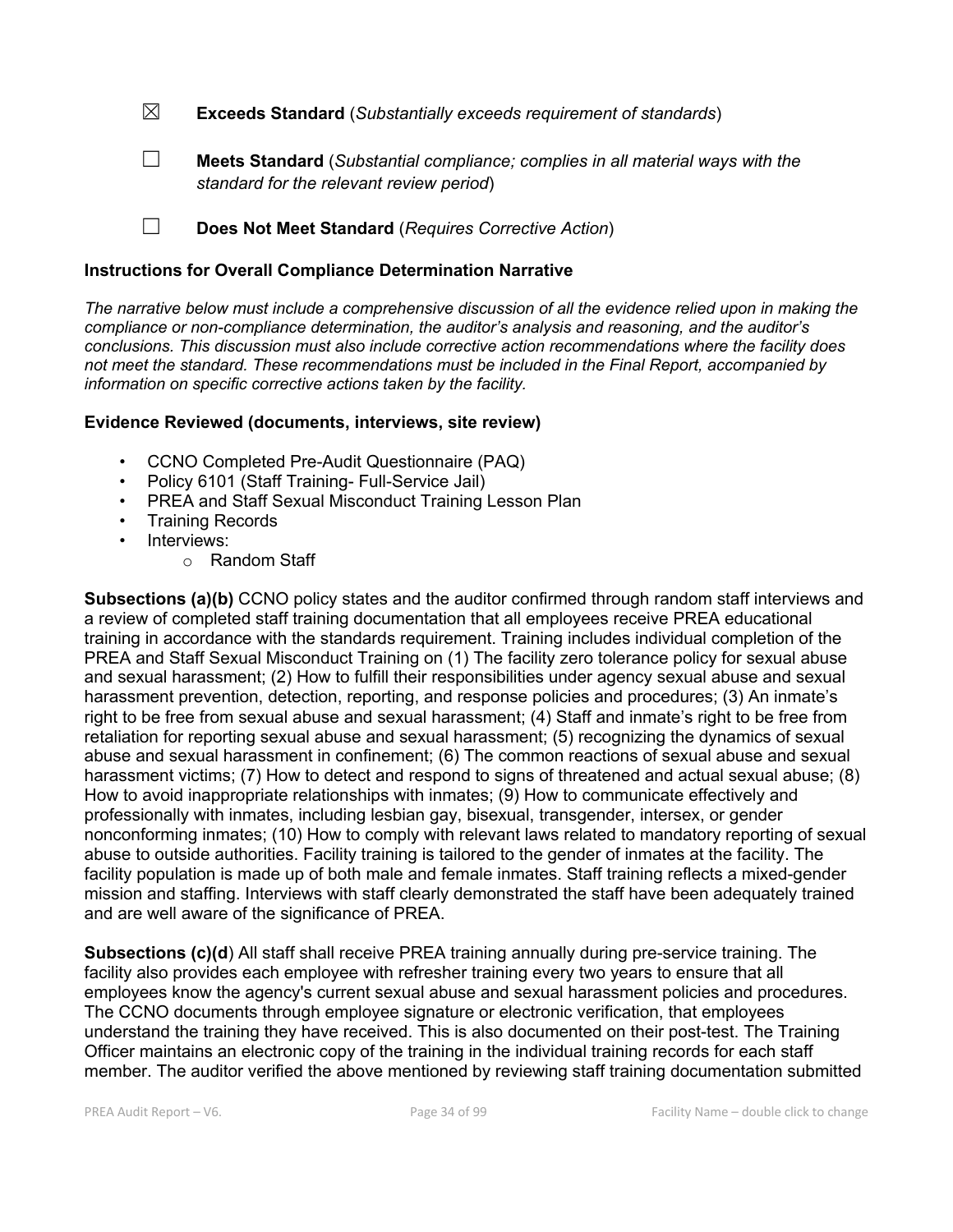with the PAQ and additional staff training documentation review while onsite and interviews conducted with random staff.

# **Standard 115.32: Volunteer and contractor training**

### **All Yes/No Questions Must Be Answered by the Auditor to Complete the Report**

#### **115.32 (a)**

§ Has the agency ensured that all volunteers and contractors who have contact with inmates have been trained on their responsibilities under the agency's sexual abuse and sexual harassment prevention, detection, and response policies and procedures?  $\boxtimes$  Yes  $\Box$  No

### **115.32 (b)**

§ Have all volunteers and contractors who have contact with inmates been notified of the agency's zero-tolerance policy regarding sexual abuse and sexual harassment and informed how to report such incidents (the level and type of training provided to volunteers and contractors shall be based on the services they provide and level of contact they have with inmates)?  $\boxtimes$  Yes  $\Box$  No

#### **115.32 (c)**

§ Does the agency maintain documentation confirming that volunteers and contractors understand the training they have received?  $\boxtimes$  Yes  $\Box$  No

#### **Auditor Overall Compliance Determination**

- ☒ **Exceeds Standard** (*Substantially exceeds requirement of standards*)
- ☐ **Meets Standard** (*Substantial compliance; complies in all material ways with the standard for the relevant review period*)
- 
- ☐ **Does Not Meet Standard** (*Requires Corrective Action*)

#### **Instructions for Overall Compliance Determination Narrative**

*The narrative below must include a comprehensive discussion of all the evidence relied upon in making the compliance or non-compliance determination, the auditor's analysis and reasoning, and the auditor's conclusions. This discussion must also include corrective action recommendations where the facility does not meet the standard. These recommendations must be included in the Final Report, accompanied by information on specific corrective actions taken by the facility.*

### **Evidence Reviewed (documents, interviews, site review)**

- CCNO Completed Pre-Audit Questionnaire (PAQ)
- Policy 6101 (Staff Training- Full-Service Jail)
- Policy 4200 (Community Corrections)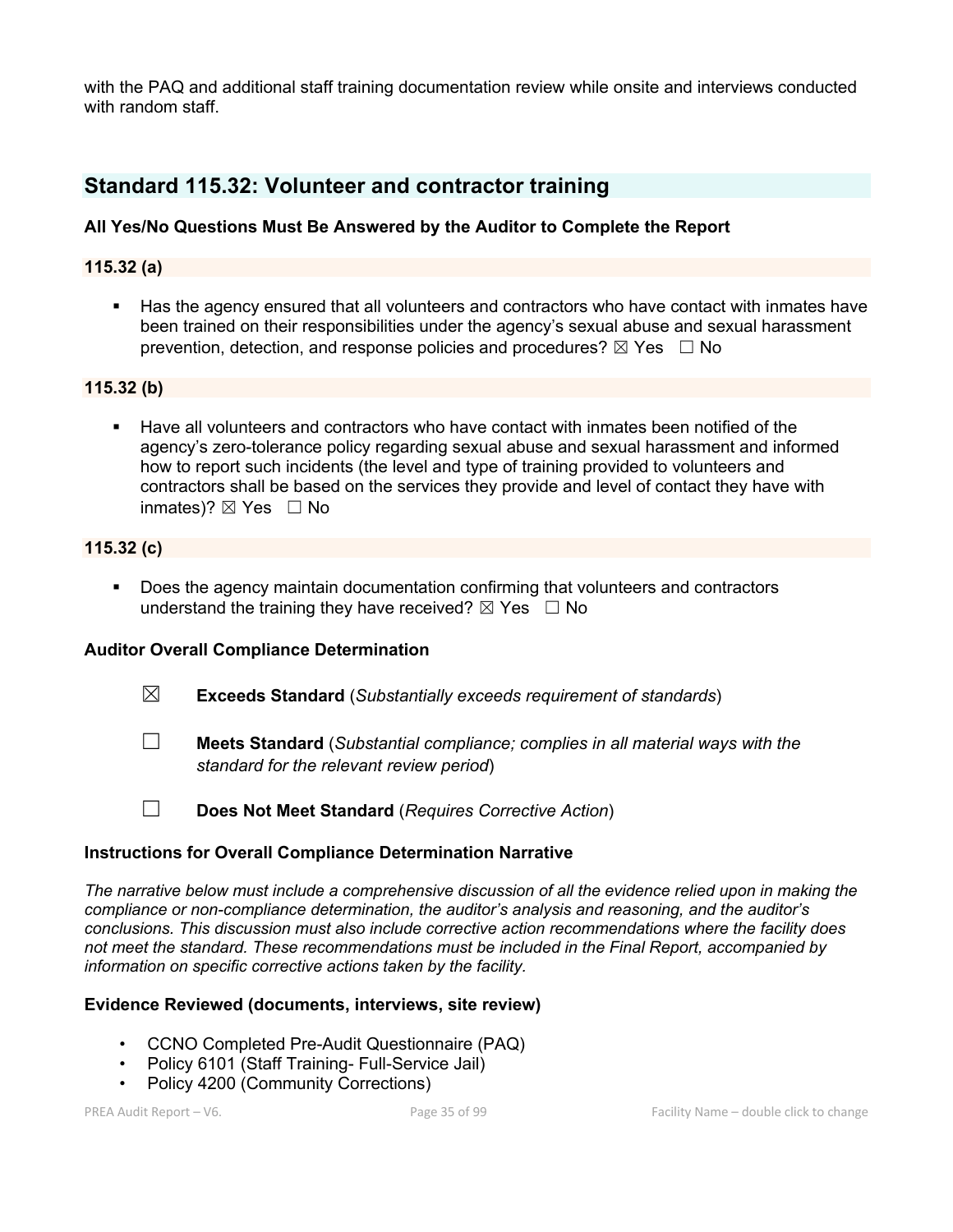- Policy 4500 (Volunteer)
- Volunteer Agreement
- Security and Safety Rules for Contractors
- PREA and Staff Sexual Misconduct Training Lesson Plan
- Training Curriculum
- Interviews:
	- o Volunteer(s) or Contractor(s) who have Contact with Inmates

**Subsections (a)(b)(c)** CCNO policy states all volunteers and contractors who have contact with inmates shall be trained on their responsibilities under the facility's sexual abuse and sexual harassment prevention, detection, and response policies and procedures. The level and type of training provided to volunteers and contractors shall be based on the services they provide and the level of contact they have with inmates, but all volunteers and contractors who have contact with inmates shall be notified of the facility's zero-tolerance policy regarding sexual abuse and sexual harassment and informed how to report such incidents. The contractors and volunteers must acknowledge, by signature, that they received and understood this training. An exam on the PREA subject matter is given to each volunteer and contractor at the conclusion of the training. Due to Covid, there are zero volunteers currently entering the jail. The auditor interviewed two (2) contractors and they both clearly demonstrated that they were adequately trained. Contractors receive training annually at CCNO which exceeds in this standard requirement.

# **Standard 115.33: Inmate education**

### **All Yes/No Questions Must Be Answered by the Auditor to Complete the Report**

### **115.33 (a)**

- **During intake, do inmates receive information explaining the agency's zero-tolerance policy** regarding sexual abuse and sexual harassment?  $\boxtimes$  Yes  $\Box$  No
- § During intake, do inmates receive information explaining how to report incidents or suspicions of sexual abuse or sexual harassment?  $\boxtimes$  Yes  $\Box$  No

#### **115.33 (b)**

- § Within 30 days of intake, does the agency provide comprehensive education to inmates either in person or through video regarding: Their rights to be free from sexual abuse and sexual harassment? ⊠ Yes □ No
- Within 30 days of intake, does the agency provide comprehensive education to inmates either in person or through video regarding: Their rights to be free from retaliation for reporting such incidents?  $\boxtimes$  Yes  $\Box$  No
- Within 30 days of intake, does the agency provide comprehensive education to inmates either in person or through video regarding: Agency policies and procedures for responding to such incidents? ☒ Yes ☐ No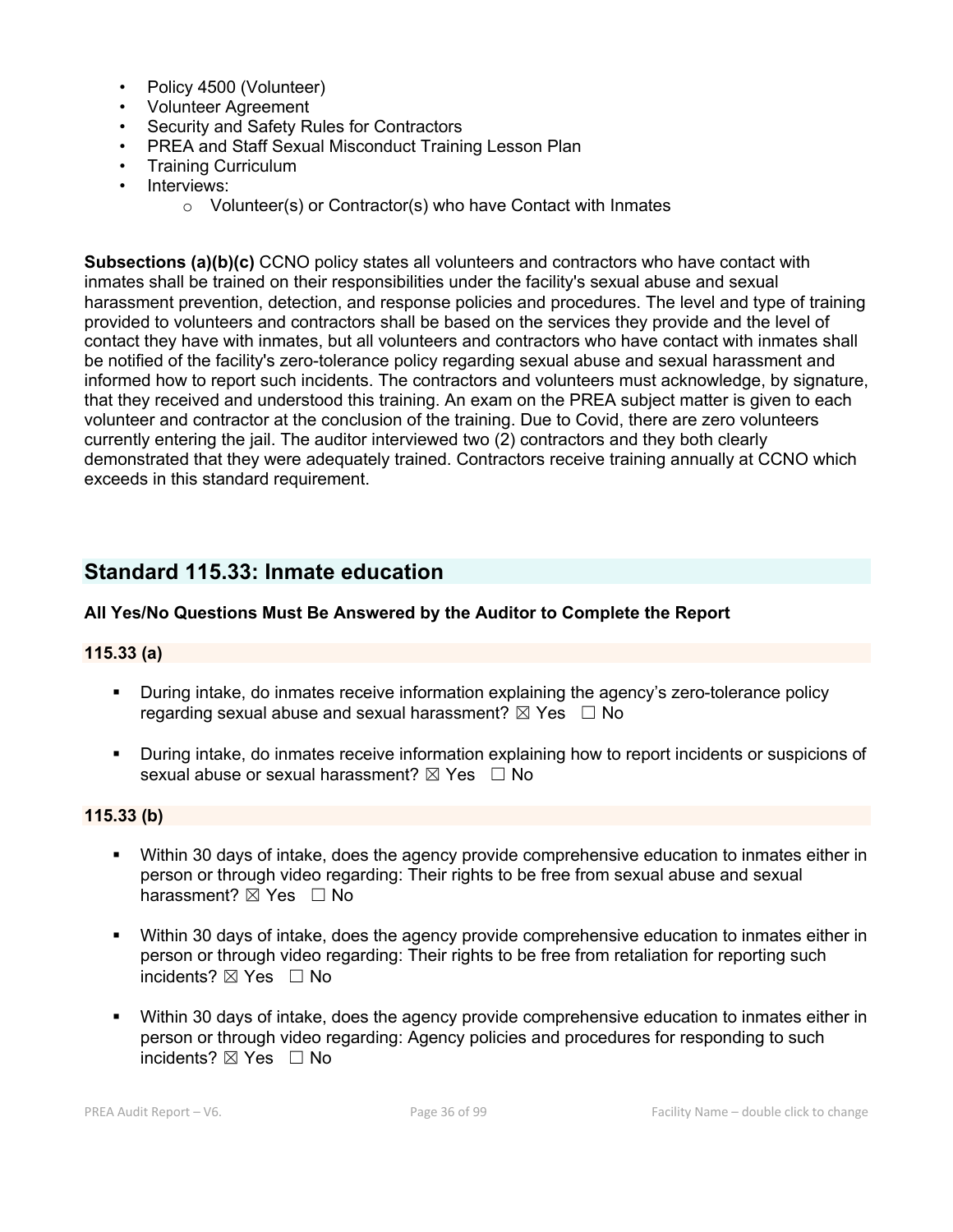# **115.33 (c)**

- Have all inmates received the comprehensive education referenced in 115.33(b)?  $\boxtimes$  Yes  $\Box$ No
- Do inmates receive education upon transfer to a different facility to the extent that the policies and procedures of the inmate's new facility differ from those of the previous facility?  $\boxtimes$  Yes  $\Box$  No

#### **115.33 (d)**

- Does the agency provide inmate education in formats accessible to all inmates including those who are limited English proficient?  $\boxtimes$  Yes  $\Box$  No
- Does the agency provide inmate education in formats accessible to all inmates including those who are deaf?  $\boxtimes$  Yes  $\Box$  No
- Does the agency provide inmate education in formats accessible to all inmates including those who are visually impaired?  $\boxtimes$  Yes  $\Box$  No
- Does the agency provide inmate education in formats accessible to all inmates including those who are otherwise disabled?  $\boxtimes$  Yes  $\Box$  No
- Does the agency provide inmate education in formats accessible to all inmates including those who have limited reading skills?  $\boxtimes$  Yes  $\Box$  No

### **115.33 (e)**

§ Does the agency maintain documentation of inmate participation in these education sessions? ☒ Yes ☐ No

#### **115.33 (f)**

• In addition to providing such education, does the agency ensure that key information is continuously and readily available or visible to inmates through posters, inmate handbooks, or other written formats?  $\nabla$  Yes  $\Box$  No

#### **Auditor Overall Compliance Determination**

- ☐ **Exceeds Standard** (*Substantially exceeds requirement of standards*)
- 
- ☒ **Meets Standard** (*Substantial compliance; complies in all material ways with the standard for the relevant review period*)



☐ **Does Not Meet Standard** (*Requires Corrective Action*)

#### **Instructions for Overall Compliance Determination Narrative**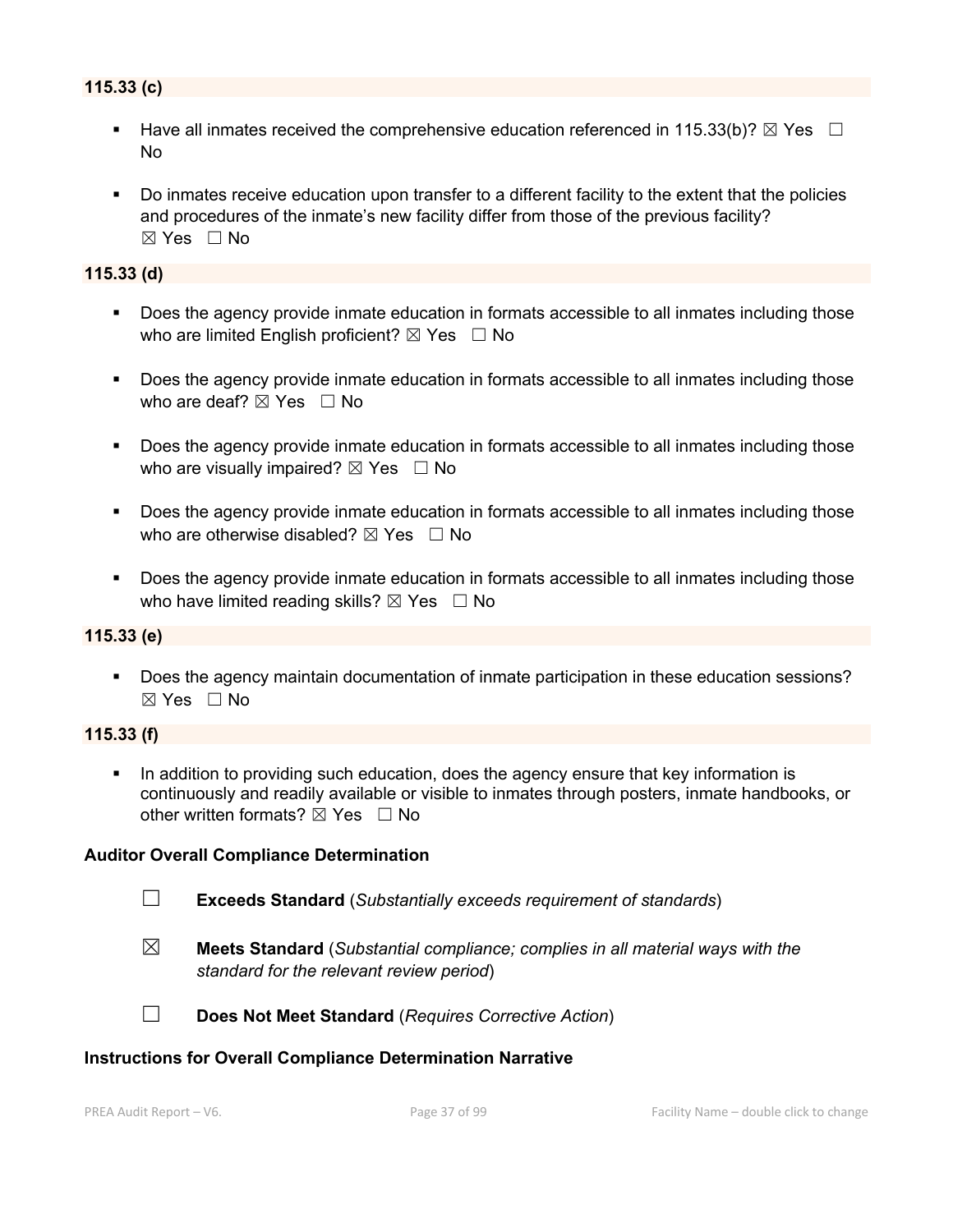*The narrative below must include a comprehensive discussion of all the evidence relied upon in making the compliance or non-compliance determination, the auditor's analysis and reasoning, and the auditor's conclusions. This discussion must also include corrective action recommendations where the facility does not meet the standard. These recommendations must be included in the Final Report, accompanied by information on specific corrective actions taken by the facility.*

### **Evidence Reviewed (documents, interviews, site review)**

- CCNO Completed Pre-Audit Questionnaire (PAQ)
- Policy 2100 (Intake)
- Inmate Handbook
- Inmate Orientation Video
- PREA and Staff Sexual Misconduct Training Lesson Plan
- Training Curriculum
- Facility Site Inspection
- Interviews:
	- o Intake Staff
		- o Random Inmates

**Subsections (a)(b)(c)(d)(e)(f)** Agency policy states, during the intake process, inmates shall receive information explaining the CCNO's zero-tolerance policy regarding sexual abuse and sexual harassment and how to report incidents or suspicions of sexual abuse and sexual harassment. While onsite, the auditor conducted a site inspection of the facility's intake and was given a comprehensive briefing on the intake process for inmates arriving at the CCNO. Interview with intake staff and random inmates clearly demonstrated to the auditor; inmates receive the required PREA information upon intake. The auditor further confirmed the PREA intake procedures by reviewing inmate files, which demonstrated by inmate signature acknowledging receiving PREA information upon intake and comprehensive PREA education. Within thirty days of intake, the CCNO is responsible for providing comprehensive education to inmates either in person or through video regarding their rights to be free from sexual abuse and sexual harassment and to be free from retaliation for reporting such incidents and regarding CCNO policies and procedures for responding to such incidents. If for any reason an inmate has not received such education within the first 30 days, they shall receive the training subsequently (§115.33(c)-1); likewise, inmates shall receive education upon receipt from another facility to the extent that the policies and procedures differ from those of the previous facility; this will be accomplished by requiring transfers to get the same training as new confinements. The CCNO provides inmate education in formats accessible to all inmates, including those who are limited English proficient, deaf, visually impaired, or otherwise disabled, as well as to inmates who have limited reading skills. The CCNO maintains documentation of inmate participation in these education sessions. In addition to providing such education, the CCNO ensures that crucial information is continuously and readily available or visible to inmates in housing units and other communal areas such as the galley through posters, Inmate Rules and Regulations, or other written formats. While onsite, the auditor observed key information posted throughout the facility, including in inmate living areas.

# **Standard 115.34: Specialized training: Investigations**

# **All Yes/No Questions Must Be Answered by the Auditor to Complete the Report**

**115.34 (a)**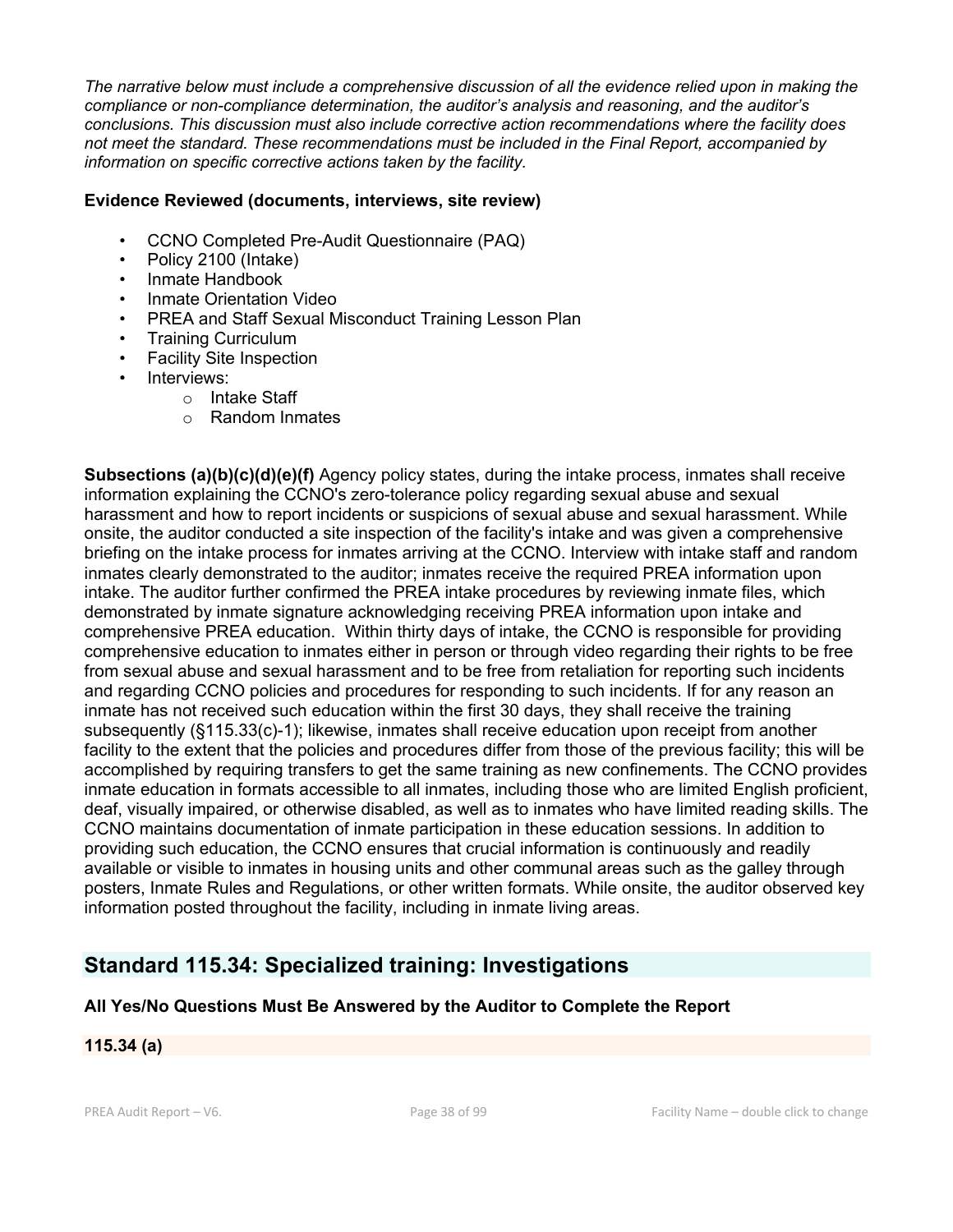In addition to the general training provided to all employees pursuant to §115.31, does the agency ensure that, to the extent the agency itself conducts sexual abuse investigations, its investigators receive training in conducting such investigations in confinement settings? (N/A if the agency does not conduct any form of administrative or criminal sexual abuse investigations. See 115.21(a).)  $\boxtimes$  Yes  $\Box$  No  $\Box$  NA

### **115.34 (b)**

- § Does this specialized training include techniques for interviewing sexual abuse victims? (N/A if the agency does not conduct any form of administrative or criminal sexual abuse investigations. See 115.21(a).)  $\boxtimes$  Yes  $\Box$  No  $\Box$  NA
- Does this specialized training include proper use of Miranda and Garrity warnings? (N/A if the agency does not conduct any form of administrative or criminal sexual abuse investigations. See 115.21(a).) ⊠ Yes □ No □ NA
- § Does this specialized training include sexual abuse evidence collection in confinement settings? (N/A if the agency does not conduct any form of administrative or criminal sexual abuse investigations. See 115.21(a).)  $\boxtimes$  Yes  $\Box$  No  $\Box$  NA
- Does this specialized training include the criteria and evidence required to substantiate a case for administrative action or prosecution referral? (N/A if the agency does not conduct any form of administrative or criminal sexual abuse investigations. See 115.21(a).)  $\boxtimes$  Yes  $\Box$  No  $\Box$  NA

#### **115.34 (c)**

Does the agency maintain documentation that agency investigators have completed the required specialized training in conducting sexual abuse investigations? (N/A if the agency does not conduct any form of administrative or criminal sexual abuse investigations. See 115.21(a).)  $\boxtimes$  Yes  $\Box$  No  $\Box$  NA

#### **115.34 (d)**

■ Auditor is not required to audit this provision.

#### **Auditor Overall Compliance Determination**

- ☒ **Exceeds Standard** (*Substantially exceeds requirement of standards*)
- 
- ☐ **Meets Standard** (*Substantial compliance; complies in all material ways with the standard for the relevant review period*)



☐ **Does Not Meet Standard** (*Requires Corrective Action*)

#### **Instructions for Overall Compliance Determination Narrative**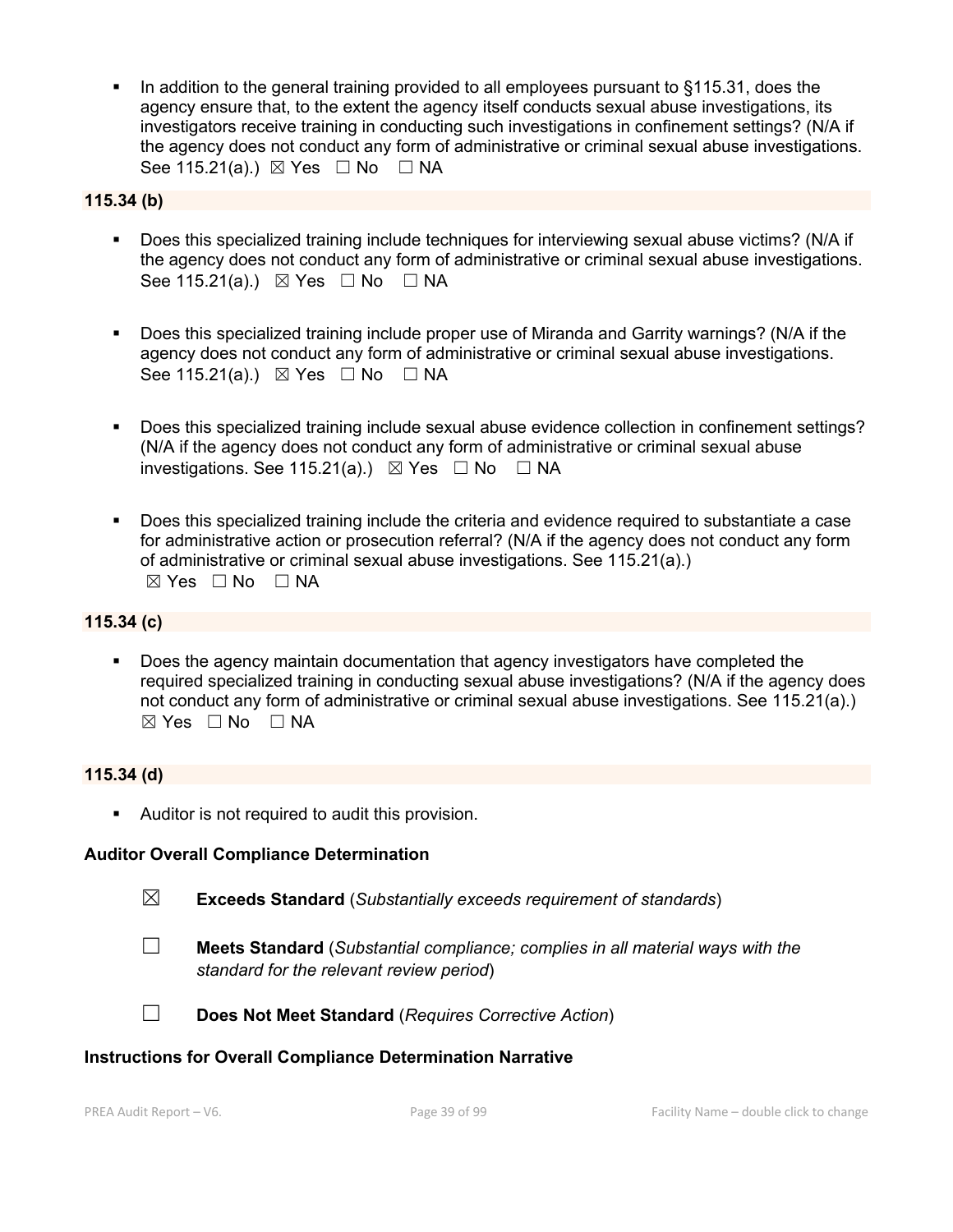*The narrative below must include a comprehensive discussion of all the evidence relied upon in making the compliance or non-compliance determination, the auditor's analysis and reasoning, and the auditor's conclusions. This discussion must also include corrective action recommendations where the facility does not meet the standard. These recommendations must be included in the Final Report, accompanied by information on specific corrective actions taken by the facility.*

## **Evidence Reviewed (documents, interviews, site review)**

- CCNO Completed Pre-Audit Questionnaire (PAQ)
- Policy 6101 (Staff Training- Full-Service Jail)
- Investigative Staff Training Certificates
- Interviews:
	- o CCNO Investigator
	- o Williams County Sheriff's Office Investigator

**Subsection (a)(b)(c)(d)** CCNO policy states in addition to the general training provided to all employees pursuant to §115.31, the CCNO shall ensure that, to the extent the CCNO itself conducts sexual abuse investigations, its investigators have received training in conducting such investigations in confinement settings. Specialized training shall include techniques for interviewing sexual abuse victims, proper use of Miranda and Garrity warnings, sexual abuse evidence collection in confinement settings, and the criteria and evidence required to substantiate a case for administrative action or prosecution referral. The CCNO shall maintain documentation that CCNO investigators have completed the required specialized training in conducting sexual abuse investigations. In reviewing the facility's investigator specialized training curriculum and completed training certificates, the auditor determined the facility has demonstrated their investigative staff has received advanced training when dealing with allegations of sexual misconduct within a confinement setting. This was further corroborated through the knowledge shown during an interview with the facility investigator. The Williams County Sheriff's Office conducts all criminal investigations at CCNO and has an MOU with the facility. CCNO requires the Williams County Sheriff's Office to comply with the provisions outlined in115.34(b). Interviews with the CCNO investigator and the Williams County Sheriff's Office investigator clearly demonstrated that the investigators were adequately trained. Certificates also verified that both investigators completed the National Institute of Corrections PREA Investigating Sexual Abuse in a Confinement Setting.

# **Standard 115.35: Specialized training: Medical and mental health care**

# **All Yes/No Questions Must Be Answered by the Auditor to Complete the Report**

### **115.35 (a)**

- Does the agency ensure that all full- and part-time medical and mental health care practitioners who work regularly in its facilities have been trained in how to detect and assess signs of sexual abuse and sexual harassment? (N/A if the agency does not have any full- or part-time medical or mental health care practitioners who work regularly in its facilities.)  $\boxtimes$  Yes  $\Box$  No  $\Box$  NA
- Does the agency ensure that all full- and part-time medical and mental health care practitioners who work regularly in its facilities have been trained in how to preserve physical evidence of sexual abuse? (N/A if the agency does not have any full- or part-time medical or mental health care practitioners who work regularly in its facilities.)  $\boxtimes$  Yes  $\Box$  No  $\Box$  NA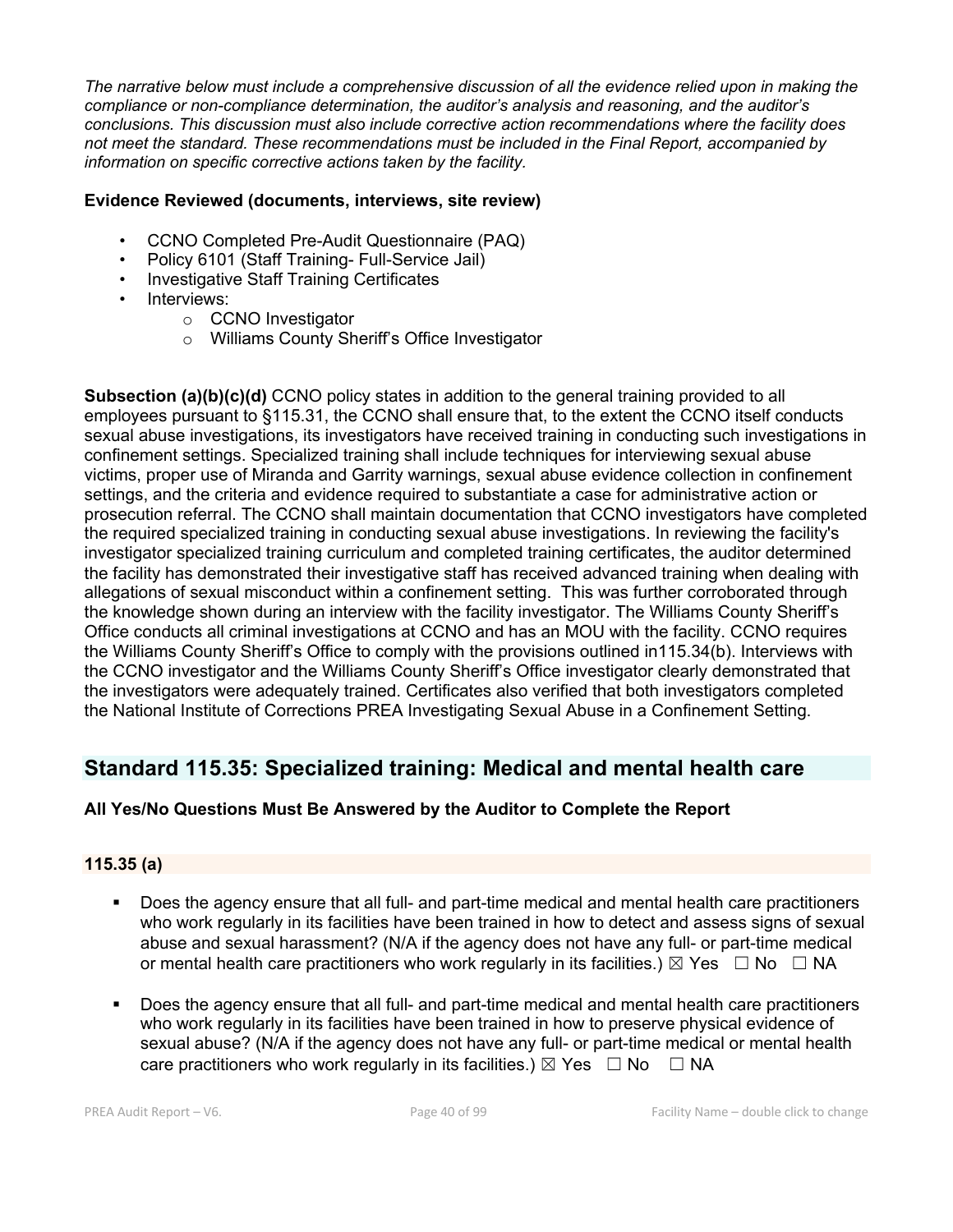- Does the agency ensure that all full- and part-time medical and mental health care practitioners who work regularly in its facilities have been trained in how to respond effectively and professionally to victims of sexual abuse and sexual harassment? (N/A if the agency does not have any full- or part-time medical or mental health care practitioners who work regularly in its facilities.) ⊠ Yes □ No □ NA
- § Does the agency ensure that all full- and part-time medical and mental health care practitioners who work regularly in its facilities have been trained in how and to whom to report allegations or suspicions of sexual abuse and sexual harassment? (N/A if the agency does not have any fullor part-time medical or mental health care practitioners who work regularly in its facilities.)  $\boxtimes$  Yes  $\Box$  No  $\Box$  NA

# **115.35 (b)**

**•** If medical staff employed by the agency conduct forensic examinations, do such medical staff receive appropriate training to conduct such examinations? (N/A if agency medical staff at the facility do not conduct forensic exams *or* the agency does not employ medical staff.)  $\square$  Yes  $\square$  No  $\square$  NA

### **115.35 (c)**

■ Does the agency maintain documentation that medical and mental health practitioners have received the training referenced in this standard either from the agency or elsewhere? (N/A if the agency does not have any full- or part-time medical or mental health care practitioners who work regularly in its facilities.)  $\boxtimes$  Yes  $\Box$  No  $\Box$  NA

# **115.35 (d)**

- § Do medical and mental health care practitioners employed by the agency also receive training mandated for employees by §115.31? (N/A if the agency does not have any full- or part-time medical or mental health care practitioners employed by the agency.)  $\boxtimes$  Yes  $\Box$  No  $\Box$  NA
- Do medical and mental health care practitioners contracted by or volunteering for the agency also receive training mandated for contractors and volunteers by §115.32? (N/A if the agency does not have any full- or part-time medical or mental health care practitioners contracted by or volunteering for the agency.)  $\boxtimes$  Yes  $\Box$  No  $\Box$  NA

### **Auditor Overall Compliance Determination**

- ☐ **Exceeds Standard** (*Substantially exceeds requirement of standards*)
- ☒ **Meets Standard** (*Substantial compliance; complies in all material ways with the standard for the relevant review period*)
- 
- ☐ **Does Not Meet Standard** (*Requires Corrective Action*)

#### **Instructions for Overall Compliance Determination Narrative**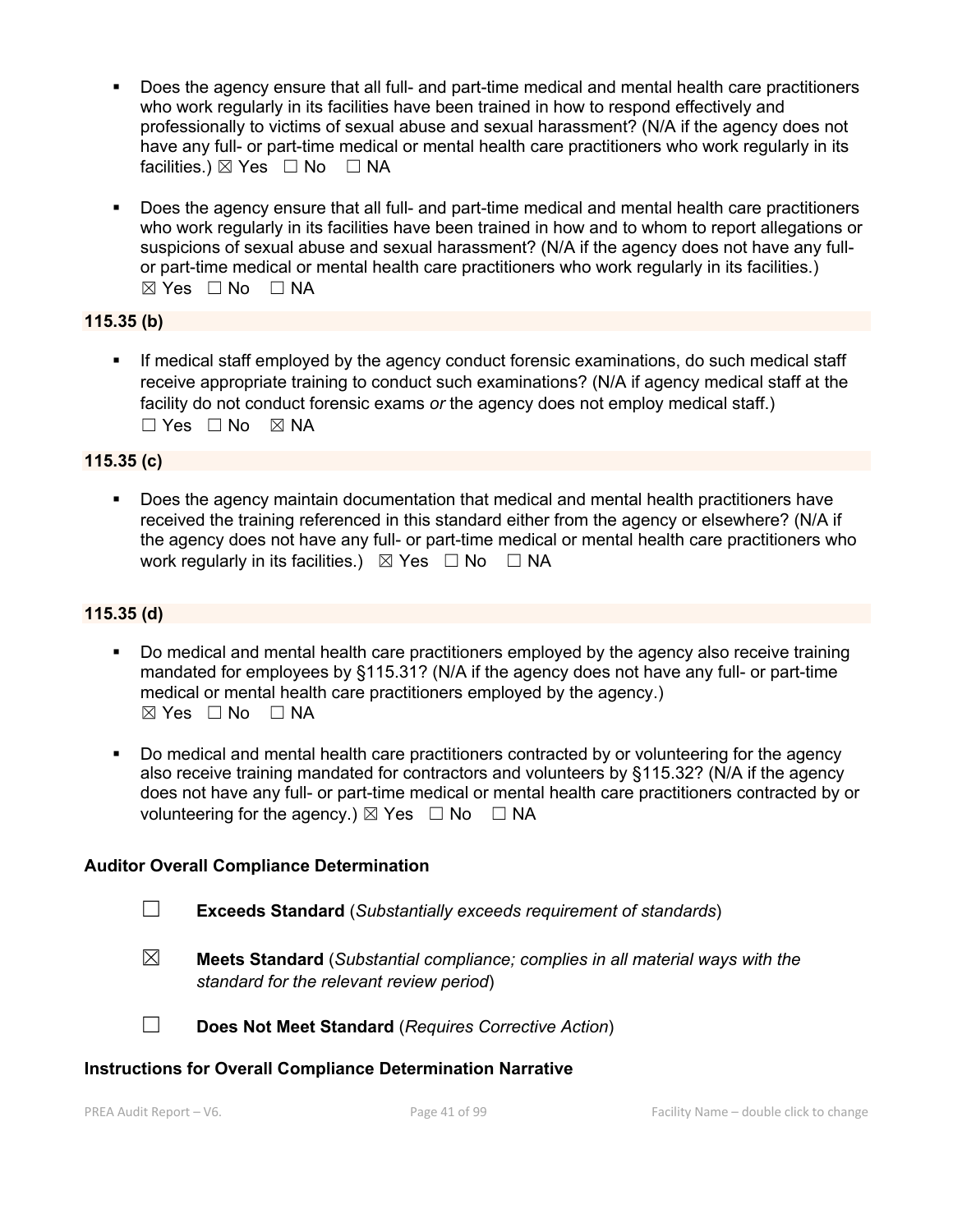*The narrative below must include a comprehensive discussion of all the evidence relied upon in making the compliance or non-compliance determination, the auditor's analysis and reasoning, and the auditor's conclusions. This discussion must also include corrective action recommendations where the facility does not meet the standard. These recommendations must be included in the Final Report, accompanied by information on specific corrective actions taken by the facility.*

### **Evidence Reviewed (documents, interviews, site review)**

- CCNO Completed Pre-Audit Questionnaire (PAQ)
- Policy 6101 (Staff Training- Full-Service Jail)
- Training Curriculum- PREA: What Medical Staff Must Know by the Southern Health Partners, Inc.
- Training Certificates
- Interviews:
	- o Medical and Mental Health Staff

**Subsection (a)(c)(d)** CCNO policy states that agency medical and mental health care practitioners who regularly work in the facility shall receive the training mandated for staff under §115.31 and complete Medical and Mental Health Care Specialized Training. The CCNO shall ensure that all fulltime and part-time medical and mental health care practitioners who work regularly in its facilities have been trained in (a) How to detect and assess signs of sexual abuse and sexual harassment; (b) How to preserve physical evidence of sexual abuse; (c) How to respond effectively and professionally to victims of sexual abuse and sexual harassment; and (d) How and to whom to report allegations or suspicions of sexual abuse and sexual harassment. The auditor confirmed through the review of employee completed training documentation and curriculum that the requirements are covered in accordance with the standards requirement. Interviews were conducted with the Medical and Mental Health Team Administrator and a Medical Nurse. Both interviews indicated their knowledge of PREA and their role when dealing with allegations of sexual abuse and sexual harassment.

**Subsection (b)** 115.35 (b) is not applicable because medical staff employed by the CCNO do not conduct forensic examinations. Any forensic examinations are conducted by Bryan Hospital (which is not part of the agency), by certified SAFE or SANE nurses only.

# **SCREENING FOR RISK OF SEXUAL VICTIMIZATION AND ABUSIVENESS**

# **Standard 115.41: Screening for risk of victimization and abusiveness**

### **All Yes/No Questions Must Be Answered by the Auditor to Complete the Report**

### **115.41 (a)**

• Are all inmates assessed during an intake screening for their risk of being sexually abused by other inmates or sexually abusive toward other inmates?  $\boxtimes$  Yes  $\Box$  No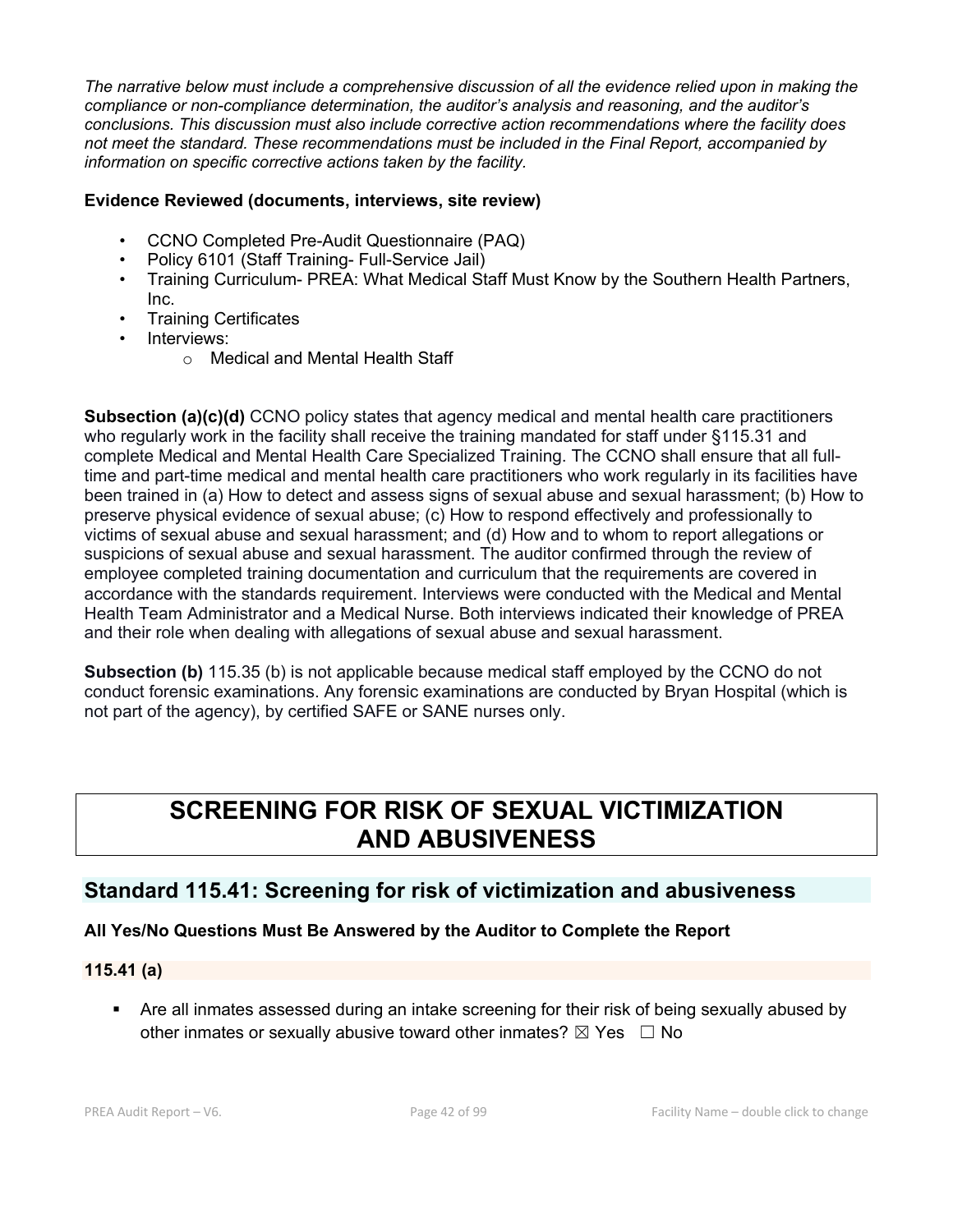• Are all inmates assessed upon transfer to another facility for their risk of being sexually abused by other inmates or sexually abusive toward other inmates?  $\boxtimes$  Yes  $\Box$  No

## **115.41 (b)**

§ Do intake screenings ordinarily take place within 72 hours of arrival at the facility? ☒ Yes ☐ No

# **115.41 (c)**

• Are all PREA screening assessments conducted using an objective screening instrument?  $\boxtimes$  Yes  $\Box$  No

#### **115.41 (d)**

- § Does the intake screening consider, at a minimum, the following criteria to assess inmates for risk of sexual victimization: (1) Whether the inmate has a mental, physical, or developmental disability? ⊠ Yes □ No
- § Does the intake screening consider, at a minimum, the following criteria to assess inmates for risk of sexual victimization: (2) The age of the inmate?  $\boxtimes$  Yes  $\Box$  No
- § Does the intake screening consider, at a minimum, the following criteria to assess inmates for risk of sexual victimization: (3) The physical build of the inmate?  $\boxtimes$  Yes  $\Box$  No
- § Does the intake screening consider, at a minimum, the following criteria to assess inmates for risk of sexual victimization: (4) Whether the inmate has previously been incarcerated?  $\boxtimes$  Yes  $\Box$  No
- § Does the intake screening consider, at a minimum, the following criteria to assess inmates for risk of sexual victimization: (5) Whether the inmate's criminal history is exclusively nonviolent?  $\boxtimes$  Yes  $\Box$  No
- § Does the intake screening consider, at a minimum, the following criteria to assess inmates for risk of sexual victimization: (6) Whether the inmate has prior convictions for sex offenses against an adult or child?  $\boxtimes$  Yes  $\Box$  No
- § Does the intake screening consider, at a minimum, the following criteria to assess inmates for risk of sexual victimization: (7) Whether the inmate is or is perceived to be gay, lesbian, bisexual, transgender, intersex, or gender nonconforming (the facility affirmatively asks the inmate about his/her sexual orientation and gender identity AND makes a subjective determination based on the screener's perception whether the inmate is gender non-conforming or otherwise may be perceived to be LGBTI)?  $\boxtimes$  Yes  $\Box$  No
- § Does the intake screening consider, at a minimum, the following criteria to assess inmates for risk of sexual victimization: (8) Whether the inmate has previously experienced sexual victimization? **⊠** Yes □ No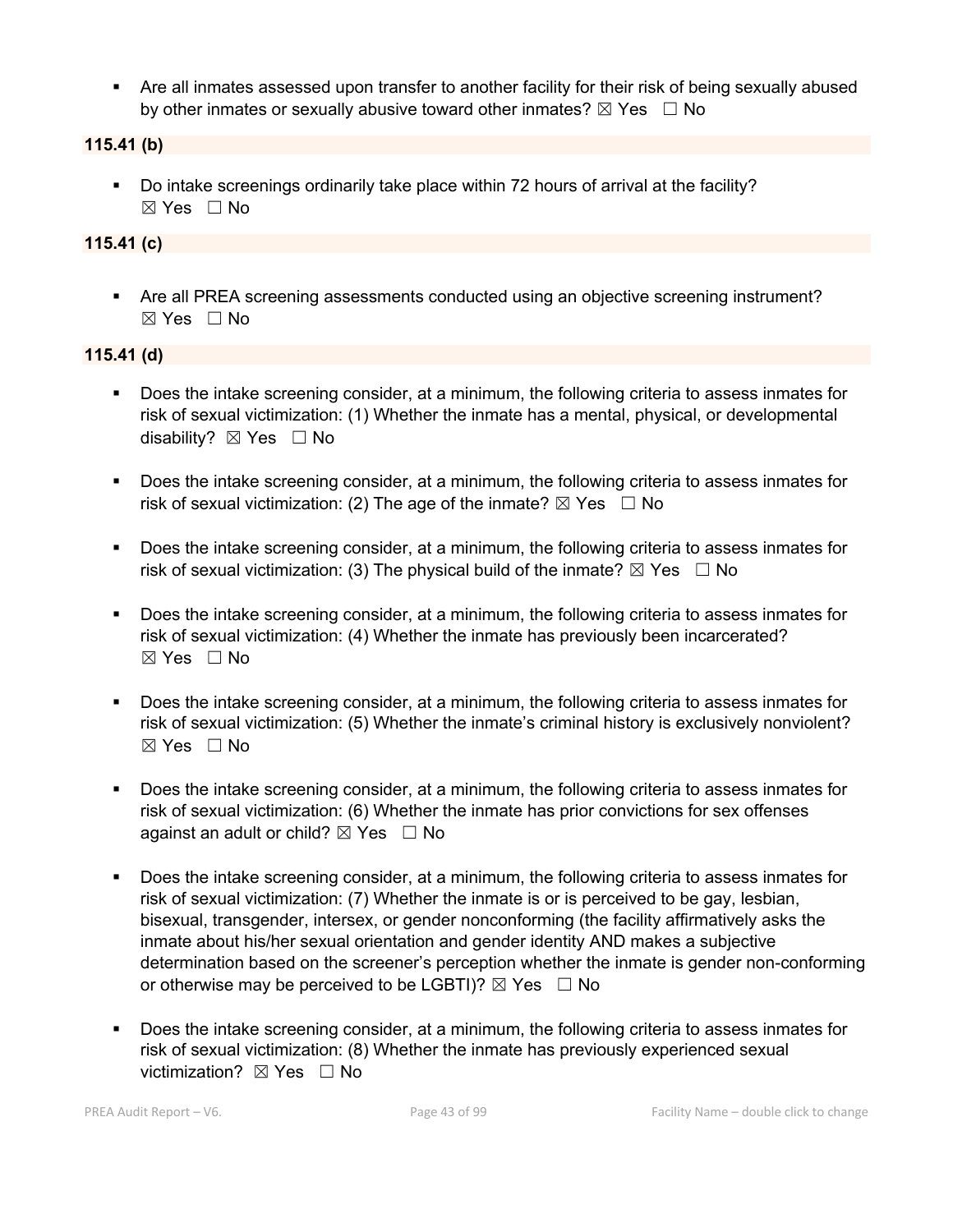- § Does the intake screening consider, at a minimum, the following criteria to assess inmates for risk of sexual victimization: (9) The inmate's own perception of vulnerability?  $\boxtimes$  Yes  $\Box$  No
- § Does the intake screening consider, at a minimum, the following criteria to assess inmates for risk of sexual victimization: (10) Whether the inmate is detained solely for civil immigration purposes? ⊠ Yes □ No

#### **115.41 (e)**

- In assessing inmates for risk of being sexually abusive, does the initial PREA risk screening consider, as known to the agency, prior acts of sexual abuse?  $\boxtimes$  Yes  $\Box$  No
- In assessing inmates for risk of being sexually abusive, does the initial PREA risk screening consider, as known to the agency, prior convictions for violent offenses?  $\boxtimes$  Yes  $\Box$  No
- In assessing inmates for risk of being sexually abusive, does the initial PREA risk screening consider, as known to the agency, history of prior institutional violence or sexual abuse? ☒ Yes ☐ No

#### **115.41 (f)**

§ Within a set time period not more than 30 days from the inmate's arrival at the facility, does the facility reassess the inmate's risk of victimization or abusiveness based upon any additional, relevant information received by the facility since the intake screening?  $\boxtimes$  Yes  $\Box$  No

#### **115.41 (g)**

- **•** Does the facility reassess an inmate's risk level when warranted due to a referral?  $\boxtimes$ Yes □ No
- **•** Does the facility reassess an inmate's risk level when warranted due to a request?  $\boxtimes$ Yes  $\Box$  No
- § Does the facility reassess an inmate's risk level when warranted due to an incident of sexual abuse? ☒ Yes ☐ No
- § Does the facility reassess an inmate's risk level when warranted due to receipt of additional information that bears on the inmate's risk of sexual victimization or abusiveness?  $\boxtimes$  Yes  $\Box$  No

### **115.41 (h)**

■ Is it the case that inmates are not ever disciplined for refusing to answer, or for not disclosing complete information in response to, questions asked pursuant to paragraphs (d)(1), (d)(7), (d)(8), or (d)(9) of this section?  $\boxtimes$  Yes  $\Box$  No

#### **115.41 (i)**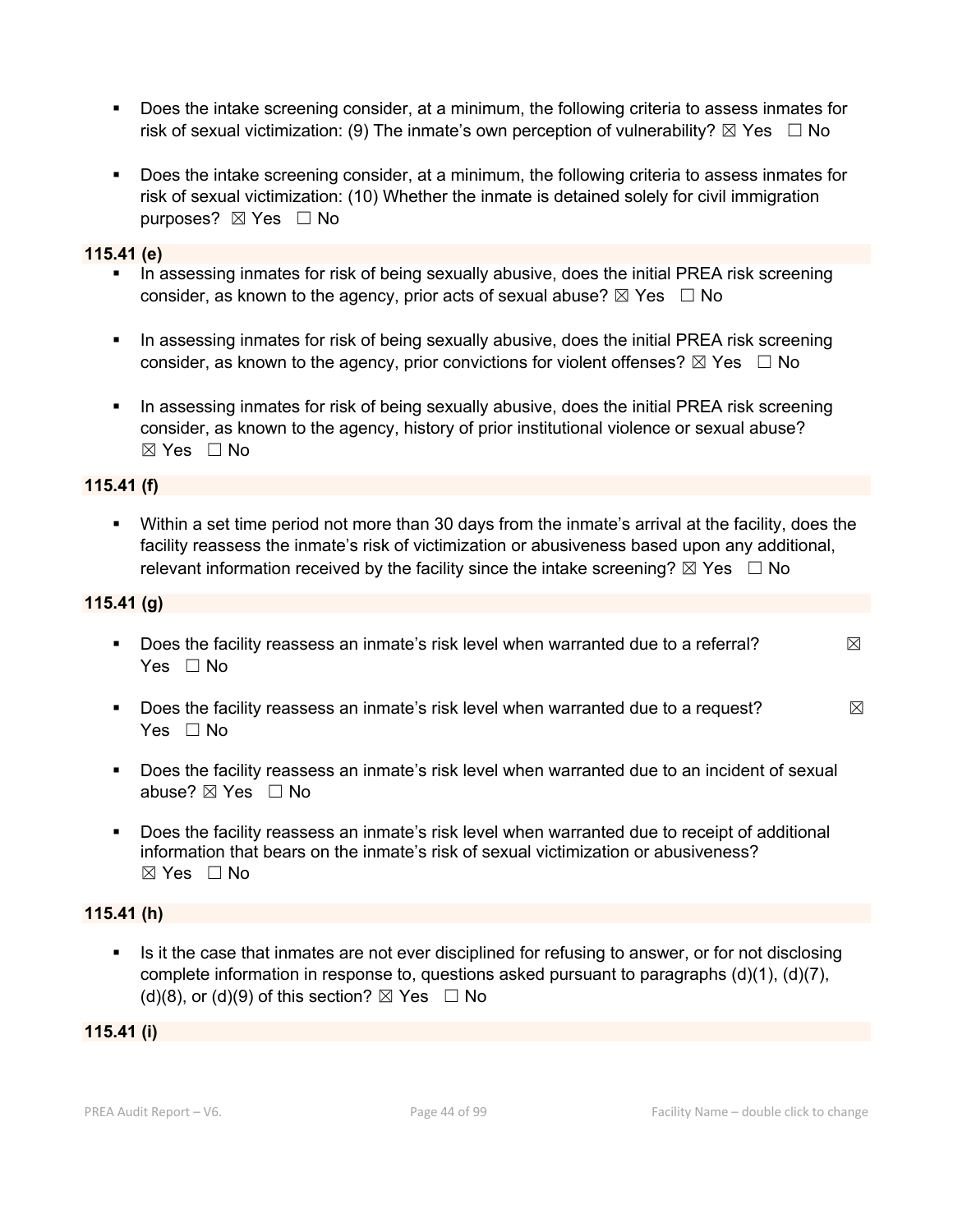§ Has the agency implemented appropriate controls on the dissemination within the facility of responses to questions asked pursuant to this standard in order to ensure that sensitive information is not exploited to the inmate's detriment by staff or other inmates?  $\boxtimes$  Yes  $\Box$  No

# **Auditor Overall Compliance Determination**

☒ **Exceeds Standard** (*Substantially exceeds requirement of standards*) ☐ **Meets Standard** (*Substantial compliance; complies in all material ways with the standard for the relevant review period*) ☐ **Does Not Meet Standard** (*Requires Corrective Action*)

### **Instructions for Overall Compliance Determination Narrative**

*The narrative below must include a comprehensive discussion of all the evidence relied upon in making the compliance or non-compliance determination, the auditor's analysis and reasoning, and the auditor's conclusions. This discussion must also include corrective action recommendations where the facility does not meet the standard. These recommendations must be included in the Final Report, accompanied by information on specific corrective actions taken by the facility.*

# **Evidence Reviewed (documents, interviews, site review)**

- CCNO Completed Pre-Audit Questionnaire (PAQ)
- Policy 4101 (Classification of Inmates)
- Policy 4300 (Medical/Mental Health Care Services for Inmates)
- Risk screening forms
- Facility Site Inspection
- Interviews:
	- o Staff Responsible for Risk Screening
	- o Random Inmates
	- o Accreditation & Inspections Supervisor (Agency PREA Coordinator)

**Subsection (a)(b)(c)(d)** CCNO policy states all inmates shall be assessed within 24 hours of arrival at the facility, utilizing the objective screening instrument which also applies to new intakes and transfers. The auditor reviewed the risk screening tool and found that it was an object screening tool containing all (10) elements required per the standard. During the site inspection, while in the intake area, the auditor received a comprehensive demonstration from intake staff on how a risk screening occurs when an inmate arrives at the facility. While onsite, the auditor randomly selected (5) inmate files to review their risk screening documentation upon entering the facility and their reassessment within thirty (30) days of arrival. Upon review, the auditor confirmed that the risk screening is being completed in accordance with the standards requirement. Auditor interviews with staff responsible for conducting risk screenings and follow-up risk screenings were very well-versed in the procedures for performing such a screening. It was apparent to the auditor the facility prides itself on the screening for risk of victimization and abusiveness and was reflected during staff interviews and the review of detailed risk assessment documentation.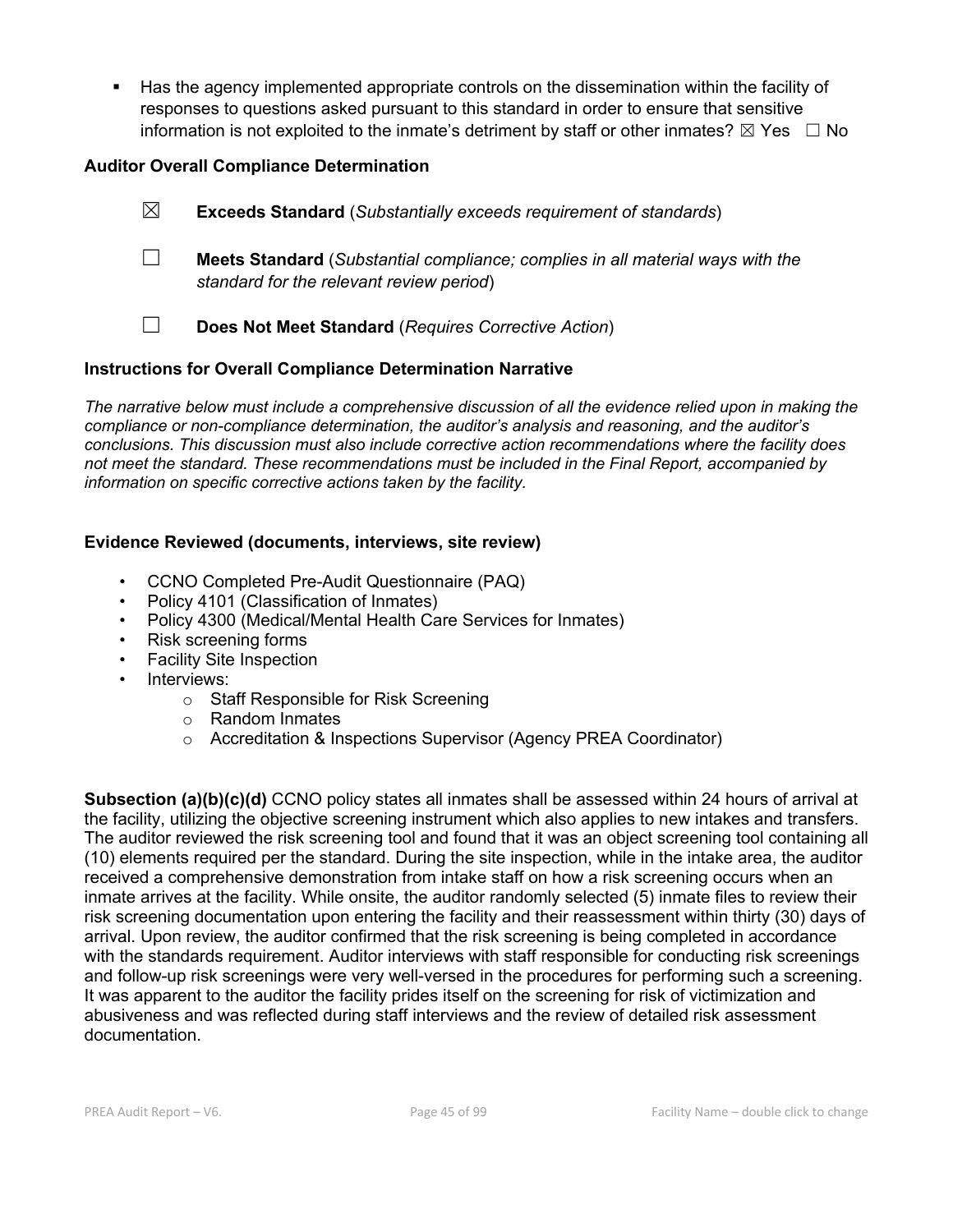**Subsection (e)** CCNO policy states and the auditor confirmed through interviews with staff responsible for conducting risk screening, and the review of completed inmate risk screening forms that the intake screening considers the following criteria to assess inmates for risk of being sexually abusive. (1). Prior acts of sexual abuse; (2) Prior convictions for violent offenses; and (3) History of prior institutional violence or sexual abuse, as known to the facility.

**Subsection (f)** CCNO policy states and the auditor confirmed through the review of completed risk inmate screening forms; interviews conducted with staff responsible for completing risk assessments within fourteen (14) days of arrival at the facility, medical staff reassess the inmate's risk of victimization or abusiveness. Interviews were also conducted with random inmates, who all corroborated they received a follow-up risk screening within two weeks of arrival.

**Subsection (g)** CCNO policy states and the auditor confirmed through the review of completed inmate screening forms; interviews conducted with staff responsible for completing risk assessments, an assessment is completed due to a referral, request, incident of sexual abuse, or receipt of additional information that bears on the inmate's risk of sexual victimization or abusiveness. The facility provided the auditor with completed risk assessments based on referrals and requests and found that they were conducted according to the standards' requirements.

**Subsection (h)** CCNO policy states and was further corroborated through interviews with staff responsible for completing risk screenings that inmates may not be disciplined for refusing to answer or for not disclosing complete information in response to questions asked pursuant to paragraphs (d)(1), (d)(7), (d)(8), or (d)(9) of this section**.** 

**Subsection (i)** CCNO policy states that appropriate controls are in place for the dissemination within the CCNO of responses to questions asked pursuant to this standard in order to ensure that sensitive information is not exploited to the inmate's detriment by staff or other inmates. The auditor confirmed the above mentioned through interviews with staff responsible for conducting risk assessments and the Accreditation & Inspections Supervisor.

# **Standard 115.42: Use of screening information**

### **All Yes/No Questions Must Be Answered by the Auditor to Complete the Report**

### **115.42 (a)**

- Does the agency use information from the risk screening required by § 115.41, with the goal of keeping separate those inmates at high risk of being sexually victimized from those at high risk of being sexually abusive, to inform: Housing Assignments?  $\boxtimes$  Yes  $\Box$  No
- § Does the agency use information from the risk screening required by § 115.41, with the goal of keeping separate those inmates at high risk of being sexually victimized from those at high risk of being sexually abusive, to inform: Bed assignments?  $\boxtimes$  Yes  $\Box$  No
- Does the agency use information from the risk screening required by § 115.41, with the goal of keeping separate those inmates at high risk of being sexually victimized from those at high risk of being sexually abusive, to inform: Work Assignments?  $\boxtimes$  Yes  $\Box$  No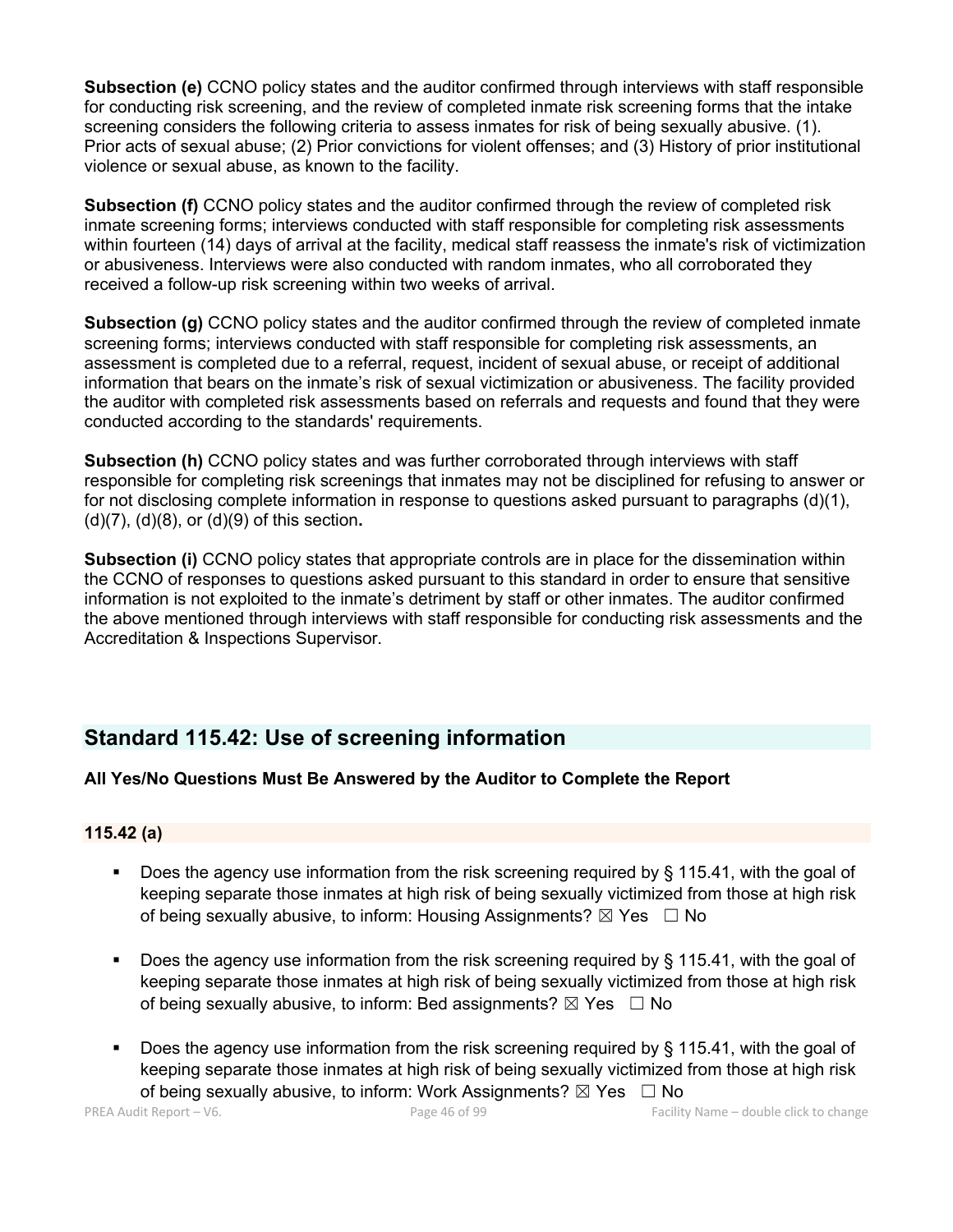- **•** Does the agency use information from the risk screening required by  $\S$  115.41, with the goal of keeping separate those inmates at high risk of being sexually victimized from those at high risk of being sexually abusive, to inform: Education Assignments?  $\boxtimes$  Yes  $\Box$  No
- § Does the agency use information from the risk screening required by § 115.41, with the goal of keeping separate those inmates at high risk of being sexually victimized from those at high risk of being sexually abusive, to inform: Program Assignments?  $\boxtimes$  Yes  $\Box$  No

## **115.42 (b)**

■ Does the agency make individualized determinations about how to ensure the safety of each inmate? ☒ Yes ☐ No

# **115.42 (c)**

- When deciding whether to assign a transgender or intersex inmate to a facility for male or female inmates, does the **agency** consider, on a case-by-case basis whether a placement would ensure the inmate's health and safety, and whether a placement would present management or security problems (NOTE: if an agency by policy or practice assigns inmates to a male or female facility on the basis of anatomy alone, that agency is not in compliance with this standard)?  $\boxtimes$  Yes  $\Box$  No
- When making housing or other program assignments for transgender or intersex inmates, does the agency consider on a case-by-case basis whether a placement would ensure the inmate's health and safety, and whether a placement would present management or security problems? ☒ Yes ☐ No

### **115.42 (d)**

• Are placement and programming assignments for each transgender or intersex inmate reassessed at least twice each year to review any threats to safety experienced by the inmate?  $\boxtimes$  Yes  $\Box$  No

### **115.42 (e)**

• Are each transgender or intersex inmate's own views with respect to his or her own safety given serious consideration when making facility and housing placement decisions and programming assignments? ⊠ Yes □ No

### **115.42 (f)**

• Are transgender and intersex inmates given the opportunity to shower separately from other inmates? ⊠ Yes □ No

#### **115.42 (g)**

Unless placement is in a dedicated facility, unit, or wing established in connection with a consent decree, legal settlement, or legal judgment for the purpose of protecting lesbian, gay, bisexual, transgender, or intersex inmates, does the agency always refrain from placing: lesbian, gay, and bisexual inmates in dedicated facilities, units, or wings solely on the basis of such identification or status? (N/A if the agency has a dedicated facility, unit, or wing solely for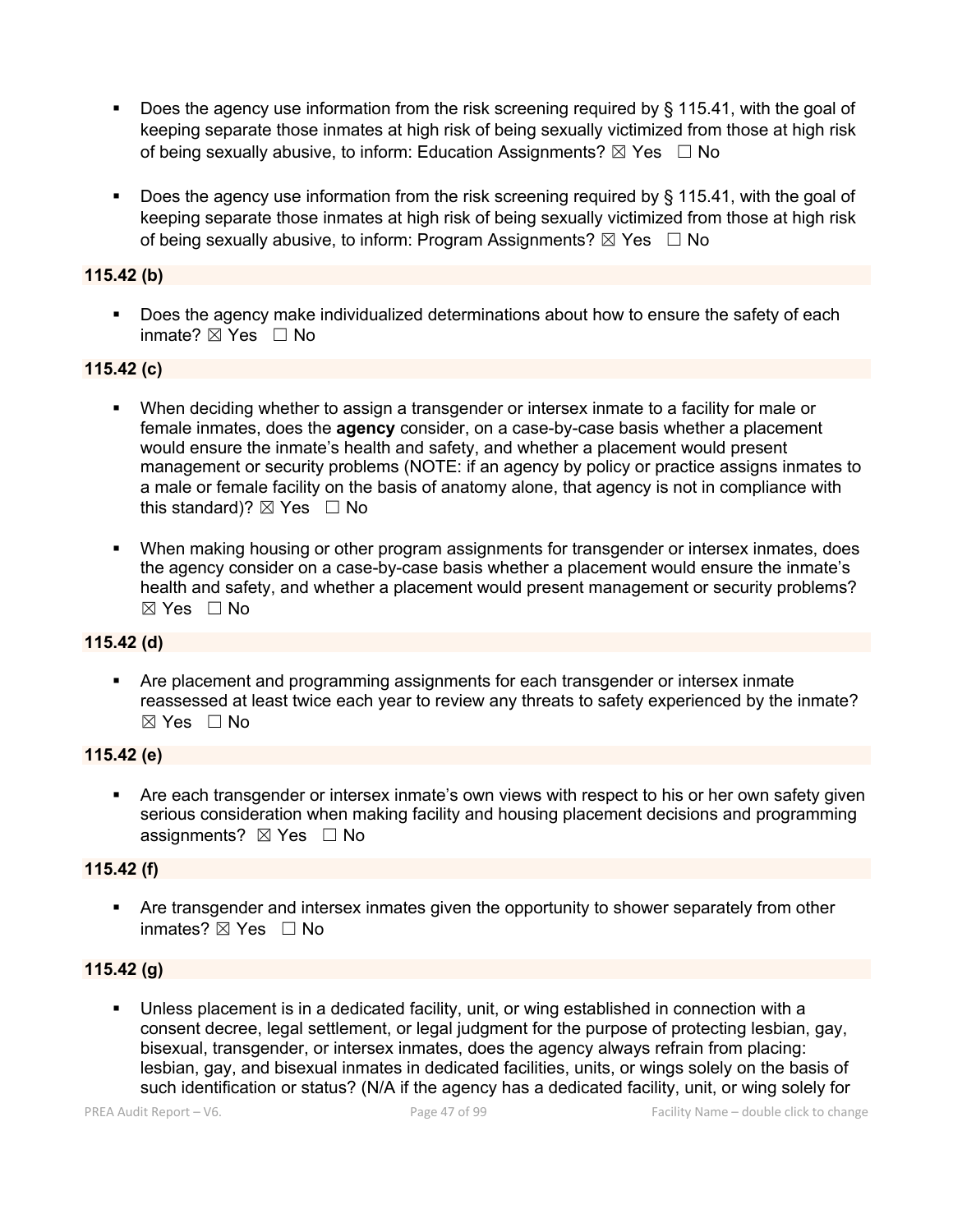the placement of LGBT or I inmates pursuant to a consent decree, legal settlement, or legal judgement.)  $\boxtimes$  Yes  $\Box$  No  $\Box$  NA

- Unless placement is in a dedicated facility, unit, or wing established in connection with a consent decree, legal settlement, or legal judgment for the purpose of protecting lesbian, gay, bisexual, transgender, or intersex inmates, does the agency always refrain from placing: transgender inmates in dedicated facilities, units, or wings solely on the basis of such identification or status? (N/A if the agency has a dedicated facility, unit, or wing solely for the placement of LGBT or I inmates pursuant to a consent decree, legal settlement, or legal iudgement.)  $\boxtimes$  Yes  $\Box$  No  $\Box$  NA
- Unless placement is in a dedicated facility, unit, or wing established in connection with a consent decree, legal settlement, or legal judgment for the purpose of protecting lesbian, gay, bisexual, transgender, or intersex inmates, does the agency always refrain from placing: intersex inmates in dedicated facilities, units, or wings solely on the basis of such identification or status? (N/A if the agency has a dedicated facility, unit, or wing solely for the placement of LGBT or I inmates pursuant to a consent decree, legal settlement, or legal judgement.)  $\boxtimes$  Yes  $\square$  No  $\square$  NA

### **Auditor Overall Compliance Determination**

- ☐ **Exceeds Standard** (*Substantially exceeds requirement of standards*)
- ☒ **Meets Standard** (*Substantial compliance; complies in all material ways with the standard for the relevant review period*)
- ☐ **Does Not Meet Standard** (*Requires Corrective Action*)

### **Instructions for Overall Compliance Determination Narrative**

*The narrative below must include a comprehensive discussion of all the evidence relied upon in making the compliance or non-compliance determination, the auditor's analysis and reasoning, and the auditor's conclusions. This discussion must also include corrective action recommendations where the facility does not meet the standard. These recommendations must be included in the Final Report, accompanied by information on specific corrective actions taken by the facility.*

#### **Evidence Reviewed (documents, interviews, site review)**

- CCNO Completed Pre-Audit Questionnaire (PAQ)
- Policy 4101 (Classification of Inmates)
- Risk screening forms
	- Memos- Accreditation & Inspections Supervisor
- Interviews:
	- o Staff Responsible for Risk Screening
	- o Random Inmates
	- o Gay/Bisexual Inmates
	- o Accreditation & Inspections Supervisor (Agency PREA Coordinator)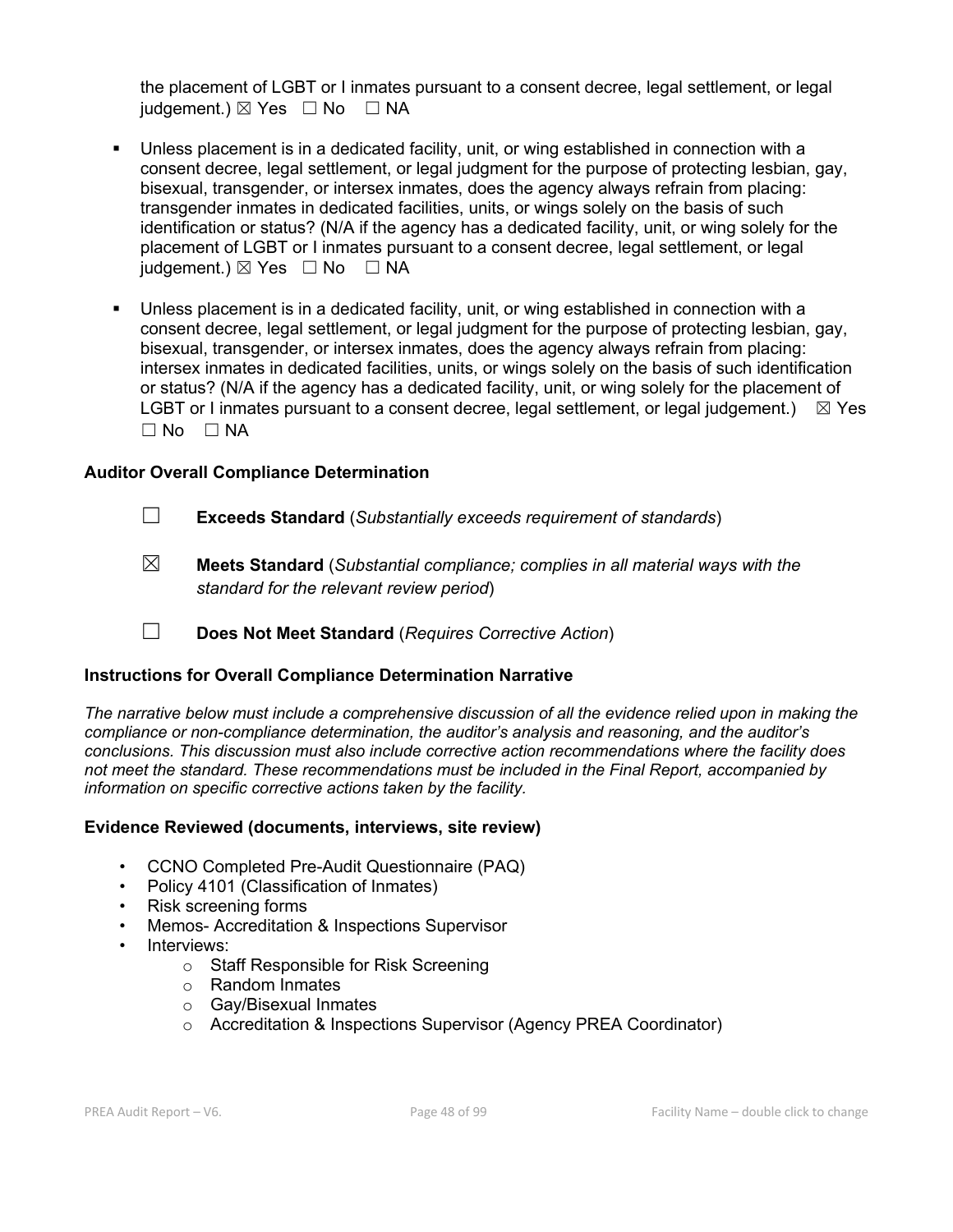**Subsection (a) (b)** CCNO policy indicates the classification staff shall use information from the risk screening required by §115.41 to inform housing, bed, work, education, and program assignments with the goal of keeping separate those inmates at high risk of being sexually victimized from those at high risk of being sexually abusive. The CCNO will make individualized determinations about how to ensure the safety of each inmate. The auditor corroborated the aforementioned processes through the review of completed inmate risk screenings and interviews conducted with the Accreditation & Inspections Supervisor and risk screening staff.

**Subsection (c)** CCNO policy states in deciding whether to assign a transgender or intersex inmate to a facility for male or female inmates, and in making other housing and programming assignments, the CCNO will consider shall consider whether a placement would ensure the inmate's health and safety, and whether the placement would present management or security problems. The CCNO did not confine any transgender inmates during the site visit, therefore there were no transgender inmates for the auditor to interview.

**Subsection (d)(e)** CCNO policy further states that a transgender or intersex inmate's own view with respect to his or her own safety will be given serious consideration. Placement and programming assignments for each transgender or intersex inmate shall be reassessed at least twice each year to review any threats to safety experienced by the inmate. Classification staff discuss all of these issues, as well as the individuals own feelings and make a decision that ensures the safety of each inmate housed at CCNO without creating security issues. This process was corroborated through facility documentation review and interviews conducted with the Accreditation & Inspections Supervisor and staff responsible for conducting risk screening.

**Subsection (f)(g)** CCNO policy states transgender and intersex inmates will be given the opportunity to shower separately from other inmates. The CCNO will not place lesbian, gay, bisexual, transgender, or intersex inmates in dedicated units solely on the basis of such identification or status, unless such placement is in a dedicated unit established in connection with a consent decree, legal settlement, or legal judgement for the purpose of protecting such inmates. The CCNO did not confine any transgender inmates during the site visit, therefore there were no transgender inmates for the auditor to interview. The auditor interviewed two inmates who identified as gay/bisexual and confirmed they are not separated from the general population based on their identification status.

# **Standard 115.43: Protective Custody**

# **All Yes/No Questions Must Be Answered by the Auditor to Complete the Report**

**115.43 (a)**

- § Does the facility always refrain from placing inmates at high risk for sexual victimization in involuntary segregated housing unless an assessment of all available alternatives has been made, and a determination has been made that there is no available alternative means of separation from likely abusers?  $\boxtimes$  Yes  $\Box$  No
- If a facility cannot conduct such an assessment immediately, does the facility hold the inmate in involuntary segregated housing for less than 24 hours while completing the assessment?  $\boxtimes$  Yes  $\Box$  No

$$
115.43 (b)
$$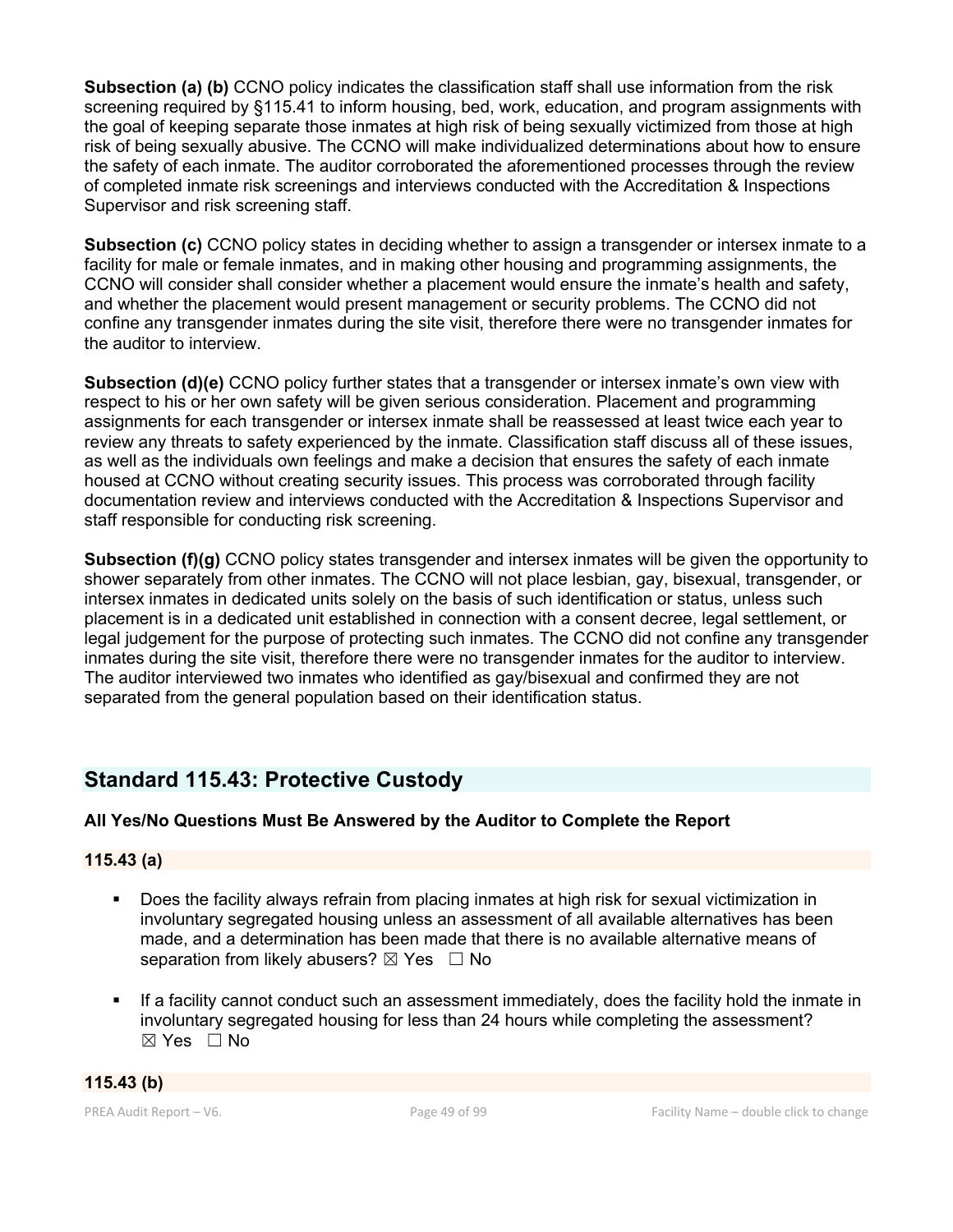- § Do inmates who are placed in segregated housing because they are at high risk of sexual victimization have access to: Programs to the extent possible?  $\boxtimes$  Yes  $\Box$  No
- § Do inmates who are placed in segregated housing because they are at high risk of sexual victimization have access to: Privileges to the extent possible?  $\boxtimes$  Yes  $\Box$  No
- § Do inmates who are placed in segregated housing because they are at high risk of sexual victimization have access to: Education to the extent possible?  $\boxtimes$  Yes  $\Box$  No
- § Do inmates who are placed in segregated housing because they are at high risk of sexual victimization have access to: Work opportunities to the extent possible?  $\boxtimes$  Yes  $\Box$  No
- If the facility restricts any access to programs, privileges, education, or work opportunities, does the facility document the opportunities that have been limited? (N/A if the facility *never* restricts access to programs, privileges, education, or work opportunities.)  $\boxtimes$  Yes  $\Box$  No  $\Box$  NA
- If the facility restricts any access to programs, privileges, education, or work opportunities, does the facility document the duration of the limitation? (N/A if the facility *never* restricts access to programs, privileges, education, or work opportunities.)  $\boxtimes$  Yes  $\Box$  No  $\Box$  NA
- § If the facility restricts any access to programs, privileges, education, or work opportunities, does the facility document the reasons for such limitations? (N/A if the facility *never* restricts access to programs, privileges, education, or work opportunities.)  $\boxtimes$  Yes  $\Box$  No  $\Box$  NA

### **115.43 (c)**

- § Does the facility assign inmates at high risk of sexual victimization to involuntary segregated housing only until an alternative means of separation from likely abusers can be arranged? ☒ Yes ☐ No
- **•** Does such an assignment not ordinarily exceed a period of 30 days?  $\boxtimes$  Yes  $\Box$  No

### **115.43 (d)**

- If an involuntary segregated housing assignment is made pursuant to paragraph (a) of this section, does the facility clearly document the basis for the facility's concern for the inmate's safety? ⊠ Yes □ No
- If an involuntary segregated housing assignment is made pursuant to paragraph (a) of this section, does the facility clearly document the reason why no alternative means of separation can be arranged?  $\boxtimes$  Yes  $\Box$  No

### **115.43 (e)**

In the case of each inmate who is placed in involuntary segregation because he/she is at high risk of sexual victimization, does the facility afford a review to determine whether there is a continuing need for separation from the general population EVERY 30 DAYS?  $\boxtimes$  Yes  $\Box$  No

### **Auditor Overall Compliance Determination**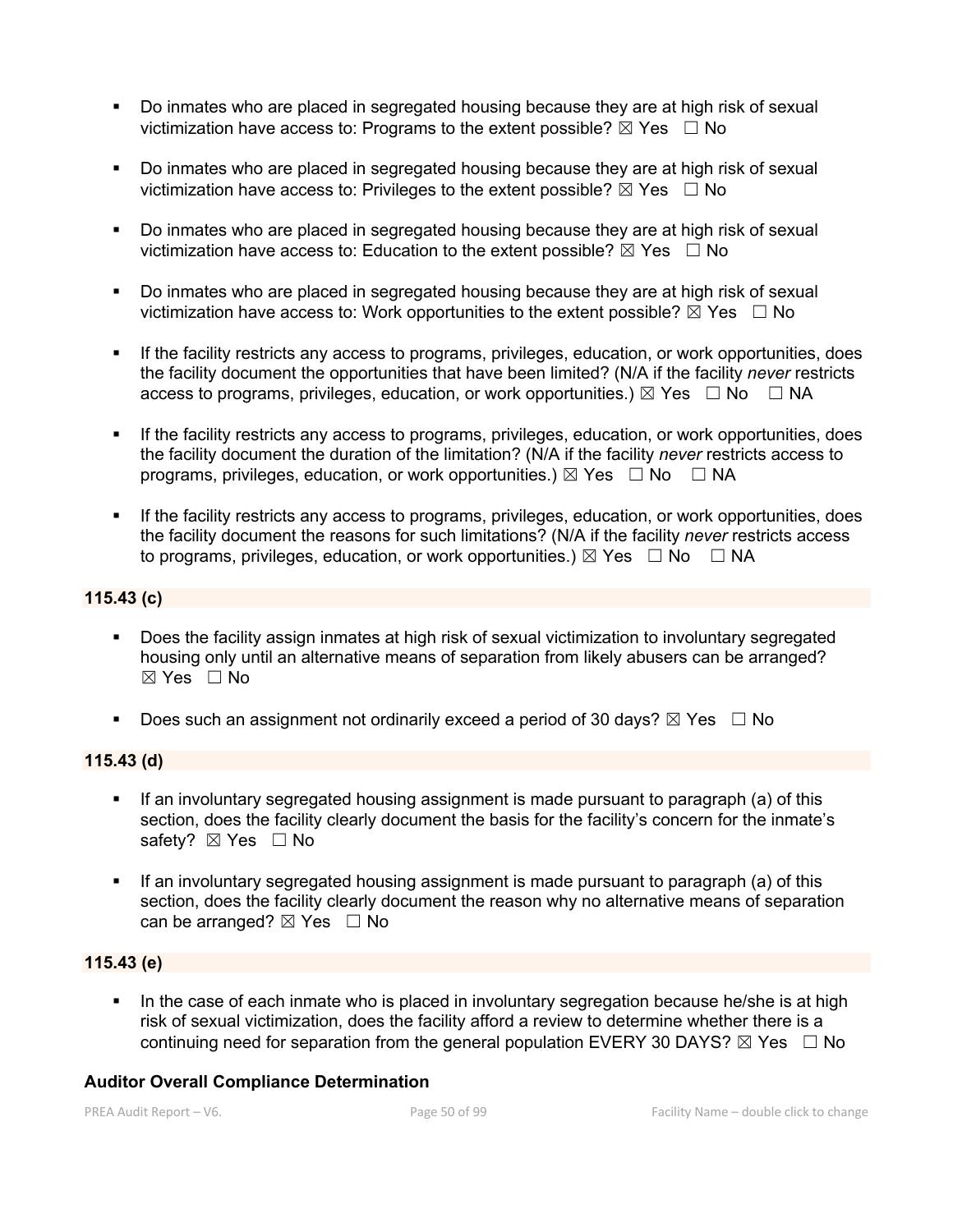☐ **Exceeds Standard** (*Substantially exceeds requirement of standards*)

☒ **Meets Standard** (*Substantial compliance; complies in all material ways with the standard for the relevant review period*)

☐ **Does Not Meet Standard** (*Requires Corrective Action*)

#### **Instructions for Overall Compliance Determination Narrative**

*The narrative below must include a comprehensive discussion of all the evidence relied upon in making the compliance or non-compliance determination, the auditor's analysis and reasoning, and the auditor's conclusions. This discussion must also include corrective action recommendations where the facility does not meet the standard. These recommendations must be included in the Final Report, accompanied by information on specific corrective actions taken by the facility.*

#### **Evidence Reviewed (documents, interviews, site review)**

- CCNO Completed Pre-Audit Questionnaire (PAQ)
- Policy 4103 (Segregation Housing)
- Memo- Accreditation & Inspections Supervisor
- Interviews:
	- o Staff who supervise inmates in segregation housing
	- o Director of Security

**Subsections (a)(b)(c)(d)(e)** CCNO policy indicates inmates at high risk for sexual victimization shall not be placed in involuntary segregated housing unless an assessment of all available alternatives has been made, and a determination has been made that there is no available alternative means of separation from likely abusers. If the CCNO cannot conduct such an assessment immediately, the CCNO may hold the inmate in involuntary segregated housing for less than 24 hours while completing the assessment. Inmates placed in segregated housing for the purpose of protective custody shall have access to programs, privileges, education, and work opportunities to the extent possible. If the CCNO restricts access to programs, privileges, education, and work opportunities, the CCNO shall document (1) The opportunities that have been limited (2) The duration of the limitation; and (3) The reasons for such limitations. The CCNO shall assign such inmates to involuntary segregated housing only until an alternative means of separation from likely abusers can be arranged, and such an assignment shall not ordinarily exceed a period of 30 days. If an involuntary segregated housing assignment is made pursuant to paragraph (a) of this section, the CCNO shall clearly document (1) The basis for the CCNO's concern for the inmate's safety; and the reason why no alternative means of separation can be arranged. Every 30 days, the CCNO shall afford each such inmate a review to determine whether there is a continuing need for separation from the general population. Interviews with the Director of Security and the segregation supervisor confirmed the above-mentioned process would take place if the CCNO ever needed to place an inmate in involuntary segregated housing. The Director of Security and the segregation supervisor stated that the CCNO has never placed an inmate in involuntary segregated housing due to the high risk for sexual victimization. Furthermore, no inmates were held in involuntary segregated housing in the past 12 months for less than 24 hours awaiting completion of an assessment; and zero inmates in the past 12 months at risk of victimization were held in involuntary segregated housing for longer than 30 days while awaiting alternative placement.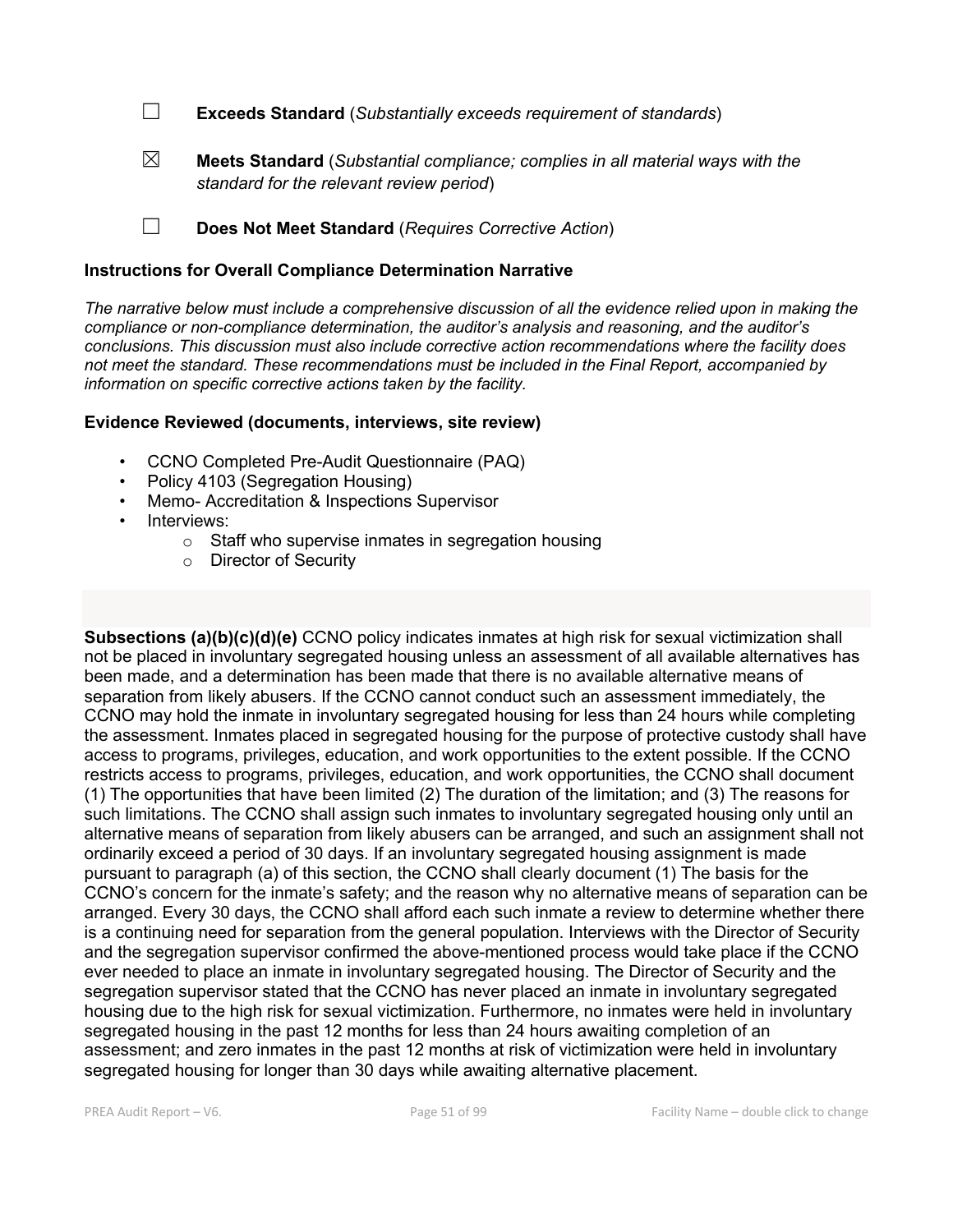# **REPORTING**

# **Standard 115.51: Inmate reporting**

## **All Yes/No Questions Must Be Answered by the Auditor to Complete the Report**

### **115.51 (a)**

- § Does the agency provide multiple internal ways for inmates to privately report sexual abuse and sexual harassment?  $\boxtimes$  Yes  $\Box$  No
- § Does the agency provide multiple internal ways for inmates to privately report retaliation by other inmates or staff for reporting sexual abuse and sexual harassment?  $\boxtimes$  Yes  $\Box$  No
- § Does the agency provide multiple internal ways for inmates to privately report staff neglect or violation of responsibilities that may have contributed to such incidents?  $\boxtimes$  Yes  $\Box$  No

#### **115.51 (b)**

- § Does the agency also provide at least one way for inmates to report sexual abuse or sexual harassment to a public or private entity or office that is not part of the agency?  $\boxtimes$  Yes  $\Box$  No
- Is that private entity or office able to receive and immediately forward inmate reports of sexual abuse and sexual harassment to agency officials?  $\boxtimes$  Yes  $\Box$  No
- Does that private entity or office allow the inmate to remain anonymous upon request? ☒ Yes ☐ No
- § Are inmates detained solely for civil immigration purposes provided information on how to contact relevant consular officials and relevant officials at the Department of Homeland Security? (N/A if the facility *never* houses inmates detained solely for civil immigration purposes)  $\square$  Yes  $\square$  No  $\square$  NA

#### **115.51 (c)**

- § Does staff accept reports of sexual abuse and sexual harassment made verbally, in writing, anonymously, and from third parties?  $\boxtimes$  Yes  $\Box$  No
- § Does staff promptly document any verbal reports of sexual abuse and sexual harassment?  $\boxtimes$  Yes  $\Box$  No

#### **115.51 (d)**

Does the agency provide a method for staff to privately report sexual abuse and sexual harassment of inmates?  $\boxtimes$  Yes  $\Box$  No

#### **Auditor Overall Compliance Determination**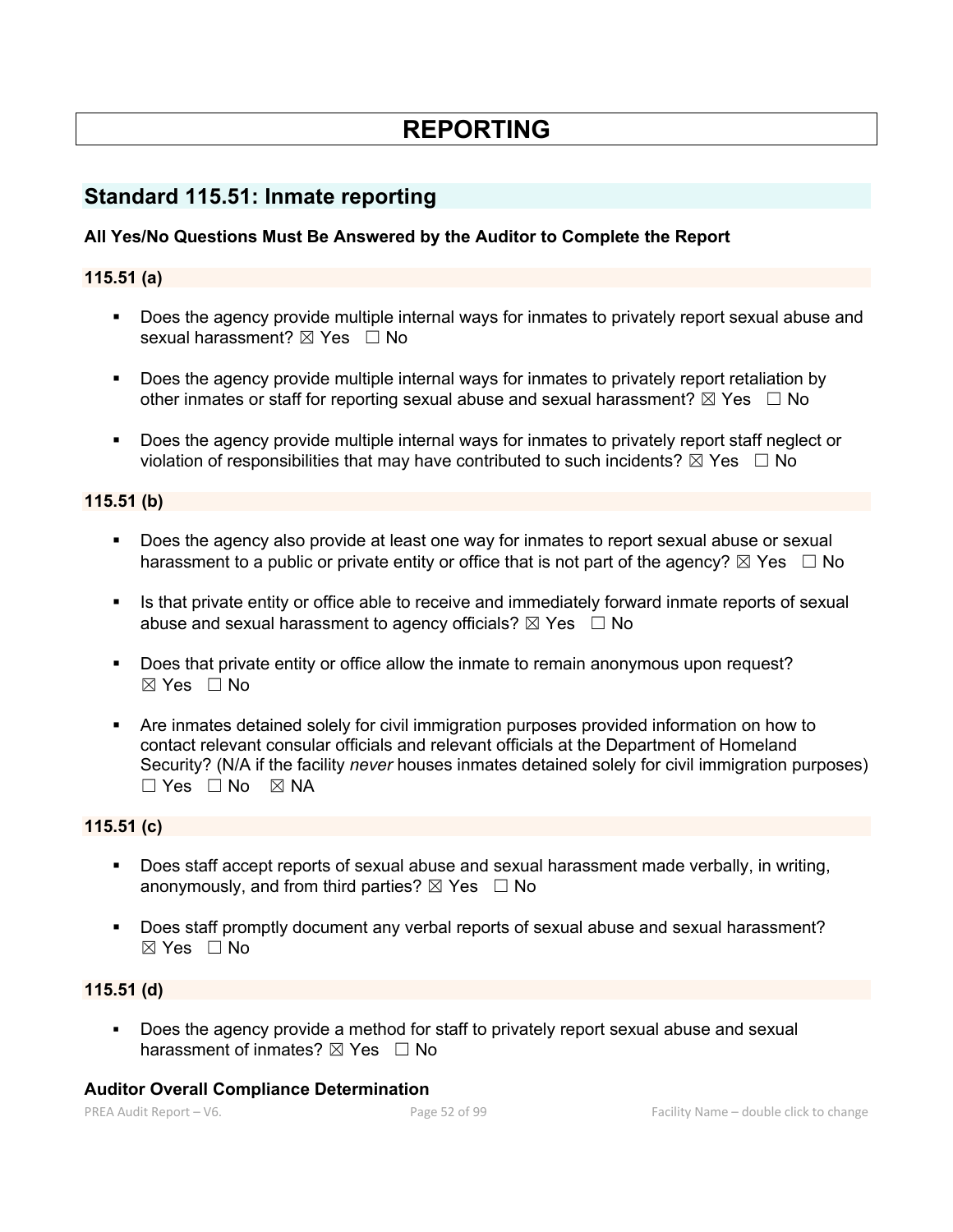☐ **Exceeds Standard** (*Substantially exceeds requirement of standards*)

☒ **Meets Standard** (*Substantial compliance; complies in all material ways with the standard for the relevant review period*)

☐ **Does Not Meet Standard** (*Requires Corrective Action*)

#### **Instructions for Overall Compliance Determination Narrative**

*The narrative below must include a comprehensive discussion of all the evidence relied upon in making the compliance or non-compliance determination, the auditor's analysis and reasoning, and the auditor's conclusions. This discussion must also include corrective action recommendations where the facility does not meet the standard. These recommendations must be included in the Final Report, accompanied by information on specific corrective actions taken by the facility.*

#### **Evidence Reviewed (documents, interviews, site review)**

- CCNO Completed Pre-Audit Questionnaire (PAQ)
- Policy 5002 (Sexual Assault and Sexual Misconduct with Inmates)
- Inmate Rules of Conduct and Handbook
- Facility Site Inspection
- Memorandum of Understanding- Northwest Ohio Juvenile Detention Center
- Interviews:
	- o Random Inmates
	- o Random Staff
	- o Accreditation & Inspections Supervisor (Agency PREA Coordinator)

**Subsection (a)(b)** CCNO policy states inmates have multiple internal ways to privately report sexual abuse and sexual harassment, retaliation by other inmates or staff for reporting sexual abuse and sexual harassment, and staff neglect or violation of responsibilities that may have contributed to such incidents. Inmates can report verbally, written, electronically, CCNO hotline and anonymously. The CCNO shall also provide at least one way for inmates to report sexual abuse or sexual harassment to a public or private entity or office that is not part of the agency, and that is able to receive and immediately forward inmate reports of sexual abuse and sexual harassment to CCNO officials, allowing the inmate to remain anonymous upon request. Inmates detained solely for civil immigration purposes shall be provided information on how to contact relevant consular officials and relevant officials at the Department of Homeland Security. It should be noted that the CCNO does not house inmates detained solely for civil immigration purposes. The CCNO entered into an MOU, with the Northwest Ohio Juvenile Detention Center on 2/18/21. The Northwest Ohio Juvenile Detention Center acts as the as the public or private entity or office that is not part of the agency. While onsite and during the facility inspection the auditor placed a call to the CCNO hotline. The auditor received a response the same day. The auditor observed the reporting information posted in multiple areas of the facility to include on bulletin boards and next to inmate telephones. Interviews with random staff and inmates indicated to the auditor they are aware of the reporting mechanisms in place for inmates to report allegations of sexual abuse and sexual harassment**.**

**Subsections (c)(d)** CCNO policy states staff shall accept reports made verbally, in writing, anonymously, or from third parties and shall promptly document any verbal reports. The CCNO shall provide a method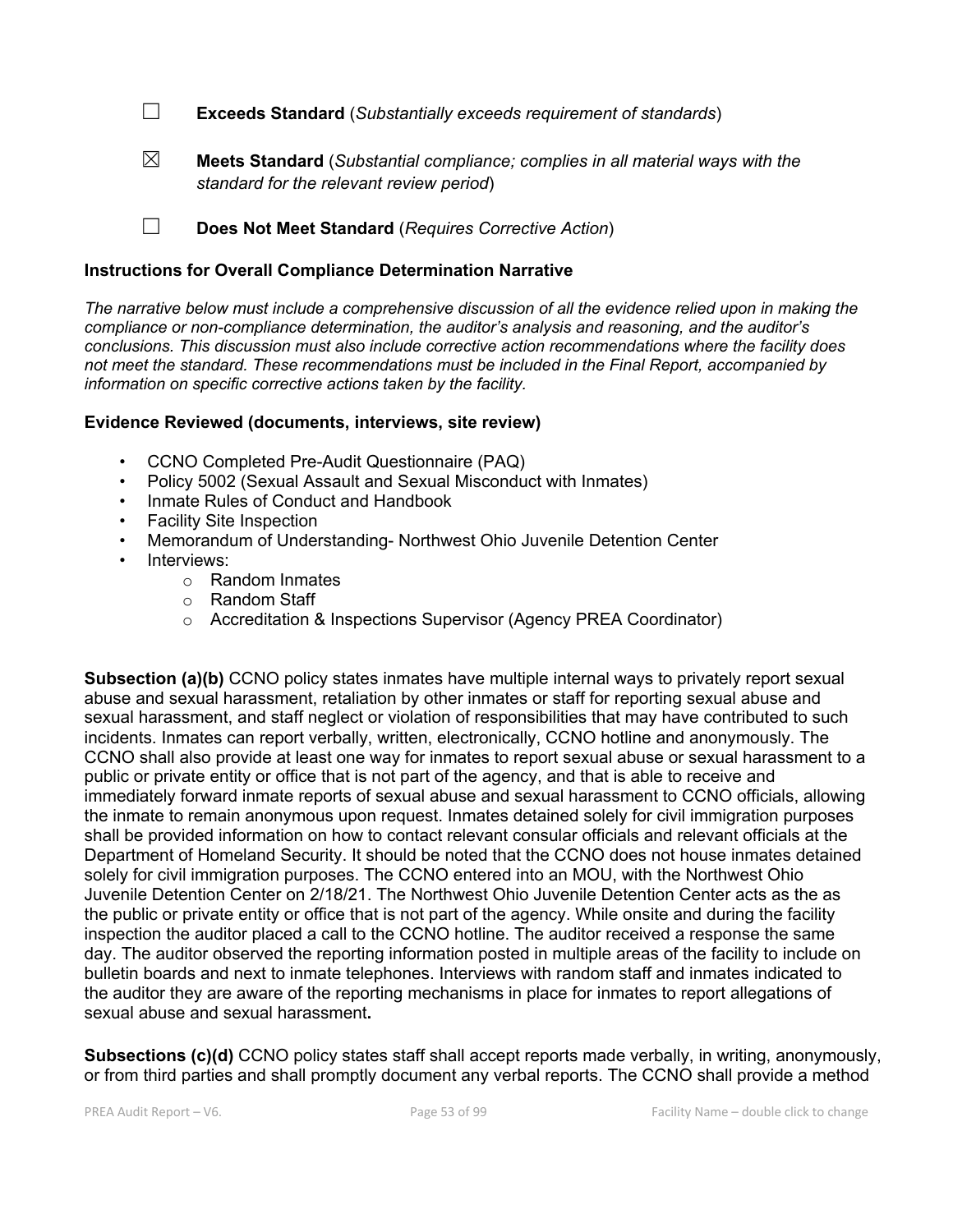for staff to privately report sexual abuse and sexual harassment of inmates through the CCNO web page. The CCNO shall establish a method to receive third-party reports of sexual abuse and sexual harassment and shall distribute publicly information on how to report sexual abuse and sexual harassment on behalf of the inmate. The auditor confirmed the above stated through interviews with random staff and inmates. Staff said they are required to report all allegations of sexual misconduct immediately and shall document the report as well.

# **Standard 115.52: Exhaustion of administrative remedies**

# **All Yes/No Questions Must Be Answered by the Auditor to Complete the Report**

### **115.52 (a)**

• Is the agency exempt from this standard? NOTE: The agency is exempt ONLY if it does not have administrative procedures to address inmate grievances regarding sexual abuse. This does not mean the agency is exempt simply because an inmate does not have to or is not ordinarily expected to submit a grievance to report sexual abuse. This means that as a matter of explicit policy, the agency does not have an administrative remedies process to address sexual abuse. ☒ Yes ☐ No

# **115.52 (b)**

- Does the agency permit inmates to submit a grievance regarding an allegation of sexual abuse without any type of time limits? (The agency may apply otherwise-applicable time limits to any portion of a grievance that does not allege an incident of sexual abuse.) (N/A if agency is exempt from this standard.)  $\Box$  Yes  $\Box$  No  $\boxtimes$  NA
- Does the agency always refrain from requiring an inmate to use any informal grievance process, or to otherwise attempt to resolve with staff, an alleged incident of sexual abuse? (N/A if agency is exempt from this standard.)  $\Box$  Yes  $\Box$  No  $\boxtimes$  NA

# **115.52 (c)**

- § Does the agency ensure that: An inmate who alleges sexual abuse may submit a grievance without submitting it to a staff member who is the subject of the complaint? (N/A if agency is exempt from this standard.)  $\Box$  Yes  $\Box$  No  $\boxtimes$  NA
- Does the agency ensure that: Such grievance is not referred to a staff member who is the subject of the complaint? (N/A if agency is exempt from this standard.)  $\Box$  Yes  $\Box$  No  $\boxtimes$  NA

# **115.52 (d)**

- Does the agency issue a final agency decision on the merits of any portion of a grievance alleging sexual abuse within 90 days of the initial filing of the grievance? (Computation of the 90-day time period does not include time consumed by inmates in preparing any administrative appeal.) (N/A if agency is exempt from this standard.)  $\Box$  Yes  $\Box$  No  $\boxtimes$  NA
- § If the agency claims the maximum allowable extension of time to respond of up to 70 days per 115.52(d)(3) when the normal time period for response is insufficient to make an appropriate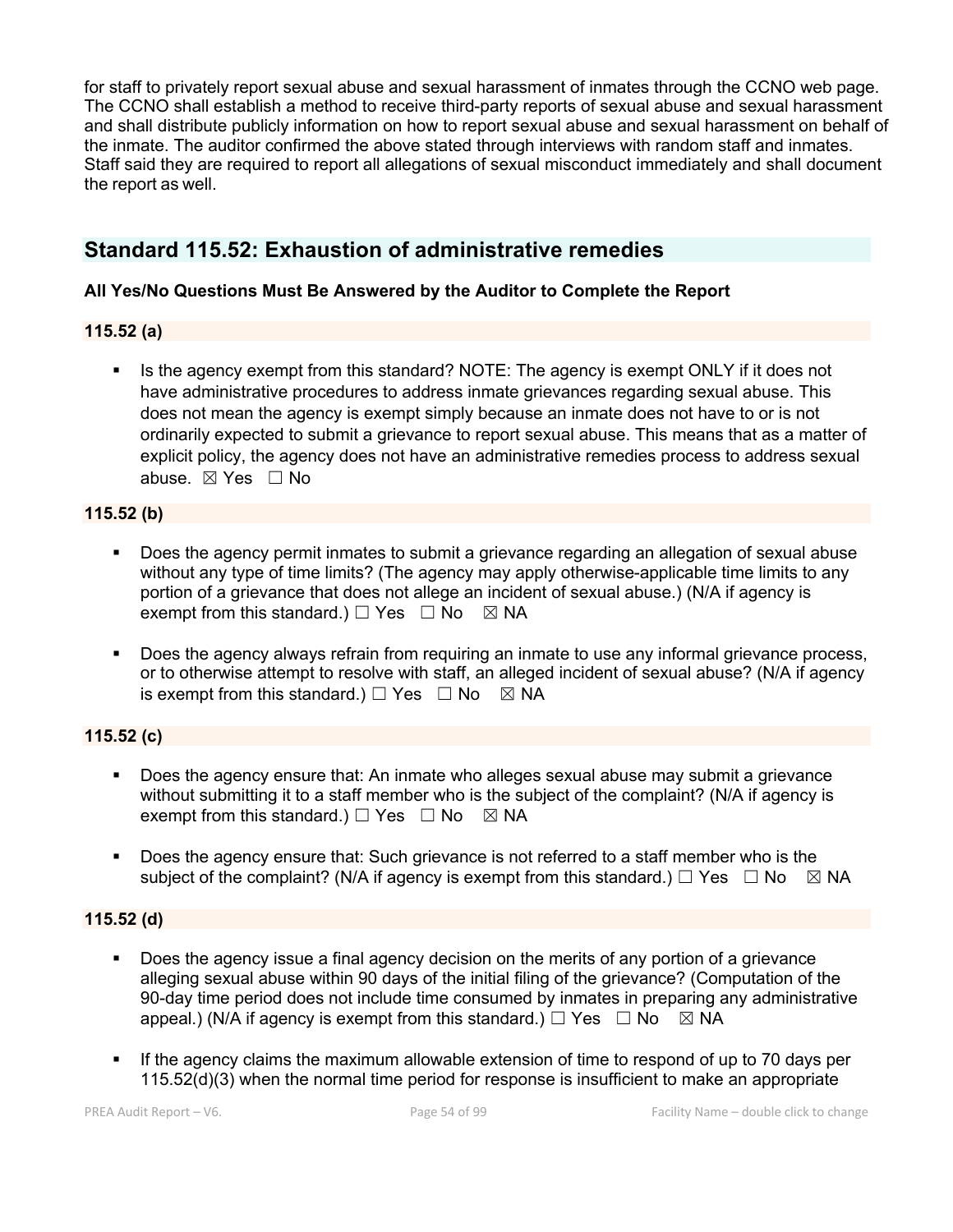decision, does the agency notify the inmate in writing of any such extension and provide a date by which a decision will be made? (N/A if agency is exempt from this standard.) ☐ Yes ☐ No ☒ NA

§ At any level of the administrative process, including the final level, if the inmate does not receive a response within the time allotted for reply, including any properly noticed extension, may an inmate consider the absence of a response to be a denial at that level? (N/A if agency is exempt from this standard.)  $\Box$  Yes  $\Box$  No  $\boxtimes$  NA

# **115.52 (e)**

- § Are third parties, including fellow inmates, staff members, family members, attorneys, and outside advocates, permitted to assist inmates in filing requests for administrative remedies relating to allegations of sexual abuse? (N/A if agency is exempt from this standard.)  $\square$  Yes  $\square$  No  $\square$  NA
- Are those third parties also permitted to file such requests on behalf of inmates? (If a third-party files such a request on behalf of an inmate, the facility may require as a condition of processing the request that the alleged victim agree to have the request filed on his or her behalf, and may also require the alleged victim to personally pursue any subsequent steps in the administrative remedy process.) (N/A if agency is exempt from this standard.)  $\Box$  Yes  $\Box$  No  $\boxtimes$  NA
- If the inmate declines to have the request processed on his or her behalf, does the agency document the inmate's decision? (N/A if agency is exempt from this standard.)  $\Box$  Yes  $\Box$  No  $\boxtimes$  NA

### **115.52 (f)**

- Has the agency established procedures for the filing of an emergency grievance alleging that an inmate is subject to a substantial risk of imminent sexual abuse? (N/A if agency is exempt from this standard.)  $\Box$  Yes  $\Box$  No  $\boxtimes$  NA
- **•** After receiving an emergency grievance alleging an inmate is subject to a substantial risk of imminent sexual abuse, does the agency immediately forward the grievance (or any portion thereof that alleges the substantial risk of imminent sexual abuse) to a level of review at which immediate corrective action may be taken? (N/A if agency is exempt from this standard.). ☐ Yes ☐ No ☒ NA
- **•** After receiving an emergency grievance described above, does the agency provide an initial response within 48 hours? (N/A if agency is exempt from this standard.)  $\Box$  Yes  $\Box$  No  $\Box$  NA
- After receiving an emergency grievance described above, does the agency issue a final agency decision within 5 calendar days? (N/A if agency is exempt from this standard.)  $\Box$  Yes  $\Box$  No  $\boxtimes$  NA
- § Does the initial response and final agency decision document the agency's determination whether the inmate is in substantial risk of imminent sexual abuse? (N/A if agency is exempt from this standard.)  $\Box$  Yes  $\Box$  No  $\boxtimes$  NA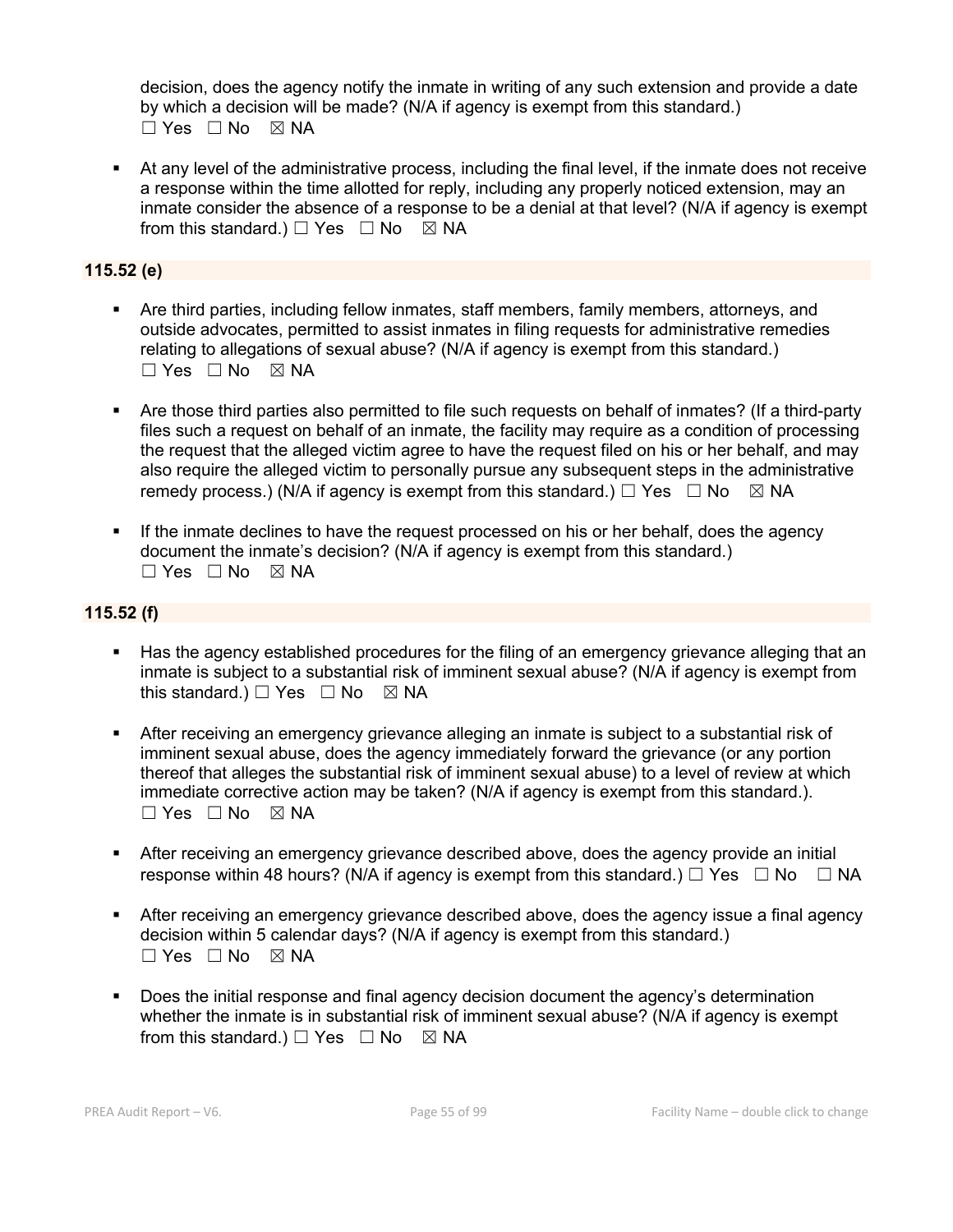- Does the initial response document the agency's action(s) taken in response to the emergency grievance? (N/A if agency is exempt from this standard.)  $\Box$  Yes  $\Box$  No  $\boxtimes$  NA
- § Does the agency's final decision document the agency's action(s) taken in response to the emergency grievance? (N/A if agency is exempt from this standard.)  $\Box$  Yes  $\Box$  No  $\boxtimes$  NA

#### **115.52 (g)**

If the agency disciplines an inmate for filing a grievance related to alleged sexual abuse, does it do so ONLY where the agency demonstrates that the inmate filed the grievance in bad faith? (N/A if agency is exempt from this standard.)  $\Box$  Yes  $\Box$  No  $\boxtimes$  NA

### **Auditor Overall Compliance Determination**

- ☐ **Exceeds Standard** (*Substantially exceeds requirement of standards*)
- ☒ **Meets Standard** (*Substantial compliance; complies in all material ways with the standard for the relevant review period*)
- ☐ **Does Not Meet Standard** (*Requires Corrective Action*)

### **Instructions for Overall Compliance Determination Narrative**

*The narrative below must include a comprehensive discussion of all the evidence relied upon in making the compliance or non-compliance determination, the auditor's analysis and reasoning, and the auditor's conclusions. This discussion must also include corrective action recommendations where the facility does not meet the standard. These recommendations must be included in the Final Report, accompanied by information on specific corrective actions taken by the facility.*

#### **Evidence Reviewed (documents, interviews, site review)**

- CCNO Completed Pre-Audit Questionnaire (PAQ)
- Memorandum for the Record
- Interviews:
	- o Accreditation & Inspections Supervisor (Agency PREA Coordinator)

The subject standard has been reviewed for compliance and the facility has been found to be exempt per DOJ interpretation. Rationale: The CCNO does not require administrative procedures to address inmate grievances regarding sexual abuse. Therefore, there is no requirement to exhaust administrative remedies before filing a grievance.

# **Standard 115.53: Inmate access to outside confidential support services**

### **All Yes/No Questions Must Be Answered by the Auditor to Complete the Report**

# **115.53 (a)**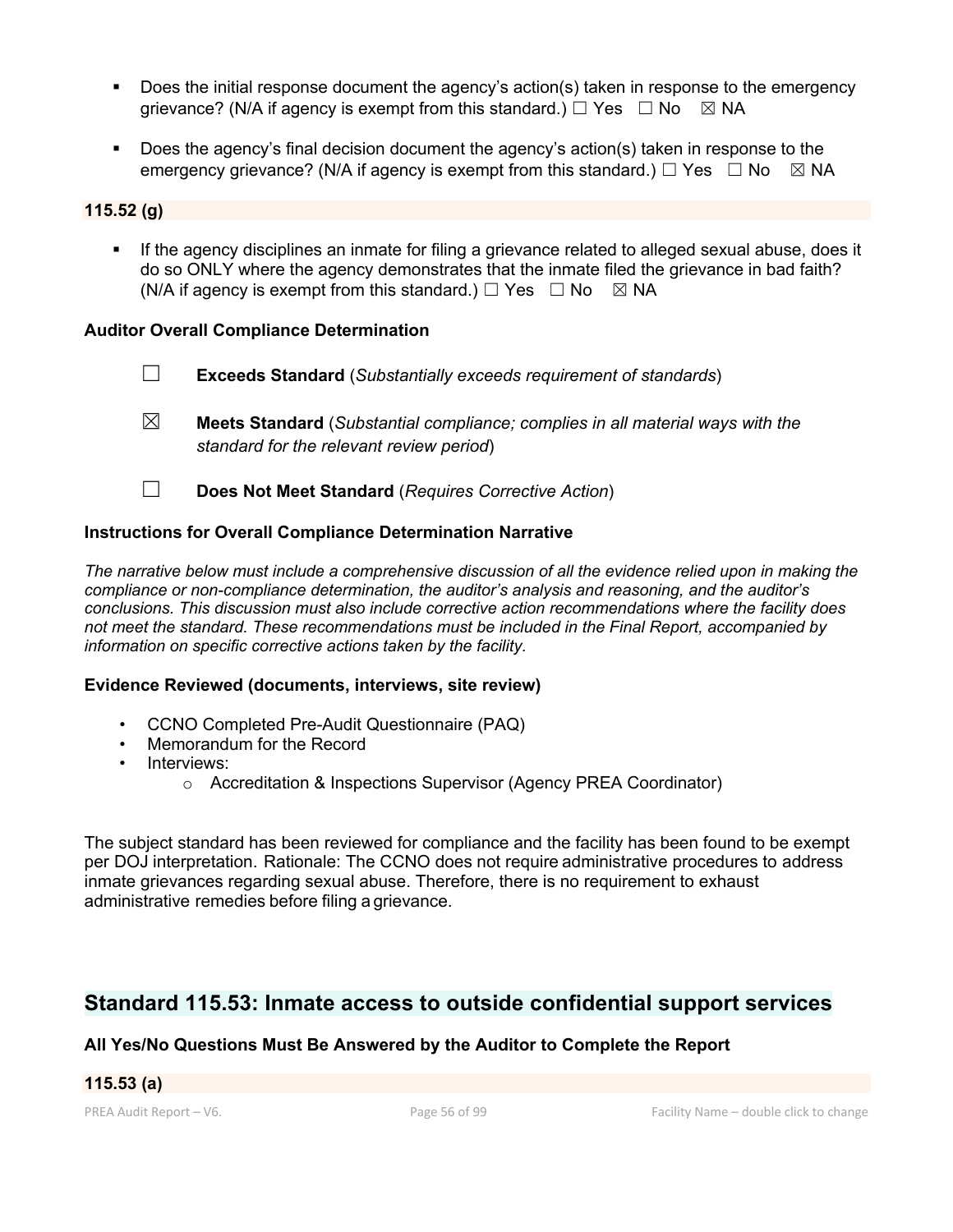- § Does the facility provide inmates with access to outside victim advocates for emotional support services related to sexual abuse by giving inmates mailing addresses and telephone numbers, including toll-free hotline numbers where available, of local, State, or national victim advocacy or rape crisis organizations?  $\boxtimes$  Yes  $\Box$  No
- § Does the facility provide persons detained solely for civil immigration purposes mailing addresses and telephone numbers, including toll-free hotline numbers where available of local, State, or national immigrant services agencies? (N/A if the facility *never* has persons detained solely for civil immigration purposes.)  $\Box$  Yes  $\Box$  No  $\boxtimes$  NA
- § Does the facility enable reasonable communication between inmates and these organizations and agencies, in as confidential a manner as possible?  $\boxtimes$  Yes  $\Box$  No

### **115.53 (b)**

§ Does the facility inform inmates, prior to giving them access, of the extent to which such communications will be monitored and the extent to which reports of abuse will be forwarded to authorities in accordance with mandatory reporting laws?  $\boxtimes$  Yes  $\Box$  No

### **115.53 (c)**

- Does the agency maintain or attempt to enter into memoranda of understanding or other agreements with community service providers that are able to provide inmates with confidential emotional support services related to sexual abuse?  $\boxtimes$  Yes  $\Box$  No
- Does the agency maintain copies of agreements or documentation showing attempts to enter into such agreements?  $\boxtimes$  Yes  $\Box$  No

### **Auditor Overall Compliance Determination**

- ☐ **Exceeds Standard** (*Substantially exceeds requirement of standards*)
- ☒ **Meets Standard** (*Substantial compliance; complies in all material ways with the standard for the relevant review period*)
- ☐ **Does Not Meet Standard** (*Requires Corrective Action*)

#### **Instructions for Overall Compliance Determination Narrative**

*The narrative below must include a comprehensive discussion of all the evidence relied upon in making the compliance or non-compliance determination, the auditor's analysis and reasoning, and the auditor's conclusions. This discussion must also include corrective action recommendations where the facility does not meet the standard. These recommendations must be included in the Final Report, accompanied by information on specific corrective actions taken by the facility.*

### **Evidence Reviewed (documents, interviews, site review)**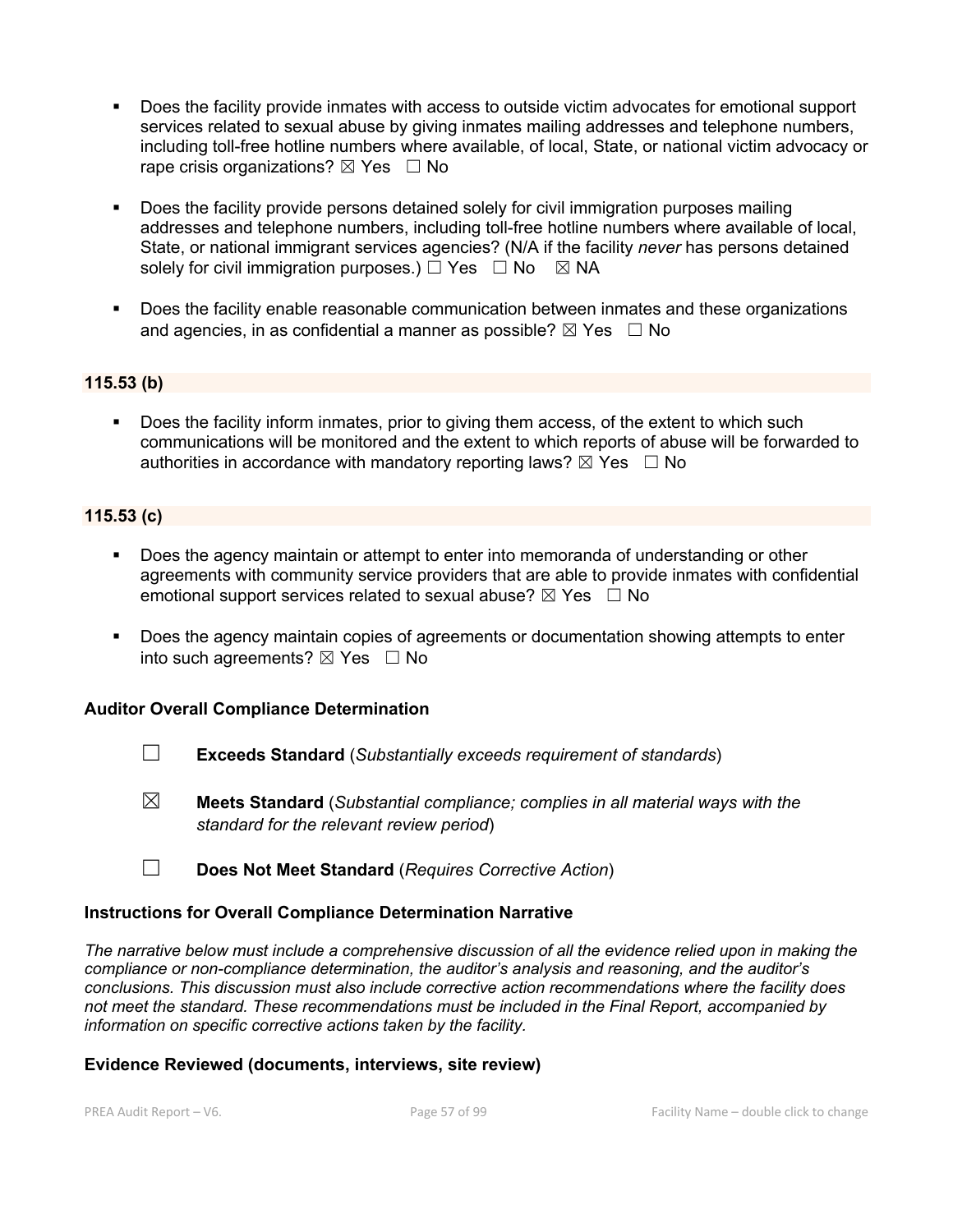- CCNO Completed Pre-Audit Questionnaire (PAQ)
- Policy 5002 (Sexual Assault and Sexual Misconduct with Inmates)
- Inmate Rules of Conduct and Handbook
- Facility Site Inspection
- PREA Resource and Reporting Information
- Memorandum of Understanding- Williams County Victims Assistance
- CCNO Sexual Assault Prevention Pamphlet
- CCNO Zero Tolerance for Sexual Abuse and Sexual Harassment Poster
- Interviews:
	- o Random Inmates
	- o Random Staff
	- o Accreditation & Inspections Supervisor (Agency PREA Coordinator)

**Subsections(a)(b)** CCNO policy indicates inmates shall have access to outside victim advocates for emotional support services related to sexual abuse by giving inmates mailing addresses and telephone numbers, including the toll-free hotline numbers where available, of local, state, or national victim advocacy or rape crisis organizations, and for persons detained solely for civil immigration purposes, immigrant service agencies. The CCNO shall enable reasonable communication between inmates and these organizations and agencies, in as confidential a manner as possible. The CCNO shall inform inmates, prior to giving them access, of the extent to which such communications will be monitored and the extent to which reports of abuse will be forwarded to authorities in accordance with mandatory reporting laws. Victim Support Services are available to inmates by calling the national Hotline for Crime Victims. The number is provided to inmates, and they are made aware that the call may be monitored. The auditor corroborated the above noted through interviews with a random sample of inmates, Accreditation & Inspections Supervisor, random sample of staff and four (4) inmates who reported sexual abuse. The facility does not detain inmates solely for civil immigration purposes.

**Subsection(c)** CCNO policy states, the CCNO shall maintain a memorandum of understanding or other agreements with community service providers that are able to provide inmates with confidential emotional support services related to sexual abuse. The CCNO shall maintain copies of agreements or documentation showing attempts to enter into such agreements. The auditor confirmed this is established via the Memorandum of Understanding with the Williams County Victims Assistance. The CCNO retains copies of the agreement and documentation demonstrating it has entered into such an agreement.

# **Standard 115.54: Third-party reporting**

### **All Yes/No Questions Must Be Answered by the Auditor to Complete the Report**

#### **115.54 (a)**

- Has the agency established a method to receive third-party reports of sexual abuse and sexual harassment?  $\boxtimes$  Yes  $\Box$  No
- **■** Has the agency distributed publicly information on how to report sexual abuse and sexual harassment on behalf of an inmate?  $\boxtimes$  Yes  $\Box$  No

#### **Auditor Overall Compliance Determination**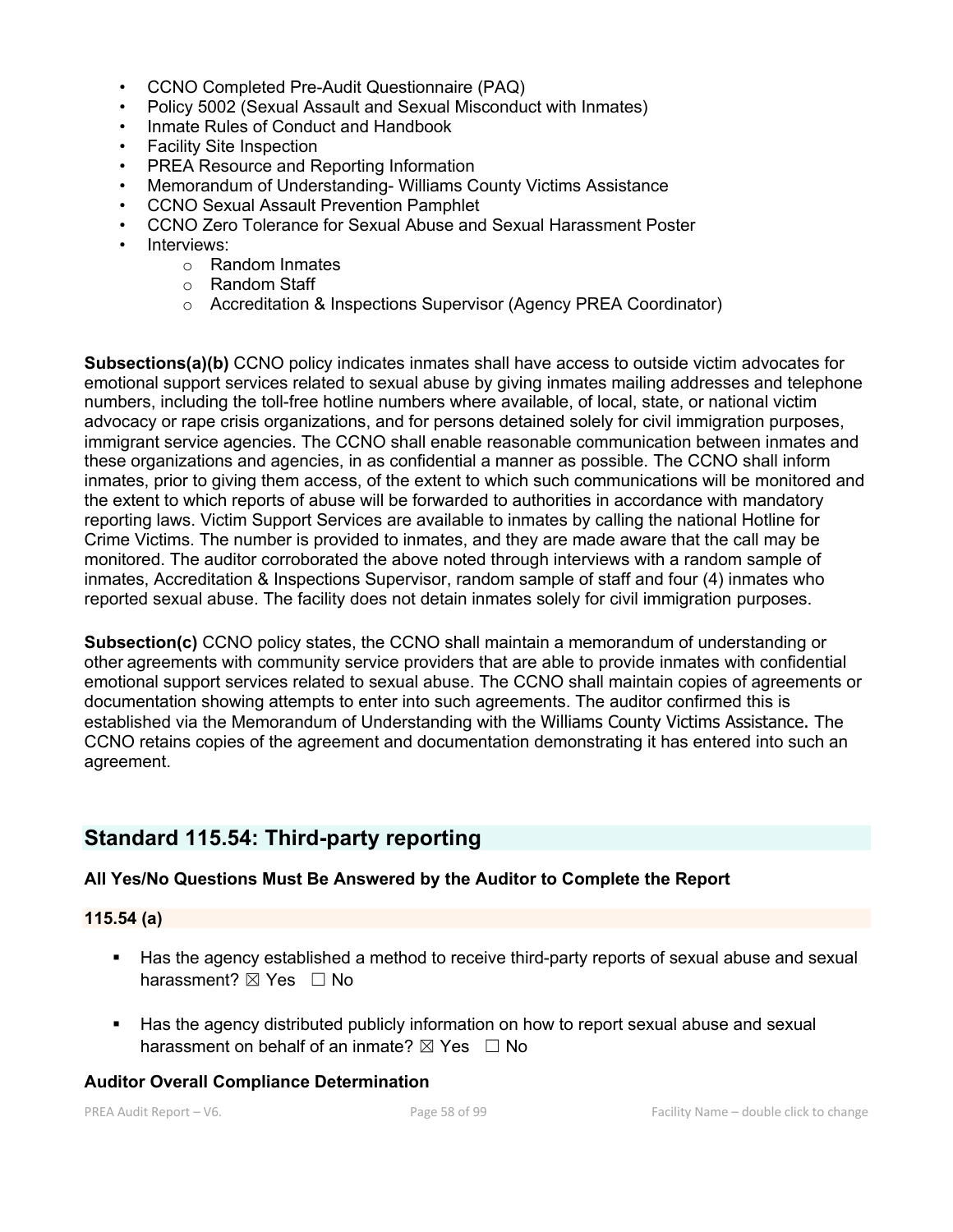☐ **Exceeds Standard** (*Substantially exceeds requirement of standards*)

☒ **Meets Standard** (*Substantial compliance; complies in all material ways with the standard for the relevant review period*)

☐ **Does Not Meet Standard** (*Requires Corrective Action*)

#### **Instructions for Overall Compliance Determination Narrative**

*The narrative below must include a comprehensive discussion of all the evidence relied upon in making the compliance or non-compliance determination, the auditor's analysis and reasoning, and the auditor's conclusions. This discussion must also include corrective action recommendations where the facility does not meet the standard. These recommendations must be included in the Final Report, accompanied by information on specific corrective actions taken by the facility.*

#### **Evidence Reviewed (documents, interviews, site review)**

- CCNO Completed Pre-Audit Questionnaire (PAQ)
- Policy 5002 (Sexual Assault and Sexual Misconduct with Inmates)
- Inmate Rules of Conduct and Handbook
- Facility Site Inspection
- PREA Resource and Reporting Information
- CCNO Sexual Assault Prevention Pamphlet
- CCNO PREA Information Website

**Subsection(a**) CCNO policy indicates, and the auditor confirmed through review, procedures for third- party reporting of sexual abuse and sexual abuse and sexual harassment on behalf of inmates shall be posted in the housing unit, visitation area, common areas, and on the CCNO website. (http://ccnoregionaljail.org/)

# **OFFICIAL RESPONSE FOLLOWING AN INMATE REPORT**

# **Standard 115.61: Staff and agency reporting duties**

### **All Yes/No Questions Must Be Answered by the Auditor to Complete the Report**

#### **115.61 (a)**

Does the agency require all staff to report immediately and according to agency policy any knowledge, suspicion, or information regarding an incident of sexual abuse or sexual harassment that occurred in a facility, whether or not it is part of the agency?  $\boxtimes$  Yes  $\Box$  No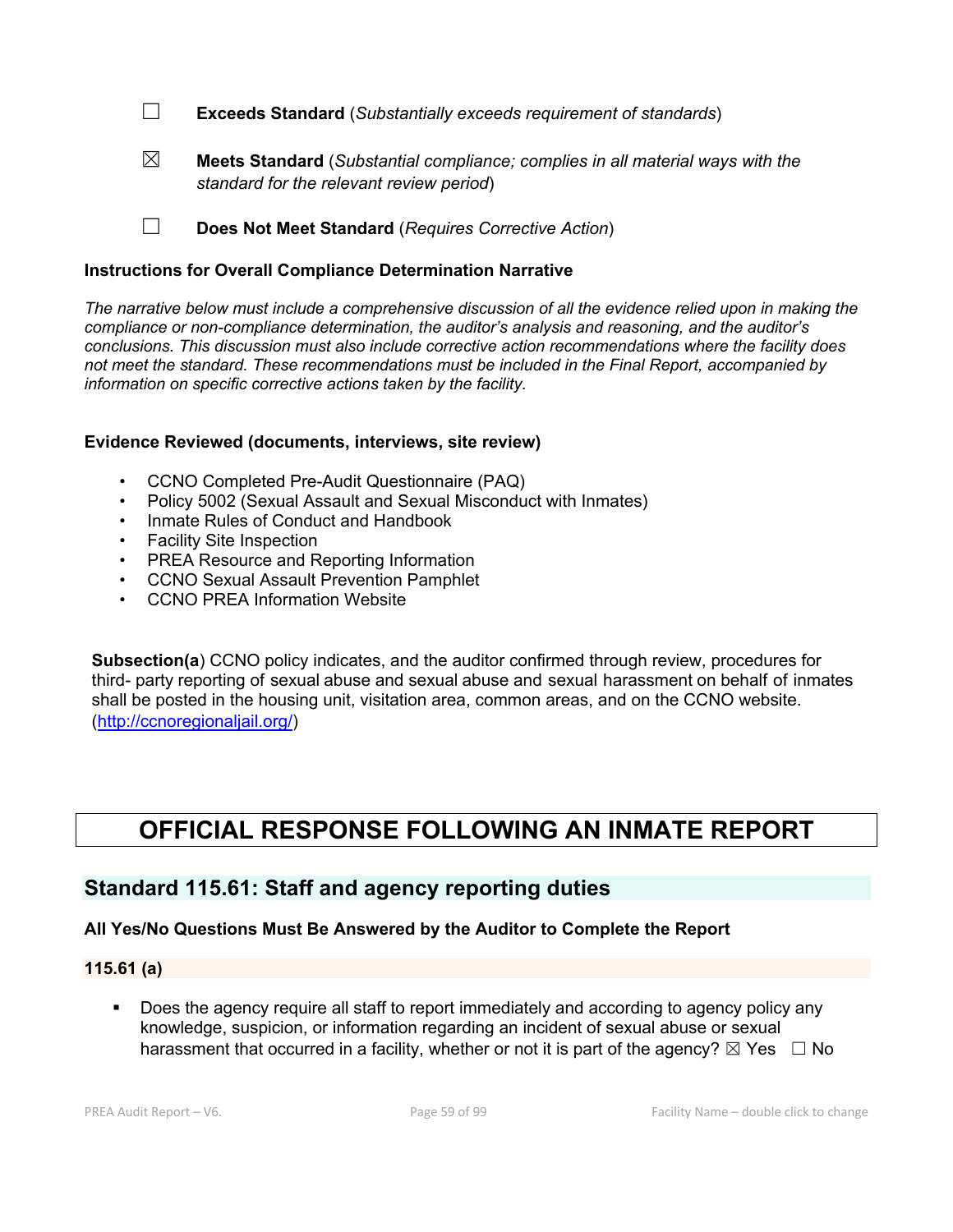- Does the agency require all staff to report immediately and according to agency policy any knowledge, suspicion, or information regarding retaliation against inmates or staff who reported an incident of sexual abuse or sexual harassment?  $\boxtimes$  Yes  $\Box$  No
- Does the agency require all staff to report immediately and according to agency policy any knowledge, suspicion, or information regarding any staff neglect or violation of responsibilities that may have contributed to an incident of sexual abuse or sexual harassment or retaliation? ☒ Yes ☐ No

## **115.61 (b)**

§ Apart from reporting to designated supervisors or officials, does staff always refrain from revealing any information related to a sexual abuse report to anyone other than to the extent necessary, as specified in agency policy, to make treatment, investigation, and other security and management decisions?  $\boxtimes$  Yes  $\Box$  No

### **115.61 (c)**

- Unless otherwise precluded by Federal, State, or local law, are medical and mental health practitioners required to report sexual abuse pursuant to paragraph (a) of this section? ☒ Yes ☐ No
- Are medical and mental health practitioners required to inform inmates of the practitioner's duty to report, and the limitations of confidentiality, at the initiation of services?  $\boxtimes$  Yes  $\Box$  No

### **115.61 (d)**

If the alleged victim is under the age of 18 or considered a vulnerable adult under a State or local vulnerable persons statute, does the agency report the allegation to the designated State or local services agency under applicable mandatory reporting laws?  $\boxtimes$  Yes  $\Box$  No

# **115.61 (e)**

Does the facility report all allegations of sexual abuse and sexual harassment, including thirdparty and anonymous reports, to the facility's designated investigators?  $\boxtimes$  Yes  $\Box$  No

### **Auditor Overall Compliance Determination**

- ☐ **Exceeds Standard** (*Substantially exceeds requirement of standards*)
- ☒ **Meets Standard** (*Substantial compliance; complies in all material ways with the standard for the relevant review period*)
- ☐ **Does Not Meet Standard** (*Requires Corrective Action*)

### **Instructions for Overall Compliance Determination Narrative**

*The narrative below must include a comprehensive discussion of all the evidence relied upon in making the compliance or non-compliance determination, the auditor's analysis and reasoning, and the auditor's conclusions. This discussion must also include corrective action recommendations where the facility does*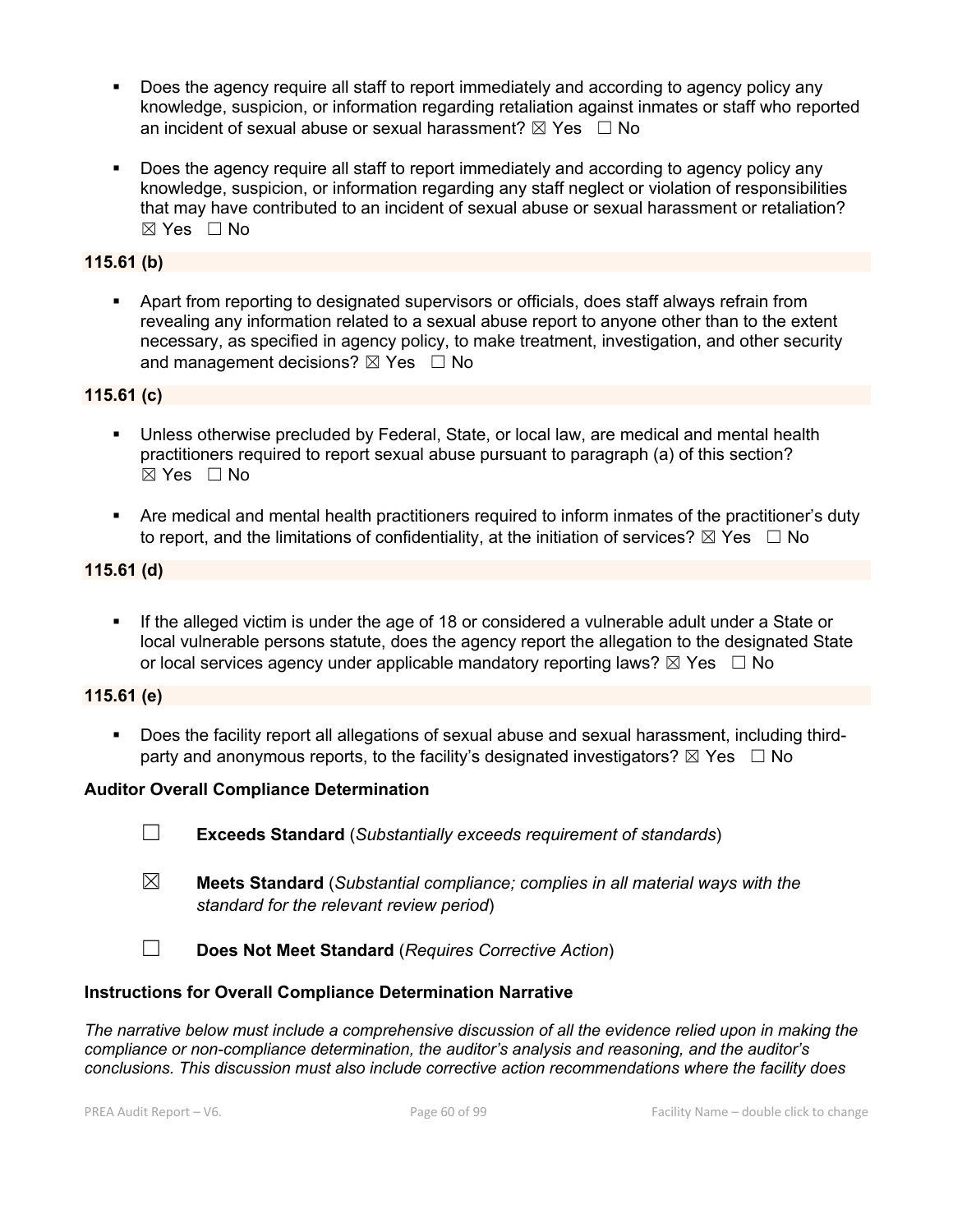*not meet the standard. These recommendations must be included in the Final Report, accompanied by information on specific corrective actions taken by the facility.*

## **Evidence Reviewed (documents, interviews, site review)**

- CCNO Completed Pre-Audit Questionnaire (PAQ)
- Policy 5001 (Internal Investigations)
- Policy 5002 (Sexual Assault and Sexual Misconduct with Inmates)
- Completed Sexual Abuse Investigations
- **Staff PREA Training Documentation**
- Medical and Mental Health Staff PREA Training Documentation
- Interviews:
	- o Random Staff
		- o Medical and Mental Health Staff
	- o Director of Security
	- o Accreditation & Inspections Supervisor (Agency PREA Coordinator)

**Subsections(a)(b)** CCNO policy requires all staff to report immediately any knowledge, suspicion, or information regarding an incident of sexual abuse and sexual harassment that occurred in the facility, whether or not it is part of the CCNO; retaliation against inmates or staff who reported such an incident; and any staff neglect or violation of responsibilities that may have contributed to an incident or retaliation. Staff shall not reveal any information related to a sexual abuse report to anyone other than to the extent necessary, as specified in CCNO policy, to make treatment, investigation, and other security and management decisions. Interviews with Random staff clearly indicated to the auditor they are aware of the CCNO's requirement and their reporting duties. The auditor further confirmed this through the review of completed staff training documentation white onsite.

**Subsection(c)** CCNO policy states, unless otherwise precluded by Federal, State, or local law, medical and mental health practitioners are required to report sexual abuse pursuant to paragraph (a) of this section and inform inmates of the practitioner's duty to report, and the limitations of confidentiality at the initiation of services. Interviews conducted with medical a mental staff confirmed they are aware of the requirements delineated within this subsection and understand their role as mandatory reporters.

**Subsection(d)** CCNO policy states, if the alleged victim is under the age of 18 or considered a vulnerable adult under a State or local vulnerable person's statute, the facility shall report the allegation to the designated State or local services agency under applicable mandatory reporting laws. Interviews conducted with the Director of Security and Accreditation & Inspections Supervisor indicated they have not had an inmate under the age of 18 or consider a vulnerable adult within the past twelve (12) months. However, if such an occurrence were to happen,they would fully comply with the standards requirement.

**Subsection(e)** CCNO policy states the facility shall report all allegations of sexual abuse and sexual harassment, including third-party and anonymous reports, to the CCNO's designated investigators. In reviewing five (5) random investigations, the auditor determined the facility followed CCNO policy and procedures and the standard requirement. Interviews with the Director of Security and the Accreditation & Inspections Supervisor also confirmed, all allegations of sexual abuse and sexualharassment are referred to the designated investigators.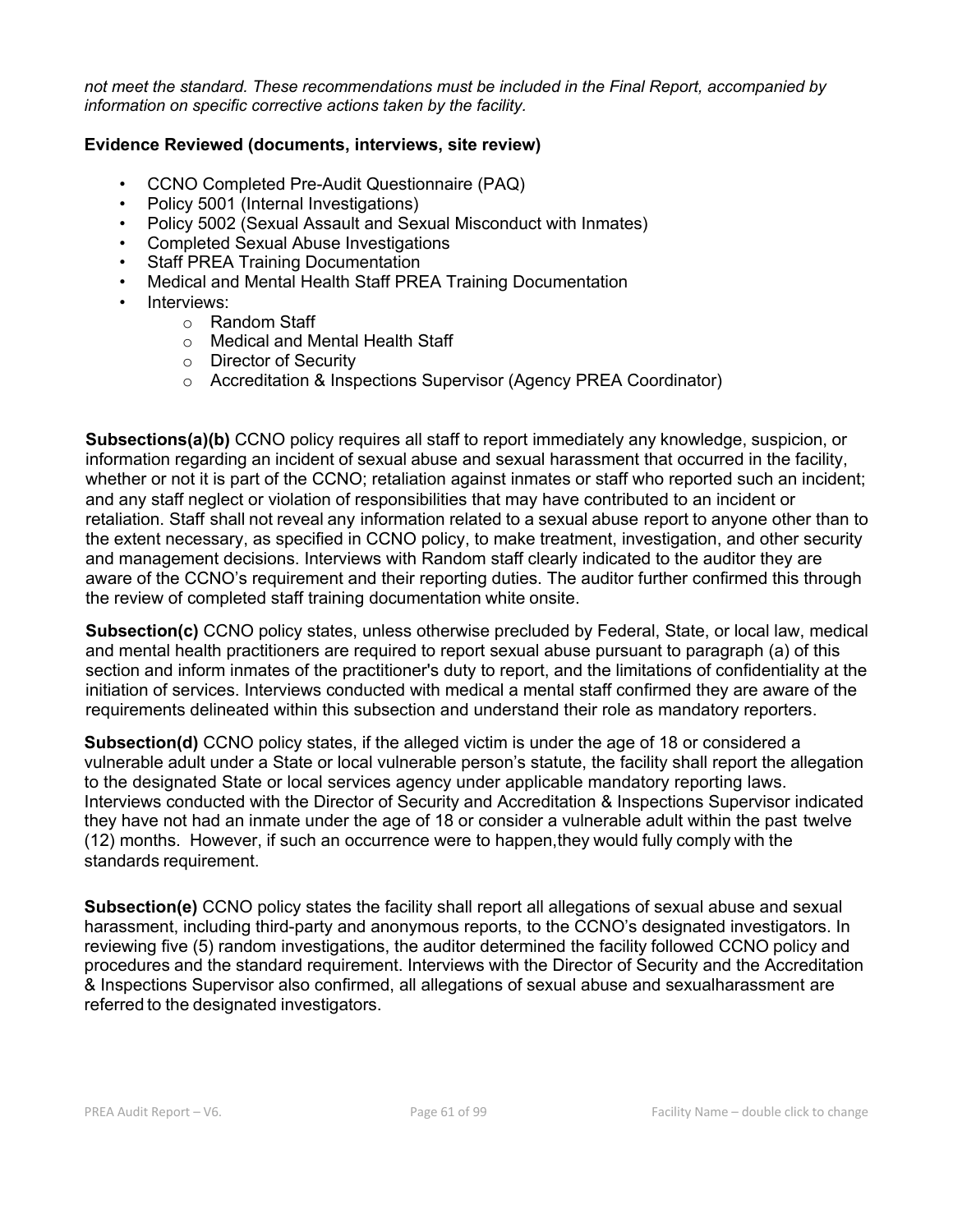# **Standard 115.62: Agency protection duties**

# **All Yes/No Questions Must Be Answered by the Auditor to Complete the Report**

### **115.62 (a)**

§ When the agency learns that an inmate is subject to a substantial risk of imminent sexual abuse, does it take immediate action to protect the inmate?  $\boxtimes$  Yes  $\Box$  No

### **Auditor Overall Compliance Determination**

- ☐ **Exceeds Standard** (*Substantially exceeds requirement of standards*)
- ☒ **Meets Standard** (*Substantial compliance; complies in all material ways with the standard for the relevant review period*)
- ☐ **Does Not Meet Standard** (*Requires Corrective Action*)

#### **Instructions for Overall Compliance Determination Narrative**

*The narrative below must include a comprehensive discussion of all the evidence relied upon in making the compliance or non-compliance determination, the auditor's analysis and reasoning, and the auditor's conclusions. This discussion must also include corrective action recommendations where the facility does not meet the standard. These recommendations must be included in the Final Report, accompanied by information on specific corrective actions taken by the facility.*

#### **Evidence Reviewed (documents, interviews, site review)**

- CCNO Completed Pre-Audit Questionnaire (PAQ)
- Policy 4101 (Classification of Inmates)
- Policy 5002 (Sexual Assault and Sexual Misconduct with Inmates)
- Memorandum for the Record- PREA Standard 115.62 Agency Protection Duties
- Interviews:
	- o Random Staff
	- o Director of Security
	- o Accreditation & Inspections Supervisor (Agency PREA Coordinator)

**Subsection(a)** CCNO policy states when the CCNO learns that an inmate is subject to substantial risk of imminent sexual abuse, it will take immediate action to protect the inmate. According to interviews conducted with the Director of Security, the Accreditation & Inspections Supervisor and random staff, there have been no instances of the facility learning that an inmate was at substantial risk of imminent sexual abuse in the last (12) months. The facility takes all allegations of sexual misconduct seriously. Though the facility has not determined any inmate to be at imminent risk for sexual abuse, documentation was provided reflecting that sexual abuse allegations in the last (12) months, the facility immediately separated the alleged perpetrator from alleged victim throughout the entirety of the investigation until ample documentation and facts were gathered to decide that the alleged victims were not at risk for sexual abuse or retaliation.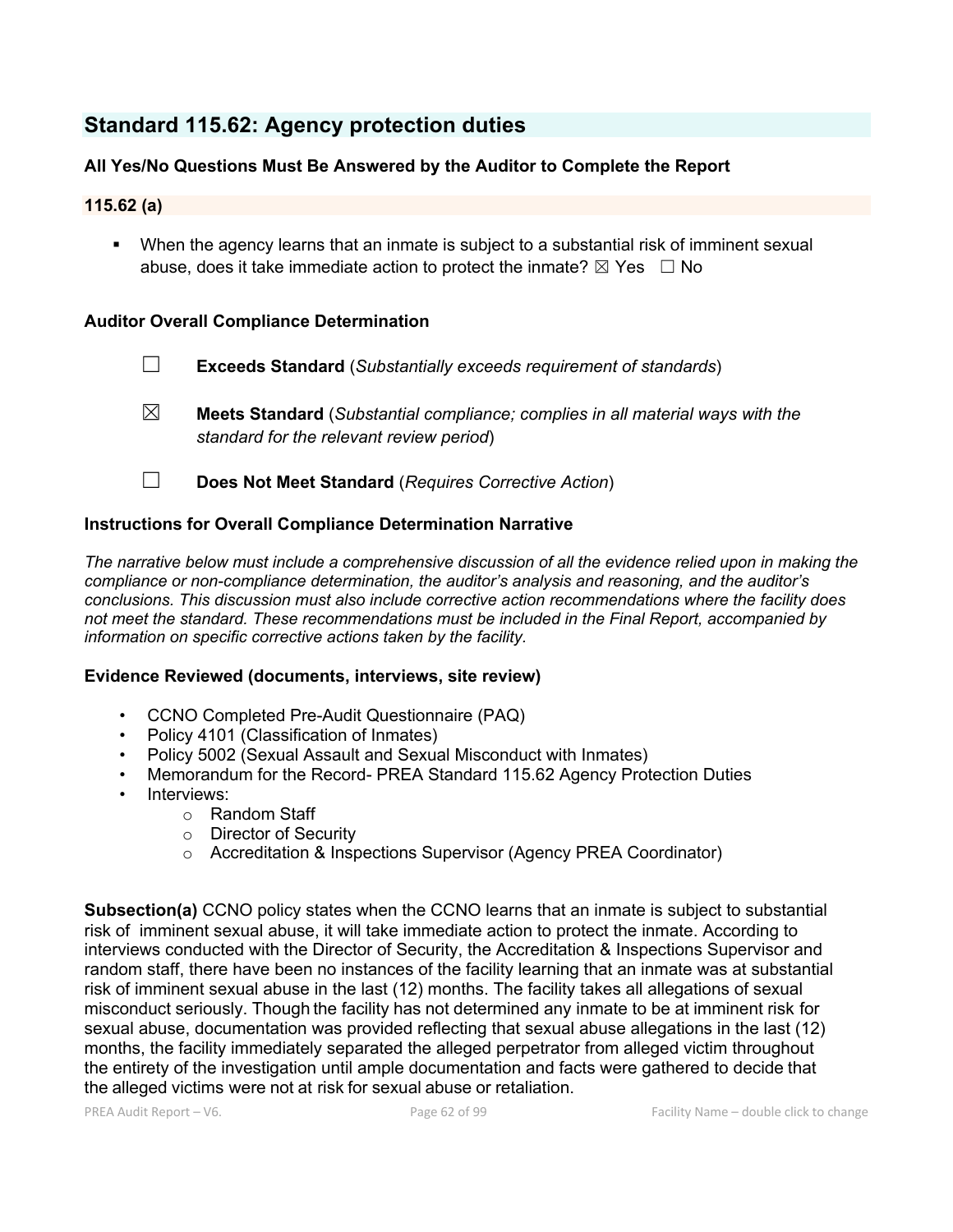# **Standard 115.63: Reporting to other confinement facilities**

# **All Yes/No Questions Must Be Answered by the Auditor to Complete the Report**

# **115.63 (a)**

§ Upon receiving an allegation that an inmate was sexually abused while confined at another facility, does the head of the facility that received the allegation notify the head of the facility or appropriate office of the agency where the alleged abuse occurred?  $\boxtimes$  Yes  $\Box$  No

# **115.63 (b)**

§ Is such notification provided as soon as possible, but no later than 72 hours after receiving the allegation? ⊠ Yes □ No

# **115.63 (c)**

**•** Does the agency document that it has provided such notification?  $\boxtimes$  Yes  $\Box$  No

# **115.63 (d)**

• Does the facility head or agency office that receives such notification ensure that the allegation is investigated in accordance with these standards?  $\boxtimes$  Yes  $\Box$  No

### **Auditor Overall Compliance Determination**

- ☐ **Exceeds Standard** (*Substantially exceeds requirement of standards*)
- ☒ **Meets Standard** (*Substantial compliance; complies in all material ways with the standard for the relevant review period*)
- ☐ **Does Not Meet Standard** (*Requires Corrective Action*)

# **Instructions for Overall Compliance Determination Narrative**

*The narrative below must include a comprehensive discussion of all the evidence relied upon in making the compliance or non-compliance determination, the auditor's analysis and reasoning, and the auditor's conclusions. This discussion must also include corrective action recommendations where the facility does not meet the standard. These recommendations must be included in the Final Report, accompanied by information on specific corrective actions taken by the facility.*

### **Evidence Reviewed (documents, interviews, site review)**

- CCNO Completed Pre-Audit Questionnaire (PAQ)
- Policy 5002 (Sexual Assault and Sexual Misconduct with Inmates)
- CCNO Notification Documentation
- Interviews:
	- o Director of Security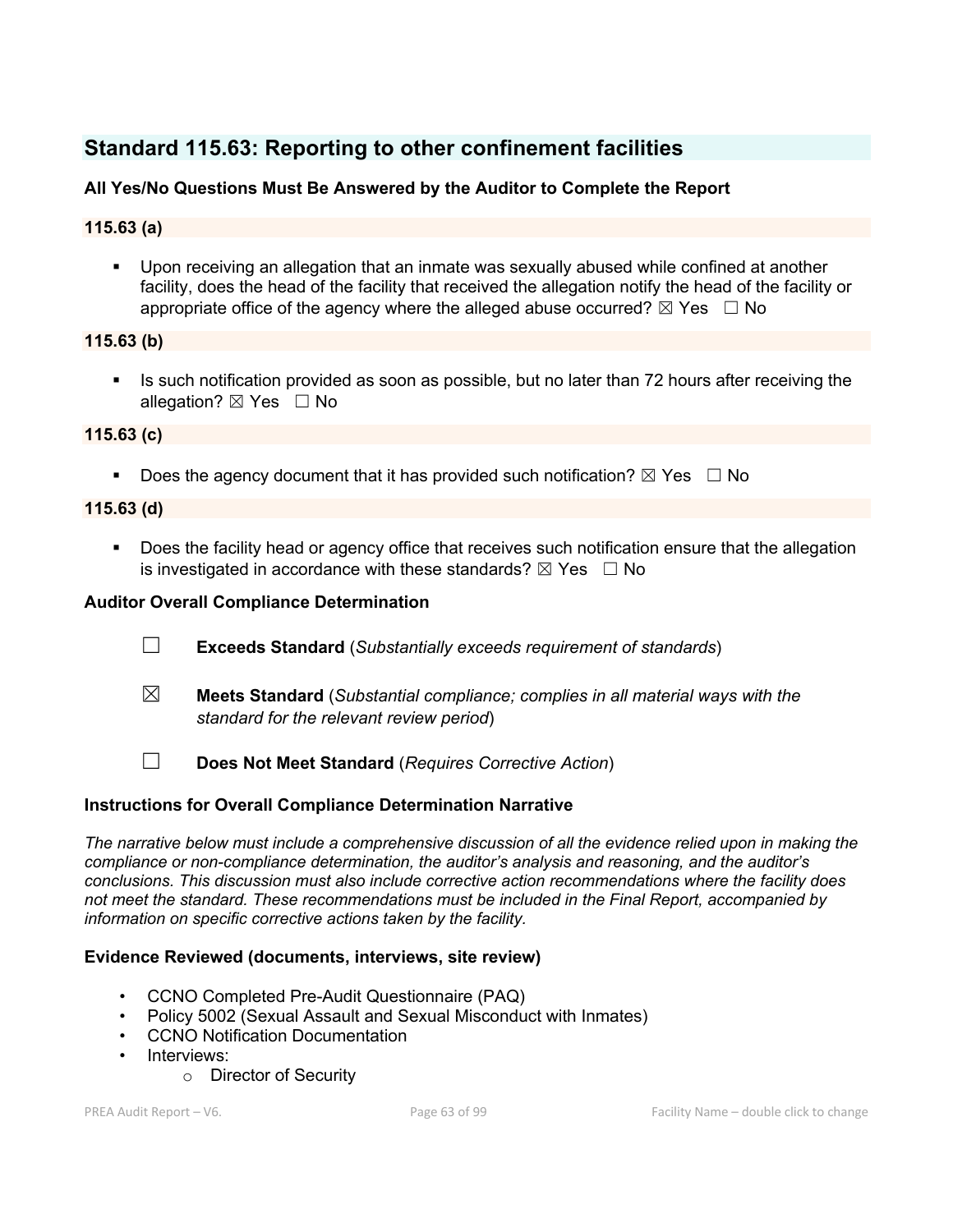o Accreditation & Inspections Supervisor (Agency PREA Coordinator)

**Subsections (a)(b)(c)(d)** CCNO policy states upon receiving an allegation that an inmate was sexually abused while confined at another facility, the Executive Director that received the allegation shall notify the head of the facility or appropriate office of the agency where the alleged abuse occurred. Such notification shall be provided as soon as possible, but no later than 72 hours after receiving the allegation. The CCNO shall document that it has provided such notification. The Executive Director when receiving such notification shall ensure that the allegation is investigated in accordance with these standards. In the last twelve (12) months, there were twenty-one (21) allegations received by the CCNO that an inmate was abused while confined at another facility. In the past twelve (12) months, there was one (1) allegation of sexual abuse that the CCNO received from another facility. Interviews with the Executive Director, the Accreditation & Inspections Supervisor and review of documentation indicates, that the CCNO made notifications within the time frames required by the standard.

# **Standard 115.64: Staff first responder duties**

# **All Yes/No Questions Must Be Answered by the Auditor to Complete the Report**

# **115.64 (a)**

- § Upon learning of an allegation that an inmate was sexually abused, is the first security staff member to respond to the report required to: Separate the alleged victim and abuser?  $\boxtimes$  Yes  $\Box$  No
- § Upon learning of an allegation that an inmate was sexually abused, is the first security staff member to respond to the report required to: Preserve and protect any crime scene until appropriate steps can be taken to collect any evidence?  $\boxtimes$  Yes  $\Box$  No
- § Upon learning of an allegation that an inmate was sexually abused, is the first security staff member to respond to the report required to: Request that the alleged victim not take any actions that could destroy physical evidence, including, as appropriate, washing, brushing teeth, changing clothes, urinating, defecating, smoking, drinking, or eating, if the abuse occurred within a time period that still allows for the collection of physical evidence?  $\boxtimes$  Yes  $\Box$  No
- § Upon learning of an allegation that an inmate was sexually abused, is the first security staff member to respond to the report required to: Ensure that the alleged abuser does not take any actions that could destroy physical evidence, including, as appropriate, washing, brushing teeth, changing clothes, urinating, defecating, smoking, drinking, or eating, if the abuse occurred within a time period that still allows for the collection of physical evidence?  $\boxtimes$  Yes  $\Box$  No

### **115.64 (b)**

**•** If the first staff responder is not a security staff member, is the responder required to request that the alleged victim not take any actions that could destroy physical evidence, and then notify security staff? ⊠ Yes □ No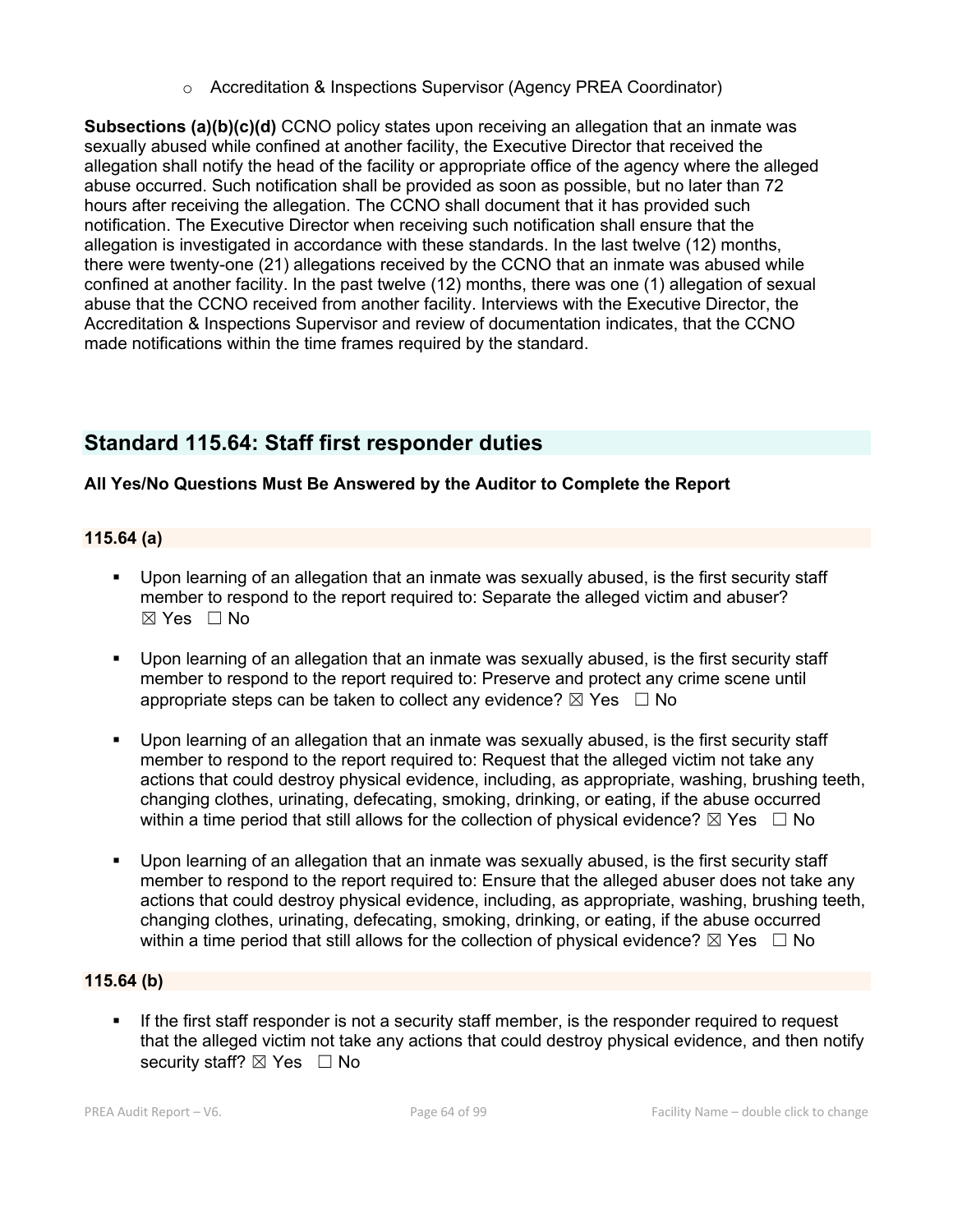#### **Auditor Overall Compliance Determination**



☒ **Meets Standard** (*Substantial compliance; complies in all material ways with the standard for the relevant review period*)

☐ **Does Not Meet Standard** (*Requires Corrective Action*)

#### **Instructions for Overall Compliance Determination Narrative**

*The narrative below must include a comprehensive discussion of all the evidence relied upon in making the compliance or non-compliance determination, the auditor's analysis and reasoning, and the auditor's conclusions. This discussion must also include corrective action recommendations where the facility does not meet the standard. These recommendations must be included in the Final Report, accompanied by information on specific corrective actions taken by the facility.*

#### **Evidence Reviewed (documents, interviews, site review)**

- CCNO Completed Pre-Audit Questionnaire (PAQ)
- Policy 5002 (Sexual Assault and Sexual Misconduct with Inmates)
- Completed PREA Sexual Abuse Investigations
- Interviews:
	- o Security Staff and Non-Security Staff First Responders
	- o Accreditation & Inspections Supervisor (Agency PREA Coordinator)

**Subsections(a)(b)** Facility policy states and was further corroborated through interviews conducted with Security Staff and Non-Security Staff First Responders; upon learning of an allegation that an inmate was sexually abused, the first security staff member to respond to the report shall be required to (1). Separate the alleged victim and abuser; (2). Preserve and protect any crime scene until appropriate steps can betaken to collect any evidence. (3). If the abuse occurred within a time period that still allows for the collection of physical evidence, request that the alleged victim not take any actions that could destroy physical evidence, including, as appropriate, washing, brushing teeth, changing clothes, urinating, defecating, smoking, drinking, or eating; and (4). If the abuse occurred within a time period that still allows for the collection of physical evidence, ensure that the alleged abuser does not take any actions that could destroy physical evidence, including, as appropriate, washing, brushing teeth, changing clothes, urinating, defecating, smoking, drinking, or eating. If the first staff responder is not a security staff member, the responder shall be required to request that the alleged victim not take any actions that could destroy physical evidence, and then notify security staff. There were twelve (12) allegations reported within the past twelve (12) months. The auditor reviewed five completed investigative files and supporting documentation and found that the facility responded in accordance with agency policy and procedures and in accordance with the standards requirement.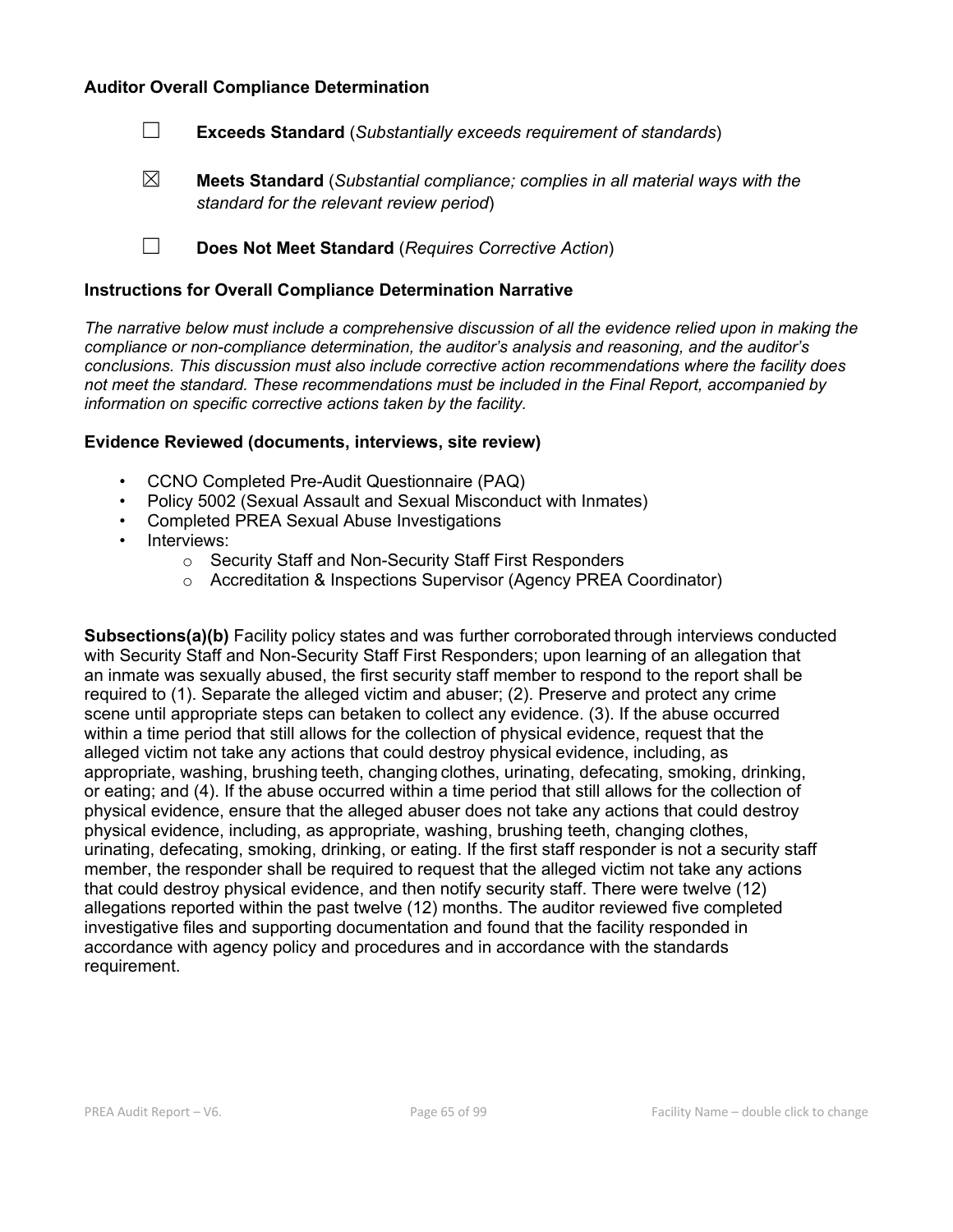# **Standard 115.65: Coordinated response**

# **All Yes/No Questions Must Be Answered by the Auditor to Complete the Report**

#### **115.65 (a)**

§ Has the facility developed a written institutional plan to coordinate actions among staff first responders, medical and mental health practitioners, investigators, and facility leadership taken in response to an incident of sexual abuse?  $\boxtimes$  Yes  $\Box$  No

#### **Auditor Overall Compliance Determination**

- ☐ **Exceeds Standard** (*Substantially exceeds requirement of standards*)
- ☒ **Meets Standard** (*Substantial compliance; complies in all material ways with the standard for the relevant review period*)
- ☐ **Does Not Meet Standard** (*Requires Corrective Action*)

#### **Instructions for Overall Compliance Determination Narrative**

*The narrative below must include a comprehensive discussion of all the evidence relied upon in making the compliance or non-compliance determination, the auditor's analysis and reasoning, and the auditor's conclusions. This discussion must also include corrective action recommendations where the facility does not meet the standard. These recommendations must be included in the Final Report, accompanied by information on specific corrective actions taken by the facility.*

#### **Evidence Reviewed (documents, interviews, site review)**

- CCNO Completed Pre-Audit Questionnaire (PAQ)
- Policy 5002 (Sexual Assault and Sexual Misconduct with Inmates)
- Completed PREA Sexual Abuse Investigations
- Interviews:
	- o Security Staff and Non-Security Staff First Responders
	- o Accreditation & Inspections Supervisor (Agency PREA Coordinator)

**Subsection(a)** Policy 5002 (Sexual Assault and Sexual Misconduct with Inmates) outlines the facility written institutional plan to coordinate actions taken in response to an incident of sexual abuse, among staff first responders, medical and mental health practitioners, investigators, and facility leadership. The auditor confirmed the above stated through review of the policy and interviews with the Director of Security and the Accreditation & Inspections Supervisor.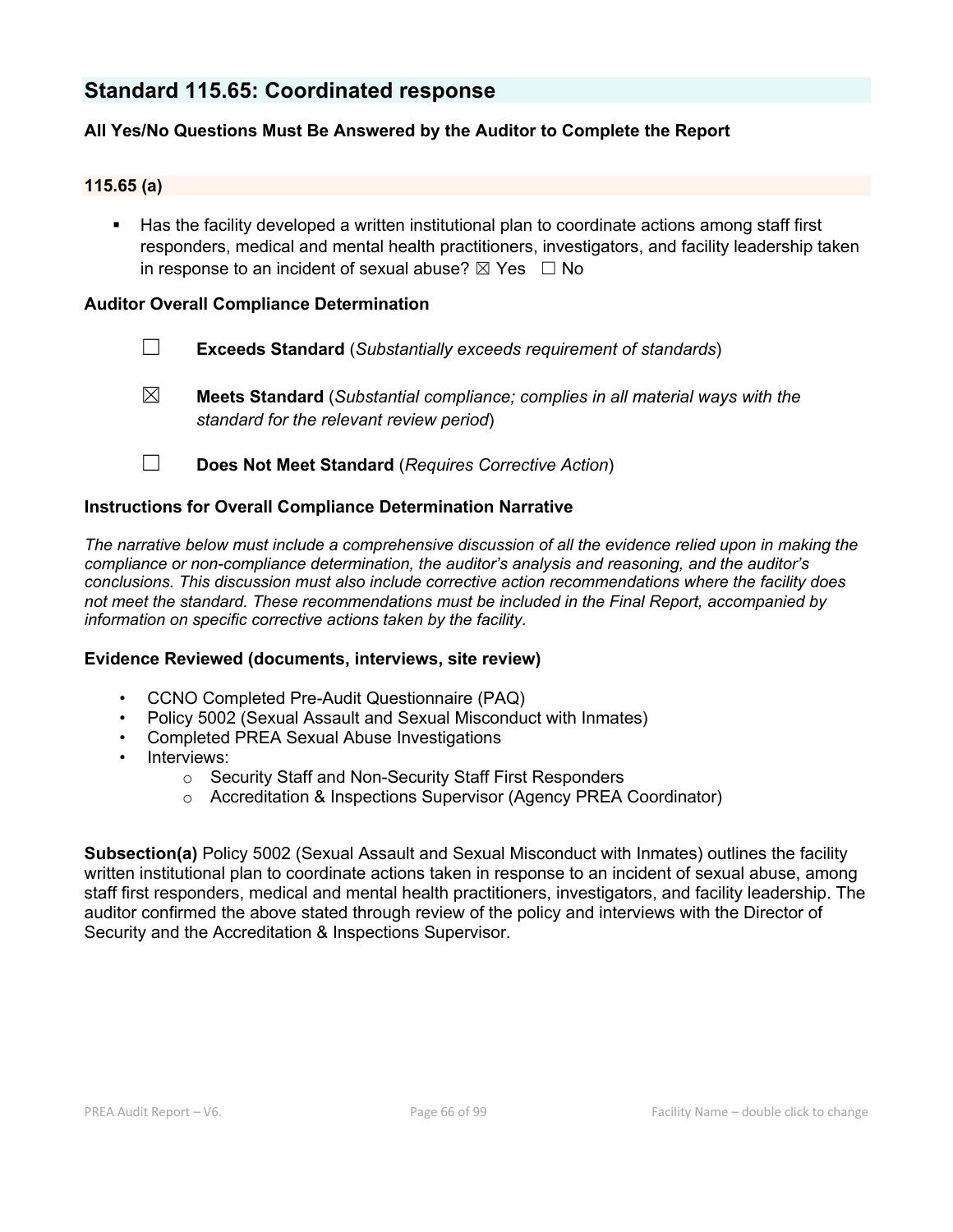# **Standard 115.66: Preservation of ability to protect inmates from contact with abusers**

# **All Yes/No Questions Must Be Answered by the Auditor to Complete the Report**

### **115.66 (a)**

• Are both the agency and any other governmental entities responsible for collective bargaining on the agency's behalf prohibited from entering into or renewing any collective bargaining agreement or other agreement that limits the agency's ability to remove alleged staff sexual abusers from contact with any inmates pending the outcome of an investigation or of a determination of whether and to what extent discipline is warranted?  $\boxtimes$  Yes  $\Box$  No

#### **115.66 (b)**

**•** Auditor is not required to audit this provision.

### **Auditor Overall Compliance Determination**

- ☐ **Exceeds Standard** (*Substantially exceeds requirement of standards*)
- ☒ **Meets Standard** (*Substantial compliance; complies in all material ways with the standard for the relevant review period*)
- ☐ **Does Not Meet Standard** (*Requires Corrective Action*)

### **Instructions for Overall Compliance Determination Narrative**

*The narrative below must include a comprehensive discussion of all the evidence relied upon in making the compliance or non-compliance determination, the auditor's analysis and reasoning, and the auditor's conclusions. This discussion must also include corrective action recommendations where the facility does not meet the standard. These recommendations must be included in the Final Report, accompanied by information on specific corrective actions taken by the facility.*

### **Evidence Reviewed (documents, interviews, site review)**

- CCNO Completed Pre-Audit Questionnaire (PAQ)
- Policy 1011 (Management Rights)
- Agreement between Corrections Commission of Northwest Ohio and CCNO Corrections Officers Association
- Agreement between Corrections Commission of Northwest Ohio and CCNO Supervisors Association
- Interviews:
	- o Executive Director
	- o Accreditation & Inspections Supervisor (Agency PREA Coordinator)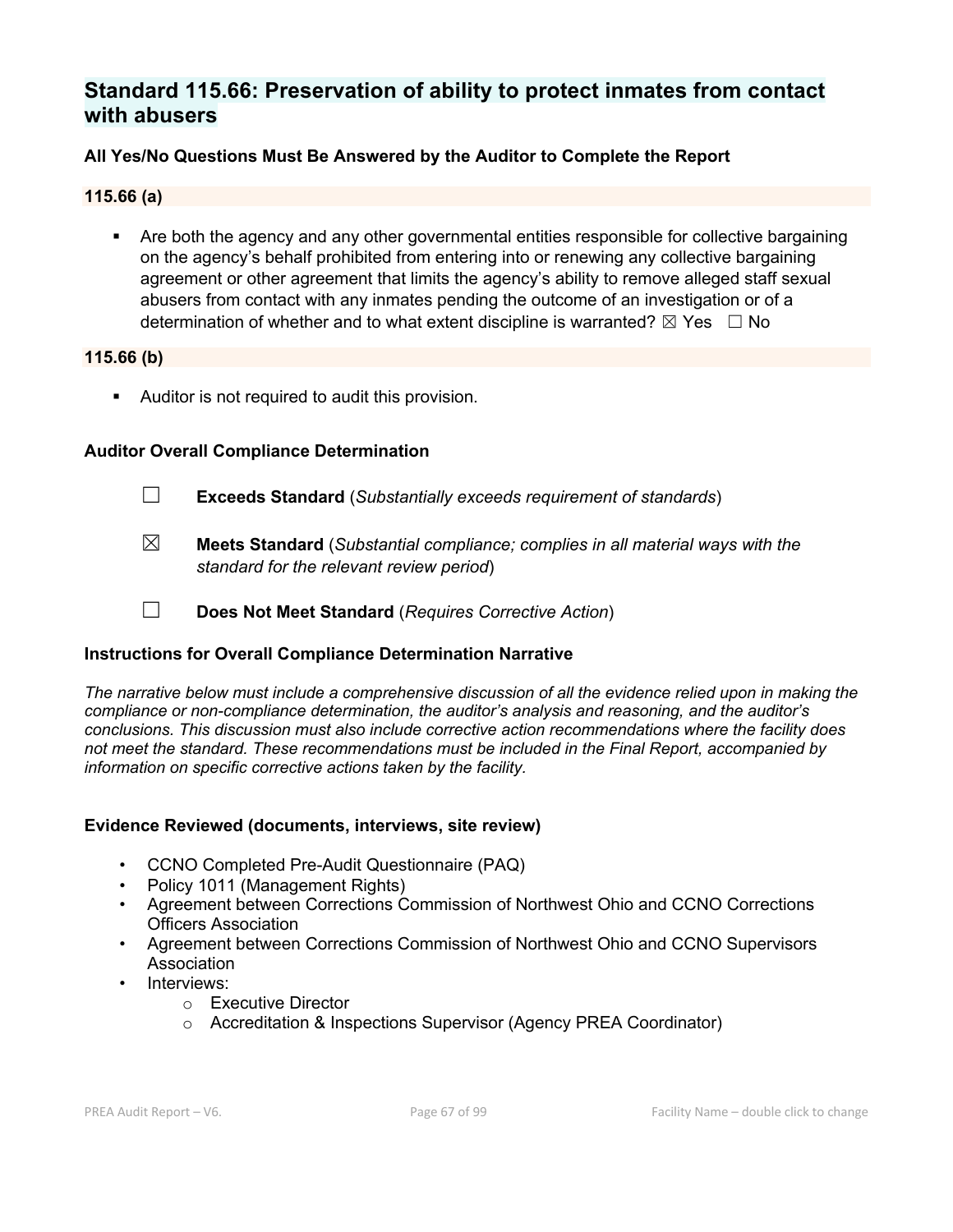**Subsection(a)** CCNO policy states that neither the CCNO nor any other governmental entity responsible for collective bargaining on CCNO's behalf shall enter into or renew any collective bargaining agreement or other agreement that limits the CCNO's ability to remove alleged staff sexual abusers from contact with any inmates pending the outcome of an investigation or of a determination of whether and to what extent discipline is warranted. The auditor confirmed the above mentioned through review of CCNO agreements with the Corrections Officers Association and the Supervisors Association. The auditor further confirmed the above through interviews conducted with the Executive Director and the Accreditation & Inspections Supervisor.

# **Standard 115.67: Agency protection against retaliation**

# **All Yes/No Questions Must Be Answered by the Auditor to Complete the Report**

### **115.67 (a)**

- § Has the agency established a policy to protect all inmates and staff who report sexual abuse or sexual harassment or cooperate with sexual abuse or sexual harassment investigations from retaliation by other inmates or staff?  $\boxtimes$  Yes  $\Box$  No
- Has the agency designated which staff members or departments are charged with monitoring retaliation?  $\boxtimes$  Yes  $\Box$  No

### **115.67 (b)**

Does the agency employ multiple protection measures, such as housing changes or transfers for inmate victims or abusers, removal of alleged staff or inmate abusers from contact with victims, and emotional support services, for inmates or staff who fear retaliation for reporting sexual abuse or sexual harassment or for cooperating with investigations?  $\boxtimes$  Yes  $\Box$  No

### **115.67 (c)**

- Except in instances where the agency determines that a report of sexual abuse is unfounded, for at least 90 days following a report of sexual abuse, does the agency: Monitor the conduct and treatment of inmates or staff who reported the sexual abuse to see if there are changes that may suggest possible retaliation by inmates or staff?  $\boxtimes$  Yes  $\Box$  No
- Except in instances where the agency determines that a report of sexual abuse is unfounded, for at least 90 days following a report of sexual abuse, does the agency: Monitor the conduct and treatment of inmates who were reported to have suffered sexual abuse to see if there are changes that may suggest possible retaliation by inmates or staff?  $\boxtimes$  Yes  $\Box$  No
- Except in instances where the agency determines that a report of sexual abuse is unfounded, for at least 90 days following a report of sexual abuse, does the agency: Act promptly to remedy any such retaliation?  $\boxtimes$  Yes  $\Box$  No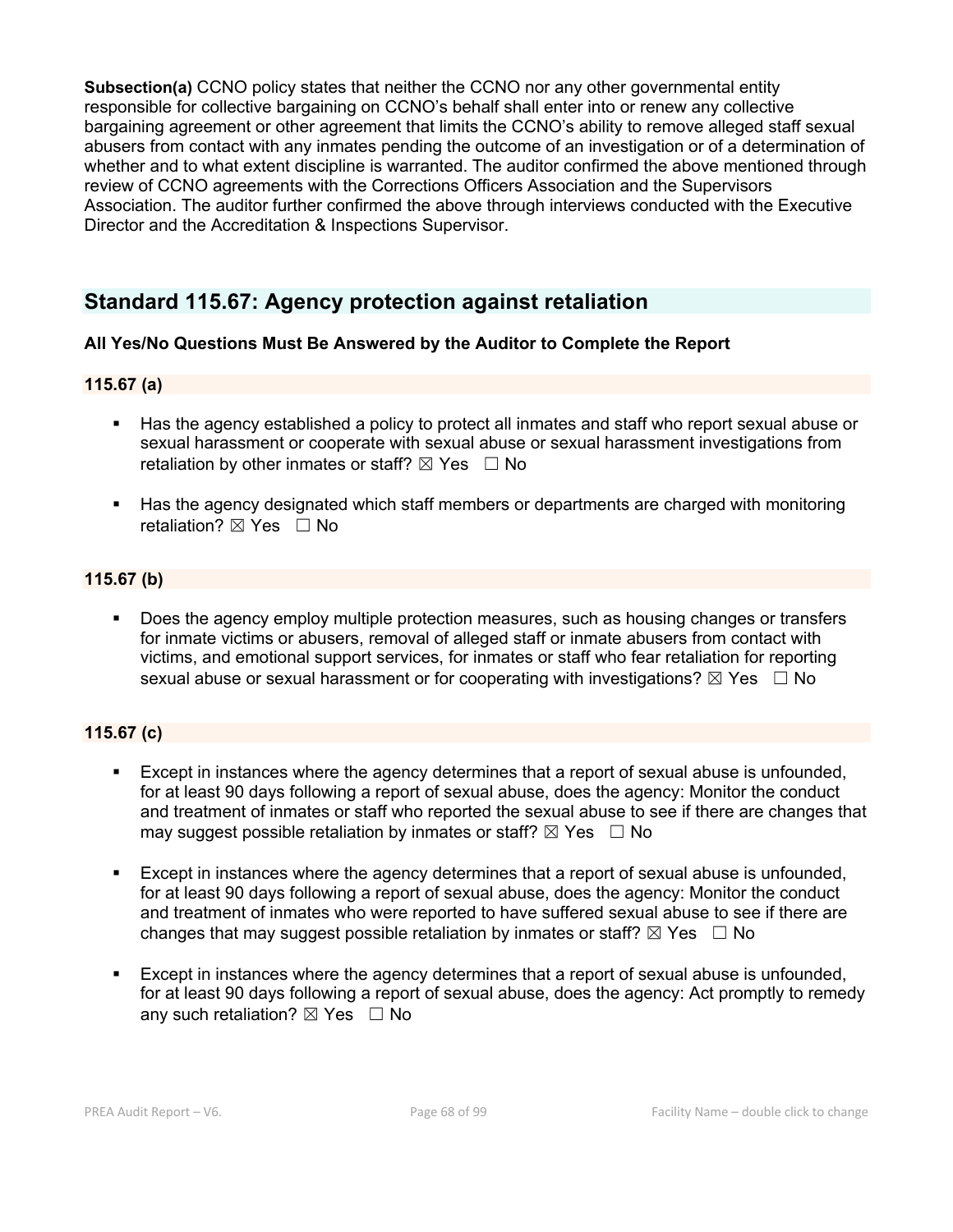- Except in instances where the agency determines that a report of sexual abuse is unfounded, for at least 90 days following a report of sexual abuse, does the agency: Monitor any inmate disciplinary reports?  $\boxtimes$  Yes  $\Box$  No
- Except in instances where the agency determines that a report of sexual abuse is unfounded, for at least 90 days following a report of sexual abuse, does the agency: Monitor inmate housing changes? ⊠ Yes □ No
- Except in instances where the agency determines that a report of sexual abuse is unfounded, for at least 90 days following a report of sexual abuse, does the agency: Monitor inmate program changes?  $\boxtimes$  Yes  $\Box$  No
- Except in instances where the agency determines that a report of sexual abuse is unfounded, for at least 90 days following a report of sexual abuse, does the agency: Monitor negative performance reviews of staff?  $\boxtimes$  Yes  $\Box$  No
- § Except in instances where the agency determines that a report of sexual abuse is unfounded, for at least 90 days following a report of sexual abuse, does the agency: Monitor reassignments of staff?  $\boxtimes$  Yes  $\Box$  No
- Does the agency continue such monitoring beyond 90 days if the initial monitoring indicates a continuing need? ⊠ Yes □ No

### **115.67 (d)**

§ In the case of inmates, does such monitoring also include periodic status checks? ☒ Yes ☐ No

### **115.67 (e)**

If any other individual who cooperates with an investigation expresses a fear of retaliation, does the agency take appropriate measures to protect that individual against retaliation? ☒ Yes ☐ No

#### **115.67 (f)**

■ Auditor is not required to audit this provision.

#### **Auditor Overall Compliance Determination**

☐ **Exceeds Standard** (*Substantially exceeds requirement of standards*)

☒ **Meets Standard** (*Substantial compliance; complies in all material ways with the standard for the relevant review period*)



☐ **Does Not Meet Standard** (*Requires Corrective Action*)

#### **Instructions for Overall Compliance Determination Narrative**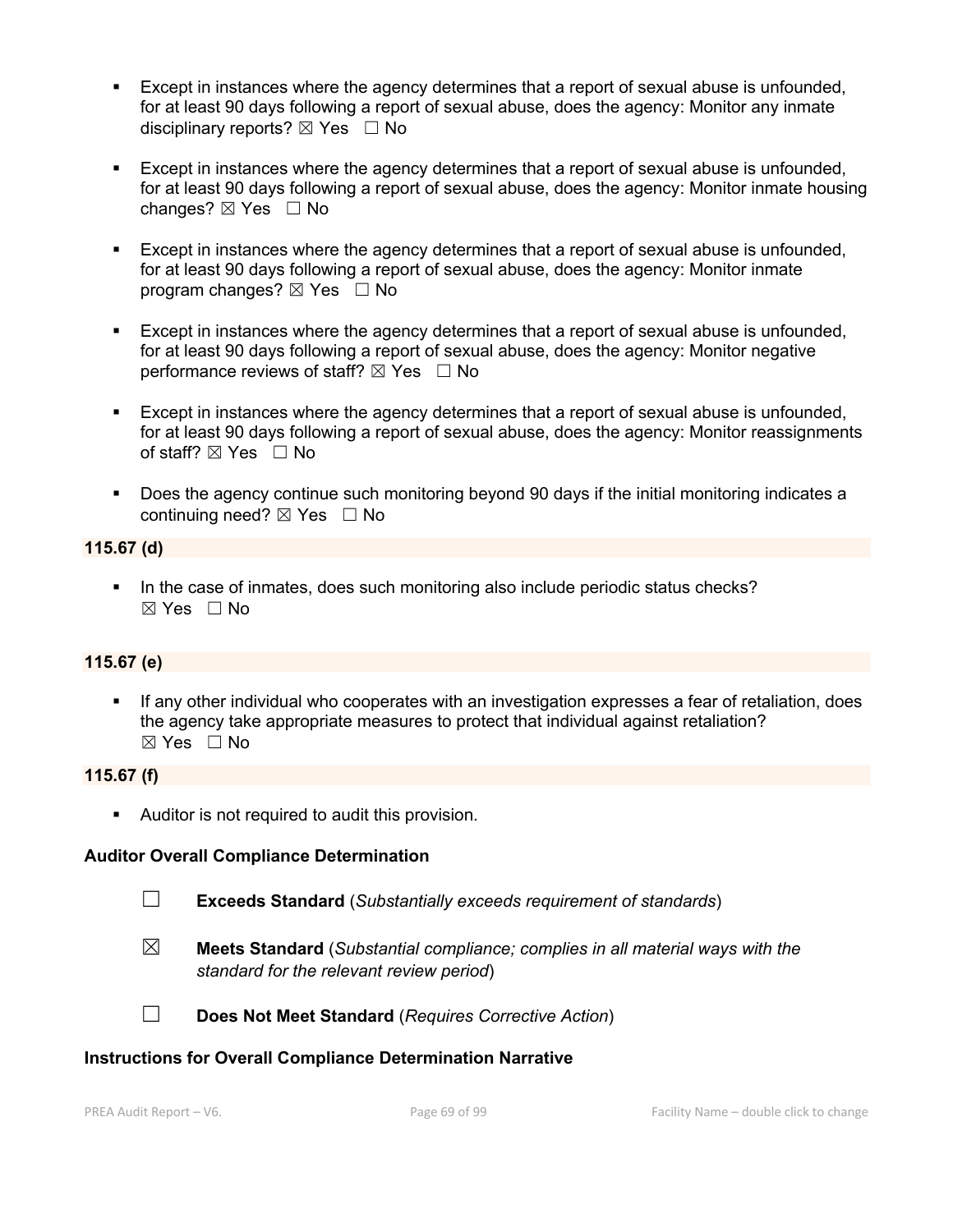*The narrative below must include a comprehensive discussion of all the evidence relied upon in making the compliance or non-compliance determination, the auditor's analysis and reasoning, and the auditor's conclusions. This discussion must also include corrective action recommendations where the facility does not meet the standard. These recommendations must be included in the Final Report, accompanied by information on specific corrective actions taken by the facility.*

#### **Evidence Reviewed (documents, interviews, site review)**

- CCNO Completed Pre-Audit Questionnaire (PAQ)
- Policy 5002 (Sexual Assault and Sexual Misconduct with Inmates)
- Completed Investigations
- Retaliation Monitoring Documentation
- Interviews:
	- o Executive Director
	- o Director of Security
	- o Accreditation & Inspections Supervisor (Agency PREA Coordinator)

**Subsections(a)(b)** CCNO policy states the CCNO shall establish a policy to protect all inmates and staff who report sexual abuse or sexual harassment or cooperate with sexual abuse or sexual harassment investigations from retaliation by other inmates or staff and shall designate which staff members or departments are charged with monitoring retaliation. The Human Resources Manager will monitor for retaliation against staff. Classification will monitor for retaliation against an inmate after receiving notification from the investigator of the allegation/investigation. The CCNO shall employ multiple protection measures, such as housing changes or transfers for inmate victims or abusers, removal of alleged staff or inmate abusers from contact with victims, and emotional support services, for inmates or staff who fear retaliation for reporting sexual abuse or sexual harassment or for cooperating with investigations. The auditor reviewed five (5) completed investigations and retaliation documentation. It was determined that retaliation monitoring was conducted per agency policy and procedures and in accordance with the PREA standards requirement. Interviews with the Executive Director, Director of Security and Accreditation & Inspections Supervisor also confirmed the above mentioned.

**Subsection(c)(d)** CCNO policy states for at least ninety (90) days following a report of sexual abuse, the PREA CCNO shall monitor the conduct and treatment of inmates or staff who reported the sexual abuse and of inmates who were reported to have suffered sexual abuse to see if there are changes that may suggest possible retaliation by inmates or staff, and shall act promptly to remedy any such retaliation. Items the CCNO should monitor include any inmate disciplinary reports, housing, or program changes, or negative performance review or reassignments of staff. The CCNO shall continue such monitoring beyond 90 days if the initial monitoring indicates a continuing need. In the case of inmates, such monitoring shall also include periodic status checks. The auditor confirmed the above mentioned by reviewing completed investigative files/documentation for the monitoring of retaliation. Investigation documentation and interview with the Classification Staff Member, who is responsible for the monitoring of retaliation corroborated, such monitoring also includes periodic status checks.

**Subsections(e)(f)** CCNO policy states if any other individual who cooperates with an investigation expresses a fear of retaliation, the CCNO shall take appropriate measures to protect that individual against retaliation. The CCNO's obligation to monitor shall terminate if the CCNO determines that the allegation is unfounded.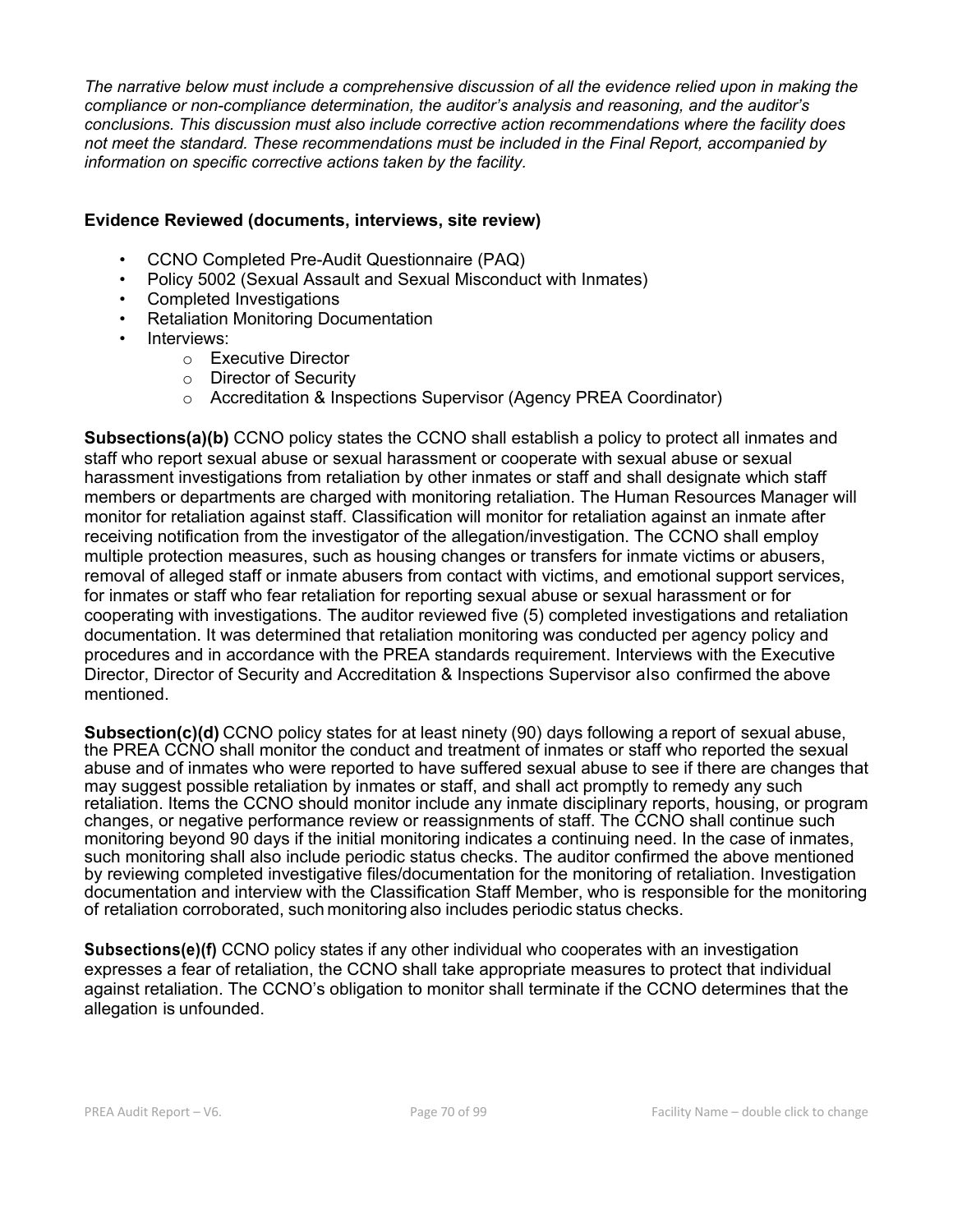# **Standard 115.68: Post-allegation protective custody**

# **All Yes/No Questions Must Be Answered by the Auditor to Complete the Report**

# **115.68 (a)**

**■** Is any and all use of segregated housing to protect an inmate who is alleged to have suffered sexual abuse subject to the requirements of  $\delta$  115.43?  $\boxtimes$  Yes  $\Box$  No

## **Auditor Overall Compliance Determination**

- ☐ **Exceeds Standard** (*Substantially exceeds requirement of standards*)
- ☒ **Meets Standard** (*Substantial compliance; complies in all material ways with the standard for the relevant review period*)
- ☐ **Does Not Meet Standard** (*Requires Corrective Action*)

# **Instructions for Overall Compliance Determination Narrative**

*The narrative below must include a comprehensive discussion of all the evidence relied upon in making the compliance or non-compliance determination, the auditor's analysis and reasoning, and the auditor's conclusions. This discussion must also include corrective action recommendations where the facility does not meet the standard. These recommendations must be included in the Final Report, accompanied by information on specific corrective actions taken by the facility.*

### **Evidence Reviewed (documents, interviews, site review)**

- CCNO Completed Pre-Audit Questionnaire (PAQ)
- Policy 4103 (Segregation Housing)
- Interviews:
	- o Director of Security
	- o Staff who Supervise Inmates in Segregated Housing

**Subsection(a)** CCNO policy states post-allegation protective custody and any use of segregated housing to protect an inmate who is alleged to have suffered sexual abuse shall be subject to the requirements of 115.43. The CCNO has not used segregated housing to protect an inmate alleging sexual assault in the last twelve (12) months. Compliance based on policy review, interviews with the Director of Security and the Segregation Supervisor. The facility did not have any inmates in segregated housing (for risk of sexual victimization/who allege to have suffered sexual abuse, nor did the auditor note any such occurrences while conducting the facility site inspection.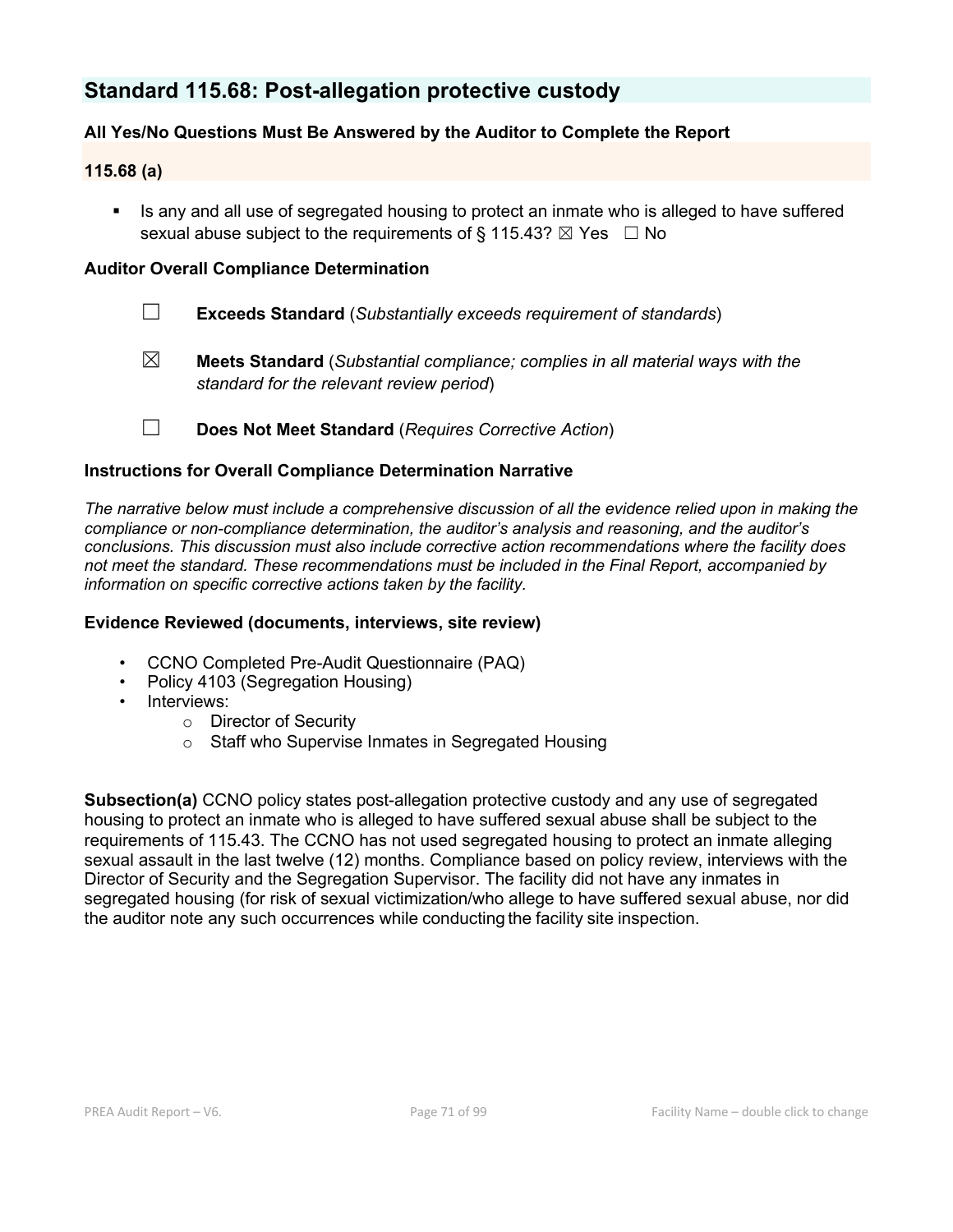# **Standard 115.71: Criminal and administrative agency investigations**

# **All Yes/No Questions Must Be Answered by the Auditor to Complete the Report**

# **115.71 (a)**

- § When the agency conducts its own investigations into allegations of sexual abuse and sexual harassment, does it do so promptly, thoroughly, and objectively? [N/A if the agency/facility is not responsible for conducting any form of criminal OR administrative sexual abuse investigations. See 115.21(a).] ⊠ Yes □ No □ NA
- § Does the agency conduct such investigations for all allegations, including third party and anonymous reports? [N/A if the agency/facility is not responsible for conducting any form of criminal OR administrative sexual abuse investigations. See 115.21(a).]  $\boxtimes$  Yes  $\Box$  No  $\Box$  NA

#### **115.71 (b)**

■ Where sexual abuse is alleged, does the agency use investigators who have received specialized training in sexual abuse investigations as required by 115.34?  $\boxtimes$  Yes  $\Box$  No

#### **115.71 (c)**

- § Do investigators gather and preserve direct and circumstantial evidence, including any available physical and DNA evidence and any available electronic monitoring data?  $\boxtimes$  Yes  $\Box$  No
- § Do investigators interview alleged victims, suspected perpetrators, and witnesses?  $\boxtimes$  Yes  $\Box$  No
- § Do investigators review prior reports and complaints of sexual abuse involving the suspected perpetrator?  $\boxtimes$  Yes  $\Box$  No

### **115.71 (d)**

• When the quality of evidence appears to support criminal prosecution, does the agency conduct compelled interviews only after consulting with prosecutors as to whether compelled interviews may be an obstacle for subsequent criminal prosecution?  $\boxtimes$  Yes  $\Box$  No

## **115.71 (e)**

- § Do agency investigators assess the credibility of an alleged victim, suspect, or witness on an individual basis and not on the basis of that individual's status as inmate or staff?  $\boxtimes$  Yes  $\Box$  No
- § Does the agency investigate allegations of sexual abuse without requiring an inmate who alleges sexual abuse to submit to a polygraph examination or other truth-telling device as a condition for proceeding?  $\boxtimes$  Yes  $\Box$  No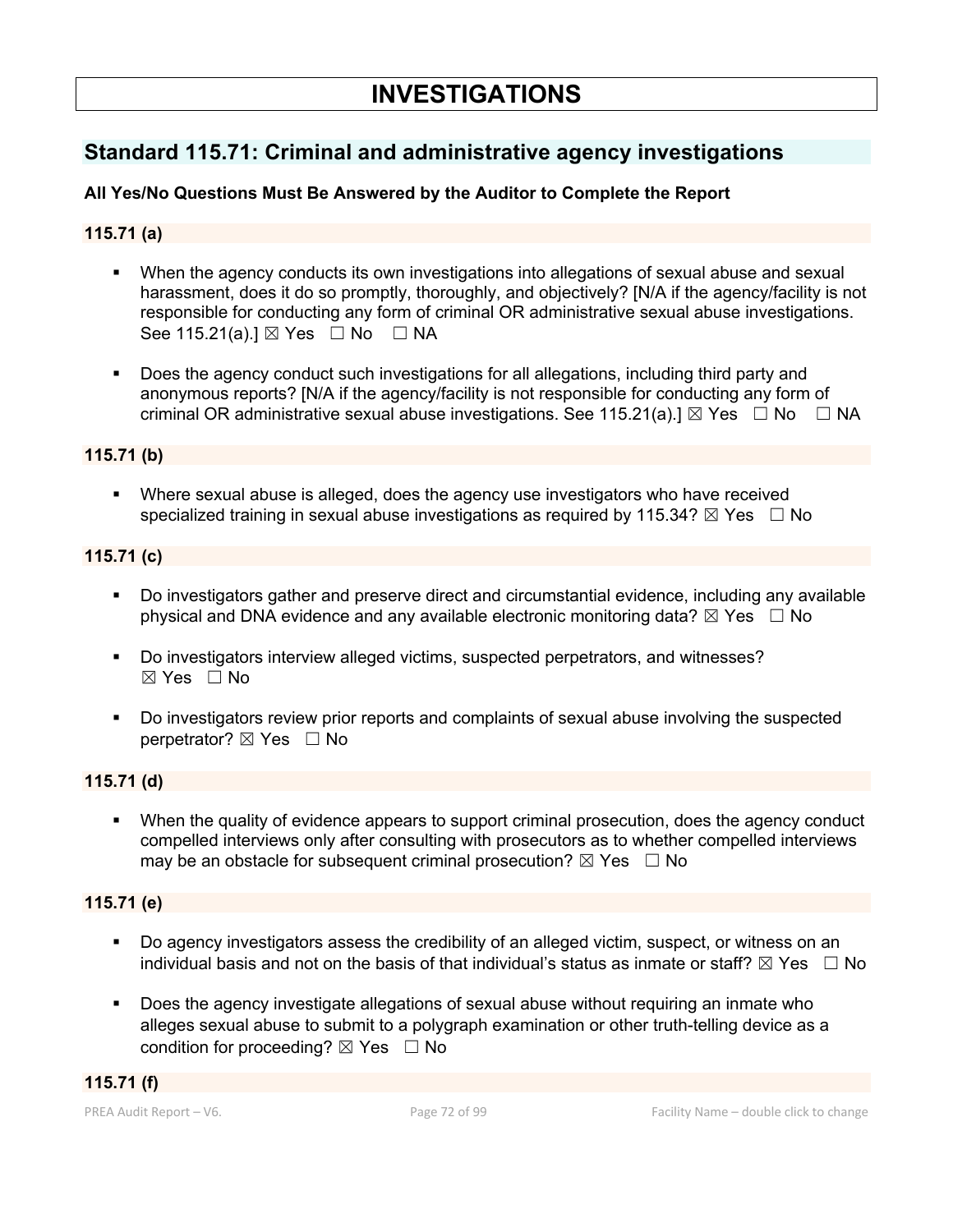- § Do administrative investigations include an effort to determine whether staff actions or failures to act contributed to the abuse?  $\boxtimes$  Yes  $\Box$  No
- § Are administrative investigations documented in written reports that include a description of the physical evidence and testimonial evidence, the reasoning behind credibility assessments, and investigative facts and findings?  $\boxtimes$  Yes  $\Box$  No

### **115.71 (g)**

• Are criminal investigations documented in a written report that contains a thorough description of the physical, testimonial, and documentary evidence and attaches copies of all documentary evidence where feasible?  $\boxtimes$  Yes  $\Box$  No

#### **115.71 (h)**

• Are all substantiated allegations of conduct that appears to be criminal referred for prosecution?  $\boxtimes$  Yes  $\Box$  No

#### **115.71 (i)**

§ Does the agency retain all written reports referenced in 115.71(f) and (g) for as long as the alleged abuser is incarcerated or employed by the agency, plus five years?  $\boxtimes$  Yes  $\Box$  No

### **115.71 (j)**

Does the agency ensure that the departure of an alleged abuser or victim from the employment or control of the agency does not provide a basis for terminating an investigation?  $\boxtimes$  Yes  $\Box$  No

#### **115.71 (k)**

**•** Auditor is not required to audit this provision.

#### **115.71 (l)**

§ When an outside entity investigates sexual abuse, does the facility cooperate with outside investigators and endeavor to remain informed about the progress of the investigation? (N/A if an outside agency does not conduct administrative or criminal sexual abuse investigations. See 115.21(a).) ⊠ Yes □ No □ NA

#### **Auditor Overall Compliance Determination**

- ☒ **Exceeds Standard** (*Substantially exceeds requirement of standards*)
- 
- ☐ **Meets Standard** (*Substantial compliance; complies in all material ways with the standard for the relevant review period*)



☐ **Does Not Meet Standard** (*Requires Corrective Action*)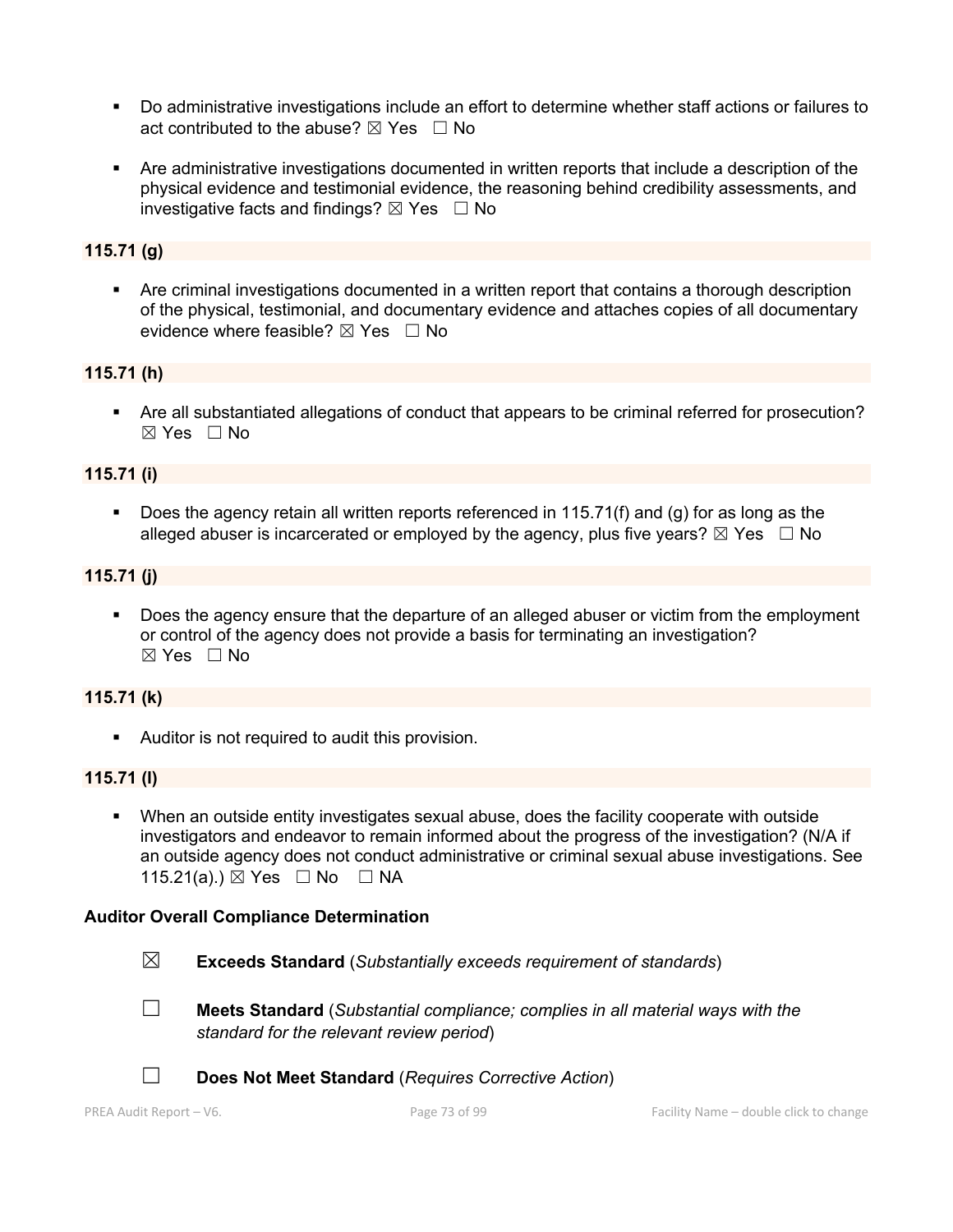## **Instructions for Overall Compliance Determination Narrative**

*The narrative below must include a comprehensive discussion of all the evidence relied upon in making the compliance or non-compliance determination, the auditor's analysis and reasoning, and the auditor's conclusions. This discussion must also include corrective action recommendations where the facility does not meet the standard. These recommendations must be included in the Final Report, accompanied by information on specific corrective actions taken by the facility.*

## **Evidence Reviewed (documents, interviews, site review)**

- CCNO Completed Pre-Audit Questionnaire (PAQ)
- Policy 5001 (Internal Investigations)
- Investigative Staff Training Certificates- PREA: Investigating Sexual Abuse in a Confinement Setting, PREA: Investigating Sexual Abuse in a Confinement Setting Advanced Investigations
- Memorandum of Understanding (Williams County Sheriff's Office)
- Memorandum for the Record- PREA Standard 115.71 Requirements
- Interviews:
	- o Investigative Staff
	- o Inmates who Reported Sexual Abuse
	- o Director of Security
	- o Accreditation & Inspections Supervisor (Agency PREA Coordinator)

**Subsections(a)(b)** CCNO policy states when the CCNO agency conducts its own investigations into allegations of sexual abuse and sexual harassment, it shall do so promptly, thoroughly, and objectively for all allegations, including third-party and anonymous reports. Where sexual abuse is alleged, the agency shall use investigators who have received special training in sexual abuse investigations as required by 115.34. The auditor was provided with completed certificates of training. (PREA: Investigating Sexual Abuse in a Confinement Setting) and (PREA: Investigating Sexual Abuse in a Confinement Setting: Advanced Investigations) through the National Institute of Corrections (NIC). All allegations of sexual abuse and sexual harassment are referred to the facility investigator. The facility investigator confirmed the above mentioned. All allegations of sexual abuse and sexual harassment are referred to the facility investigator. The auditor reviewed a random sample of five (5) investigations and found them completed in accordance with the standards requirement.

**Subsections(c)(d)** CCNO Investigators will gather and preserve direct and circumstantial evidence, including any available physical and DNA evidence and any available electronic monitoring data; interview alleged victims, suspected perpetrators, and witnesses; and shall review prior complaints and reports of sexual abuse involving the suspected perpetrator according to their policy and protocols. When the quality of evidence appears to support a criminal prosecution, the investigative agency shall conduct compelled interviews only after consulting with prosecutors as to whether compelled interviews may be an obstacle for subsequent criminal prosecution. Interview with the facility investigator and reviewing a random sample of five (5) investigations confirmed the CCNO conforms to the standards requirement.

**Subsection(e)** CCNO policy states the credibility of an alleged victim, suspect, or witness shall be assessed on an individual basis and shall not be determined by the person's status as inmate or staff. The CCNO shall not require an inmate who alleges sexual abuse to submit to a polygraph examination or other truth-telling device as a condition for proceeding with the investigation of such an allegation.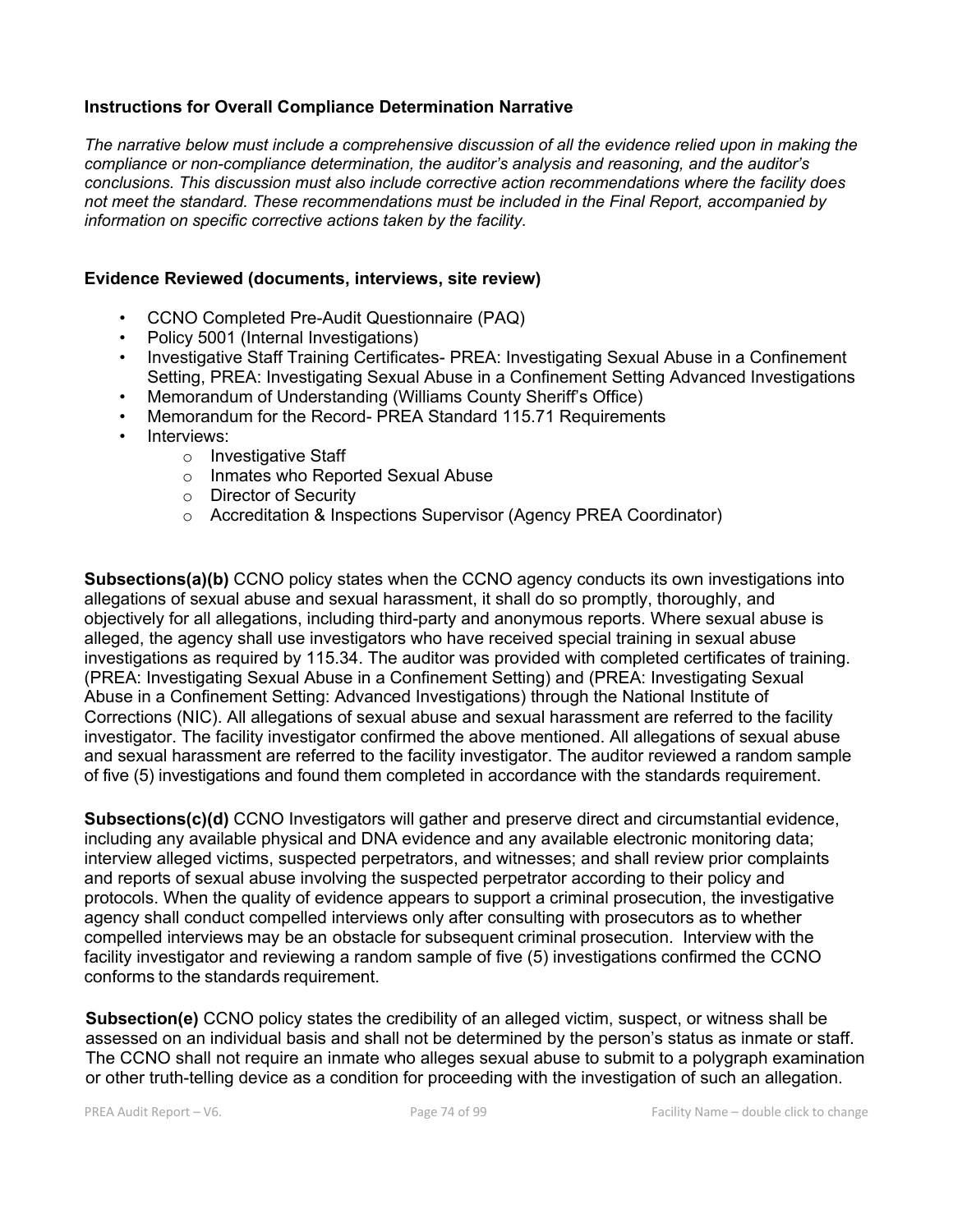Interview with the facility investigator and inmates who reported sexual abuse confirmed the aforementioned.

**Subsection(f)(g)(h)** CCNO policy states administrative investigations shall include an effort to determine whether staff actions or failures to act contributed to the abuse. Administrative investigations shall be documented in written reports that include a description of the physical and testimonial evidence, the reasoning behind credibility assessments, and investigative facts and findings. Criminal investigations shall be documented in a written report that contains a thorough description of physical, testimonial, and documentary evidence, and attaches copies of all documentary evidence where feasible. Substantiated allegations of conduct that appear to be criminal shall be referred for prosecution. Interview with the facility investigator and reviewing a random sample of five (5) investigations confirmed the CCNO conforms to the standards requirement. There have been no allegations in the last twelve (12) months that were criminal in nature; hence, none were referred for prosecution.

**Subsections(i)(j)(k)(l)** Per agency policy and interview conducted with the facility investigator, he retains all written reports referenced for as long as the alleged abuser is incarcerated or employed by the CCNO, plus five years. All staff and departments must provide the Accreditation & Inspections Supervisor all documentation for file, archive, and audit. The departure of the alleged abuser or victim from the employment or control of the CCNO shall not provide a basis for terminating an investigation. The Williams County Sheriff's Office and facility investigators conduct investigations into alleged sexual abuse and sexual harassment incidents pursuant to the above requirements. When outside agencies investigate sexual abuse, the CCNO shall cooperate with outside investigators and shall endeavor to remain informed about the progress of the investigation. There were two (2) open investigations from 2020 due to the inmate being released and not responding to multiple attempts to contact them for statements. No State or Department of Justice entity conducted an investigation.

# **Standard 115.72: Evidentiary standard for administrative investigations**

## **All Yes/No Questions Must Be Answered by the Auditor to Complete the Report**

## **115.72 (a)**

■ Is it true that the agency does not impose a standard higher than a preponderance of the evidence in determining whether allegations of sexual abuse or sexual harassment are substantiated? ⊠ Yes □ No

## **Auditor Overall Compliance Determination**

- ☐ **Exceeds Standard** (*Substantially exceeds requirement of standards*)
- ☒ **Meets Standard** (*Substantial compliance; complies in all material ways with the standard for the relevant review period*)
- 
- ☐ **Does Not Meet Standard** (*Requires Corrective Action*)

## **Instructions for Overall Compliance Determination Narrative**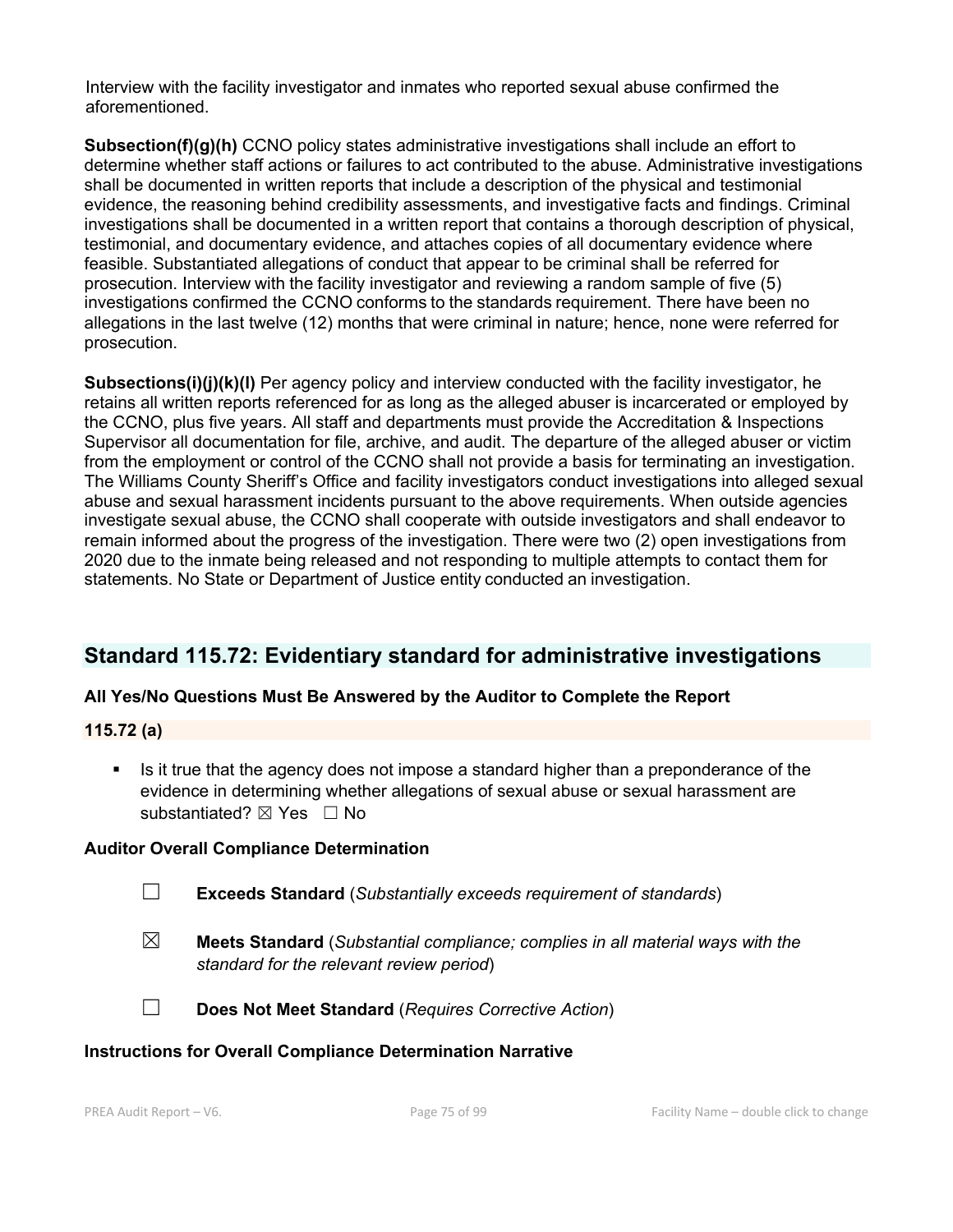*The narrative below must include a comprehensive discussion of all the evidence relied upon in making the compliance or non-compliance determination, the auditor's analysis and reasoning, and the auditor's conclusions. This discussion must also include corrective action recommendations where the facility does not meet the standard. These recommendations must be included in the Final Report, accompanied by information on specific corrective actions taken by the facility.*

## **Evidence Reviewed (documents, interviews, site review)**

- CCNO Completed Pre-Audit Questionnaire (PAQ)
- Policy 5001 (Internal Investigations)
- Completed Investigations
- Interviews:
	- o Investigative Staff

**Subsection(a)** In a review of CCNO policy, completed investigations, and interview with the facility Investigator, the preponderance of the evidence - the greater weight of the evidence required to decide in favor of one side or the other is used. Preponderance is achieved when the evidence presented is even slightly on either side of an allegation. For example, a signed statement with definite terms and facts will outweigh opinions or speculation to the contrary. Hence, the preponderance of the evidence requires less certainty than "beyond a reasonable doubt," which is the stricter test of evidence.

# **Standard 115.73: Reporting to inmates**

## **All Yes/No Questions Must Be Answered by the Auditor to Complete the Report**

## **115.73 (a)**

• Following an investigation into an inmate's allegation that he or she suffered sexual abuse in an agency facility, does the agency inform the inmate as to whether the allegation has been determined to be substantiated, unsubstantiated, or unfounded?  $\boxtimes$  Yes  $\Box$  No

## **115.73 (b)**

If the agency did not conduct the investigation into an inmate's allegation of sexual abuse in an agency facility, does the agency request the relevant information from the investigative agency in order to inform the inmate? (N/A if the agency/facility is responsible for conducting administrative and criminal investigations.)  $\boxtimes$  Yes  $\Box$  No  $\Box$  NA

## **115.73 (c)**

- § Following an inmate's allegation that a staff member has committed sexual abuse against the inmate, unless the agency has determined that the allegation is unfounded, or unless the inmate has been released from custody, does the agency subsequently inform the inmate whenever: The staff member is no longer posted within the inmate's unit?  $\boxtimes$  Yes  $\Box$  No
- § Following an inmate's allegation that a staff member has committed sexual abuse against the inmate, unless the agency has determined that the allegation is unfounded, or unless the inmate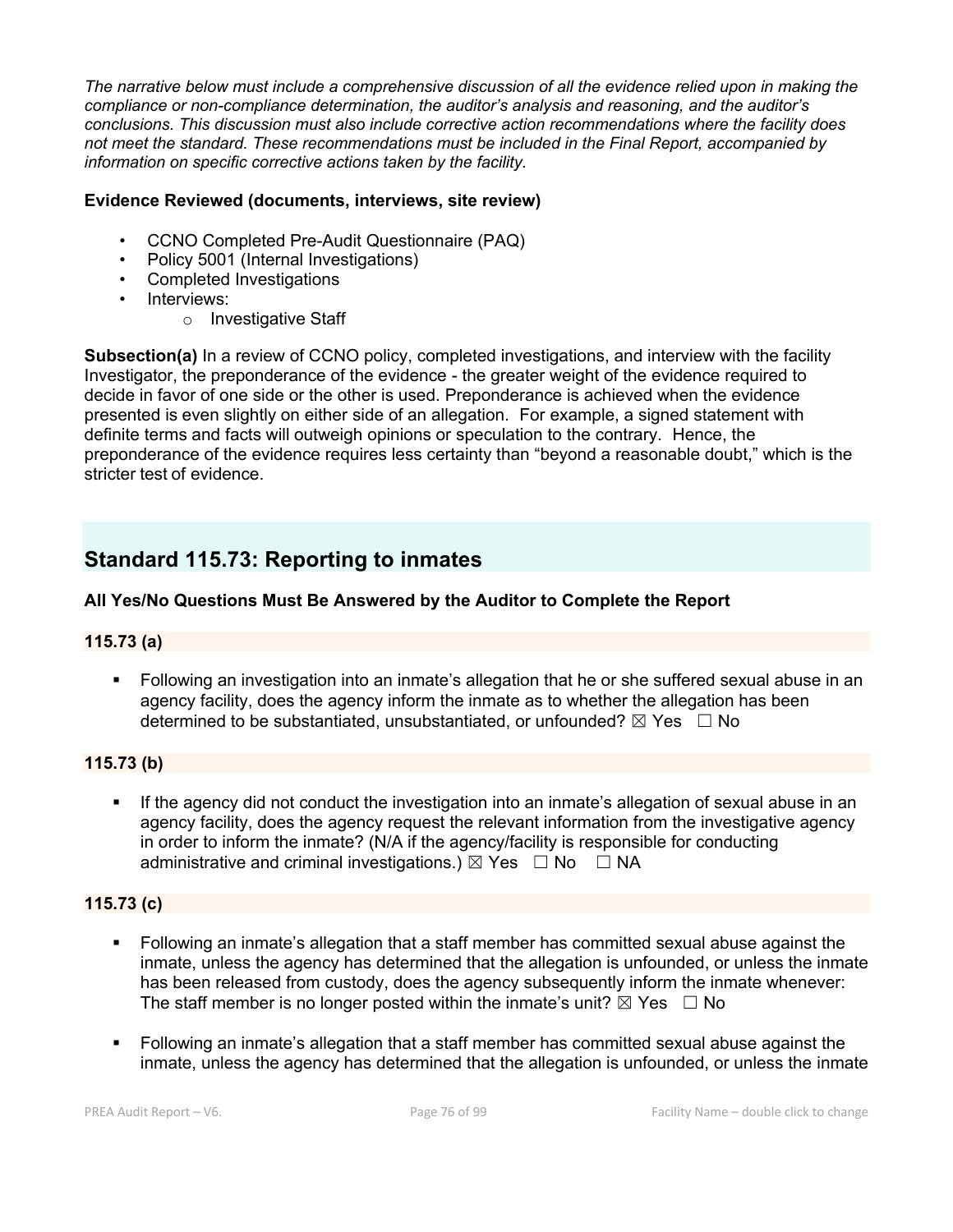has been released from custody, does the agency subsequently inform the inmate whenever: The staff member is no longer employed at the facility?  $\boxtimes$  Yes  $\Box$  No

- § Following an inmate's allegation that a staff member has committed sexual abuse against the inmate, unless the agency has determined that the allegation is unfounded, or unless the inmate has been released from custody, does the agency subsequently inform the inmate whenever: The agency learns that the staff member has been indicted on a charge related to sexual abuse in the facility?  $\boxtimes$  Yes  $\Box$  No
- § Following an inmate's allegation that a staff member has committed sexual abuse against the inmate, unless the agency has determined that the allegation is unfounded, or unless the inmate has been released from custody, does the agency subsequently inform the inmate whenever: The agency learns that the staff member has been convicted on a charge related to sexual abuse within the facility?  $\boxtimes$  Yes  $\Box$  No

## **115.73 (d)**

- Following an inmate's allegation that he or she has been sexually abused by another inmate, does the agency subsequently inform the alleged victim whenever: The agency learns that the alleged abuser has been indicted on a charge related to sexual abuse within the facility?  $\boxtimes$  Yes  $\Box$  No
- § Following an inmate's allegation that he or she has been sexually abused by another inmate, does the agency subsequently inform the alleged victim whenever: The agency learns that the alleged abuser has been convicted on a charge related to sexual abuse within the facility? ☒ Yes ☐ No

## **115.73 (e)**

**•** Does the agency document all such notifications or attempted notifications?  $\boxtimes$  Yes  $\Box$  No

#### **115.73 (f)**

**•** Auditor is not required to audit this provision.

#### **Auditor Overall Compliance Determination**

- ☐ **Exceeds Standard** (*Substantially exceeds requirement of standards*)
- ☒ **Meets Standard** (*Substantial compliance; complies in all material ways with the standard for the relevant review period*)
- ☐ **Does Not Meet Standard** (*Requires Corrective Action*)

#### **Instructions for Overall Compliance Determination Narrative**

*The narrative below must include a comprehensive discussion of all the evidence relied upon in making the compliance or non-compliance determination, the auditor's analysis and reasoning, and the auditor's conclusions. This discussion must also include corrective action recommendations where the facility does*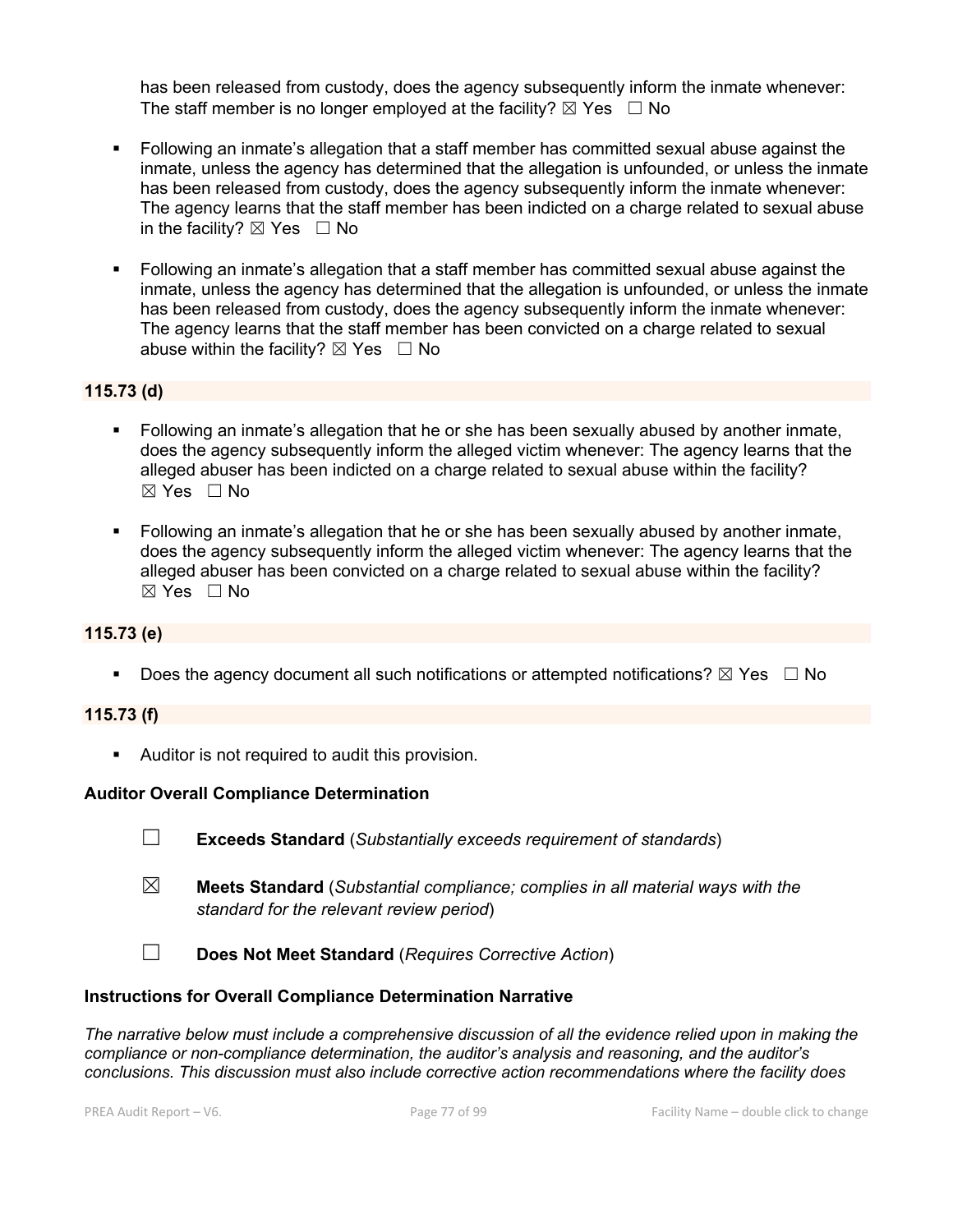*not meet the standard. These recommendations must be included in the Final Report, accompanied by information on specific corrective actions taken by the facility.*

## **Evidence Reviewed (documents, interviews, site review)**

- CCNO Completed Pre-Audit Questionnaire (PAQ)
- Policy 5001 (Internal Investigations)
- Completed Investigations
- Memorandum for the Record- PREA Standard 115.73 Requirements
- Interviews:
	- o Investigative Staff
	- o Inmates who Reported Sexual Abuse
	- o Director of Security

**Subsection(a)(b)** CCNO policy states following an investigation into an inmate's allegation that he or she suffered sexual abuse in the CCNO, the CCNO Investigator shall inform the inmate as to whether the allegation has been determined to be substantiated unsubstantiated, or unfounded. If the CCNO Investigator did not conduct the investigation, the relevant information shall be requested from the Williams County Sheriff's Office in order to inform the inmate. Interviews with the CCNO Investigator, Director of Security, inmates who reported sexual abuse and the review of randomly selected investigations confirmed the CCNO conforms to this requirement.

**Subsections(c)(d)** CCNO policy states following an inmate's allegation that a staff member has committed sexual abuse against an inmate, the CCNO Investigator shall subsequently inform the inmate whenever (1) The staff member is no longer posted within the inmate's unit; (2) The staff member is no longer employed at the facility; (3) The CCNO learns that the staff member has been Indicted on a charge related to sexual abuse within the CCNO; or (4) The CCNO learns that the staff member has been convicted on a charge related to sexual abuse within the CCNO. Following an inmate's allegation that he or she has been sexually abused by another inmate, the CCNO Investigator shall subsequently inform the alleged victim whenever: (1) The CCNO learns that the alleged abuser has been indicted on a charge related to sexual abuse within the CCNO; or (2) The CCNO learns that the alleged abuser has been convicted on a charge related to sexual abuse within the CCNO. Regarding allegations of sexual abuse by other inmates in the last twelve (12) months, the alleged abusers were neither indicted on a charge related to sexual abuse within the facility; nor had the alleged abusers been convicted on a charge related to sexual abuse within the facility. The facility had not had an incident reported where staff has allegedly sexually abused an inmate in the last twelve (12) months. Interview with the CCNO Investigator, interviews with inmates who reported sexual abuse and review of random investigations confirmed the CCNO conforms to the standards requirement.

**Subsections(e)(f)** CCNO policy states all such notifications or attempted notifications shall be documented. The CCNO's obligation to report to the victim under this standard shall terminate if the inmate is released from CCNO's custody. The auditor confirmed the above mentioned through an interview conducted with the CCNO Investigator and review of the investigative documentation.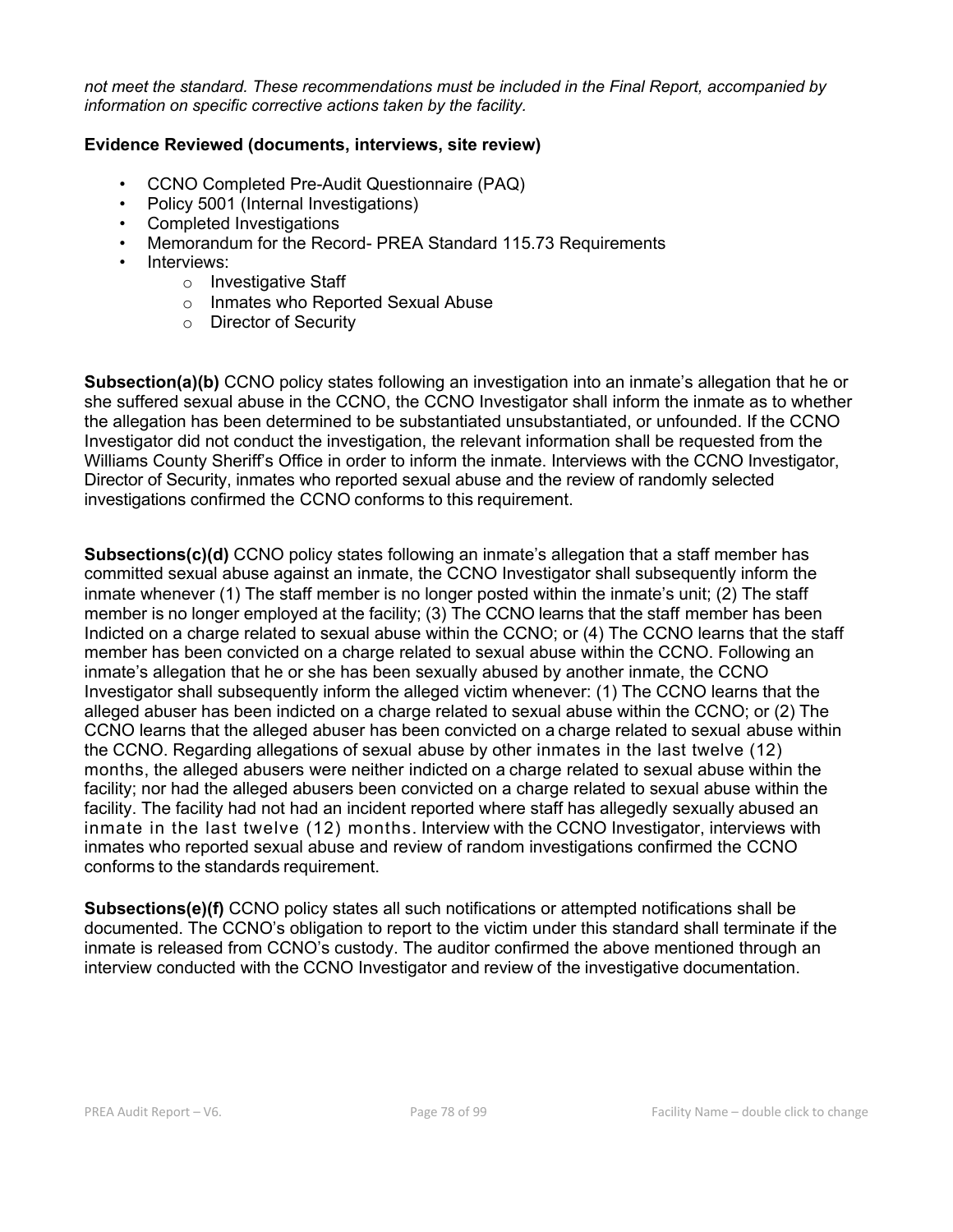# **DISCIPLINE**

# **Standard 115.76: Disciplinary sanctions for staff**

## **All Yes/No Questions Must Be Answered by the Auditor to Complete the Report**

### **115.76 (a)**

■ Are staff subject to disciplinary sanctions up to and including termination for violating agency sexual abuse or sexual harassment policies? ⊠ Yes □ No

#### **115.76 (b)**

**■** Is termination the presumptive disciplinary sanction for staff who have engaged in sexual abuse? ☒ Yes ☐ No

## **115.76 (c)**

§ Are disciplinary sanctions for violations of agency policies relating to sexual abuse or sexual harassment (other than actually engaging in sexual abuse) commensurate with the nature and circumstances of the acts committed, the staff member's disciplinary history, and the sanctions imposed for comparable offenses by other staff with similar histories?  $\boxtimes$  Yes  $\Box$  No

#### **115.76 (d)**

- § Are all terminations for violations of agency sexual abuse or sexual harassment policies, or resignations by staff who would have been terminated if not for their resignation, reported to: Law enforcement agencies (unless the activity was clearly not criminal)?  $\boxtimes$  Yes  $\Box$  No
- Are all terminations for violations of agency sexual abuse or sexual harassment policies, or resignations by staff who would have been terminated if not for their resignation, reported to: Relevant licensing bodies?  $\boxtimes$  Yes  $\Box$  No

#### **Auditor Overall Compliance Determination**

- ☐ **Exceeds Standard** (*Substantially exceeds requirement of standards*)
- ☒ **Meets Standard** (*Substantial compliance; complies in all material ways with the standard for the relevant review period*)
- ☐ **Does Not Meet Standard** (*Requires Corrective Action*)

#### **Instructions for Overall Compliance Determination Narrative**

*The narrative below must include a comprehensive discussion of all the evidence relied upon in making the compliance or non-compliance determination, the auditor's analysis and reasoning, and the auditor's conclusions. This discussion must also include corrective action recommendations where the facility does*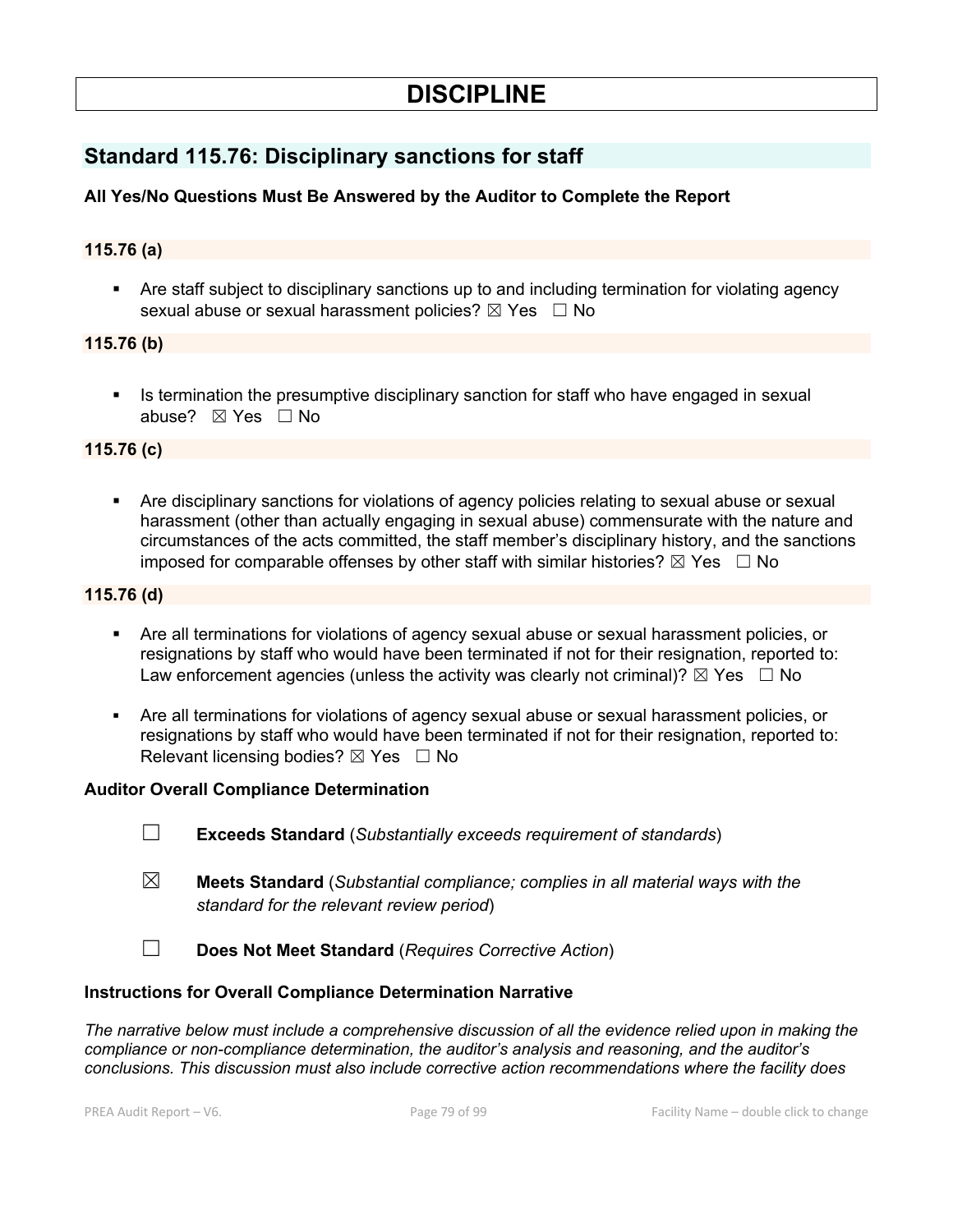*not meet the standard. These recommendations must be included in the Final Report, accompanied by information on specific corrective actions taken by the facility.*

### **Evidence Reviewed (documents, interviews, site review)**

- CCNO Completed Pre-Audit Questionnaire (PAQ)
- Policy 6105 (Employee Disciplinary Action)
- Memorandum for the Record- PREA Standard 115.76 Requirements
- Interviews:
	- o Director of Security
	- o Accreditation & Inspections Supervisor (Agency PREA Coordinator)

**Subsections(a)(b)(c)(d)** CCNO policy states staff shall be subject to disciplinary sanctions up to and including termination for violating CCNO sexual abuse or sexual harassment policies. Termination shall be the presumptive disciplinary sanction for staff who have engaged in sexual abuse. Disciplinary sanctions for violations of CCNO policies relating to sexual abuse or sexual harassment (other than actually engaging in sexual abuse) shall be commensurate with the nature and circumstances of the acts committed, the staff member's disciplinary history, and the sanctions imposed for comparable offenses by other staff with similar histories. All terminations for violations of CCNO sexual abuse or sexual harassment policies, or resignations by staff who would have been terminated if not for their resignation, shall be reported to law enforcement agencies unless the activity was clearly not criminal and to any relevant licensing bodies. Memorandum for the record submitted as supporting evidence and interviews with the Director of Security and Accreditation & Inspections Supervisor indicated there had been zero staff from this facility have violated agency sexual abuse or sexual harassment policies over the last 12 months. Zero staff from the facility have been terminated (or resigned before termination) for violating agency sexual abuse or sexual harassment policies, as no violations have occurred over the last 12 months. In the past 12 months, zero staff from the facility have been disciplined, short of termination, for violation of agency sexual abuse or sexual harassment policies, as no violations have occurred over the last 12 months. Also, there have been no terminations for violations of agency sexual abuse or sexual harassment policies, or resignations by staff who would have been terminated if not for their resignation had occurred, that the facility is aware of and would comply with, the requirement to report to law enforcement agencies unless the activity was clearly not criminal, and to any relevant licensing bodies.

# **Standard 115.77: Corrective action for contractors and volunteers**

## **All Yes/No Questions Must Be Answered by the Auditor to Complete the Report**

## **115.77 (a)**

- Is any contractor or volunteer who engages in sexual abuse prohibited from contact with inmates?  $\boxtimes$  Yes  $\Box$  No
- Is any contractor or volunteer who engages in sexual abuse reported to: Law enforcement agencies (unless the activity was clearly not criminal)?  $\boxtimes$  Yes  $\Box$  No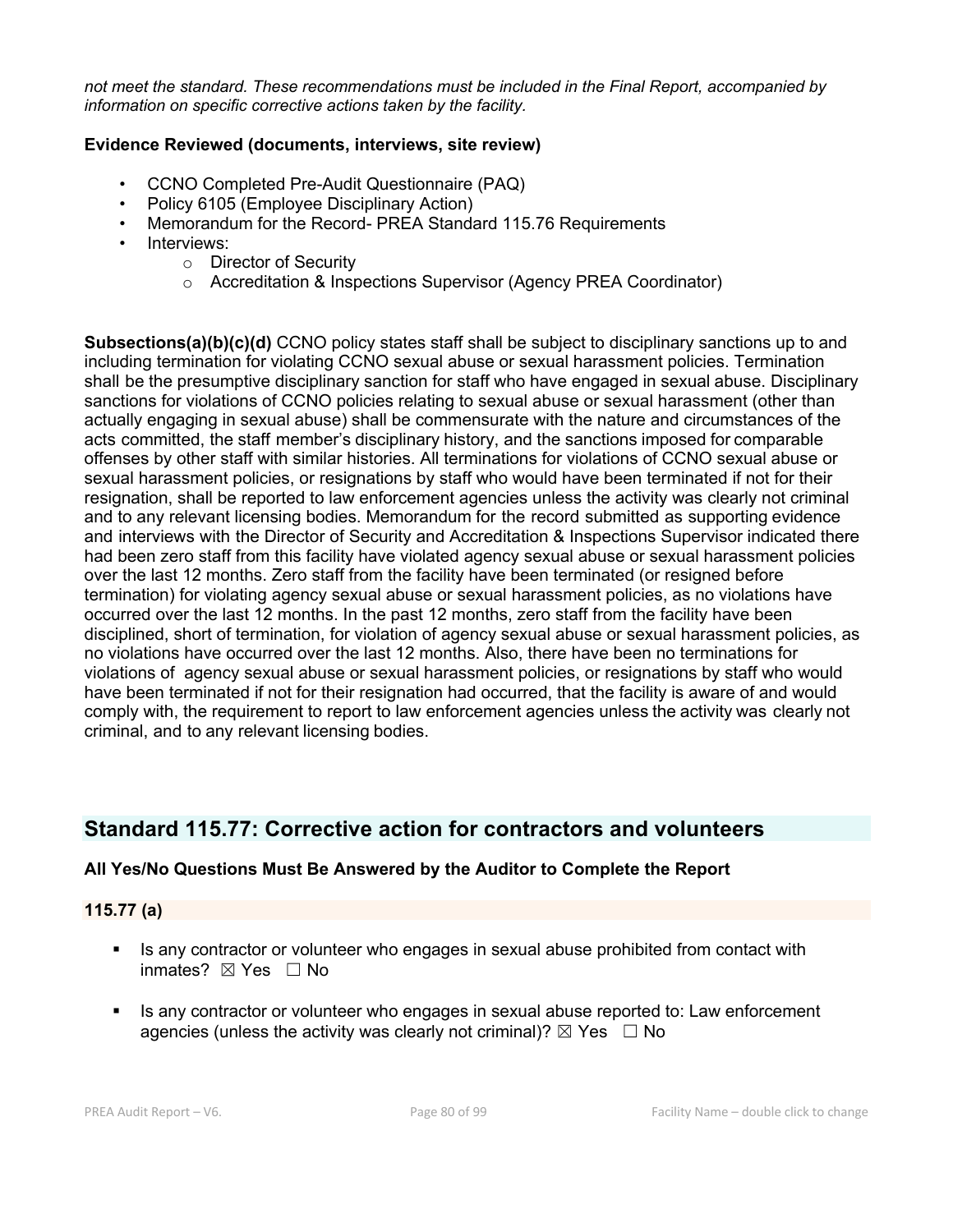■ Is any contractor or volunteer who engages in sexual abuse reported to: Relevant licensing bodies?  $\boxtimes$  Yes  $\Box$  No

## **115.77 (b)**

• In the case of any other violation of agency sexual abuse or sexual harassment policies by a contractor or volunteer, does the facility take appropriate remedial measures, and consider whether to prohibit further contact with inmates?  $\boxtimes$  Yes  $\Box$  No

### **Auditor Overall Compliance Determination**

- ☐ **Exceeds Standard** (*Substantially exceeds requirement of standards*)
- ☒ **Meets Standard** (*Substantial compliance; complies in all material ways with the standard for the relevant review period*)
- ☐ **Does Not Meet Standard** (*Requires Corrective Action*)

## **Instructions for Overall Compliance Determination Narrative**

*The narrative below must include a comprehensive discussion of all the evidence relied upon in making the compliance or non-compliance determination, the auditor's analysis and reasoning, and the auditor's conclusions. This discussion must also include corrective action recommendations where the facility does not meet the standard. These recommendations must be included in the Final Report, accompanied by information on specific corrective actions taken by the facility.*

#### **Evidence Reviewed (documents, interviews, site review)**

- CCNO Completed Pre-Audit Questionnaire (PAQ)
- Policy 5002 (Sexual Assault and Sexual Misconduct with Inmates)
- Interviews:
	- o Director of Security
	- o Accreditation & Inspections Supervisor (Agency PREA Coordinator)

**Subsections(a)(b)** CCNO policy states and was further corroborated through interviews with the Director of Security and the Accreditation & Inspections Supervisor any contractor or volunteer who engages in sexual abuse is prohibited from contact with inmates and shall be reported to law enforcement agencies, unless the activity was clearly not criminal, and to relevant licensing or endorsement bodies. The CCNO takes appropriate remedial measures, and considers whether to prohibit further contact with inmates, in the case of any other violation of CCNO sexual abuse or sexual harassment policies by a contractor or volunteer. In the past 12 months, there have been zero contractors or volunteers reported to law enforcement agencies and relevant licensing bodies for engaging in the sexual abuse of inmates. Interviews with the Director of Security and the Accreditation & Inspections Supervisor indicated they have not been required to take the appropriate remedial measures and considers whether to prohibit further contact with inmates in the case of any other violation of agency sexual abuse or sexual harassment policies bya contractor or volunteer. However, they would if the situation warranted.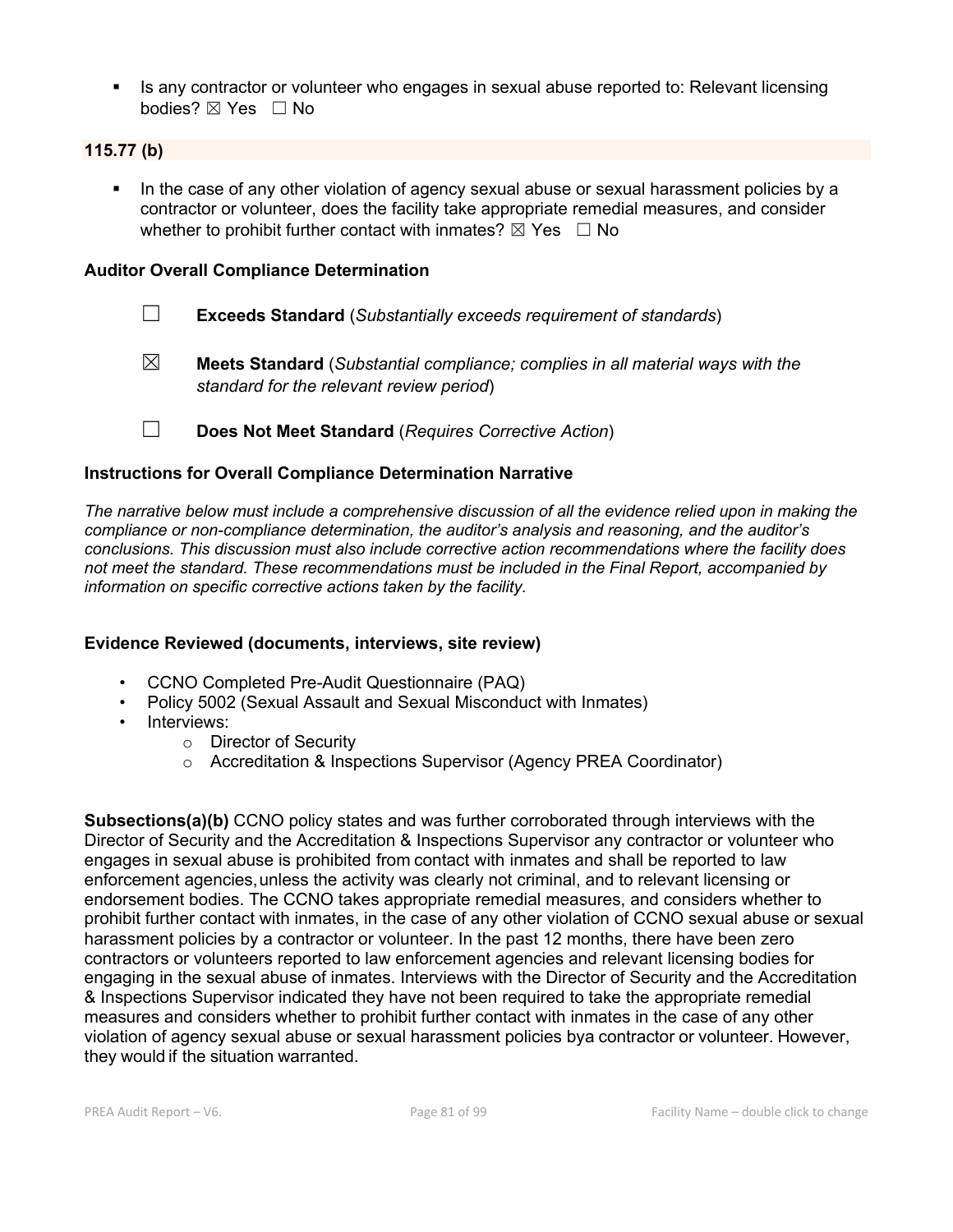# **Standard 115.78: Disciplinary sanctions for inmates**

## **All Yes/No Questions Must Be Answered by the Auditor to Complete the Report**

### **115.78 (a)**

§ Following an administrative finding that an inmate engaged in inmate-on-inmate sexual abuse, or following a criminal finding of guilt for inmate-on-inmate sexual abuse, are inmates subject to disciplinary sanctions pursuant to a formal disciplinary process?  $\boxtimes$  Yes  $\Box$  No

### **115.78 (b)**

§ Are sanctions commensurate with the nature and circumstances of the abuse committed, the inmate's disciplinary history, and the sanctions imposed for comparable offenses by other inmates with similar histories?  $\boxtimes$  Yes  $\Box$  No

#### **115.78 (c)**

• When determining what types of sanction, if any, should be imposed, does the disciplinary process consider whether an inmate's mental disabilities or mental illness contributed to his or her behavior?  $\boxtimes$  Yes  $\Box$  No

## **115.78 (d)**

§ If the facility offers therapy, counseling, or other interventions designed to address and correct underlying reasons or motivations for the abuse, does the facility consider whether to require the offending inmate to participate in such interventions as a condition of access to programming and other benefits?  $\boxtimes$  Yes  $\Box$  No

#### **115.78 (e)**

■ Does the agency discipline an inmate for sexual contact with staff only upon a finding that the staff member did not consent to such contact?  $\boxtimes$  Yes  $\Box$  No

#### **115.78 (f)**

• For the purpose of disciplinary action does a report of sexual abuse made in good faith based upon a reasonable belief that the alleged conduct occurred NOT constitute falsely reporting an incident or lying, even if an investigation does not establish evidence sufficient to substantiate the allegation?  $\boxtimes$  Yes  $\Box$  No

#### **115.78 (g)**

• If the agency prohibits all sexual activity between inmates, does the agency always refrain from considering non-coercive sexual activity between inmates to be sexual abuse? (N/A if the agency does not prohibit all sexual activity between inmates.)  $\boxtimes$  Yes  $\Box$  No  $\Box$  NA

#### **Auditor Overall Compliance Determination**

☐ **Exceeds Standard** (*Substantially exceeds requirement of standards*)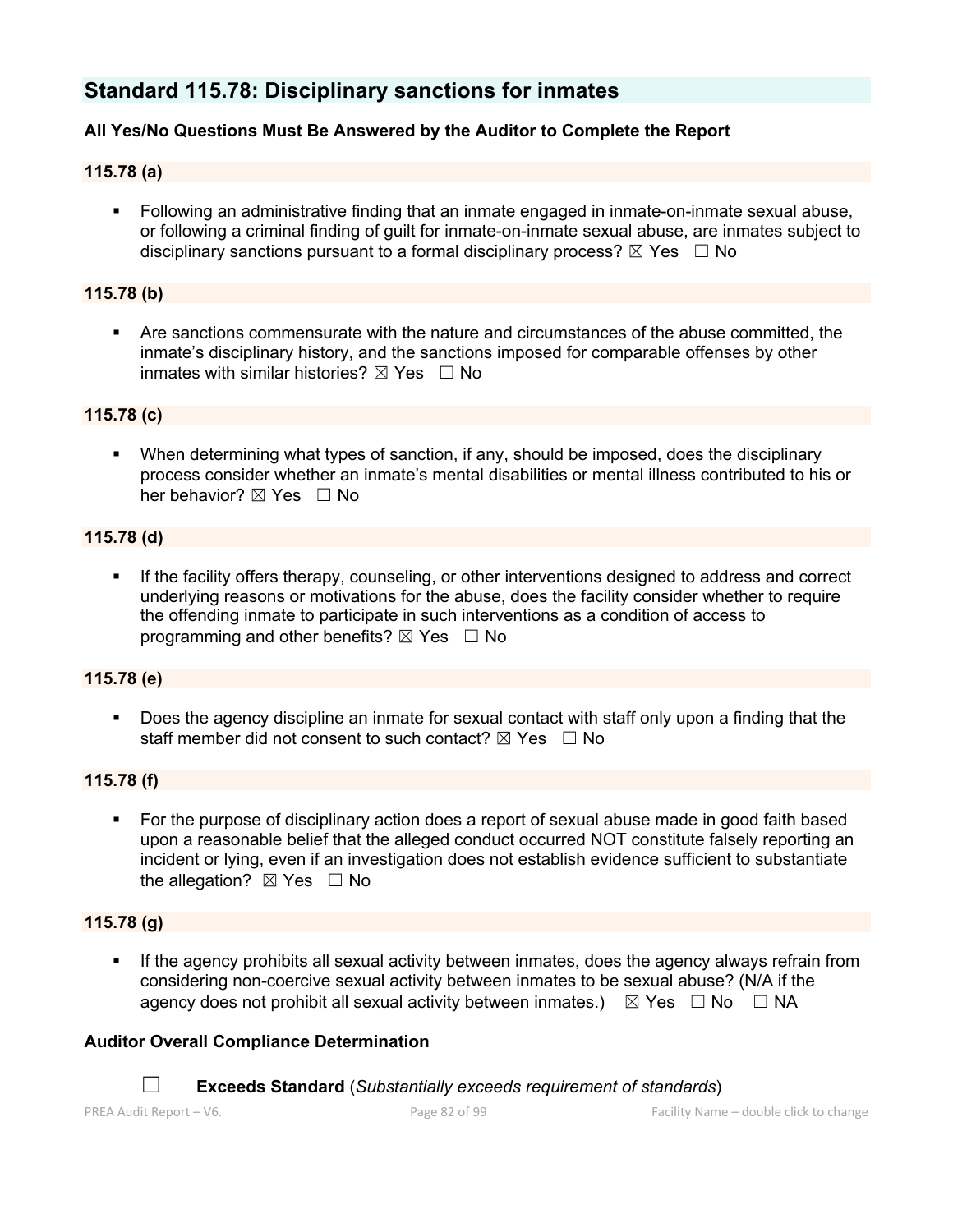☒ **Meets Standard** (*Substantial compliance; complies in all material ways with the standard for the relevant review period*)

☐ **Does Not Meet Standard** (*Requires Corrective Action*)

### **Instructions for Overall Compliance Determination Narrative**

*The narrative below must include a comprehensive discussion of all the evidence relied upon in making the compliance or non-compliance determination, the auditor's analysis and reasoning, and the auditor's conclusions. This discussion must also include corrective action recommendations where the facility does not meet the standard. These recommendations must be included in the Final Report, accompanied by information on specific corrective actions taken by the facility.*

#### **Evidence Reviewed (documents, interviews, site review)**

- CCNO Completed Pre-Audit Questionnaire (PAQ)
- Policy 4610 (Inmate Disciplinary Procedures)
- Memorandum for the Record- PREA Standard 115.78 Requirements
- Interviews:
	- o Director of Security
	- o Accreditation & Inspections Supervisor (Agency PREA Coordinator)
	- o Medical and Mental Health Staff

**Subsections(a)(b)(c)(d)(e)(f)(g)** CCNO policy states all inmates shall be subject to disciplinary sanctions pursuant to a formal disciplinary process following an administrative finding that the inmate engaged in inmate-on-inmate sexual abuse or following a criminal finding of guilt for inmate-oninmate sexual abuse. Sanctions shall be commensurate with the nature and circumstances of the abuse committed, the inmate's disciplinary history, and the sanctions imposed for comparable offenses by other inmates with similar histories. The disciplinary process shall consider whether an inmate's mental disabilities or mental illness contributed to his or her behavior when determining what type of sanction, if any, should be imposed. If the CCNO offers therapy, counseling, or other interventions designed to address and correct underlying reasons or motivations for the abuse, the CCNO shall consider whether to require the offending inmate to participate in such interventions as a condition of access to programming or other benefits. The CCNO may discipline an inmate for sexual contact with staff only upon a finding that the staff member did not consent to such contact. For the purpose of disciplinary action, a report of sexual abuse made in good faith based upon a reasonable belief that the alleged conduct occurred shall not constitute falsely reporting an incident or lying, even if an investigation does not establish evidence sufficient to substantiate the allegation. The CCNO may, in its discretion, prohibit all sexual activity between inmates and may discipline inmates for such activity. The CCNO may not, however, deem such activity to constitute sexual abuse if it determines that the activity is not coerced. Interviews with the Director of Security, Medical and Mental Health Staff and the Accreditation & Inspections Supervisor along with the review of investigation files confirmed the CCNO conforms to this requirement.

# **MEDICAL AND MENTAL CARE**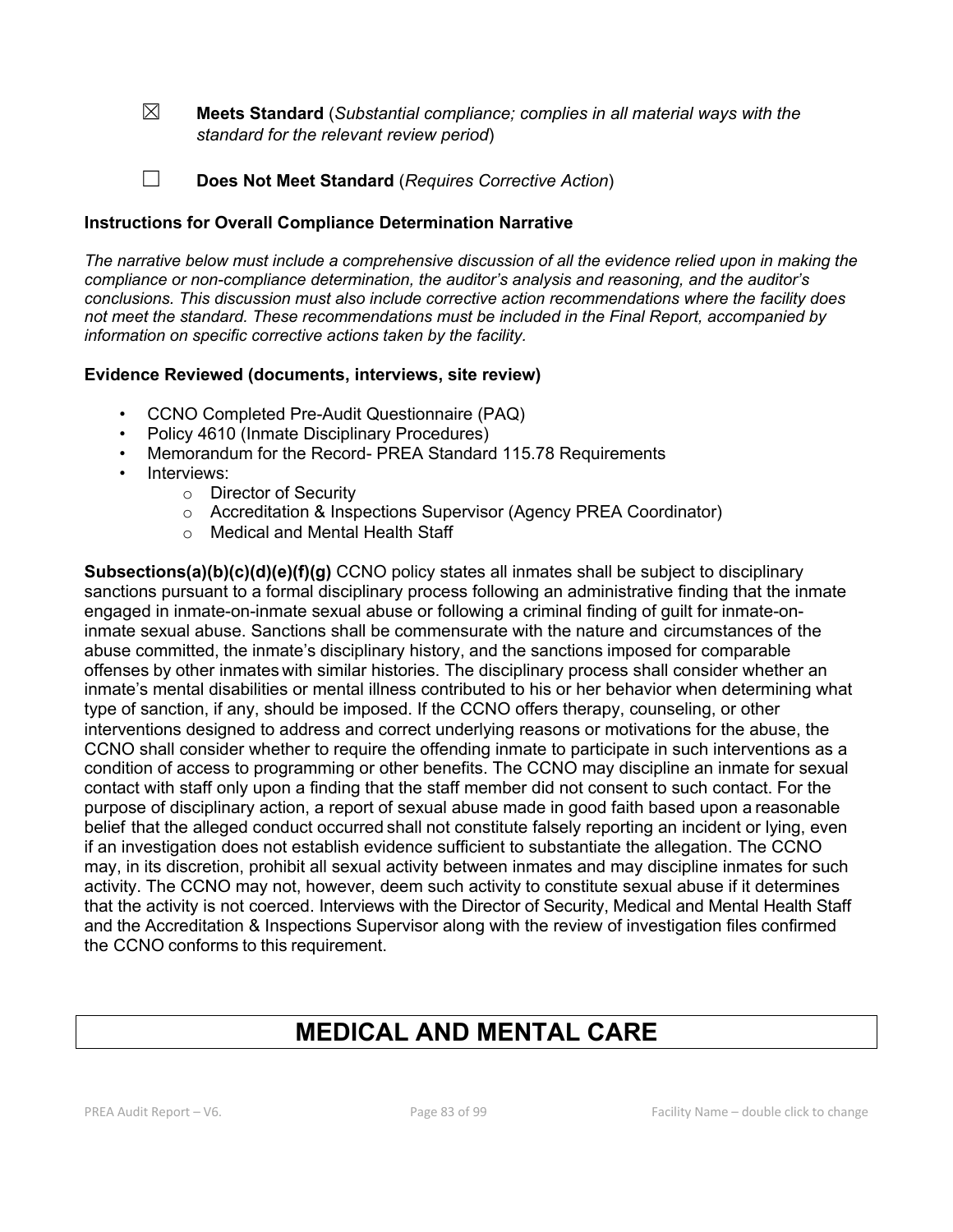# **Standard 115.81: Medical and mental health screenings; history of sexual abuse**

## **All Yes/No Questions Must Be Answered by the Auditor to Complete the Report**

### **115.81 (a)**

■ If the screening pursuant to § 115.41 indicates that a prison inmate has experienced prior sexual victimization, whether it occurred in an institutional setting or in the community, do staff ensure that the inmate is offered a follow-up meeting with a medical or mental health practitioner within 14 days of the intake screening? (N/A if the facility is not a prison.) ☐ Yes ☐ No ☒ NA

#### **115.81 (b)**

**•** If the screening pursuant to  $\S$  115.41 indicates that a prison inmate has previously perpetrated sexual abuse, whether it occurred in an institutional setting or in the community, do staff ensure that the inmate is offered a follow-up meeting with a mental health practitioner within 14 days of the intake screening? (N/A if the facility is not a prison.)  $\Box$  Yes  $\Box$  No  $\boxtimes$  NA

#### **115.81 (c)**

If the screening pursuant to  $\frac{1}{2}$  115.41 indicates that a jail inmate has experienced prior sexual victimization, whether it occurred in an institutional setting or in the community, do staff ensure that the inmate is offered a follow-up meeting with a medical or mental health practitioner within 14 days of the intake screening?  $\boxtimes$  Yes  $\Box$  No

#### **115.81 (d)**

■ Is any information related to sexual victimization or abusiveness that occurred in an institutional setting strictly limited to medical and mental health practitioners and other staff as necessary to inform treatment plans and security management decisions, including housing, bed, work, education, and program assignments, or as otherwise required by Federal, State, or local law? ☒ Yes ☐ No

#### **115.81 (e)**

§ Do medical and mental health practitioners obtain informed consent from inmates before reporting information about prior sexual victimization that did not occur in an institutional setting, unless the inmate is under the age of 18?  $\boxtimes$  Yes  $\Box$  No

#### **Auditor Overall Compliance Determination**



☐ **Exceeds Standard** (*Substantially exceeds requirement of standards*)

☒ **Meets Standard** (*Substantial compliance; complies in all material ways with the standard for the relevant review period*)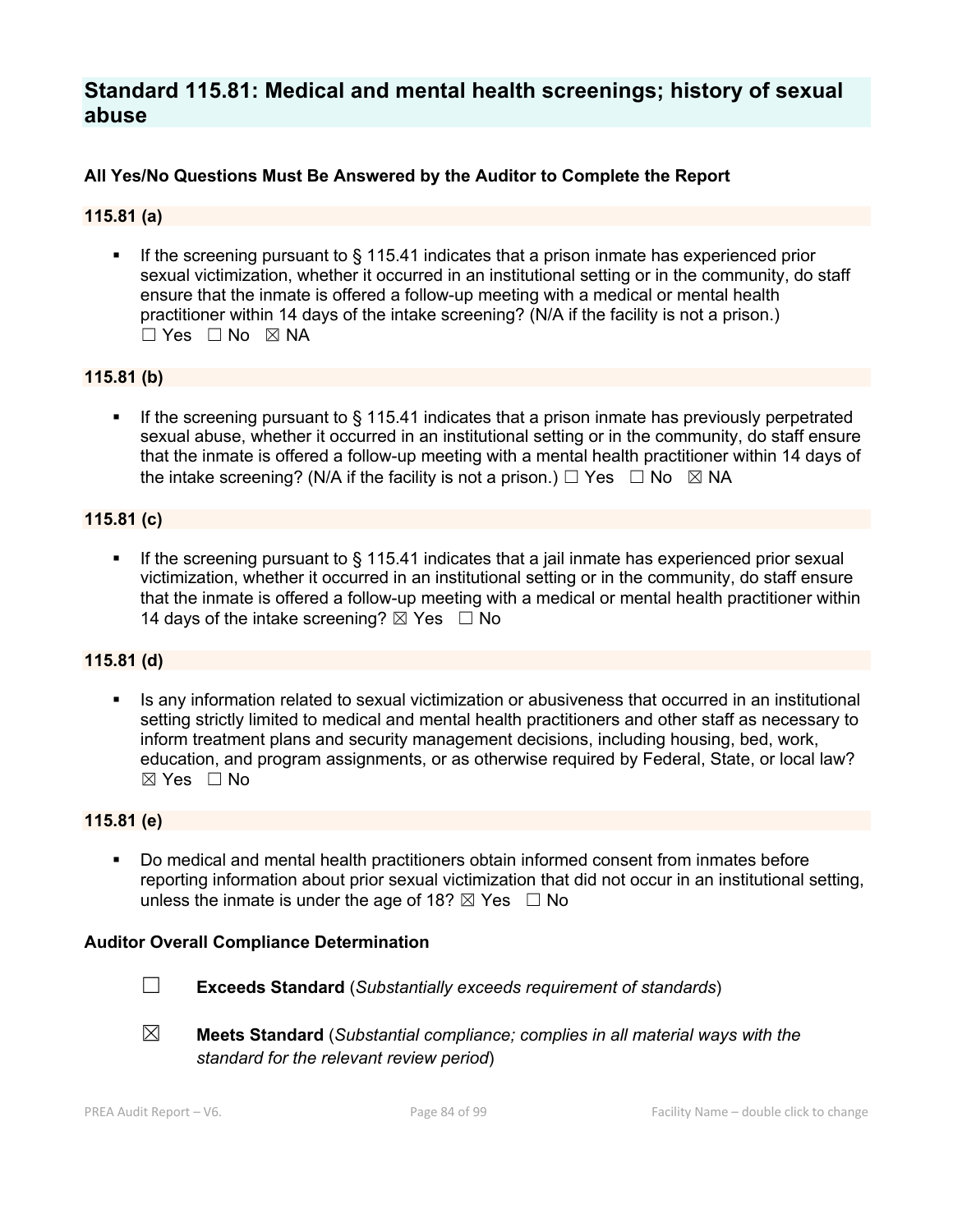☐ **Does Not Meet Standard** (*Requires Corrective Action*)

## **Instructions for Overall Compliance Determination Narrative**

*The narrative below must include a comprehensive discussion of all the evidence relied upon in making the compliance or non-compliance determination, the auditor's analysis and reasoning, and the auditor's conclusions. This discussion must also include corrective action recommendations where the facility does not meet the standard. These recommendations must be included in the Final Report, accompanied by information on specific corrective actions taken by the facility.*

## **Evidence Reviewed (documents, interviews, site review)**

- CCNO Completed Pre-Audit Questionnaire (PAQ)
- Policy 4300 (Medical/Mental Health Care Services for Inmates)
- Memorandum for the Record- PREA Standard 115.81 Requirements
- Completed Screening for Risk of Victimization and Abusiveness
- Interviews:
	- o Staff Responsible for Risk Screening
	- o Medical and Mental Health Staff

**Subsections(a)(c)** CCNO policy states if the screening pursuant to § 115.41 indicates that an inmate has experienced prior sexual victimization, whether it occurred in an institutional setting or in the community, staff shall ensure that the inmate is offered a follow-up meeting with a medical or mental health practitioner within 14 days of the intake screening.The auditor reviewed completed risk screenings for inmates who have disclosed sexual victimization during the risk screening process and conducted them per the standard requirements. Interviews with facility staff who conduct risk screening were knowledgeable of the standards requirements and confirmed to the auditor that all standard elements are being completed.

**Subsection(b)** CCNO policy states if the screening pursuant to § 115.41 indicates that an inmate has previously perpetrated sexual abuse, whether it occurred in an institutional setting or in the community, staff shall ensure that the inmate is offered a follow-up meeting with a mental health practitioner within 14 days of the intake screening. This standard is not applicable to this facility. This facility is categorized as a jail.

**Subsection(d)(e)** CCNO policy states and was furthered confirmed through completed risk assessments and interviews conducted with medical and mental health personnel any information related to sexual victimization or abusiveness that occurred in an institutional setting shall be strictly limited to medical and mental health practitioners and other staff, as necessary, to inform treatment plans and security and management decisions including housing, bed, work, education, and program assignments, or as otherwise required by Federal, State, or local law. Medical and mental health practitioners shall obtain informed consent from inmates before reporting information about prior sexual victimization that did not occur in an institutional setting unless the inmate is under the age of 18.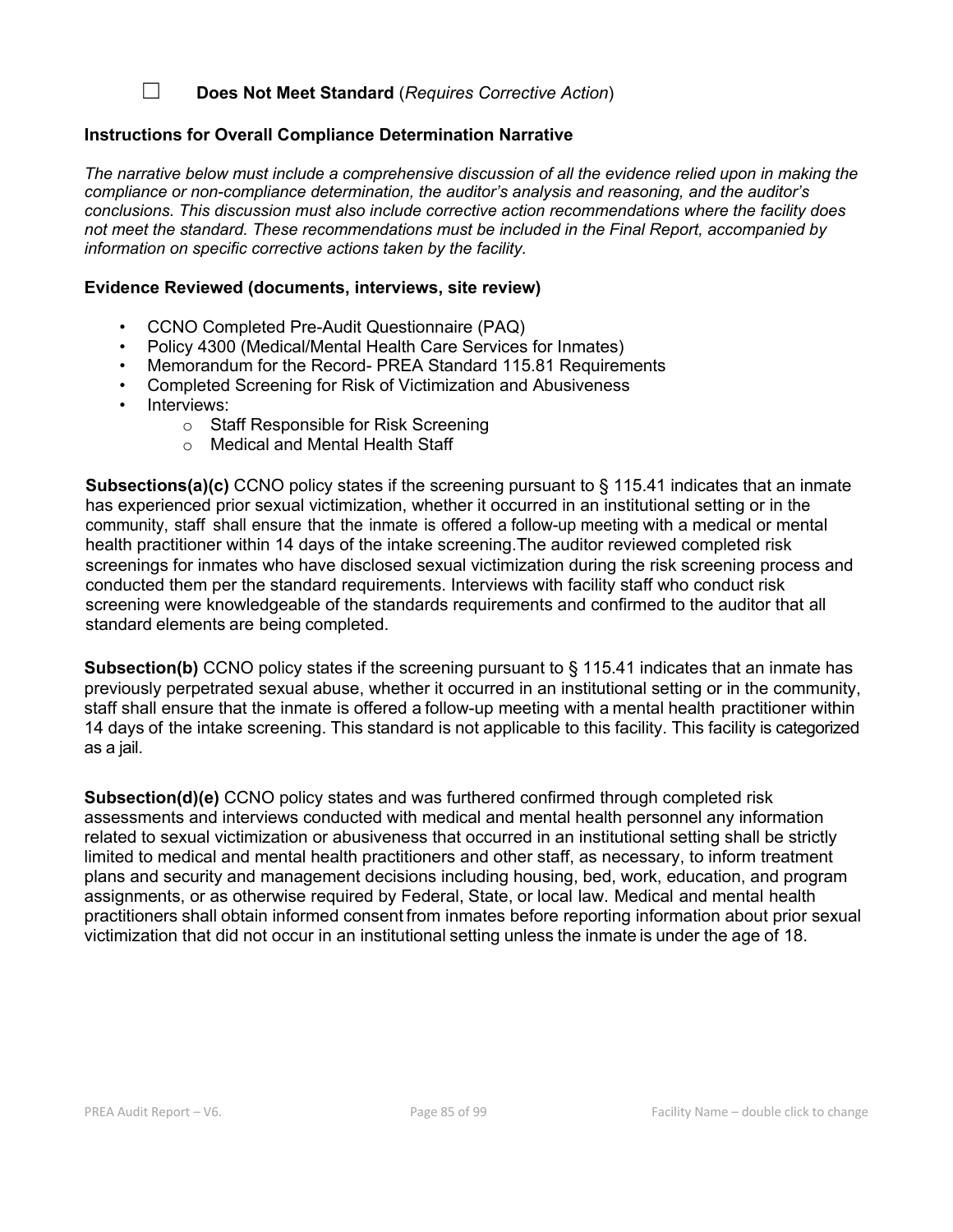# **Standard 115.82: Access to emergency medical and mental health services**

## **All Yes/No Questions Must Be Answered by the Auditor to Complete the Report**

#### **115.82 (a)**

§ Do inmate victims of sexual abuse receive timely, unimpeded access to emergency medical treatment and crisis intervention services, the nature and scope of which are determined by medical and mental health practitioners according to their professional judgment?  $\boxtimes$  Yes  $\Box$  No

## **115.82 (b)**

- If no qualified medical or mental health practitioners are on duty at the time a report of recent sexual abuse is made, do security staff first responders take preliminary steps to protect the victim pursuant to § 115.62?  $\boxtimes$  Yes  $\Box$  No
- Do security staff first responders immediately notify the appropriate medical and mental health practitioners?  $\boxtimes$  Yes  $\Box$  No

## **115.82 (c)**

§ Are inmate victims of sexual abuse offered timely information about and timely access to emergency contraception and sexually transmitted infections prophylaxis, in accordance with professionally accepted standards of care, where medically appropriate?  $\boxtimes$  Yes  $\Box$  No

### **115.82 (d)**

§ Are treatment services provided to the victim without financial cost and regardless of whether the victim names the abuser or cooperates with any investigation arising out of the incident? ☒ Yes ☐ No

#### **Auditor Overall Compliance Determination**

- ☐ **Exceeds Standard** (*Substantially exceeds requirement of standards*)
- ☒ **Meets Standard** (*Substantial compliance; complies in all material ways with the standard for the relevant review period*)
- ☐ **Does Not Meet Standard** (*Requires Corrective Action*)

#### **Instructions for Overall Compliance Determination Narrative**

*The narrative below must include a comprehensive discussion of all the evidence relied upon in making the compliance or non-compliance determination, the auditor's analysis and reasoning, and the auditor's conclusions. This discussion must also include corrective action recommendations where the facility does not meet the standard. These recommendations must be included in the Final Report, accompanied by information on specific corrective actions taken by the facility.*

#### **Evidence Reviewed (documents, interviews, site review)**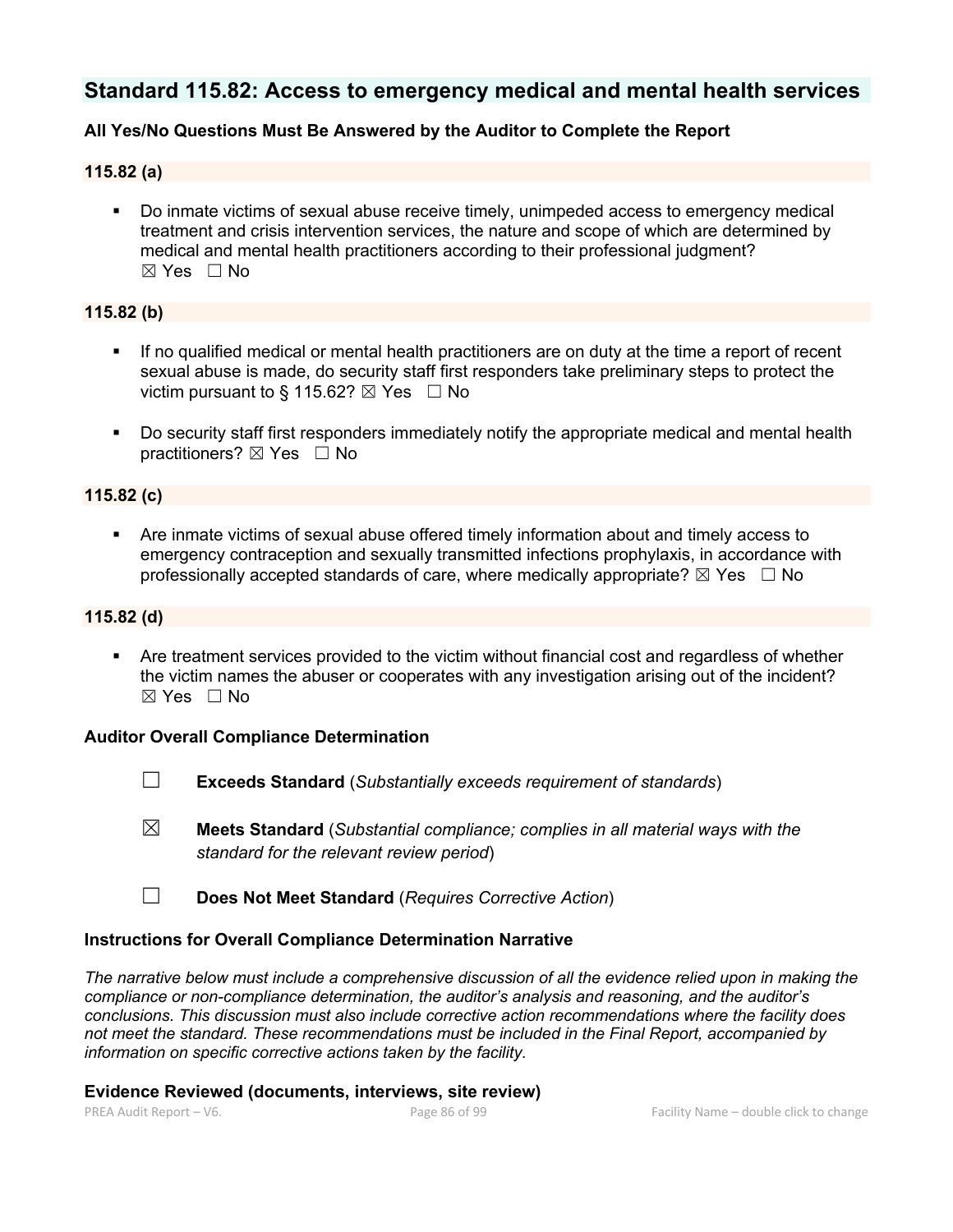- CCNO Completed Pre-Audit Questionnaire (PAQ)
- Policy 4300 (Medical/Mental Health Care Services for Inmates)
- Memorandum for the Record- PREA Standard 115.82 Requirements
- Interviews:
	- o Medical and Mental Health Staff
	- o Security Staff and Non-Security Staff First Responders

**Subsections(a)(b)(c)(d)** CCNO policy states inmate victims of sexual abuse shall receive timely unimpeded access to emergency medical treatment and crisis intervention services, the nature and scope of which are determined by medical and mental health practitioners according to their professional judgment. The auditor confirmed this through completed documentation review and interviews with medical and mental health staff. If no qualified medical or mental health practitioners are on duty at the time a report of recent abuse is made, security staff first responders shall take preliminary steps to protect the victim pursuant to 115.62 and shall immediately notify the appropriate medical and mental health practitioners. Inmate victims of sexual abuse while incarcerated shall be offered timely information about and timely access to emergency contraception and sexually transmitted infections prophylaxis, in accordance with professionally accepted standards of care, where medically appropriate. Documentation will be in the medical record of the victim. Treatment services shall be provided to the victim without financial cost and regardless of whether the victim names the abuser or cooperates with any investigation arising out of the incident. There have been no reports of sexual abuse requiring emergency medical treatment and crisis intervention during the past twelve (12) months. Compliance based on policy review, interviews with medical and mental health practitioners and interviews with first responders.

# **Standard 115.83: Ongoing medical and mental health care for sexual abuse victims and abusers**

## **All Yes/No Questions Must Be Answered by the Auditor to Complete the Report**

## **115.83 (a)**

§ Does the facility offer medical and mental health evaluation and, as appropriate, treatment to all inmates who have been victimized by sexual abuse in any prison, jail, lockup, or juvenile facility? ⊠ Yes □ No

## **115.83 (b)**

§ Does the evaluation and treatment of such victims include, as appropriate, follow-up services, treatment plans, and, when necessary, referrals for continued care following their transfer to, or placement in, other facilities, or their release from custody?  $\boxtimes$  Yes  $\Box$  No

## **115.83 (c)**

■ Does the facility provide such victims with medical and mental health services consistent with the community level of care?  $\boxtimes$  Yes  $\Box$  No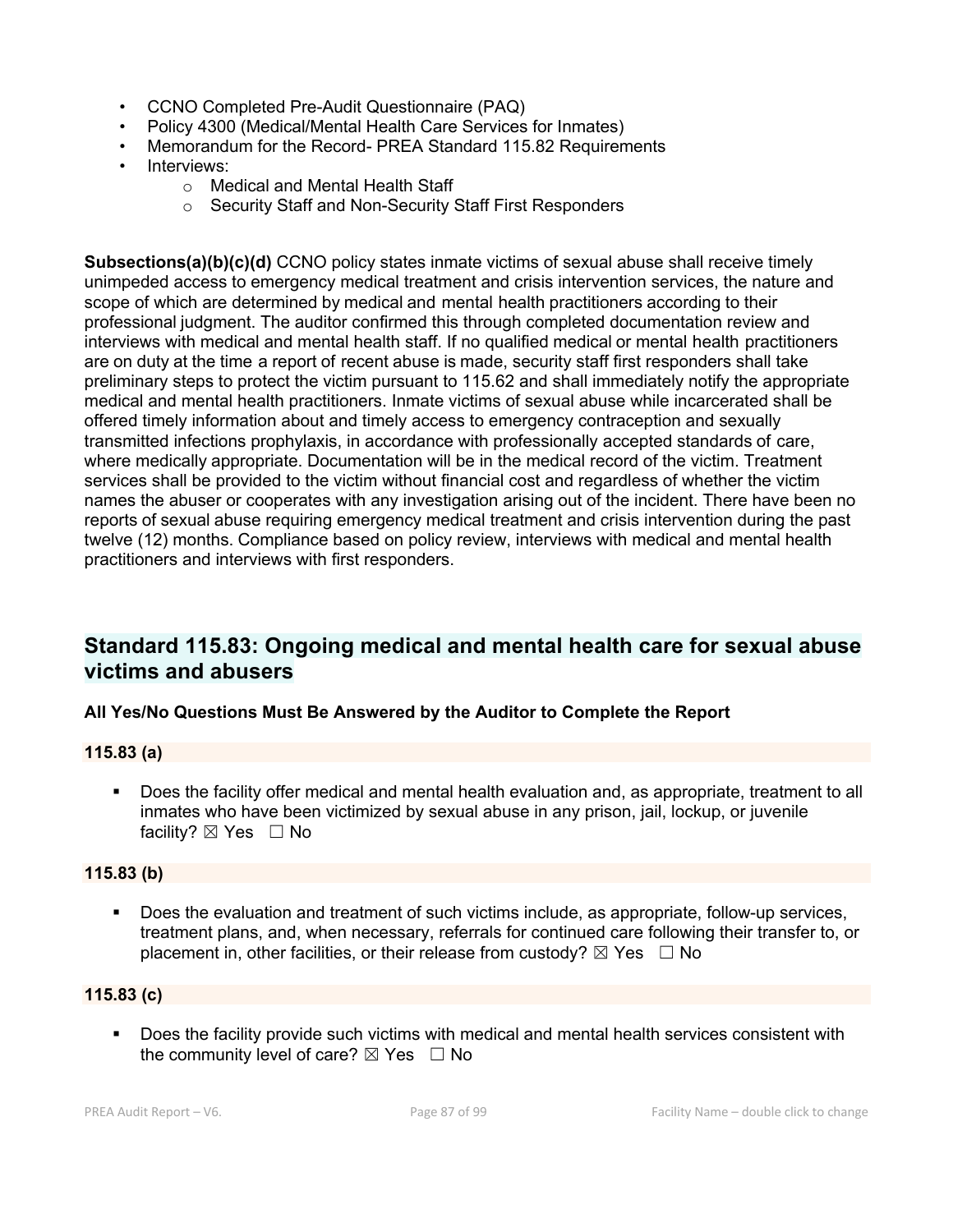## **115.83 (d)**

Are inmate victims of sexually abusive vaginal penetration while incarcerated offered pregnancy tests? (N/A if "all-male" facility. *Note: in "all-male" facilities, there may be inmates who identify as transgender men who may have female genitalia. Auditors should be sure to know whether such individuals may be in the population and whether this provision may apply in specific circumstances.*) ⊠ Yes  $□$  No  $□$  NA

#### **115.83 (e)**

■ If pregnancy results from the conduct described in paragraph § 115.83(d), do such victims receive timely and comprehensive information about and timely access to all lawful pregnancyrelated medical services? (N/A if "all-male" facility. *Note: in "all-male" facilities, there may be inmates who identify as transgender men who may have female genitalia. Auditors should be sure to know whether such individuals may be in the population and whether this provision may apply in specific circumstances.*)  $\boxtimes$  Yes  $\Box$  No  $\Box$  NA

#### **115.83 (f)**

■ Are inmate victims of sexual abuse while incarcerated offered tests for sexually transmitted infections as medically appropriate?  $\boxtimes$  Yes  $\Box$  No

#### **115.83 (g)**

§ Are treatment services provided to the victim without financial cost and regardless of whether the victim names the abuser or cooperates with any investigation arising out of the incident?  $\boxtimes$  Yes  $\Box$  No

#### **115.83 (h)**

If the facility is a prison, does it attempt to conduct a mental health evaluation of all known inmate-on-inmate abusers within 60 days of learning of such abuse history and offer treatment when deemed appropriate by mental health practitioners? (NA if the facility is a jail.) ☐ Yes ☐ No ☒ NA

#### **Auditor Overall Compliance Determination**

- ☐ **Exceeds Standard** (*Substantially exceeds requirement of standards*)
- ☒ **Meets Standard** (*Substantial compliance; complies in all material ways with the standard for the relevant review period*)
- 

☐ **Does Not Meet Standard** (*Requires Corrective Action*)

#### **Instructions for Overall Compliance Determination Narrative**

*The narrative below must include a comprehensive discussion of all the evidence relied upon in making the compliance or non-compliance determination, the auditor's analysis and reasoning, and the auditor's conclusions. This discussion must also include corrective action recommendations where the facility does*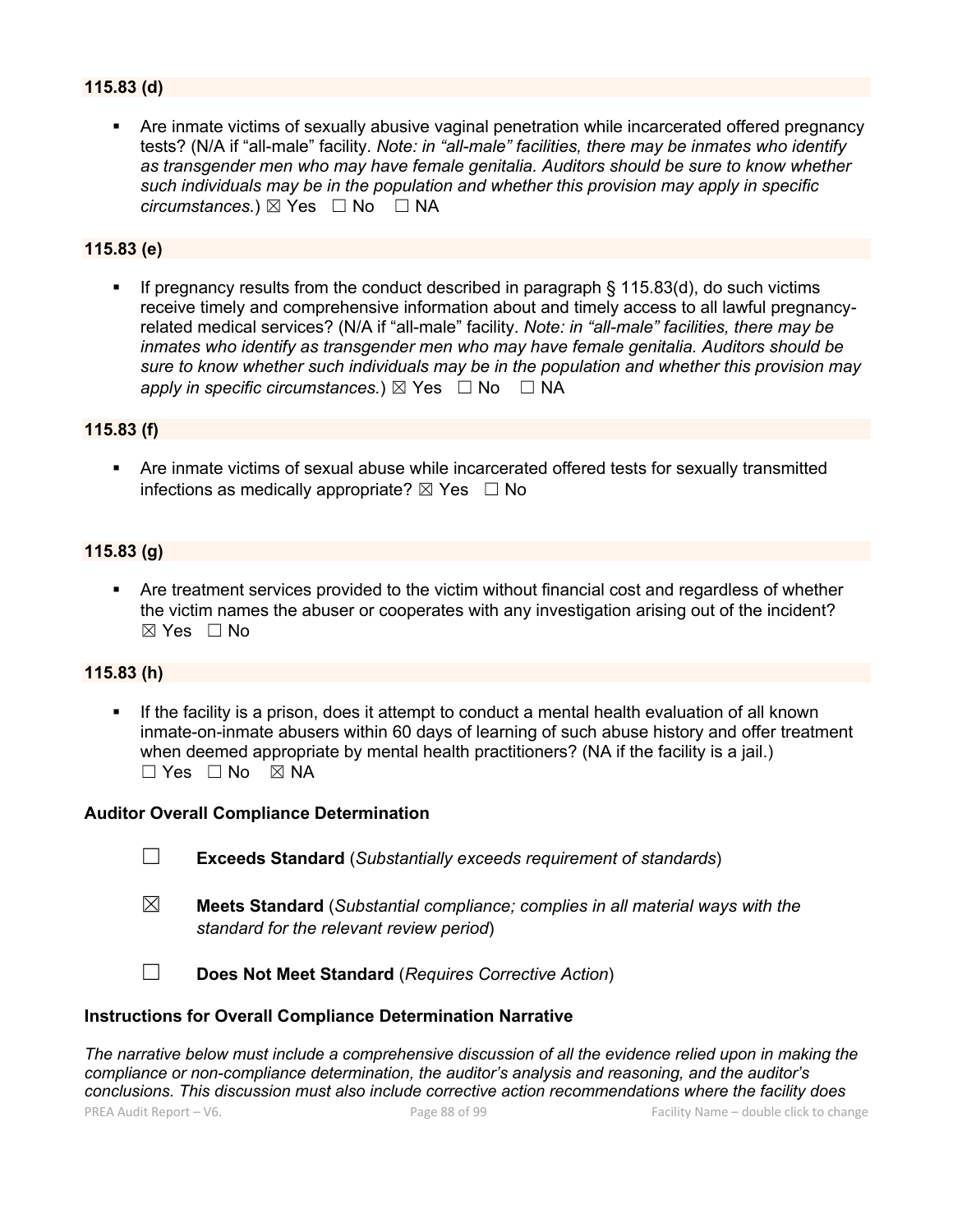*not meet the standard. These recommendations must be included in the Final Report, accompanied by information on specific corrective actions taken by the facility.*

## **Evidence Reviewed (documents, interviews, site review)**

- CCNO Completed Pre-Audit Questionnaire (PAQ)
- Policy 5002 (Sexual Assault and Sexual Misconduct with Inmates)
- Memorandum for the Record- PREA Standard 115.83 Requirements
- Interviews:
	- o Medical and Mental Health Staff
	- o Security Staff and Non-Security Staff First Responders
	- o Inmates who Reported Sexual Abuse

**Subsections(a)(b)(c)(d)(e)(f)(g)(h)** CCNO policy states the CCNO shall offer medical and mental health evaluation and, as appropriate, treatment to all inmates who have been victimized by sexual abuse in any prison, jail, lock- up or juvenile facility. The evaluation and treatment of such victims shall include, as appropriate, follow-up services, treatment plans, and, when necessary, referrals for continued care following their transfer to, or placement in, other facilities or their release from custody. The CCNO shall provide victims with medical and mental health services consistent with the community level of care. Inmate victims of sexually abusive vaginal penetration while incarcerated, shall be offered pregnancy tests. If pregnancy results from the conduct described in paragraph (d) above, such victims shall receive timely and comprehensive information about and timely access to all lawful pregnancy-related medical services. Inmate victims of sexual abuse while incarcerated shall be offered tests for sexually transmitted infections as medically appropriate. Treatment services shall be provided to the victim without financial cost and regardless of whether the victim names the abuser or cooperates with any investigation arising out of the incident. A mental health specialist will attempt to conduct a mental health evaluation of all known inmate-on-inmate abusers within 60 days of learning such abuse history and offer treatment when deemed appropriate by mental health practitioners is not applicable to this facility. This facility is categorized as a jail. There have been no ongoing medical and mental care requirements for sexual abuse victims and abusers during the past twelve (12) months. There have also been no instances of inmate victims of sexual abuse that have required ongoing medical or mental health services. Policy review along with interviews with medical and mental health practitioners, first responders and inmates who reported sexual abuse confirmed to the auditor that all standard elements are being completed.

# **DATA COLLECTION AND REVIEW**

# **Standard 115.86: Sexual abuse incident reviews**

## **All Yes/No Questions Must Be Answered by the Auditor to Complete the Report**

## **115.86 (a)**

• Does the facility conduct a sexual abuse incident review at the conclusion of every sexual abuse investigation, including where the allegation has not been substantiated, unless the allegation has been determined to be unfounded?  $\boxtimes$  Yes  $\Box$  No

## **115.86 (b)**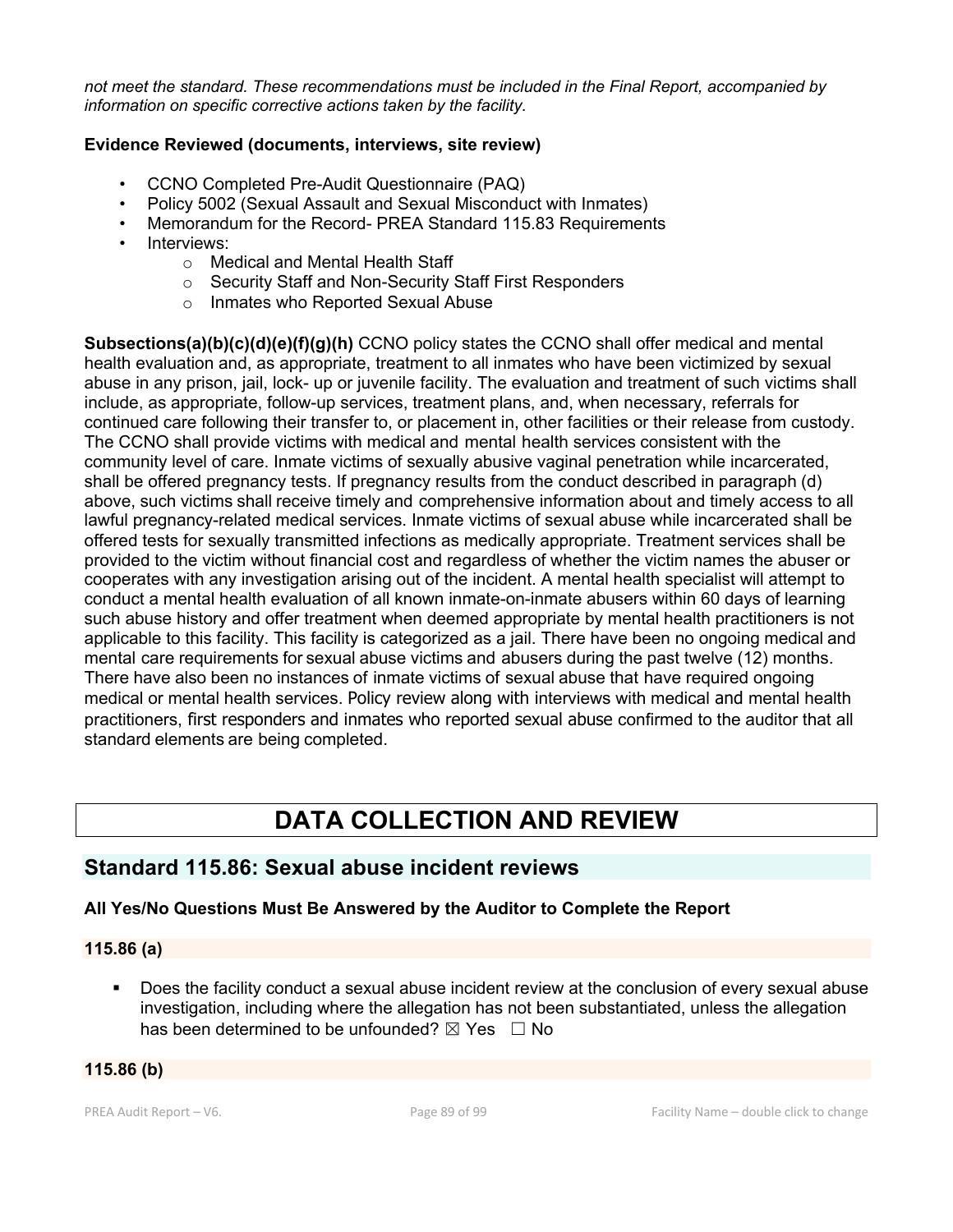§ Does such review ordinarily occur within 30 days of the conclusion of the investigation?  $\boxtimes$  Yes  $\Box$  No

## **115.86 (c)**

Does the review team include upper-level management officials, with input from line supervisors, investigators, and medical or mental health practitioners?  $\boxtimes$  Yes  $\Box$  No

### **115.86 (d)**

- § Does the review team: Consider whether the allegation or investigation indicates a need to change policy or practice to better prevent, detect, or respond to sexual abuse?  $\boxtimes$  Yes  $\Box$  No
- § Does the review team: Consider whether the incident or allegation was motivated by race; ethnicity; gender identity; lesbian, gay, bisexual, transgender, or intersex identification, status, or perceived status; gang affiliation; or other group dynamics at the facility?  $\boxtimes$  Yes  $\Box$  No
- § Does the review team: Examine the area in the facility where the incident allegedly occurred to assess whether physical barriers in the area may enable abuse?  $\boxtimes$  Yes  $\Box$  No
- Does the review team: Assess the adequacy of staffing levels in that area during different shifts? ⊠ Yes □ No
- Does the review team: Assess whether monitoring technology should be deployed or augmented to supplement supervision by staff?  $\boxtimes$  Yes  $\Box$  No
- Does the review team: Prepare a report of its findings, including but not necessarily limited to determinations made pursuant to §§ 115.86(d)(1) - (d)(5), and any recommendations for improvement and submit such report to the facility head and PREA compliance manager?  $\boxtimes$  Yes  $\Box$  No

## **115.86 (e)**

§ Does the facility implement the recommendations for improvement, or document its reasons for not doing so?  $\boxtimes$  Yes  $\Box$  No

## **Auditor Overall Compliance Determination**

- 
- ☐ **Exceeds Standard** (*Substantially exceeds requirement of standards*)
- ☒ **Meets Standard** (*Substantial compliance; complies in all material ways with the standard for the relevant review period*)
- ☐ **Does Not Meet Standard** (*Requires Corrective Action*)

## **Instructions for Overall Compliance Determination Narrative**

*The narrative below must include a comprehensive discussion of all the evidence relied upon in making the compliance or non-compliance determination, the auditor's analysis and reasoning, and the auditor's*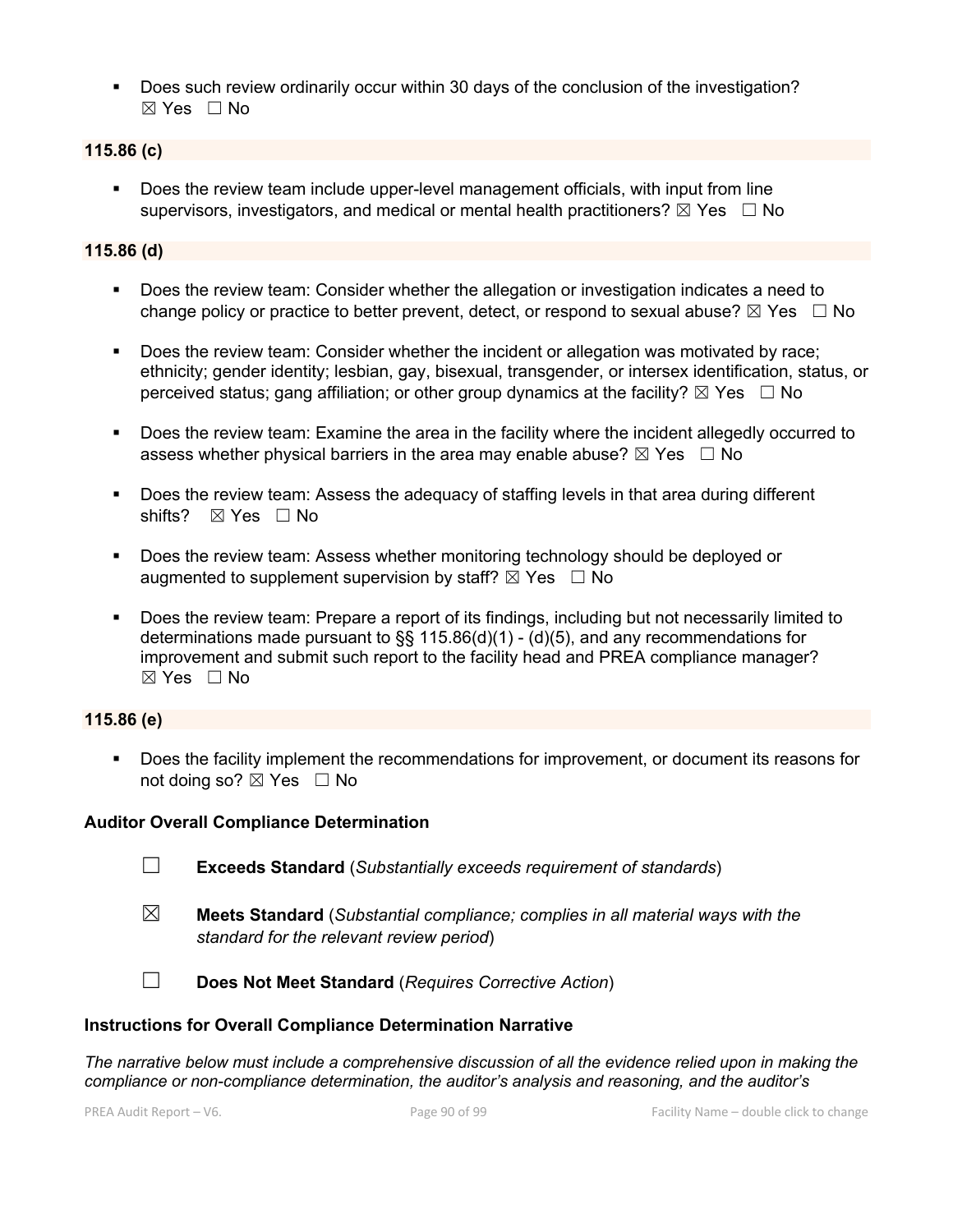*conclusions. This discussion must also include corrective action recommendations where the facility does not meet the standard. These recommendations must be included in the Final Report, accompanied by information on specific corrective actions taken by the facility.*

### **Evidence Reviewed (documents, interviews, site review)**

- CCNO Completed Pre-Audit Questionnaire (PAQ)
- Policy 5002 (Sexual Assault and Sexual Misconduct with Inmates)
- Completed Sexual Abuse Incident Reviews
- Interviews:
	- o Director of Security
	- o Incident Review Team Member
	- o Accreditation & Inspections Supervisor (Agency PREA Coordinator)

**Subsections(a)(b)(c)(d)(e**) CCNO policy states the CCNO shall conduct a sexual abuse incident review at the conclusion of every sexual abuse investigation, including where the allegation has not been substantiated, unless the allegation has been determined to be unfounded. Such review shall ordinarily occur within 30 days of the conclusion of the investigation. An investigation is concluded when a substantiated, unsubstantiated, or unfounded determination is made by the facility Investigator. The review team shall include upper-level management officials, with input from line supervisors, investigators, and medical or mental health practitioners. The review team shall: (1) Consider whether the allegation or investigation indicates a need to change policy or practice to better prevent, detect, or respond to sexual abuse; (2) Consider whether the incident or allegation was motivated by race; ethnicity; gender identity; lesbian, gay, bisexual, transgender, or intersex identification, status, or perceived status; or gang affiliation; or was motivated or otherwise caused by other group dynamics at the facility; (3) Examine the area in the facility where the incident allegedly occurred to assess whether physical barriers in the area may enable abuse; (4) Assess the adequacy of staffing levels in that area during different shifts; (5) Assess whether monitoring technology should be deployed or augmented to supplement supervision by staff; and (6) Prepare a report of its findings, including but not necessarily limited to determinations made pursuant to section (d)(1)-(d)(5) of this section and any recommendations for improvement and submit such report to the Executive Director and PREA compliance manager. The CCNO shall implement the recommendations for improvement or shall document its reasons for not doing so. Policy review, review of completed documentation (sexual abuse incident reviews) along with interviews with Accreditation & Inspections Supervisor, Director of Security and a Review Team Member confirmed to the auditor that all standard elements are being completed.

# **Standard 115.87: Data collection**

## **All Yes/No Questions Must Be Answered by the Auditor to Complete the Report**

#### **115.87 (a)**

§ Does the agency collect accurate, uniform data for every allegation of sexual abuse at facilities under its direct control using a standardized instrument and set of definitions?  $\boxtimes$  Yes  $\Box$  No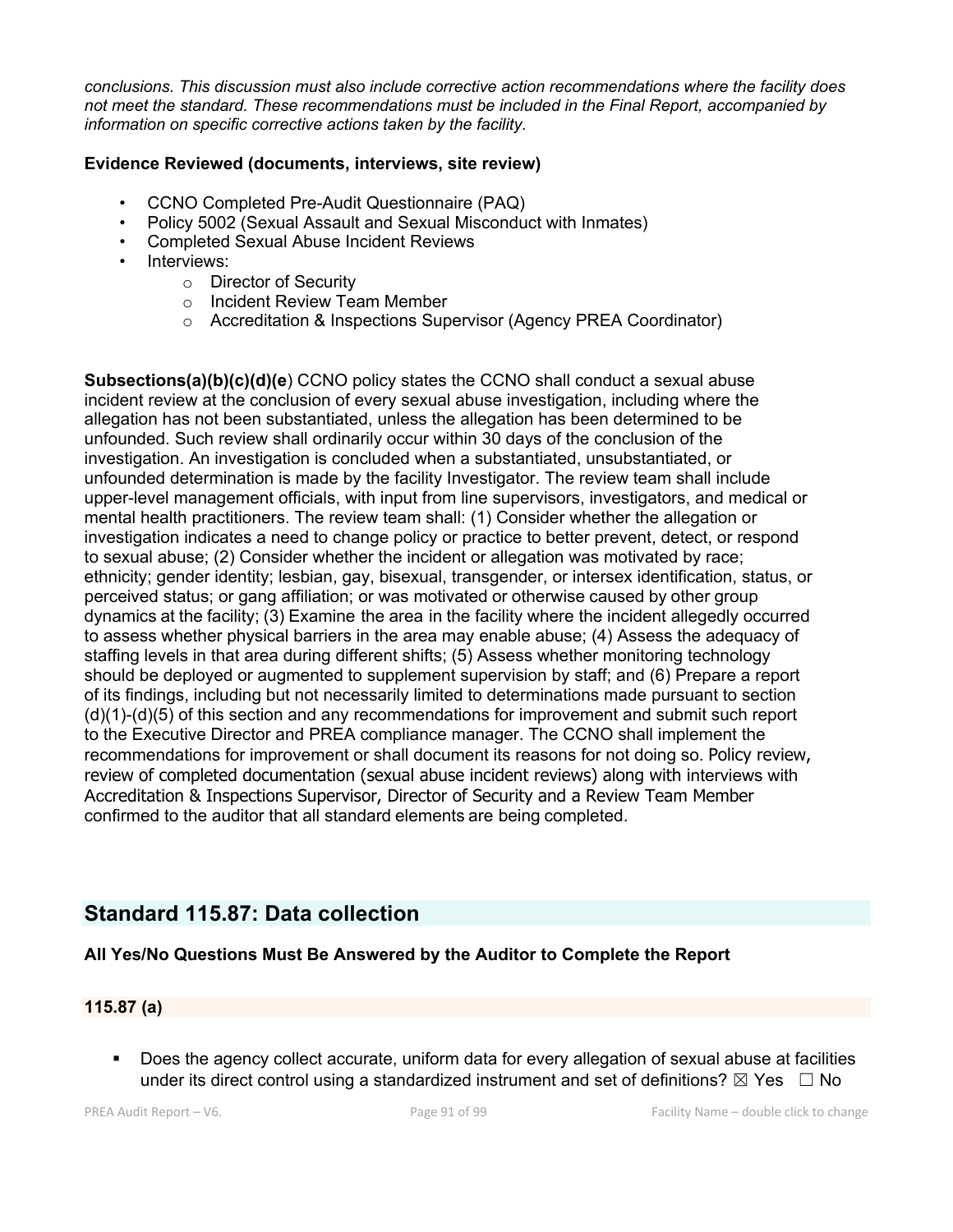## **115.87 (b)**

§ Does the agency aggregate the incident-based sexual abuse data at least annually?  $\boxtimes$  Yes  $\Box$  No

## **115.87 (c)**

• Does the incident-based data include, at a minimum, the data necessary to answer all questions from the most recent version of the Survey of Sexual Violence conducted by the Department of Justice? ☒ Yes ☐ No

#### **115.87 (d)**

■ Does the agency maintain, review, and collect data as needed from all available incident-based documents, including reports, investigation files, and sexual abuse incident reviews? ☒ Yes ☐ No

#### **115.87 (e)**

Does the agency also obtain incident-based and aggregated data from every private facility with which it contracts for the confinement of its inmates? (N/A if agency does not contract for the confinement of its inmates.)  $\Box$  Yes  $\Box$  No  $\boxtimes$  NA

#### **115.87 (f)**

§ Does the agency, upon request, provide all such data from the previous calendar year to the Department of Justice no later than June 30? (N/A if DOJ has not requested agency data.)  $\boxtimes$  Yes  $\Box$  No  $\Box$  NA

#### **Auditor Overall Compliance Determination**

- ☐ **Exceeds Standard** (*Substantially exceeds requirement of standards*)
- ☒ **Meets Standard** (*Substantial compliance; complies in all material ways with the standard for the relevant review period*)

☐ **Does Not Meet Standard** (*Requires Corrective Action*)

#### **Instructions for Overall Compliance Determination Narrative**

*The narrative below must include a comprehensive discussion of all the evidence relied upon in making the compliance or non-compliance determination, the auditor's analysis and reasoning, and the auditor's conclusions. This discussion must also include corrective action recommendations where the facility does not meet the standard. These recommendations must be included in the Final Report, accompanied by information on specific corrective actions taken by the facility.*

#### **Evidence Reviewed (documents, interviews, site review)**

- CCNO Completed Pre-Audit Questionnaire (PAQ)
- Policy 5002 (Sexual Assault and Sexual Misconduct with Inmates)
- Agency Website
- Survey of Sexual Victimization, 2019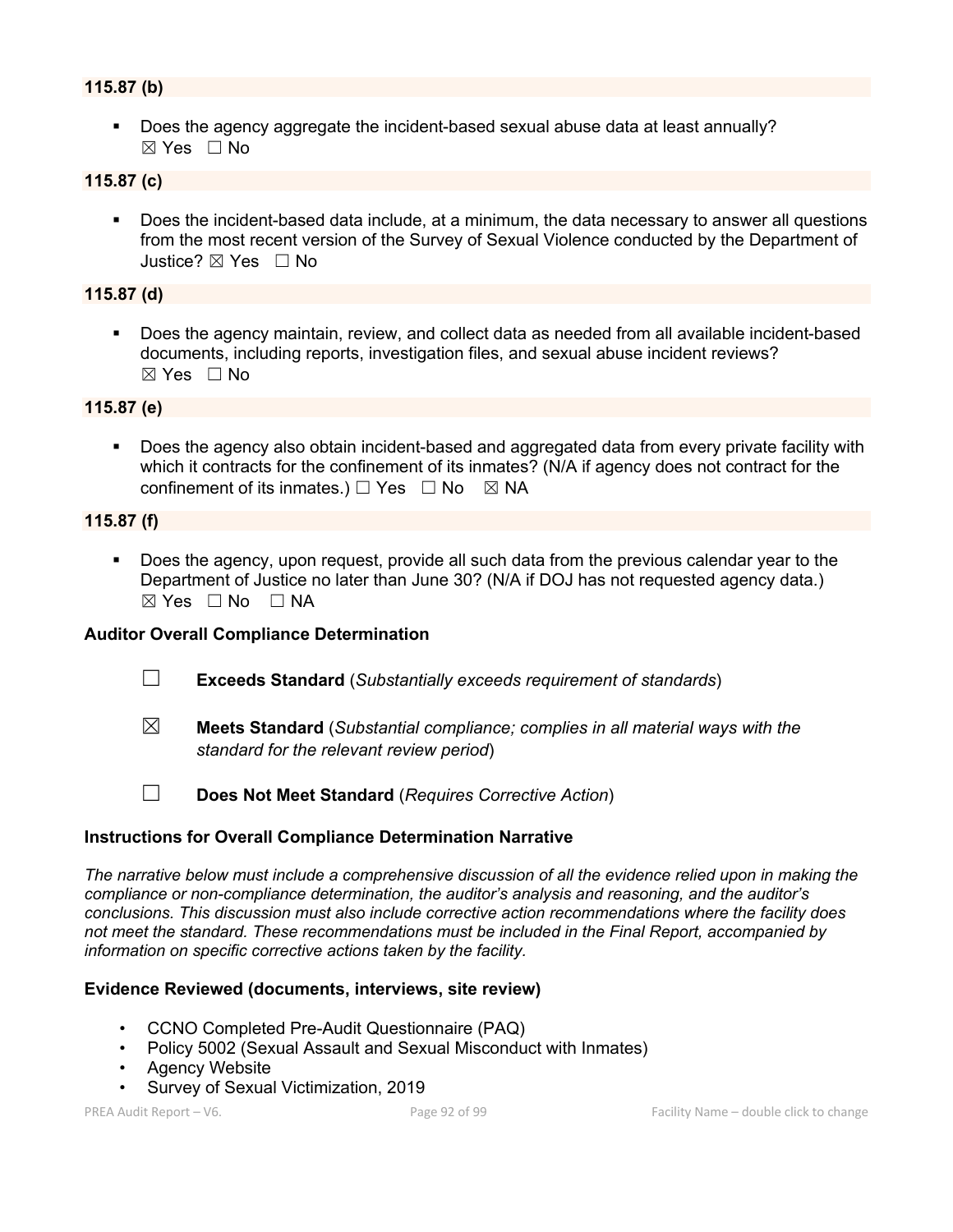- PREA Annual Report 2020
- Interviews:
	- o Accreditation & Inspections Supervisor (Agency PREA Coordinator)

**Subsections(a)(b)(c)(d)(e)** CCNO policy indicates the facility shall collect accurate, uniform data for every allegation of sexual abuse using a standardized instrument and set of definitions. The CCNO shall aggregate the incident-based data at least annually. The incident-based data collected shall include, at a minimum, the data necessary to answer all questions from the most recent version of the SSV conducted by the Department of Justice. The CCNO shall maintain, review, and collect data as needed from all available incident-based documents, including reports, investigation files, and sexual abuse incident reviews. Upon request, the agency shall provide all such data from the previous calendar year to the Department of Justice no later than June 30, or the deadline required by the Department of Justice. This facility does not contract with private facilities for the confinement of inmates. The Accreditation & Inspections Supervisor provided the auditor with documentation outlined within the standard reviewed by the auditor and found that it supported all the elements required of the standard.

# **Standard 115.88: Data review for corrective action**

## **All Yes/No Questions Must Be Answered by the Auditor to Complete the Report**

#### **115.88 (a)**

- Does the agency review data collected and aggregated pursuant to § 115.87 in order to assess and improve the effectiveness of its sexual abuse prevention, detection, and response policies, practices, and training, including by: Identifying problem areas?  $\boxtimes$  Yes  $\Box$  No
- Does the agency review data collected and aggregated pursuant to § 115.87 in order to assess and improve the effectiveness of its sexual abuse prevention, detection, and response policies, practices, and training, including by: Taking corrective action on an ongoing basis?  $\boxtimes$  Yes  $\Box$  No
- Does the agency review data collected and aggregated pursuant to § 115.87 in order to assess and improve the effectiveness of its sexual abuse prevention, detection, and response policies, practices, and training, including by: Preparing an annual report of its findings and corrective actions for each facility, as well as the agency as a whole?  $\boxtimes$  Yes  $\Box$  No

## **115.88 (b)**

Does the agency's annual report include a comparison of the current year's data and corrective actions with those from prior years and provide an assessment of the agency's progress in addressing sexual abuse  $\boxtimes$  Yes  $\Box$  No

## **115.88 (c)**

■ Is the agency's annual report approved by the agency head and made readily available to the public through its website or, if it does not have one, through other means?  $\boxtimes$  Yes  $\Box$  No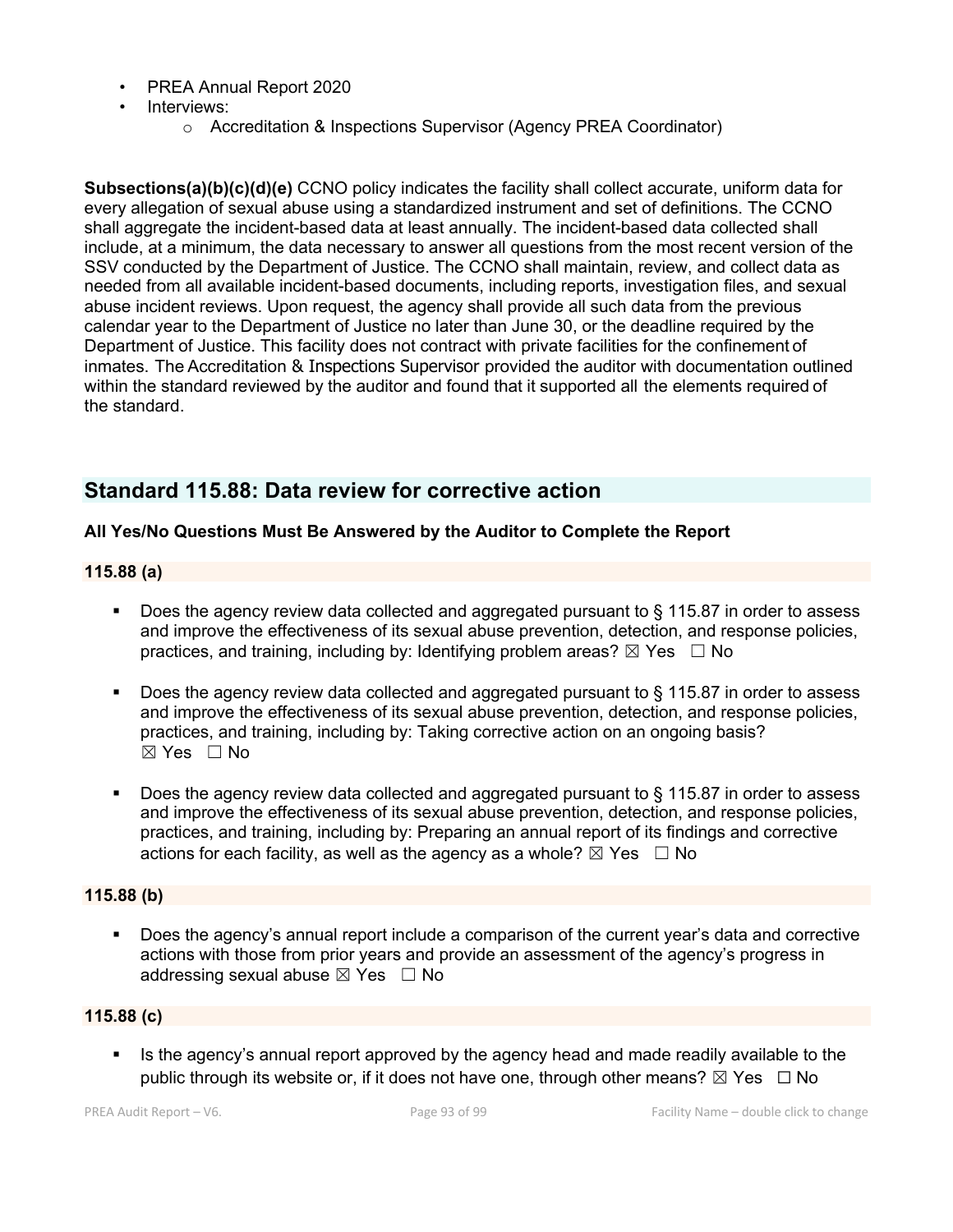#### **115.88 (d)**

Does the agency indicate the nature of the material redacted where it redacts specific material from the reports when publication would present a clear and specific threat to the safety and security of a facility?  $\boxtimes$  Yes  $\Box$  No

#### **Auditor Overall Compliance Determination**

- ☐ **Exceeds Standard** (*Substantially exceeds requirement of standards*)
- ☒ **Meets Standard** (*Substantial compliance; complies in all material ways with the standard for the relevant review period*)
- 
- ☐ **Does Not Meet Standard** (*Requires Corrective Action*)

#### **Instructions for Overall Compliance Determination Narrative**

*The narrative below must include a comprehensive discussion of all the evidence relied upon in making the compliance or non-compliance determination, the auditor's analysis and reasoning, and the auditor's conclusions. This discussion must also include corrective action recommendations where the facility does not meet the standard. These recommendations must be included in the Final Report, accompanied by information on specific corrective actions taken by the facility.*

#### **Evidence Reviewed (documents, interviews, site review)**

- CCNO Completed Pre-Audit Questionnaire (PAQ)
- Policy 5002 (Sexual Assault and Sexual Misconduct with Inmates)
- Agency Website
- Survey of Sexual Victimization, 2019
- PREA Annual Report 2020
- Interviews:
	- o Accreditation & Inspections Supervisor (Agency PREA Coordinator)
	- o Executive Director

**Subsections(a)(b)(c)(d)** CCNO policy states and was further corroborated through documentation review and interviews with the Executive Director and Accreditation & Inspections Supervisor, that data is collected and aggregated in order to assess and improve the effectiveness of the facility's sexual abuse prevention, detection, and response policies, practices, and training, including by: (1)Identifying problem areas; (2) Taking corrective action on an ongoing basis; and (3) Preparing an annual report of its findings and corrective actions. Such report shall include a comparison of the current year's data and corrective action with those of previous years and shall provide an assessment of the CCNO's progress in addressing sexual abuse. The CCNO's report shall be approved by the Executive Director and made readily available to the public through its website or, if it does not have one, through other means. The CCNO may redact specific material from reports when publication would present a clear and specific threat to the safety and security of the facility but must indicate the nature of the material redacted.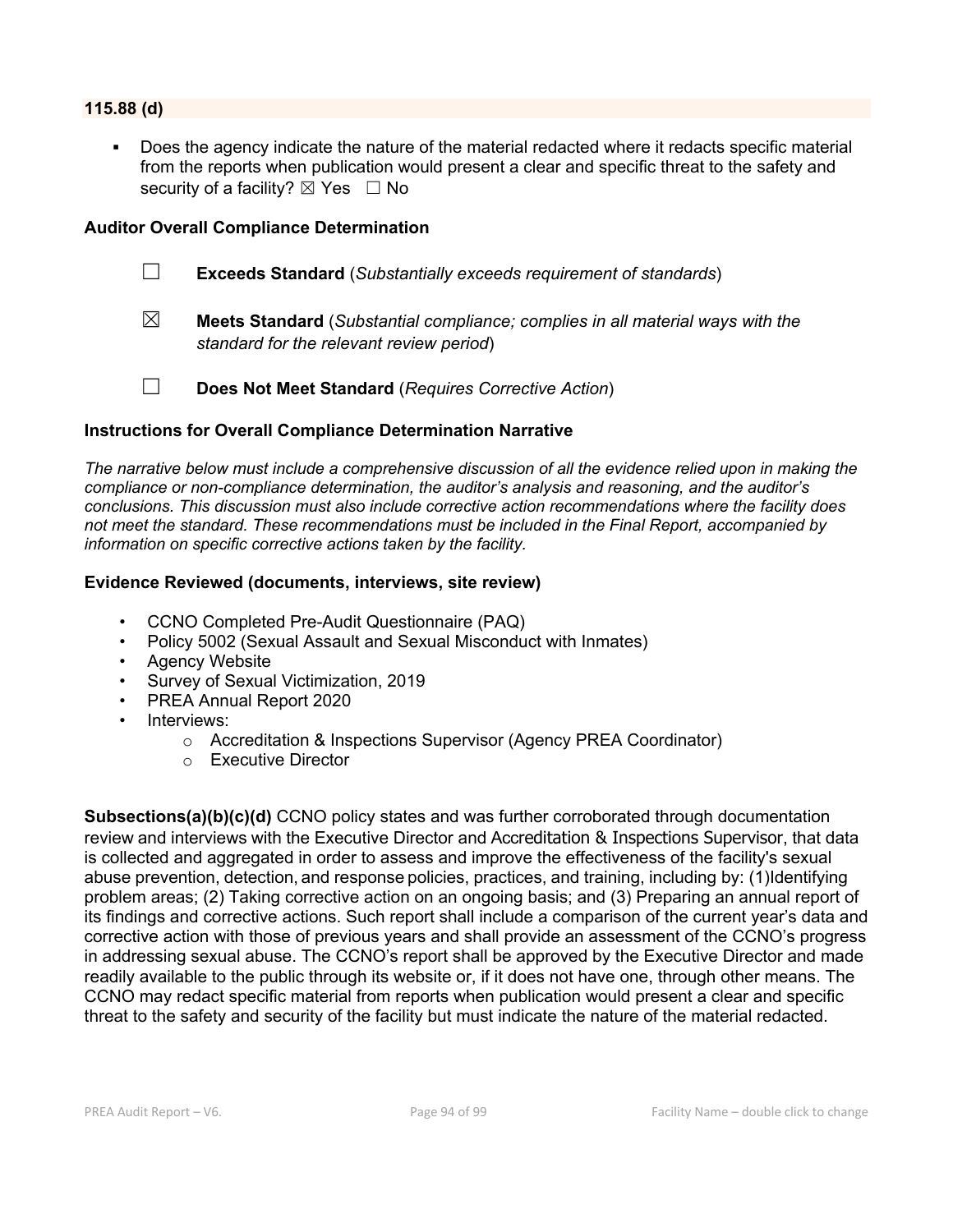# **Standard 115.89: Data storage, publication, and destruction**

## **All Yes/No Questions Must Be Answered by the Auditor to Complete the Report**

#### **115.89 (a)**

■ Does the agency ensure that data collected pursuant to § 115.87 are securely retained? ☒ Yes ☐ No

#### **115.89 (b)**

■ Does the agency make all aggregated sexual abuse data, from facilities under its direct control and private facilities with which it contracts, readily available to the public at least annually through its website or, if it does not have one, through other means?  $\boxtimes$  Yes  $\Box$  No

#### **115.89 (c)**

■ Does the agency remove all personal identifiers before making aggregated sexual abuse data publicly available?  $\boxtimes$  Yes  $\Box$  No

#### **115.89 (d)**

§ Does the agency maintain sexual abuse data collected pursuant to § 115.87 for at least 10 years after the date of the initial collection, unless Federal, State, or local law requires otherwise?  $\boxtimes$  Yes  $\Box$  No

#### **Auditor Overall Compliance Determination**

- ☐ **Exceeds Standard** (*Substantially exceeds requirement of standards*)
- ☒ **Meets Standard** (*Substantial compliance; complies in all material ways with the standard for the relevant review period*)
- ☐ **Does Not Meet Standard** (*Requires Corrective Action*)

#### **Instructions for Overall Compliance Determination Narrative**

*The narrative below must include a comprehensive discussion of all the evidence relied upon in making the compliance or non-compliance determination, the auditor's analysis and reasoning, and the auditor's conclusions. This discussion must also include corrective action recommendations where the facility does not meet the standard. These recommendations must be included in the Final Report, accompanied by information on specific corrective actions taken by the facility.*

#### **Evidence Reviewed (documents, interviews, site review)**

- CCNO Completed Pre-Audit Questionnaire (PAQ)
- Policy 5002 (Sexual Assault and Sexual Misconduct with Inmates)
- **Agency Website**
- PREA Annual Report 2017, 2018, 2019, 2020
- Interviews: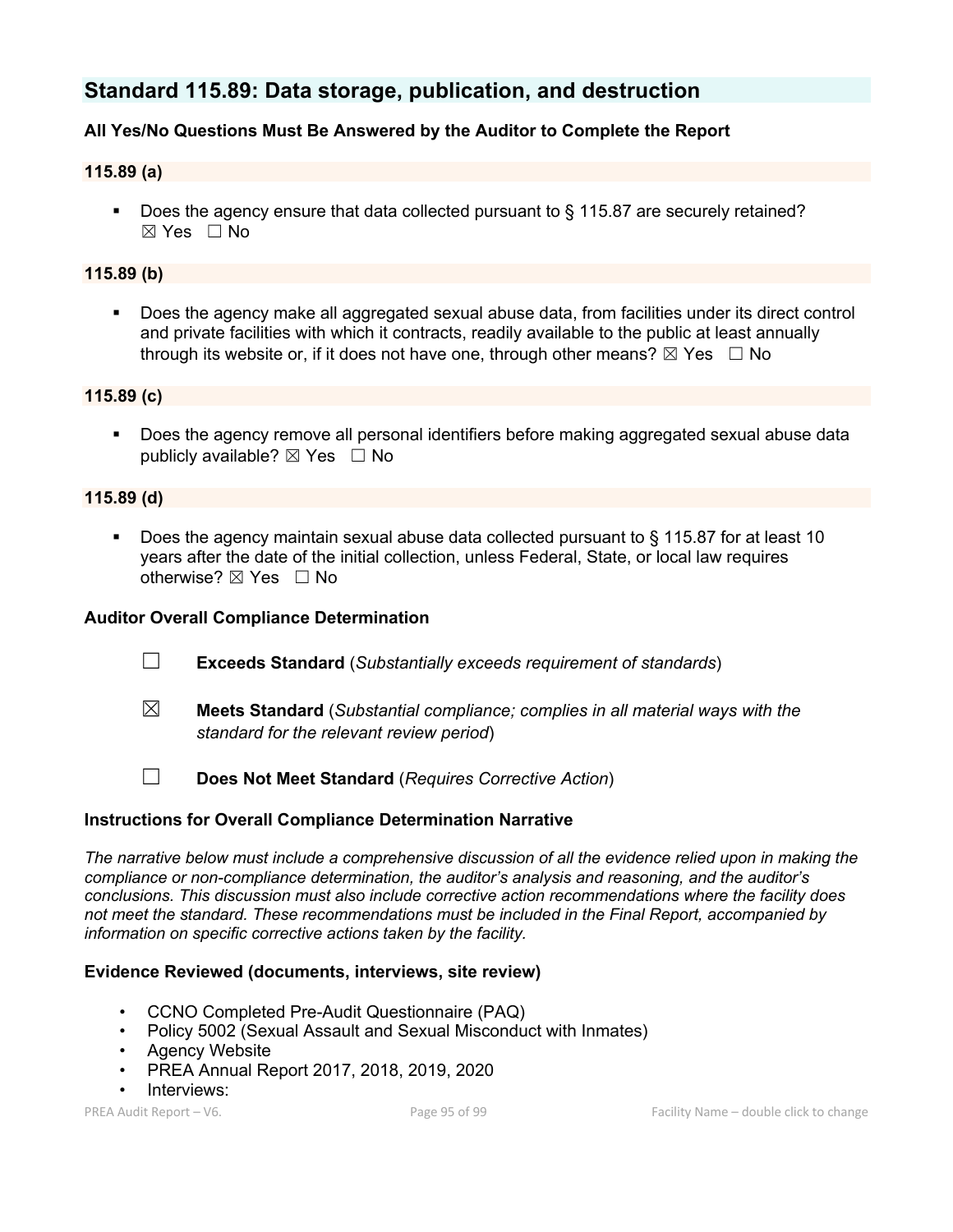o Accreditation & Inspections Supervisor (Agency PREA Coordinator)

**Subsections(a)(b)(c)(d**) CCNO policy states and was further corroborated through documentation review and interview conducted with the Accreditation & Inspections Supervisor the CCNO shall ensure that data collected is securely retained. The CCNO shall make all aggregated sexual abuse data readily available to the public at least annually through its website or through other means. Before making aggregated sexual abuse data publicly available, the CCNO shall remove all personal identifiers. The CCNO shall maintain sexual abuse data collected for at least ten years after the initial collection date unless Federal, State, or local law requires otherwise.

# **AUDITING AND CORRECTIVE ACTION**

## **Standard 115.401: Frequency and scope of audits**

## **All Yes/No Questions Must Be Answered by the Auditor to Complete the Report**

## **115.401 (a)**

§ During the prior three-year audit period, did the agency ensure that each facility operated by the agency, or by a private organization on behalf of the agency, was audited at least once? (*Note: The response here is purely informational. A "no" response does not impact overall compliance with this standard.*)  $\Box$  Yes  $\boxtimes$  No

## **115.401 (b)**

- Is this the first year of the current audit cycle? (*Note: a "no" response does not impact overall compliance with this standard.*)  $\Box$  Yes  $\boxtimes$  No
- **•** If this is the second year of the current audit cycle, did the agency ensure that at least one-third of each facility type operated by the agency, or by a private organization on behalf of the agency, was audited during the first year of the current audit cycle? (N/A if this is **not** the *second* year of the current audit cycle.)  $\Box$  Yes  $\Box$  No  $\boxtimes$  NA
- § If this is the third year of the current audit cycle, did the agency ensure that at least two-thirds of each facility type operated by the agency, or by a private organization on behalf of the agency, were audited during the first two years of the current audit cycle? (N/A if this is **not** the *third* year of the current audit cycle.)  $\Box$  Yes  $\Box$  No  $\boxtimes$  NA

## **115.401 (h)**

• Did the auditor have access to, and the ability to observe, all areas of the audited facility? ☒ Yes ☐ No

## **115.401 (i)**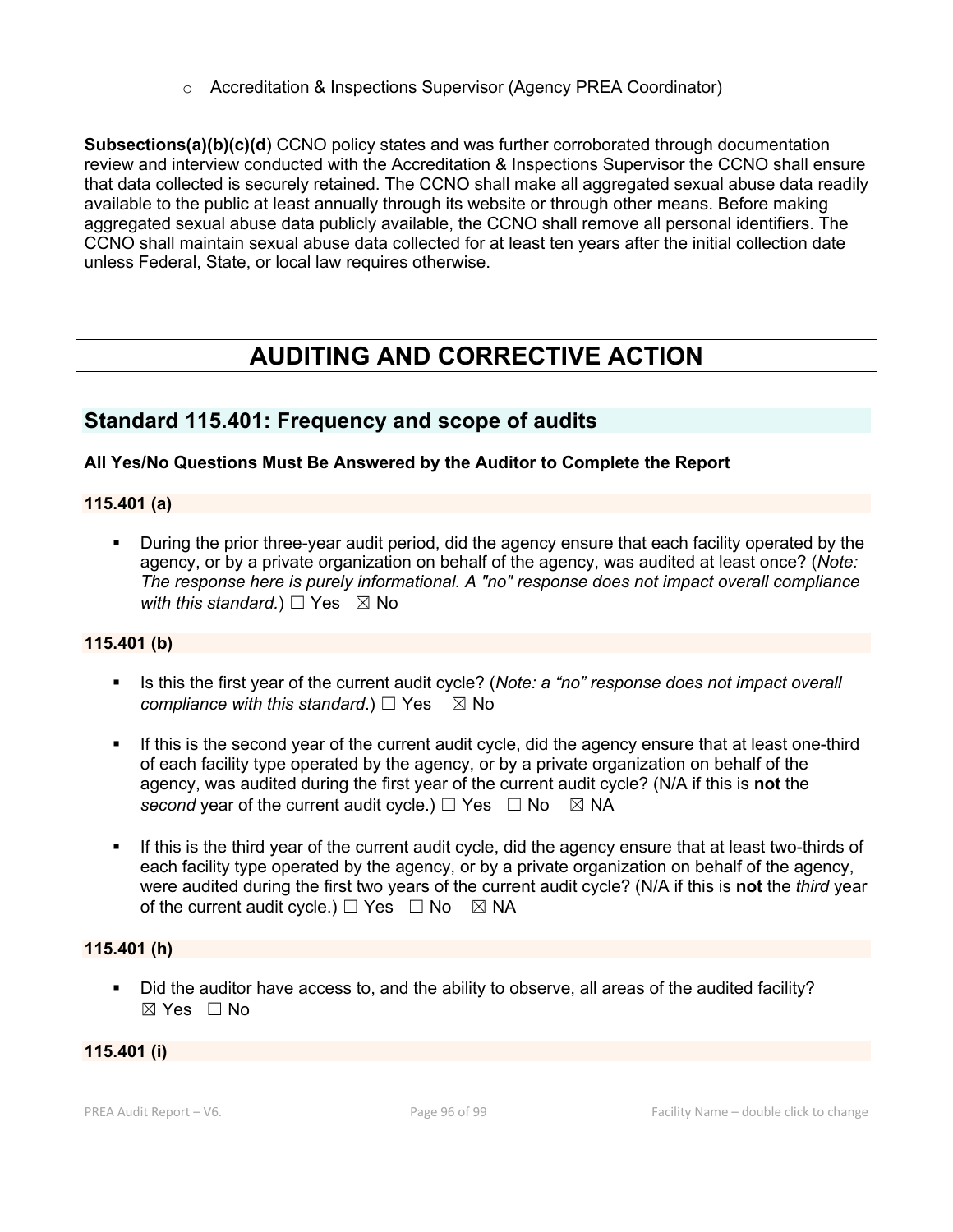• Was the auditor permitted to request and receive copies of any relevant documents (including electronically stored information)?  $\boxtimes$  Yes  $\Box$  No

#### **115.401 (m)**

§ Was the auditor permitted to conduct private interviews with inmates, residents, and detainees?  $\boxtimes$  Yes  $\Box$  No

#### **115.401 (n)**

§ Were inmates permitted to send confidential information or correspondence to the auditor in the same manner as if they were communicating with legal counsel?  $\boxtimes$  Yes  $\Box$  No

#### **Auditor Overall Compliance Determination**

- ☐ **Exceeds Standard** (*Substantially exceeds requirement of standards*)
- ☒ **Meets Standard** (*Substantial compliance; complies in all material ways with the standard for the relevant review period*)
- ☐ **Does Not Meet Standard** (*Requires Corrective Action*)

## **Instructions for Overall Compliance Determination Narrative**

*The narrative below must include a comprehensive discussion of all the evidence relied upon in making the compliance or non-compliance determination, the auditor's analysis and reasoning, and the auditor's conclusions. This discussion must also include corrective action recommendations where the facility does not meet the standard. These recommendations must be included in the Final Report, accompanied by information on specific corrective actions taken by the facility.*

This is the second PREA audit for Corrections Center of Northwest Ohio (CCNO). The auditor had access to, and the ability to observe, all areas of the audited facility. The auditor requested and received copies of any relevant documents (including electronically stored information). The auditor was permitted to conduct private interviews with inmates, staff, and contractors. Inmates were permitted to send confidential information or correspondence to the auditor in the same manner as if they were communicating with legal counsel. The auditor received correspondence from inmates.

# **Standard 115.403: Audit contents and findings**

## **All Yes/No Questions Must Be Answered by the Auditor to Complete the Report**

#### **115.403 (f)**

• The agency has published on its agency website, if it has one, or has otherwise made publicly available, all Final Audit Reports. The review period is for prior audits completed during the past three years PRECEDING THIS AUDIT. The pendency of any agency appeal pursuant to 28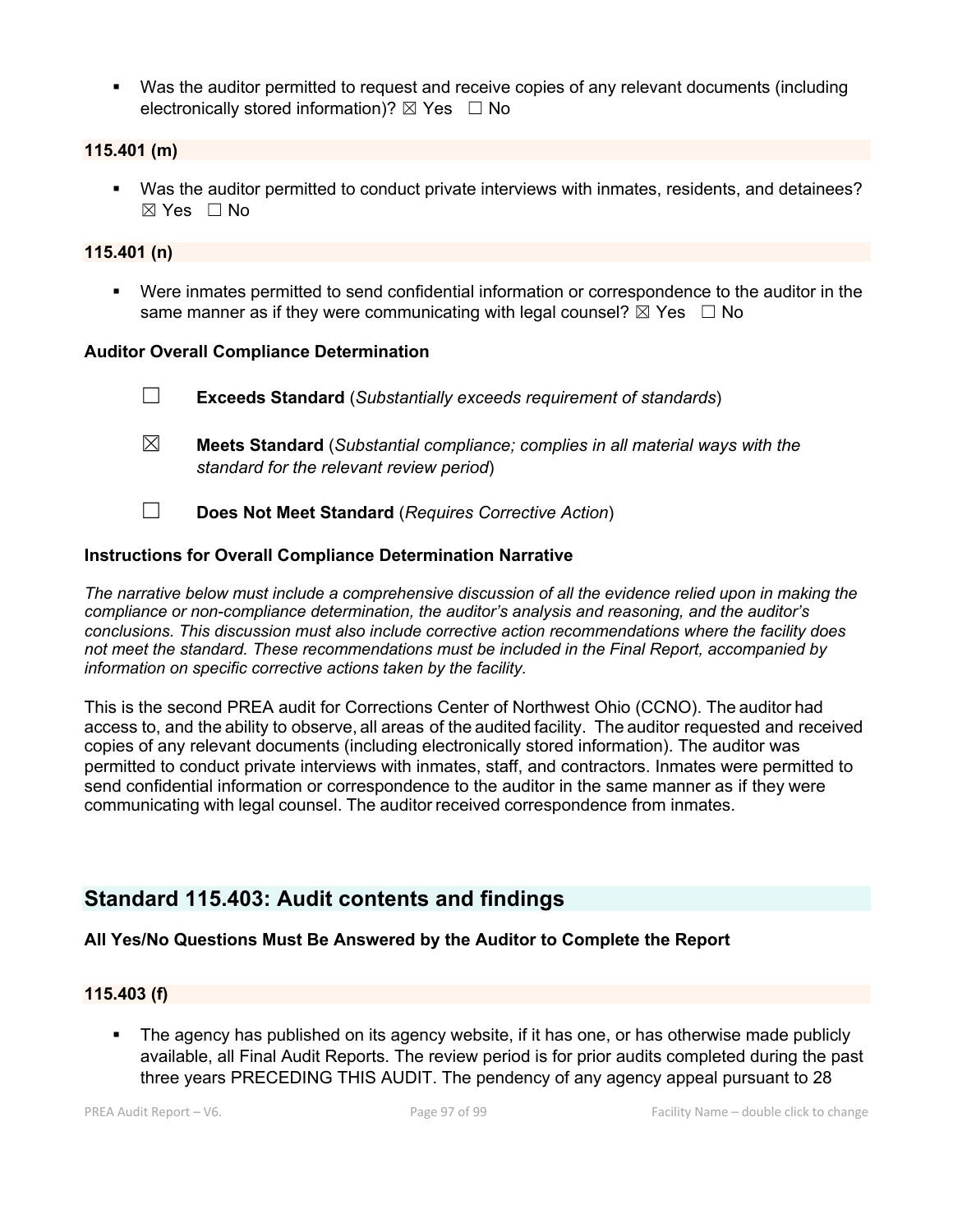C.F.R. § 115.405 does not excuse noncompliance with this provision. (N/A if there have been no Final Audit Reports issued in the past three years, or in the case of single facility agencies that there has never been a Final Audit Report issued.)  $\boxtimes$  Yes  $\Box$  No  $\Box$  NA

## **Auditor Overall Compliance Determination**

| $\mathcal{L}_{\mathcal{A}}$ | <b>Exceeds Standard</b> (Substantially exceeds requirement of standards) |
|-----------------------------|--------------------------------------------------------------------------|
|                             |                                                                          |

- ☒ **Meets Standard** (*Substantial compliance; complies in all material ways with the standard for the relevant review period*)
- ☐ **Does Not Meet Standard** (*Requires Corrective Action*)

#### **Instructions for Overall Compliance Determination Narrative**

*The narrative below must include a comprehensive discussion of all the evidence relied upon in making the compliance or non-compliance determination, the auditor's analysis and reasoning, and the auditor's conclusions. This discussion must also include corrective action recommendations where the facility does not meet the standard. These recommendations must be included in the Final Report, accompanied by information on specific corrective actions taken by the facility.*

The agency has published on its agency website the prior Final Audit Report. The review period is for prioraudits completed during the past three years preceding this audit. The auditor confirmed this through the review of the agency website.